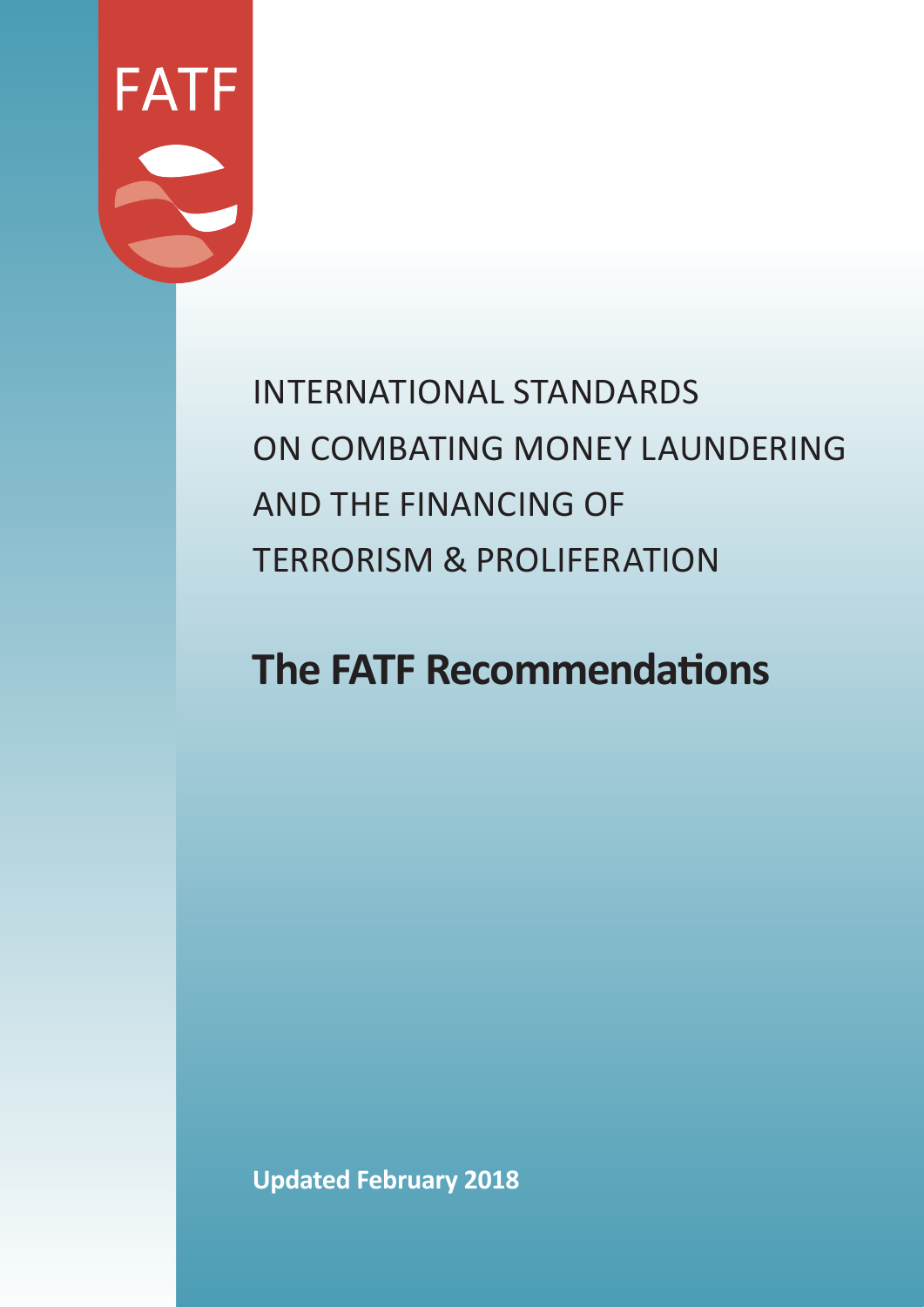

The Financial Action Task Force (FATF) is an independent inter-governmental body that develops and promotes policies to protect the global financial system against money laundering, terrorist financing and the financing of proliferation of weapons of mass destruction. The FATF Recommendations are recognised as the global anti-money laundering (AML) and counter-terrorist financing (CFT) standard.

For more information about the FATF, please visit the website: [www.fatf-gafi.org](http://www.fatf-gafi.org/)

This document and/or any map included herein are without prejudice to the status of or sovereignty over any territory, to the delimitation of international frontiers and boundaries and to the name of any territory, city or area.

Citing reference:

FATF (2012-2018), *International Standards on Combating Money Laundering and the Financing of Terrorism & Proliferation,* FATF, Paris, France, [www.fatf-gafi.org/recommendations.html](http://www.fatf-gafi.org/recommendations.html)

© 2012-2018 FATF/OECD. All rights reserved.

No reproduction or translation of this publication may be made without prior written permission. Applications for such permission, for all or part of this publication, should be made to the FATF Secretariat, 2 rue André Pascal 75775 Paris Cedex 16, France (fax: +33 1 44 30 61 37 or e-mail[: contact@fatf-gafi.org\)](mailto:contact@fatf-gafi.org).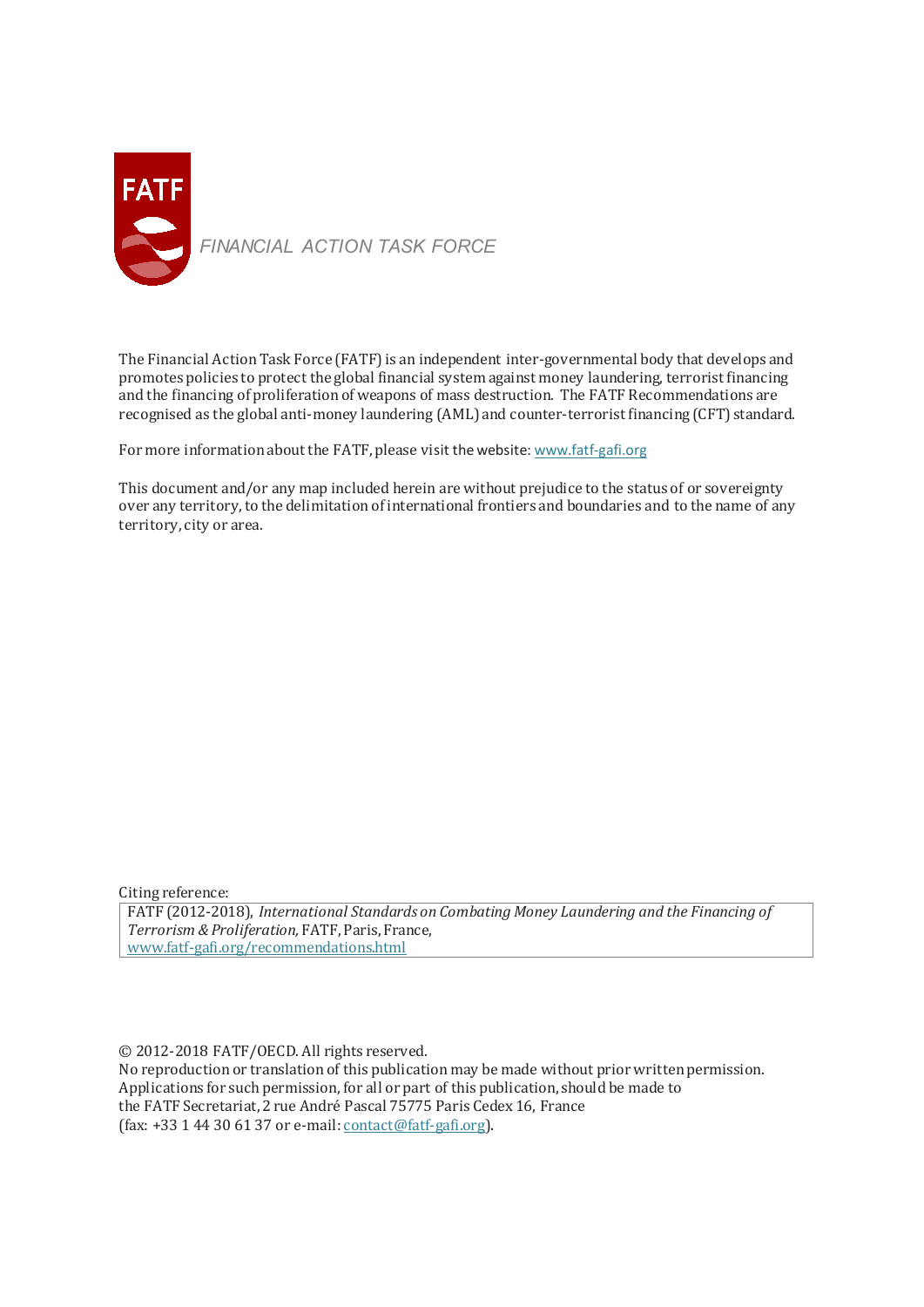## **THE FATF RECOMMENDATIONS**

**ADOPTED BY THE FATF PLENARY IN FEBRUARY 2012**

Updated February 2018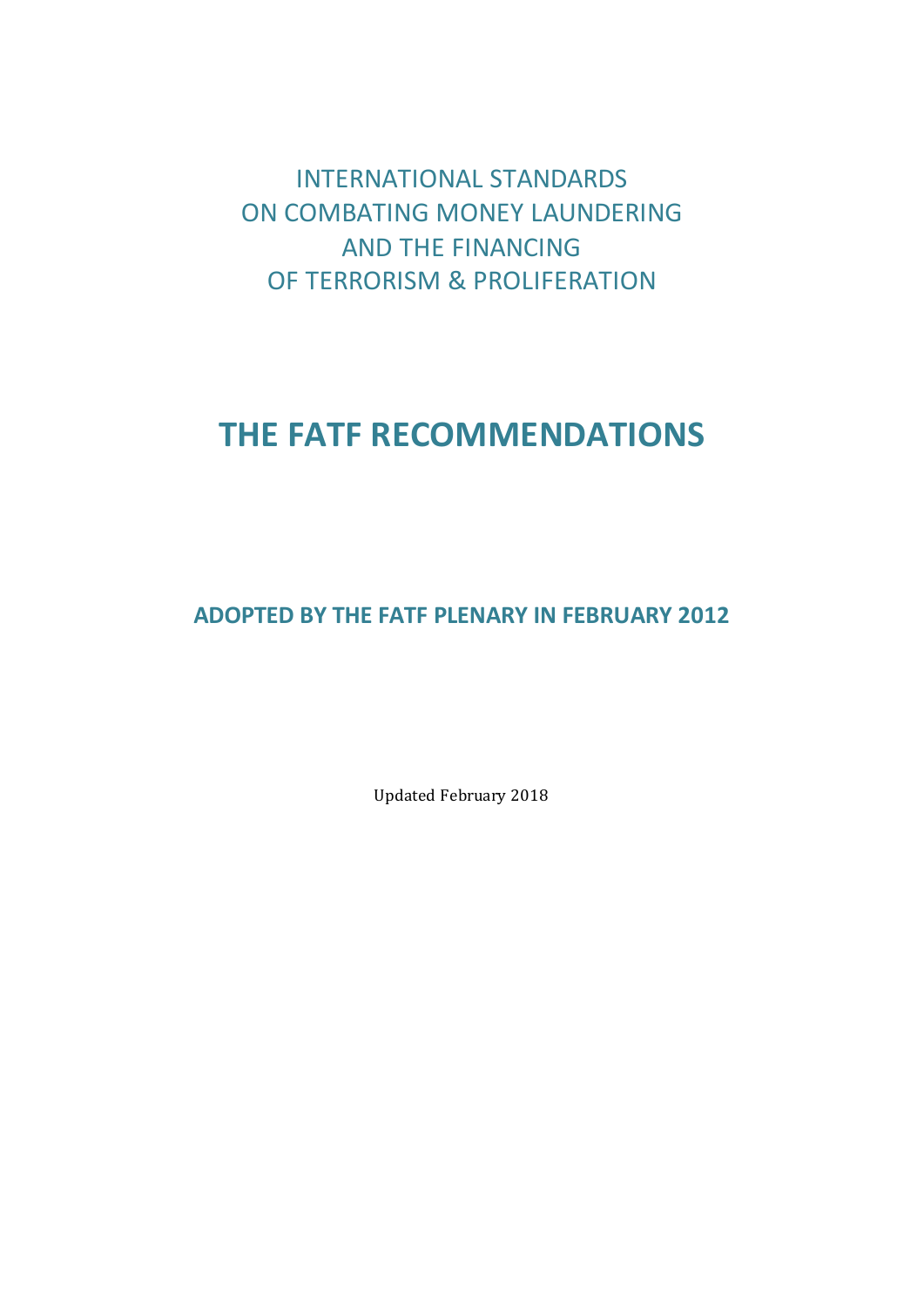### **CONTENTS**

| List of the FATF Recommendations                                                | 4   |
|---------------------------------------------------------------------------------|-----|
| Introduction                                                                    | 6   |
| <b>FATF Recommendations</b>                                                     | 9   |
| <b>Interpretive Notes</b>                                                       | 29  |
| Note on the legal basis of requirements<br>on financial institutions and DNFBPs | 108 |
| Glossary                                                                        | 110 |
| Table of Acronyms                                                               | 125 |
| <b>Annex I: FATF Guidance Documents</b>                                         | 126 |
| Annex II: Information on updates made<br>to the FATF Recommendations            | 127 |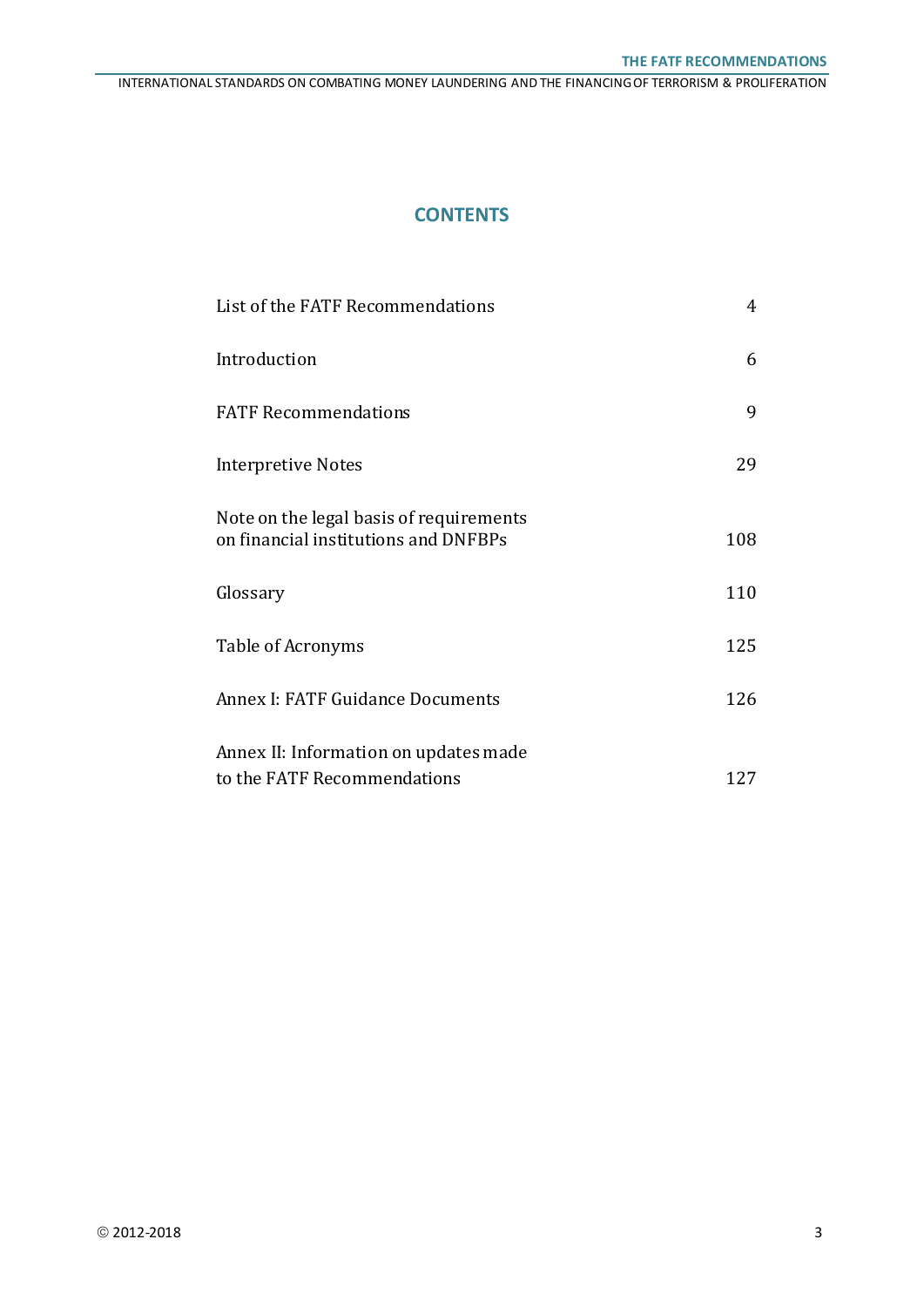### **THE FATF RECOMMENDATIONS**

<span id="page-4-0"></span>

| Number       | Old Number <sup>1</sup> |                                                                                                         |
|--------------|-------------------------|---------------------------------------------------------------------------------------------------------|
|              |                         | A - AML/CFT POLICIES AND COORDINATION                                                                   |
| $\mathbf{1}$ |                         | Assessing risks & applying a risk-based approach *                                                      |
| 2            | R.31                    | National cooperation and coordination                                                                   |
|              |                         | <b>B-MONEY LAUNDERING AND CONFISCATION</b>                                                              |
| 3            | R.1 & R.2               | Money laundering offence *                                                                              |
| 4            | R.3                     | Confiscation and provisional measures *                                                                 |
|              |                         | C-TERRORIST FINANCING AND FINANCING OF PROLIFERATION                                                    |
| 5            | SRII                    | Terrorist financing offence *                                                                           |
| 6            | SRIII                   | Targeted financial sanctions related to terrorism & terrorist financing *                               |
| 7            |                         | Targeted financial sanctions related to proliferation *                                                 |
| 8            | SRVIII                  | Non-profit organisations *                                                                              |
|              |                         | <b>D-PREVENTIVE MEASURES</b>                                                                            |
| 9            | R.4                     | Financial institution secrecy laws                                                                      |
|              |                         | <b>Customer due diligence and record keeping</b>                                                        |
| 10           | R.5                     | Customer due diligence *                                                                                |
| 11           | R.10                    | Record keeping                                                                                          |
|              |                         | Additional measures for specific customers and activities                                               |
| 12           | R.6                     | Politically exposed persons*                                                                            |
| 13           | R.7                     | Correspondent banking*                                                                                  |
| 14           | <b>SRVI</b>             | Money or value transfer services *                                                                      |
| 15           | R.8                     | New technologies                                                                                        |
| 16           | <b>SRVII</b>            | Wire transfers *                                                                                        |
|              |                         | <b>Reliance, Controls and Financial Groups</b>                                                          |
| 17<br>18     | R.9<br>R.15 & R.22      | Reliance on third parties *                                                                             |
| 19           | R.21                    | Internal controls and foreign branches and subsidiaries *<br>Higher-risk countries *                    |
|              |                         |                                                                                                         |
| 20           | <b>R.13 &amp; SRIV</b>  | <b>Reporting of suspicious transactions</b><br>Reporting of suspicious transactions *                   |
| 21           | R.14                    | Tipping-off and confidentiality                                                                         |
|              |                         |                                                                                                         |
| 22           | R.12                    | <b>Designated non-financial Businesses and Professions (DNFBPs)</b><br>DNFBPs: Customer due diligence * |
| 23           | R.16                    | DNFBPs: Other measures *                                                                                |
|              |                         |                                                                                                         |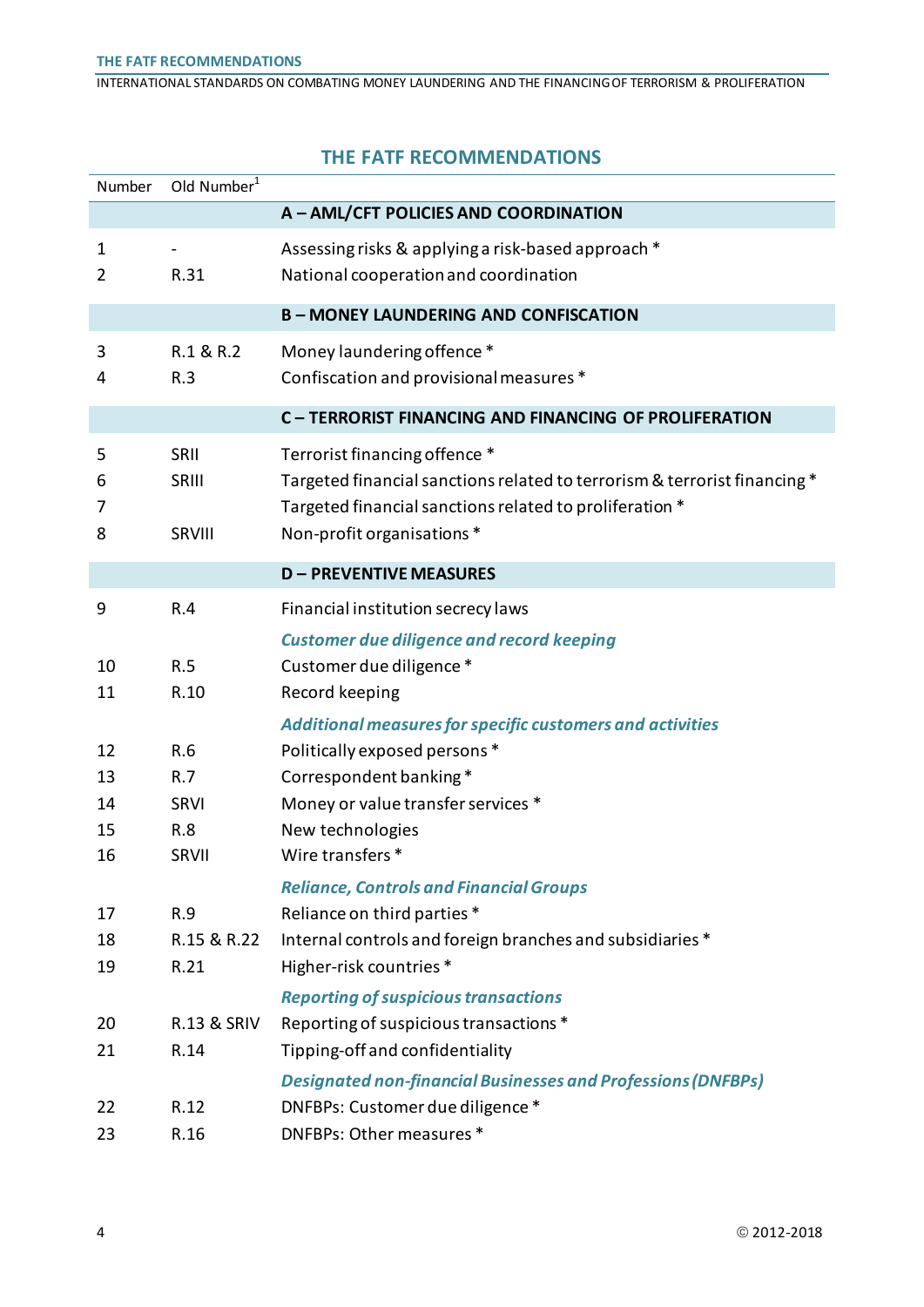|    |                       | <b>E-TRANSPARENCY AND BENEFICIAL OWNERSHIP</b><br>OF LEGAL PERSONS AND ARRANGEMENTS          |
|----|-----------------------|----------------------------------------------------------------------------------------------|
| 24 | R.33                  | Transparency and beneficial ownership of legal persons *                                     |
| 25 | R.34                  | Transparency and beneficial ownership of legal arrangements *                                |
|    |                       | F - POWERS AND RESPONSIBILITIES OF COMPETENT AUTHORITIES<br>AND OTHER INSTITUTIONAL MEASURES |
|    |                       | <b>Regulation and Supervision</b>                                                            |
| 26 | R.23                  | Regulation and supervision of financial institutions *                                       |
| 27 | R.29                  | Powers of supervisors                                                                        |
| 28 | R.24                  | Regulation and supervision of DNFBPs                                                         |
|    |                       | <b>Operational and Law Enforcement</b>                                                       |
| 29 | R.26                  | Financial intelligence units *                                                               |
| 30 | R.27                  | Responsibilities of law enforcement and investigative authorities *                          |
| 31 | R.28                  | Powers of law enforcement and investigative authorities                                      |
| 32 | <b>SRIX</b>           | Cash couriers *                                                                              |
|    |                       | <b>General Requirements</b>                                                                  |
| 33 | R.32                  | <b>Statistics</b>                                                                            |
| 34 | R.25                  | Guidance and feedback                                                                        |
|    |                       | <b>Sanctions</b>                                                                             |
| 35 | R.17                  | Sanctions                                                                                    |
|    |                       | <b>G-INTERNATIONAL COOPERATION</b>                                                           |
| 36 | R.35 & SRI            | International instruments                                                                    |
| 37 | <b>R.36 &amp; SRV</b> | Mutual legal assistance                                                                      |
| 38 | R.38                  | Mutual legal assistance: freezing and confiscation *                                         |
| 39 | R.39                  | Extradition                                                                                  |
| 40 | R.40                  | Other forms of international cooperation *                                                   |

*1. The 'old number' column refers to the corresponding 2003 FATF Recommendation.*

*\* Recommendations marked with an asterisk have interpretive notes, which should be read in conjunction with the Recommendation.*

*Version as adopted on 15 February 2012.*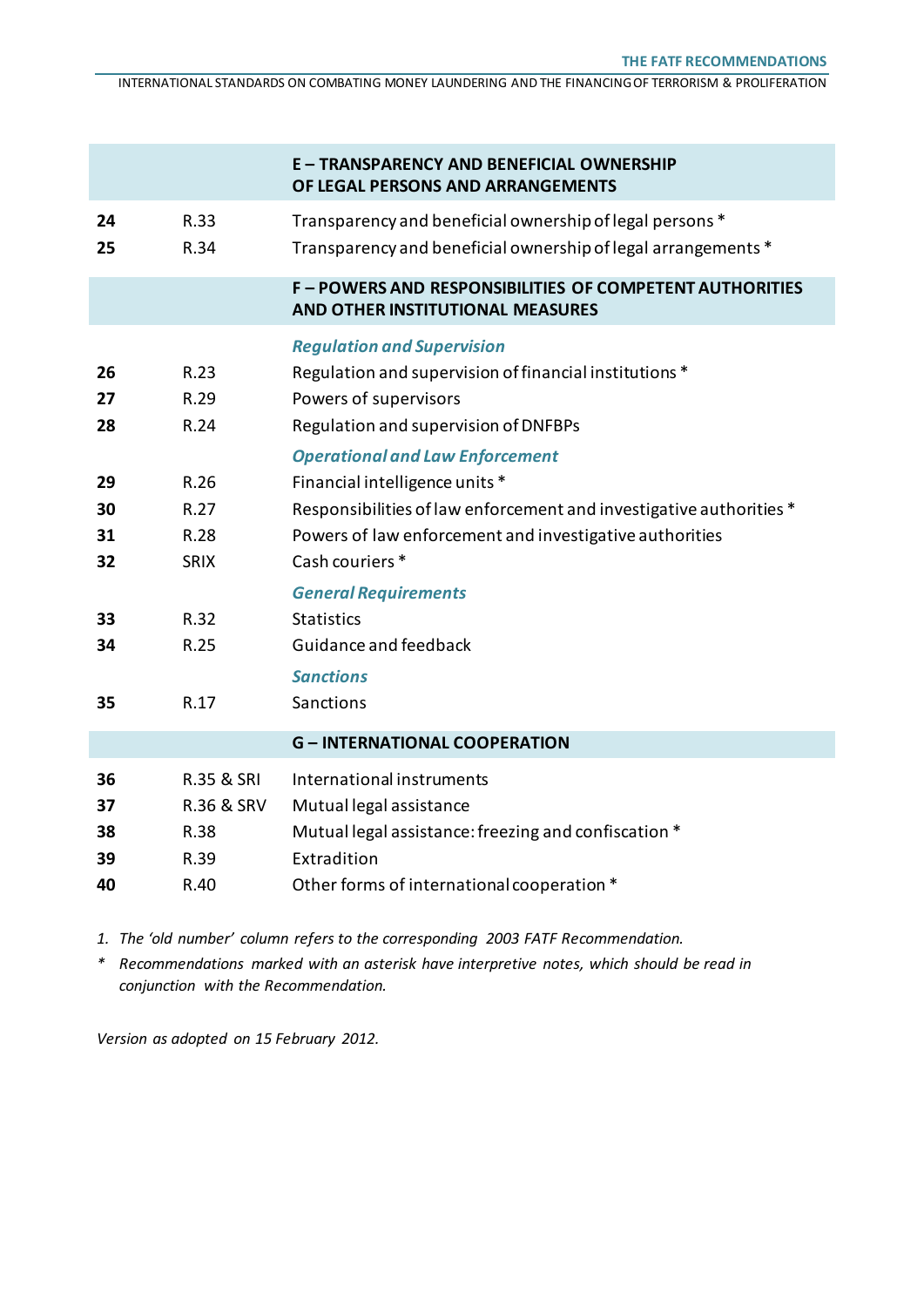### <span id="page-6-0"></span>**INTRODUCTION**

The Financial Action Task Force (FATF) is an inter-governmental body established in 1989 by the Ministers of its Member jurisdictions. The mandate of the FATF is to set standards and to promote effective implementation of legal, regulatory and operational measures for combating money laundering, terrorist financing and the financing of proliferation, and other related threats to the integrity of the international financial system. In collaboration with other international stakeholders, the FATF also works to identify national-level vulnerabilities with the aim of protecting the international financial system from misuse.

The FATF Recommendations set out a comprehensive and consistent framework of measures which countries should implement in order to combat money laundering and terrorist financing, as well as the financing of proliferation of weapons of mass destruction. Countries have diverse legal, administrative and operational frameworks and different financial systems, and so cannot all take identical measures to counter these threats. The FATF Recommendations, therefore, set an international standard, which countries should implement through measures adapted to their particular circumstances. The FATF Recommendations set out the essential measures that countries should have in place to:

- $\blacksquare$  identify the risks, and develop policies and domestic coordination;
- **pursue money laundering, terrorist financing and the financing of** proliferation;
- **E** apply preventive measures for the financial sector and other designated sectors;
- **Example 3** establish powers and responsibilities for the competent authorities (e.g., investigative, law enforcement and supervisory authorities) and other institutional measures;
- $\blacksquare$  enhance the transparency and availability of beneficial ownership information of legal persons and arrangements; and
- facilitate international cooperation.

The original FATF Forty Recommendations were drawn up in 1990 as an initiative to combat the misuse of financial systems by persons laundering drug money. In 1996 the Recommendations were revised for the first time to reflect evolving money laundering trends and techniques, and to broaden their scope well beyond drug-money laundering. In October 2001 the FATF expanded its mandate to deal with the issue of the funding of terrorist acts and terrorist organisations, and took the important step of creating the Eight (later expanded to Nine) Special Recommendations on Terrorist Financing. The FATF Recommendations were revised a second time in 2003, and these, together with the Special Recommendations, have been endorsed by over 180 countries, and are universally recognised as the international standard for anti-money laundering and countering the financing of terrorism (AML/CFT).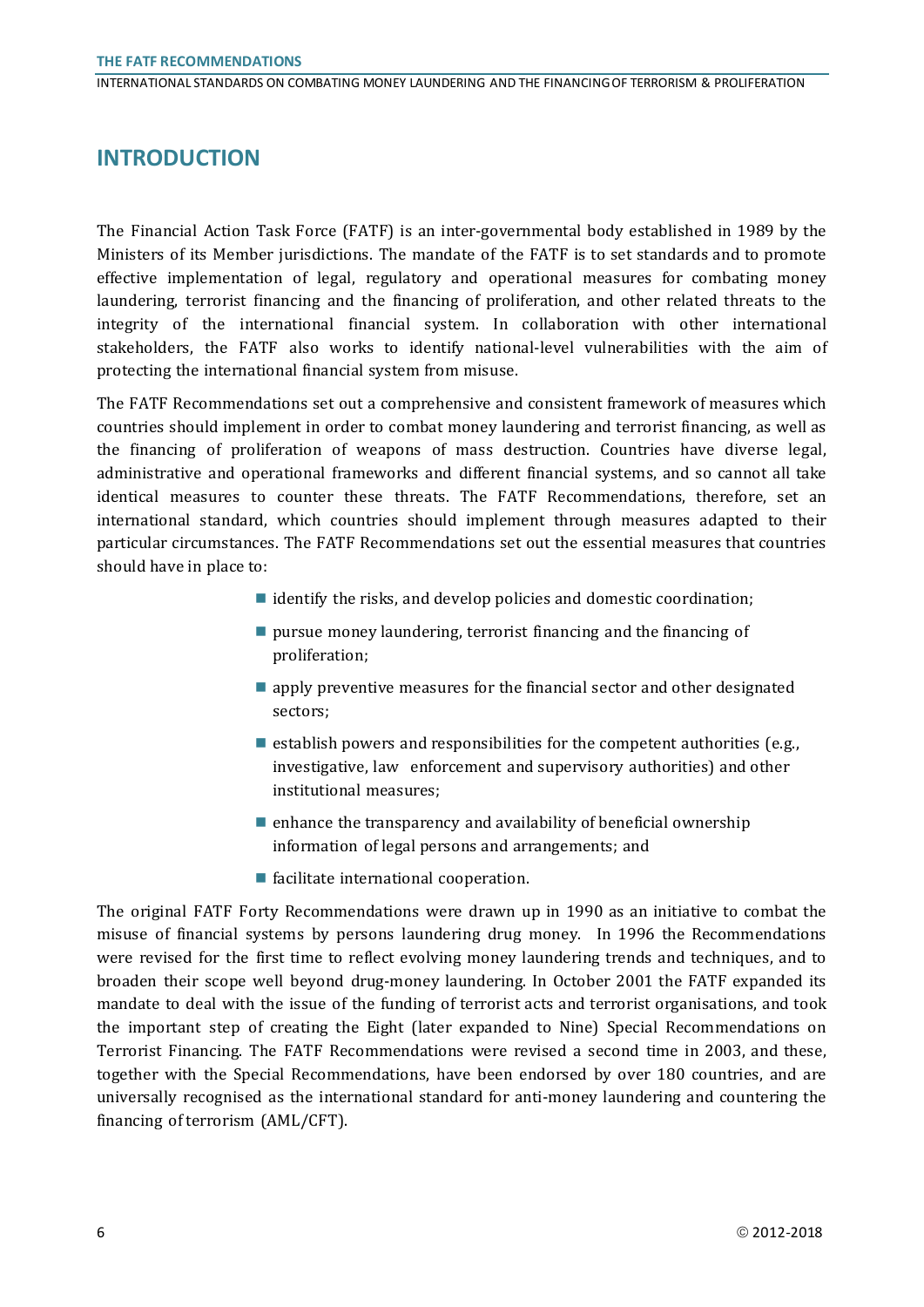Following the conclusion of the third round of mutual evaluations of its members, the FATF has reviewed and updated the FATF Recommendations, in close co-operation with the FATF-Style Regional Bodies (FSRBs) and the observer organisations, including the International Monetary Fund, the World Bank and the United Nations. The revisions address new and emerging threats, clarify and strengthen many of the existing obligations, while maintaining the necessary stability and rigour in the Recommendations.

The FATF Standards have also been revised to strengthen the requirements for higher risk situations, and to allow countries to take a more focused approach in areas where high risks remain or implementation could be enhanced. Countries should first identify, assess and understand the risks of money laundering and terrorist finance that they face, and then adopt appropriate measures to mitigate the risk. The risk-based approach allows countries, within the framework of the FATF requirements, to adopt a more flexible set of measures, in order to target their resources more effectively and apply preventive measures that are commensurate to the nature of risks, in order to focus their efforts in the most effective way.

Combating terrorist financing is a very significant challenge. An effective AML/CFT system, in general, is important for addressing terrorist financing, and most measures previously focused on terrorist financing are now integrated throughout the Recommendations, therefore obviating the need for the Special Recommendations. However, there are some Recommendations that are unique to terrorist financing, which are set out in Section C of the FATF Recommendations. These are: Recommendation 5 (the criminalisation of terrorist financing); Recommendation 6 (targeted financial sanctions related to terrorism & terrorist financing); and Recommendation 8 (measures to prevent the misuse of non-profit organisations). The proliferation of weapons of mass destruction is also a significant security concern, and in 2008 the FATF's mandate was expanded to include dealing with the financing of proliferation of weapons of mass destruction. To combat this threat, the FATF has adopted a new Recommendation (Recommendation 7) aimed at ensuring consistent and effective implementation of targeted financial sanctions when these are called for by the UN Security Council.

The FATF Standards comprise the Recommendations themselves and their Interpretive Notes, together with the applicable definitions in the Glossary. The measures set out in the FATF Standards should be implemented by all members of the FATF and the FSRBs, and their implementation is assessed rigorously through Mutual Evaluation processes, and through the assessment processes of the International Monetary Fund and the World Bank – on the basis of the FATF's common assessment methodology. Some Interpretive Notes and definitions in the glossary include examples which illustrate how the requirements could be applied. These examples are not mandatory elements of the FATF Standards, and are included for guidance only. The examples are not intended to be comprehensive, and although they are considered to be helpful indicators, they may not be relevant in all circumstances.

The FATF also produces Guidance, Best Practice Papers, and other advice to assist countries with the implementation of the FATF standards. These other documents are not mandatory for assessing compliance with the Standards, but countries may find it valuable to have regard to them when considering how best to implement the FATF Standards. A list of current FATF Guidance and Best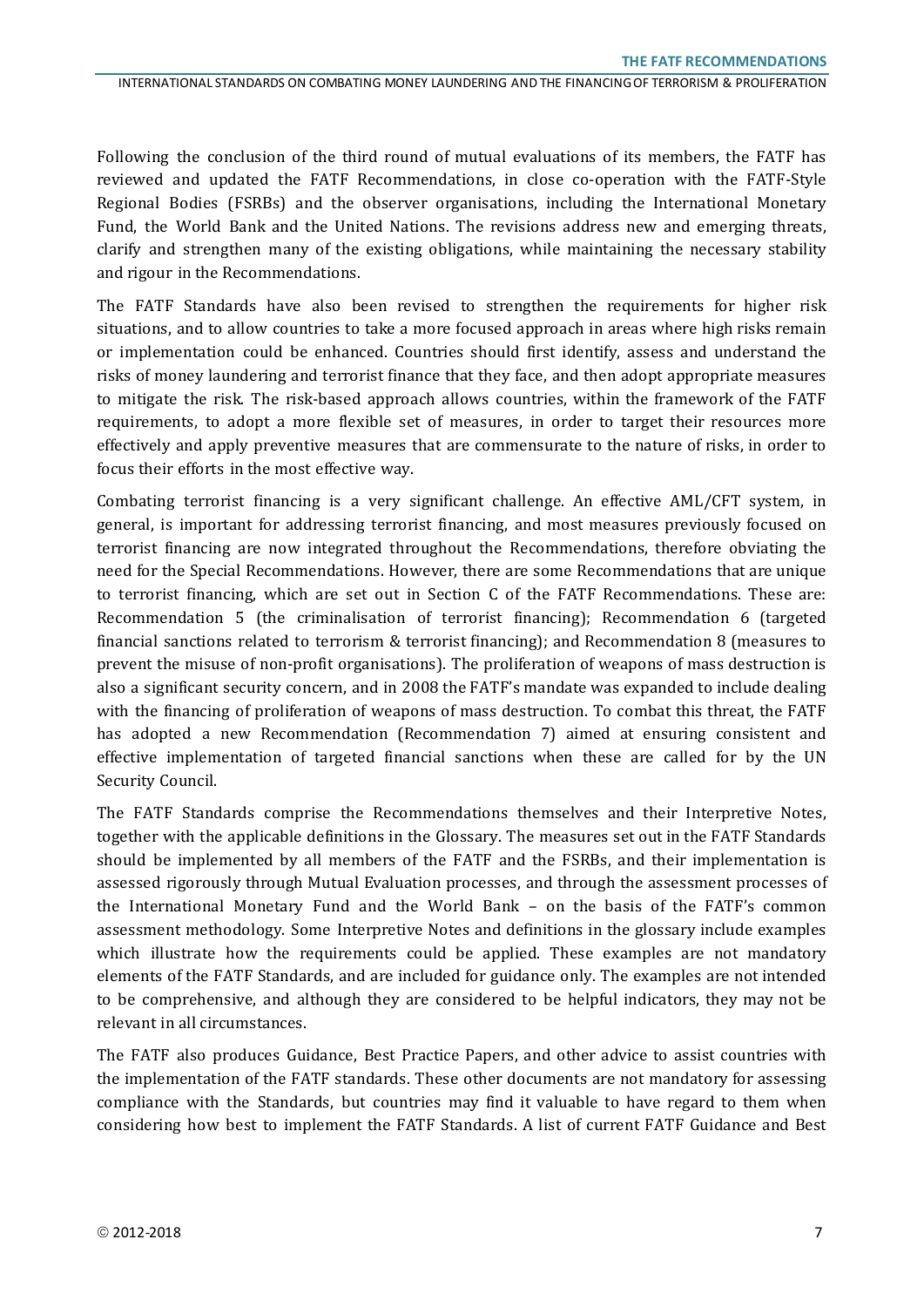Practice Papers, which are available on the FATF website, is included as an annex to the Recommendations.

The FATF is committed to maintaining a close and constructive dialogue with the private sector, civil society and other interested parties, as important partners in ensuring the integrity of the financial system. The revision of the Recommendations has involved extensive consultation, and has benefited from comments and suggestions from these stakeholders. Going forward and in accordance with its mandate, the FATF will continue to consider changes to the standards, as appropriate, in light of new information regarding emerging threats and vulnerabilities to the global financial system.

The FATF calls upon all countries to implement effective measures to bring their national systems for combating money laundering, terrorist financing and the financing of proliferation into compliance with the revised FATF Recommendations.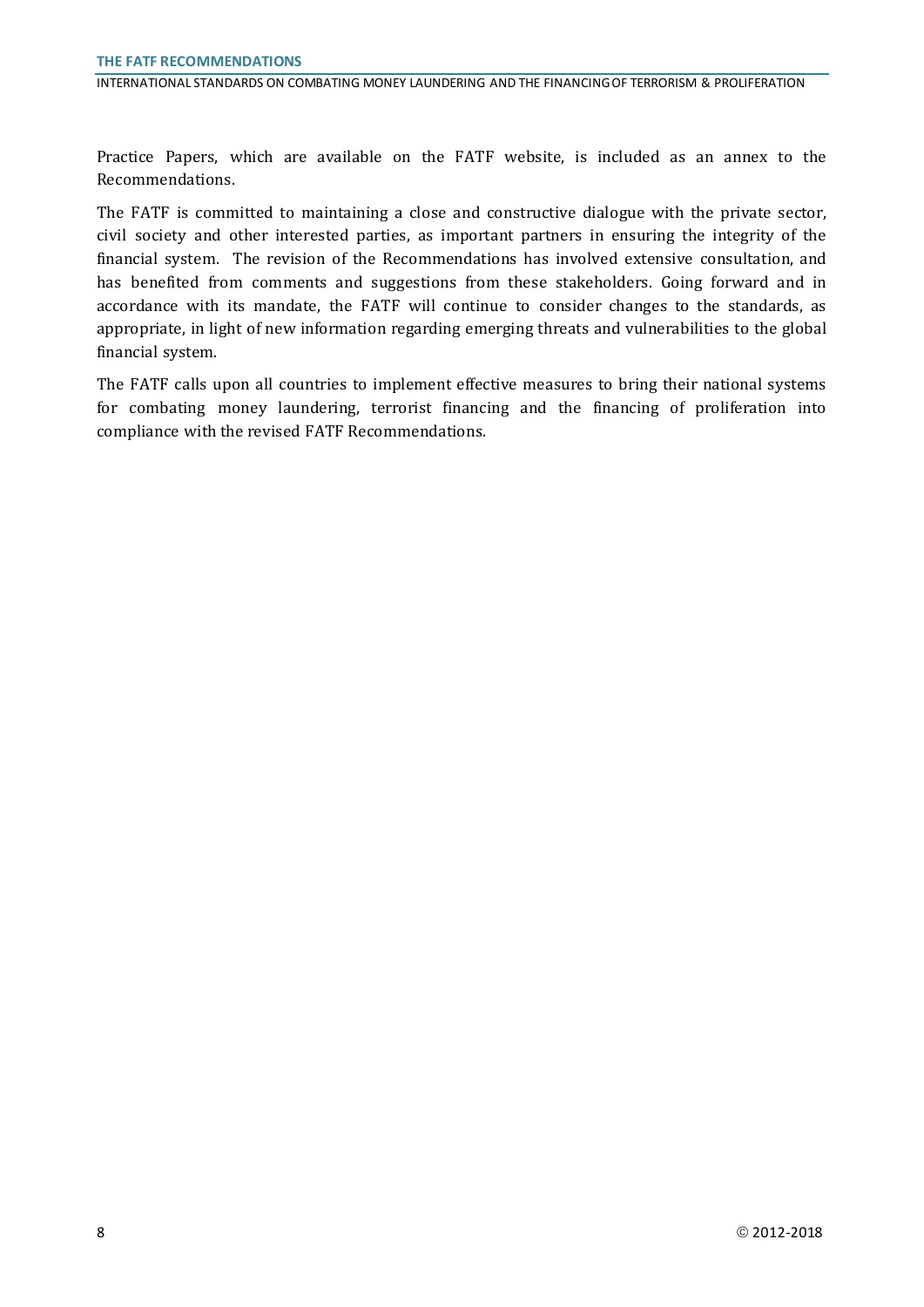### <span id="page-9-0"></span>**THE FATF RECOMMENDATIONS**

### **A. AML/CFT POLICIES AND COORDINATION**

### **1. Assessing risks and applying a risk-based approach \***

Countries should identify, assess, and understand the money laundering and terrorist financing risks for the country, and should take action, including designating an authority or mechanism to coordinate actions to assess risks, and apply resources, aimed at ensuring the risks are mitigated effectively. Based on that assessment, countries should apply a risk-based approach (RBA) to ensure that measures to prevent or mitigate money laundering and terrorist financing are commensurate with the risks identified. This approach should be an essential foundation to efficient allocation of resources across the anti-money laundering and countering the financing of terrorism (AML/CFT) regime and the implementation of riskbased measures throughout the FATF Recommendations. Where countries identify higher risks, they should ensure that their AML/CFT regime adequately addresses such risks. Where countries identify lower risks, they may decide to allow simplified measures for some of the FATF Recommendations under certain conditions.

Countries should require financial institutions and designated non-financial businesses and professions (DNFBPs) to identify, assess and take effective action to mitigate their money laundering and terrorist financing risks.

#### **2. National cooperation and coordination**

Countries should have national AML/CFT policies, informed by the risks identified, which should be regularly reviewed, and should designate an authority or have a coordination or other mechanisms that is responsible for such policies.

Countries should ensure that policy-makers, the financial intelligence unit (FIU), law enforcement authorities, supervisors and other relevant competent authorities, at the policymaking and operational levels, have effective mechanisms in place which enable them to cooperate, and, where appropriate, coordinate and exchange information domestically with each other concerning the development and implementation of policies and activities to combat money laundering, terrorist financing and the financing of proliferation of weapons of mass destruction. This should include cooperation and coordination between relevant authorities to ensure the compatibility of AML/CFT requirements with Data Protection and Privacy rules and other similar provisions (e.g. data security/localisation).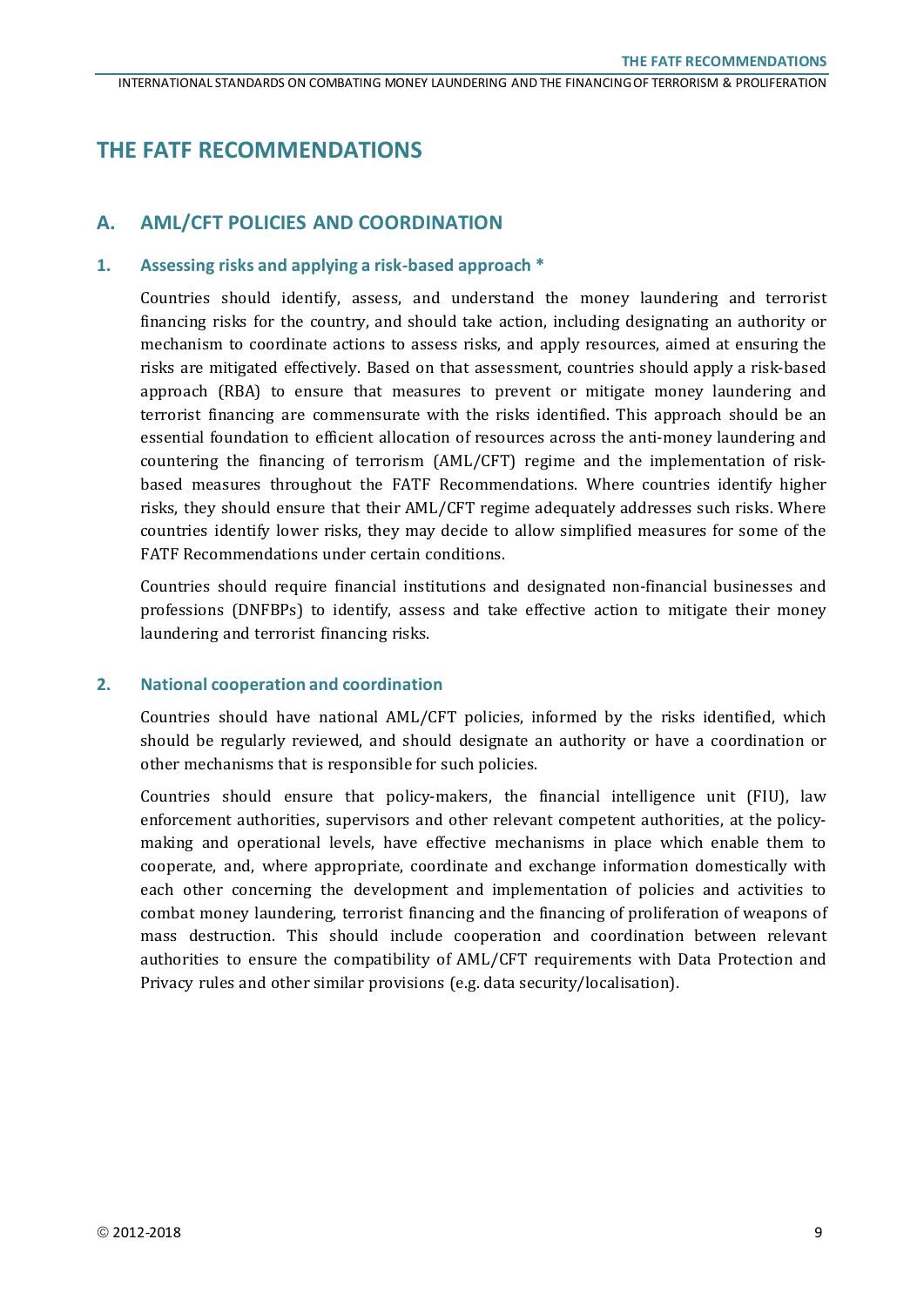### **B. MONEY LAUNDERING AND CONFISCATION**

### **3. Money laundering offence \***

Countries should criminalise money laundering on the basis of the Vienna Convention and the Palermo Convention. Countries should apply the crime of money laundering to all serious offences, with a view to including the widest range of predicate offences.

### **4. Confiscation and provisional measures \***

Countries should adopt measures similar to those set forth in the Vienna Convention, the Palermo Convention, and the Terrorist Financing Convention, including legislative measures, to enable their competent authorities to freeze or seize and confiscate the following, without prejudicing the rights of *bona fide* third parties: (a) property laundered, (b) proceeds from, or instrumentalities used in or intended for use in money laundering or predicate offences, (c) property that is the proceeds of, or used in, or intended or allocated for use in, the financing of terrorism, terrorist acts or terrorist organisations, or (d) property of corresponding value.

Such measures should include the authority to: (a) identify, trace and evaluate property that is subject to confiscation; (b) carry out provisional measures, such as freezing and seizing, to prevent any dealing, transfer or disposal of such property; (c) take steps that will prevent or void actions that prejudice the country's ability to freeze or seize or recover property that is subject to confiscation; and (d) take any appropriate investigative measures.

Countries should consider adopting measures that allow such proceeds or instrumentalities to be confiscated without requiring a criminal conviction (non-conviction based confiscation), or which require an offender to demonstrate the lawful origin of the property alleged to be liable to confiscation, to the extent that such a requirement is consistent with the principles of their domestic law.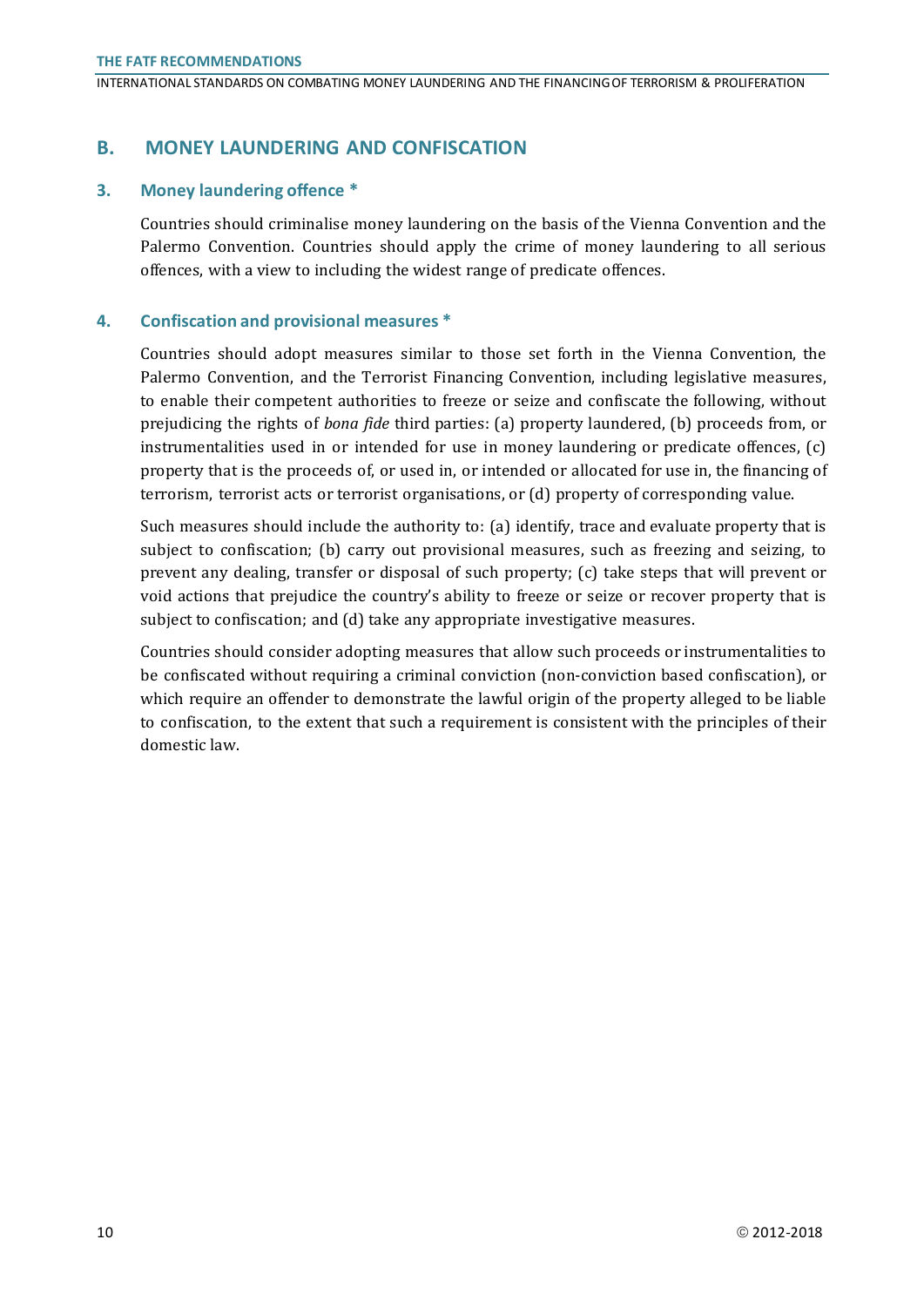### **C. TERRORIST FINANCING AND FINANCING OF PROLIFERATION**

### **5. Terrorist financing offence \***

Countries should criminalise terrorist financing on the basis of the Terrorist Financing Convention, and should criminalise not only the financing of terrorist acts but also the financing of terrorist organisations and individual terrorists even in the absence of a link to a specific terrorist act or acts. Countries should ensure that such offences are designated as money laundering predicate offences.

### **6. Targeted financial sanctions related to terrorism and terrorist financing \***

Countries should implement targeted financial sanctions regimes to comply with United Nations Security Council resolutions relating to the prevention and suppression of terrorism and terrorist financing. The resolutions require countries to freeze without delay the funds or other assets of, and to ensure that no funds or other assets are made available, directly or indirectly, to or for the benefit of, any person or entity either (i) designated by, or under the authority of, the United Nations Security Council under Chapter VII of the Charter of the United Nations, including in accordance with resolution 1267 (1999) and its successor resolutions; or (ii) designated by that country pursuant to resolution 1373 (2001).

### **7. Targeted financial sanctions related to proliferation \***

Countries should implement targeted financial sanctions to comply with United Nations Security Council resolutions relating to the prevention, suppression and disruption of proliferation of weapons of mass destruction and its financing. These resolutions require countries to freeze without delay the funds or other assets of, and to ensure that no funds and other assets are made available, directly or indirectly, to or for the benefit of, any person or entity designated by, or under the authority of, the United Nations Security Council under Chapter VII of the Charter of the United Nations.

#### **8. Non-profit organisations \***

Countries should review the adequacy of laws and regulations that relate to non-profit organisations which the country has identified as being vulnerable to terrorist financing abuse. Countries should apply focused and proportionate measures, in line with the riskbased approach, to such non-profit organisations to protect them from terrorist financing abuse, including:

- (a) by terrorist organisations posing as legitimate entities;
- (b) by exploiting legitimate entities as conduits for terrorist financing, including for the purpose of escaping asset-freezing measures; and
- (c) by concealing or obscuring the clandestine diversion of funds intended for legitimate purposes to terrorist organisations.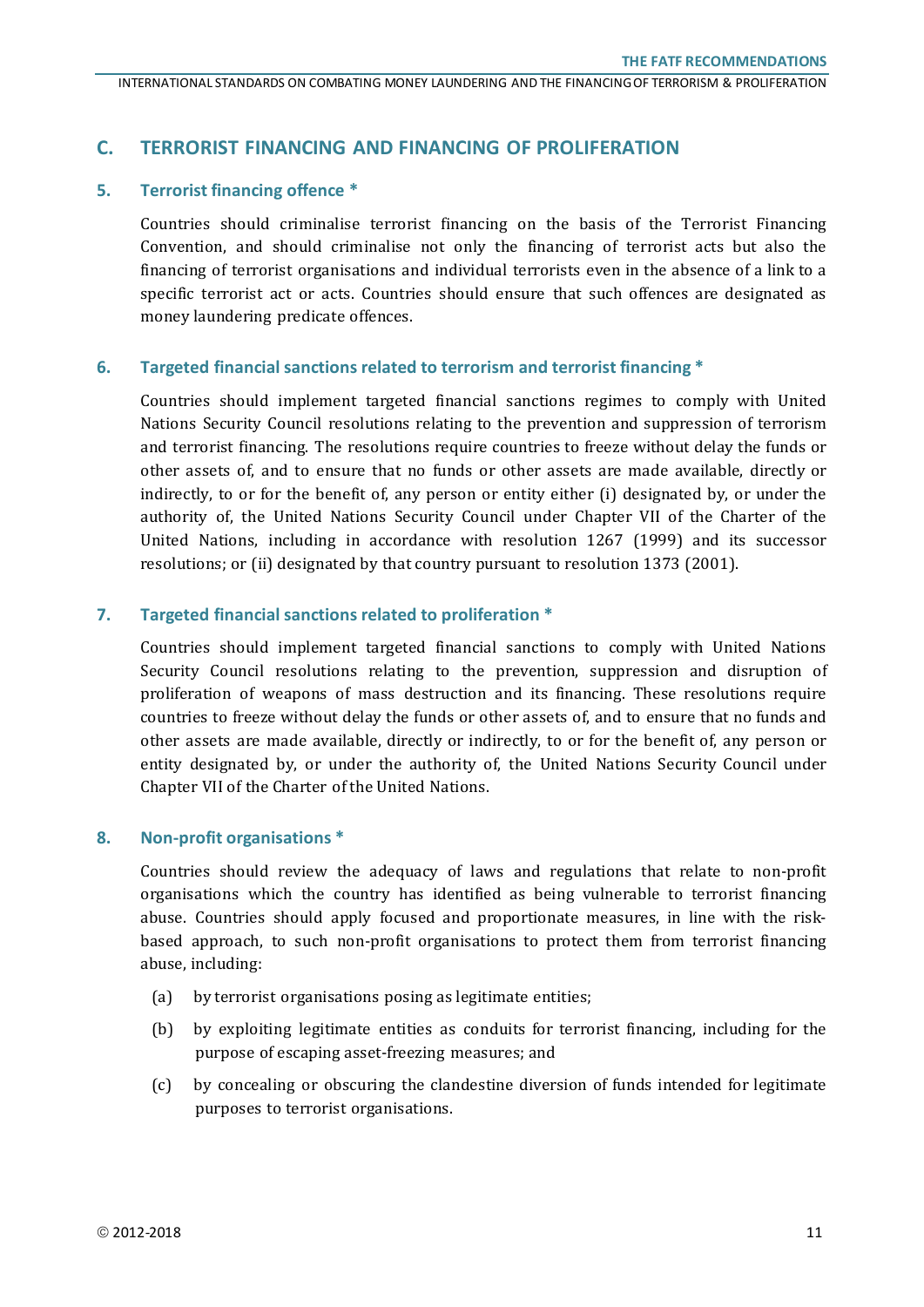### **D. PREVENTIVE MEASURES**

### **9. Financial institution secrecy laws**

Countries should ensure that financial institution secrecy laws do not inhibit implementation of the FATF Recommendations.

### **CUSTOMER DUE DILIGENCE AND RECORD-KEEPING**

### **10. Customer due diligence \***

Financial institutions should be prohibited from keeping anonymous accounts or accounts in obviously fictitious names.

Financial institutions should be required to undertake customer due diligence (CDD) measures when:

- (i) establishing business relations;
- (ii) carrying out occasional transactions: (i) above the applicable designated threshold (USD/EUR 15,000); or (ii) that are wire transfers in the circumstances covered by the Interpretive Note to Recommendation 16;
- (iii) there is a suspicion of money laundering or terrorist financing; or
- (iv) the financial institution has doubts about the veracity or adequacy of previously obtained customer identification data.

The principle that financial institutions should conduct CDD should be set out in law. Each country may determine how it imposes specific CDD obligations, either through law or enforceable means.

The CDD measures to be taken are as follows:

- (a) Identifying the customer and verifying that customer's identity using reliable, independent source documents, data or information.
- (b) Identifying the beneficial owner, and taking reasonable measures to verify the identity of the beneficial owner, such that the financial institution is satisfied that it knows who the beneficial owner is. For legal persons and arrangements this should include financial institutions understanding the ownership and control structure of the customer.
- (c) Understanding and, as appropriate, obtaining information on the purpose and intended nature of the business relationship.
- (d) Conducting ongoing due diligence on the business relationship and scrutiny of transactions undertaken throughout the course of that relationship to ensure that the transactions being conducted are consistent with the institution's knowledge of the customer, their business and risk profile, including, where necessary, the source of funds.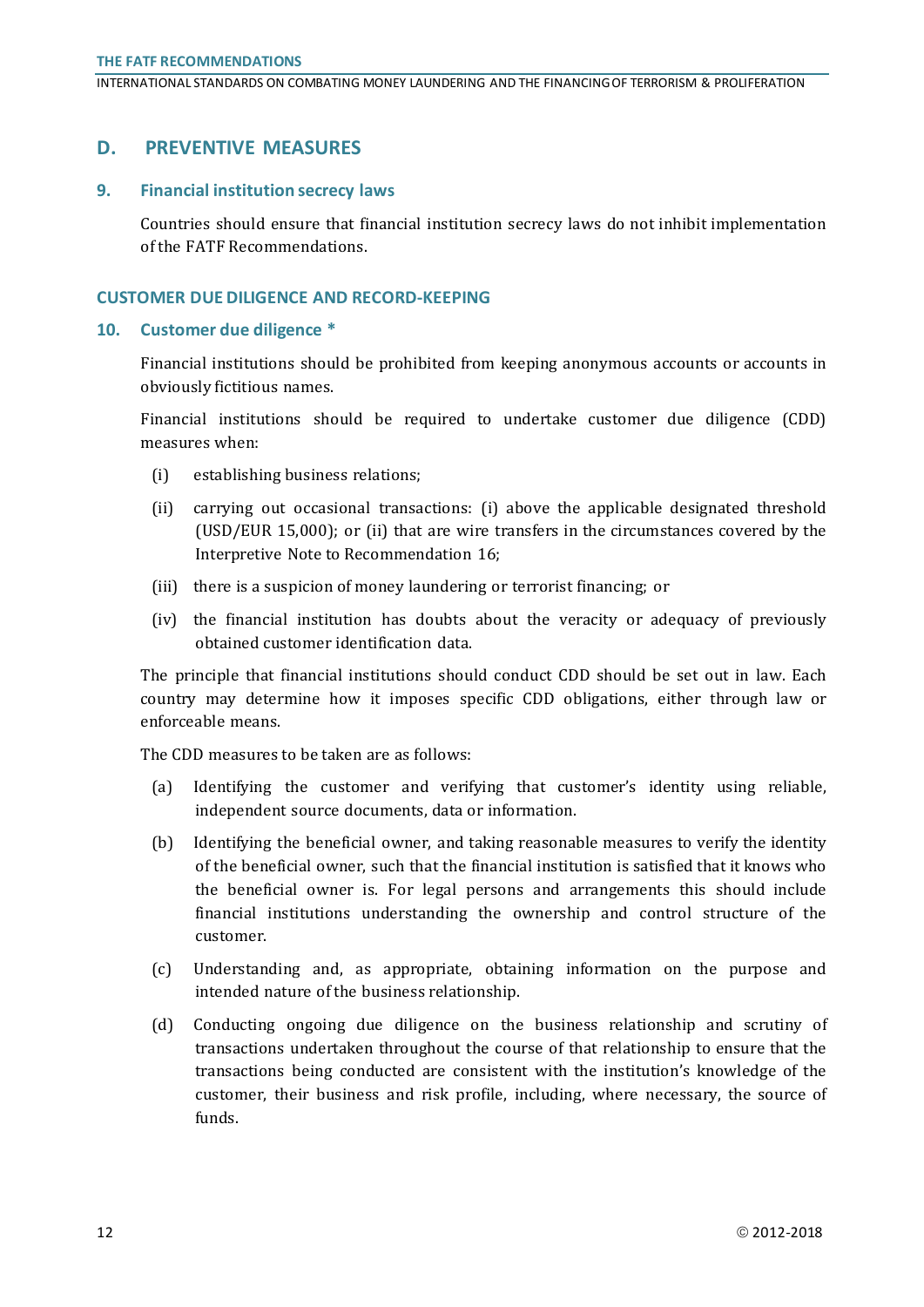Financial institutions should be required to apply each of the CDD measures under (a) to (d) above, but should determine the extent of such measures using a risk-based approach (RBA) in accordance with the Interpretive Notes to this Recommendation and to Recommendation 1.

Financial institutions should be required to verify the identity of the customer and beneficial owner before or during the course of establishing a business relationship or conducting transactions for occasional customers. Countries may permit financial institutions to complete the verification as soon as reasonably practicable following the establishment of the relationship, where the money laundering and terrorist financing risks are effectively managed and where this is essential not to interrupt the normal conduct of business.

Where the financial institution is unable to comply with the applicable requirements under paragraphs (a) to (d) above (subject to appropriate modification of the extent of the measures on a risk-based approach), it should be required not to open the account, commence business relations or perform the transaction; or should be required to terminate the business relationship; and should consider making a suspicious transactions report in relation to the customer.

These requirements should apply to all new customers, although financial institutions should also apply this Recommendation to existing customers on the basis of materiality and risk, and should conduct due diligence on such existing relationships at appropriate times.

#### **11. Record-keeping**

Financial institutions should be required to maintain, for at least five years, all necessary records on transactions, both domestic and international, to enable them to comply swiftly with information requests from the competent authorities. Such records must be sufficient to permit reconstruction of individual transactions (including the amounts and types of currency involved, if any) so as to provide, if necessary, evidence for prosecution of criminal activity.

Financial institutions should be required to keep all records obtained through CDD measures (e.g. copies or records of official identification documents like passports, identity cards, driving licences or similar documents), account files and business correspondence, including the results of any analysis undertaken (e.g. inquiries to establish the background and purpose of complex, unusual large transactions), for at least five years after the business relationship is ended, or after the date of the occasional transaction.

Financial institutions should be required by law to maintain records on transactions and information obtained through the CDD measures.

The CDD information and the transaction records should be available to domestic competent authorities upon appropriate authority.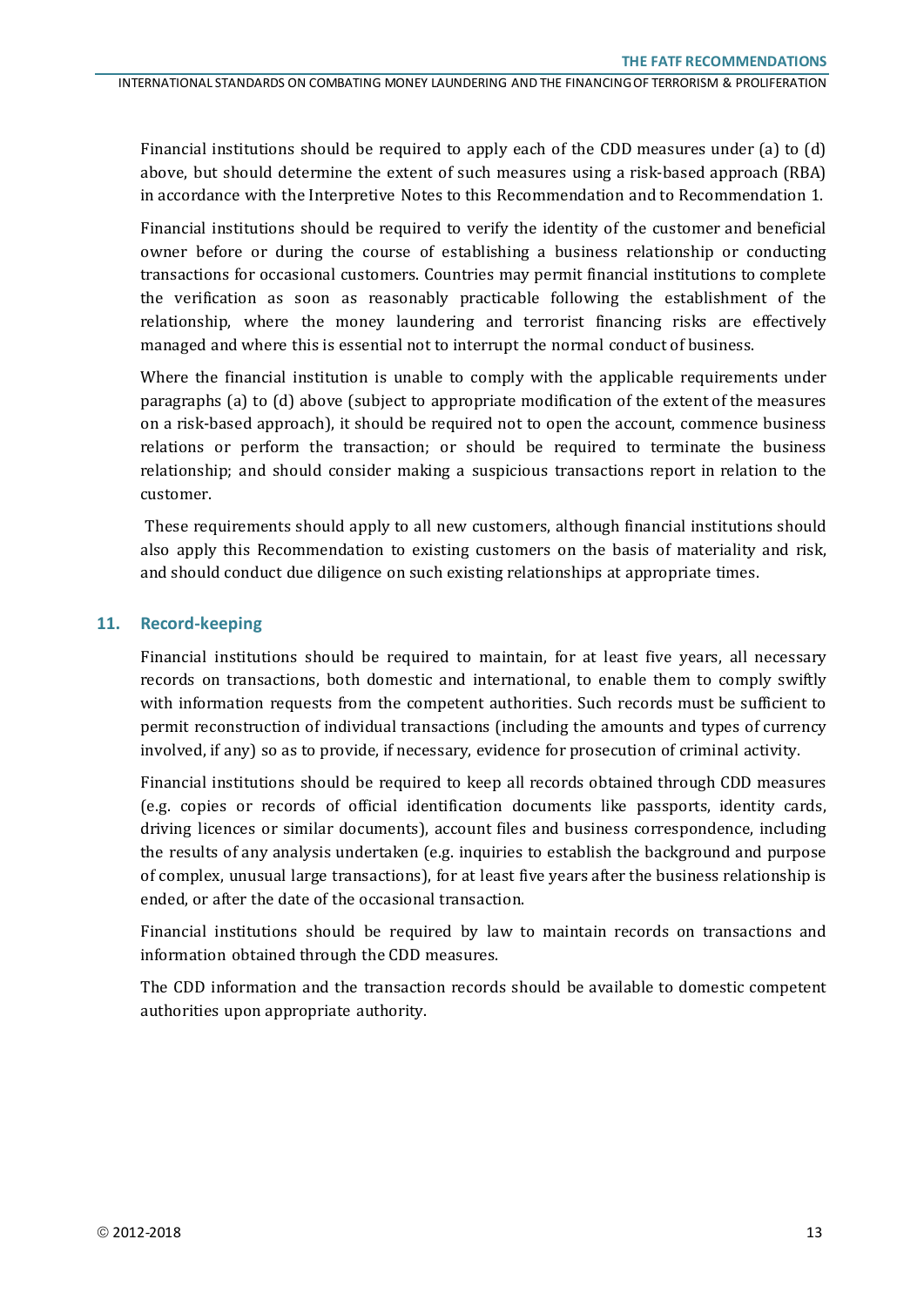### **ADDITIONAL MEASURES FOR SPECIFIC CUSTOMERS AND ACTIVITIES**

### **12. Politically exposed persons \***

Financial institutions should be required, in relation to foreign politically exposed persons (PEPs) (whether as customer or beneficial owner), in addition to performing normal customer due diligence measures, to:

- (a) have appropriate risk-management systems to determine whether the customer or the beneficial owner is a politically exposed person;
- (b) obtain senior management approval for establishing (or continuing, for existing customers) such business relationships;
- (c) take reasonable measures to establish the source of wealth and source of funds; and
- (d) conduct enhanced ongoing monitoring of the business relationship.

Financial institutions should be required to take reasonable measures to determine whether a customer or beneficial owner is a domestic PEP or a person who is or has been entrusted with a prominent function by an international organisation. In cases of a higher risk business relationship with such persons, financial institutions should be required to apply the measures referred to in paragraphs (b), (c) and (d).

The requirements for all types of PEP should also apply to family members or close associates of such PEPs.

### **13. Correspondent banking \***

Financial institutions should be required, in relation to cross-border correspondent banking and other similar relationships, in addition to performing normal customer due diligence measures, to:

- (a) gather sufficient information about a respondent institution to understand fully the nature of the respondent's business and to determine from publicly available information the reputation of the institution and the quality of supervision, including whether it has been subject to a money laundering or terrorist financing investigation or regulatory action;
- (b) assess the respondent institution's AML/CFT controls;
- (c) obtain approval from senior management before establishing new correspondent relationships;
- (d) clearly understand the respective responsibilities of each institution; and
- (e) with respect to "payable-through accounts", be satisfied that the respondent bank has conducted CDD on the customers having direct access to accounts of the correspondent bank, and that it is able to provide relevant CDD information upon request to the correspondent bank.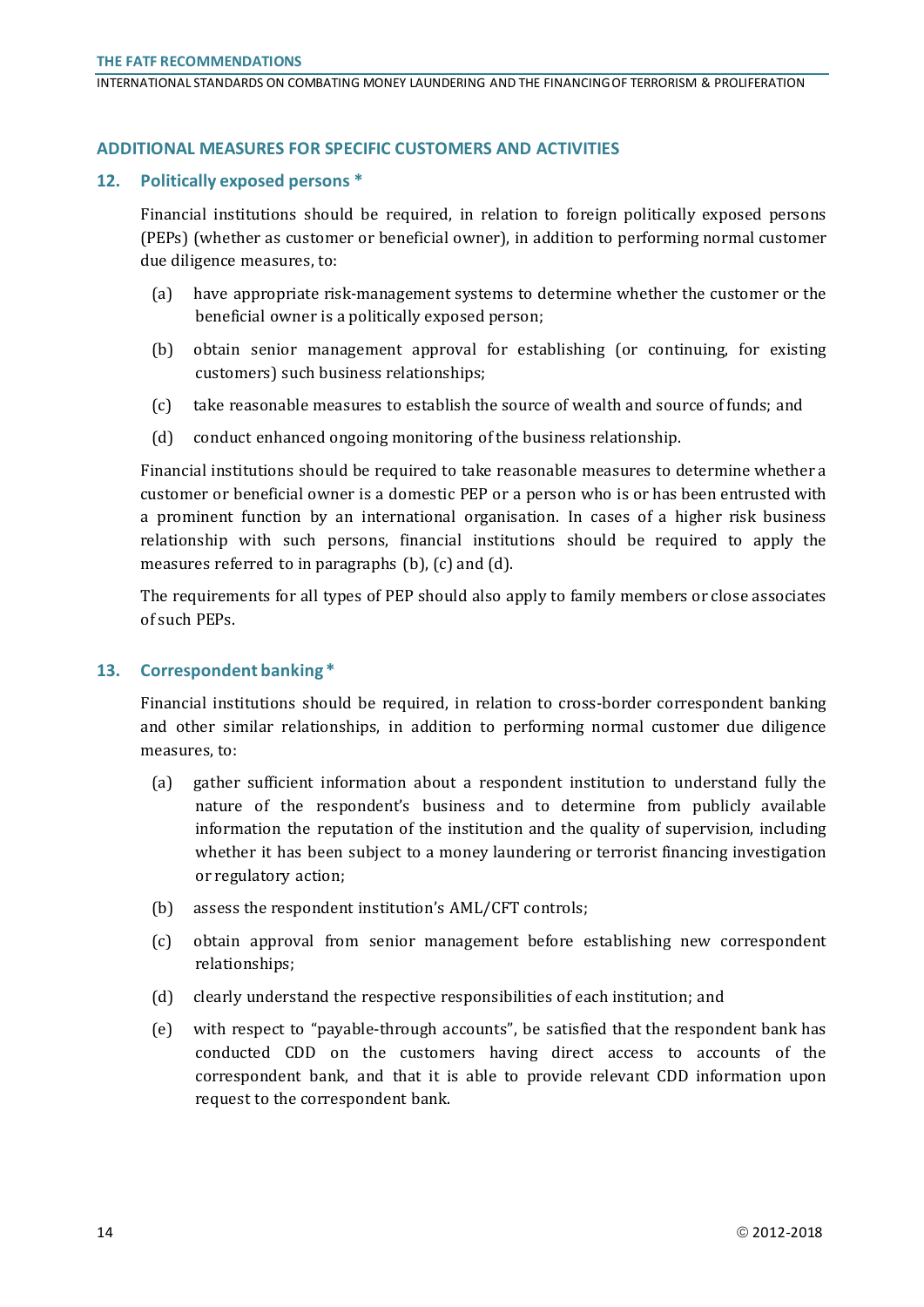Financial institutions should be prohibited from entering into, or continuing, a correspondent banking relationship with shell banks. Financial institutions should be required to satisfy themselves that respondent institutions do not permit their accounts to be used by shell banks.

#### **14. Money or value transfer services \***

Countries should take measures to ensure that natural or legal persons that provide money or value transfer services (MVTS) are licensed or registered, and subject to effective systems for monitoring and ensuring compliance with the relevant measures called for in the FATF Recommendations. Countries should take action to identify natural or legal persons that carry out MVTS without a license or registration, and to apply appropriate sanctions.

Any natural or legal person working as an agent should also be licensed or registered by a competent authority, or the MVTS provider should maintain a current list of its agents accessible by competent authorities in the countries in which the MVTS provider and its agents operate. Countries should take measures to ensure that MVTS providers that use agents include them in their AML/CFT programmes and monitor them for compliance with these programmes.

#### **15. New technologies**

Countries and financial institutions should identify and assess the money laundering or terrorist financing risks that may arise in relation to (a) the development of new products and new business practices, including new delivery mechanisms, and (b) the use of new or developing technologies for both new and pre-existing products. In the case of financial institutions, such a risk assessment should take place prior to the launch of the new products, business practices or the use of new or developing technologies. They should take appropriate measures to manage and mitigate those risks.

### **16. Wire transfers \***

Countries should ensure that financial institutions include required and accurate originator information, and required beneficiary information, on wire transfers and related messages, and that the information remains with the wire transfer or related message throughout the payment chain.

Countries should ensure that financial institutions monitor wire transfers for the purpose of detecting those which lack required originator and/or beneficiary information, and take appropriate measures.

Countries should ensure that, in the context of processing wire transfers, financial institutions take freezing action and should prohibit conducting transactions with designated persons and entities, as per the obligations set out in the relevant United Nations Security Council resolutions, such as resolution 1267 (1999) and its successor resolutions, and resolution 1373(2001), relating to the prevention and suppression of terrorism and terrorist financing.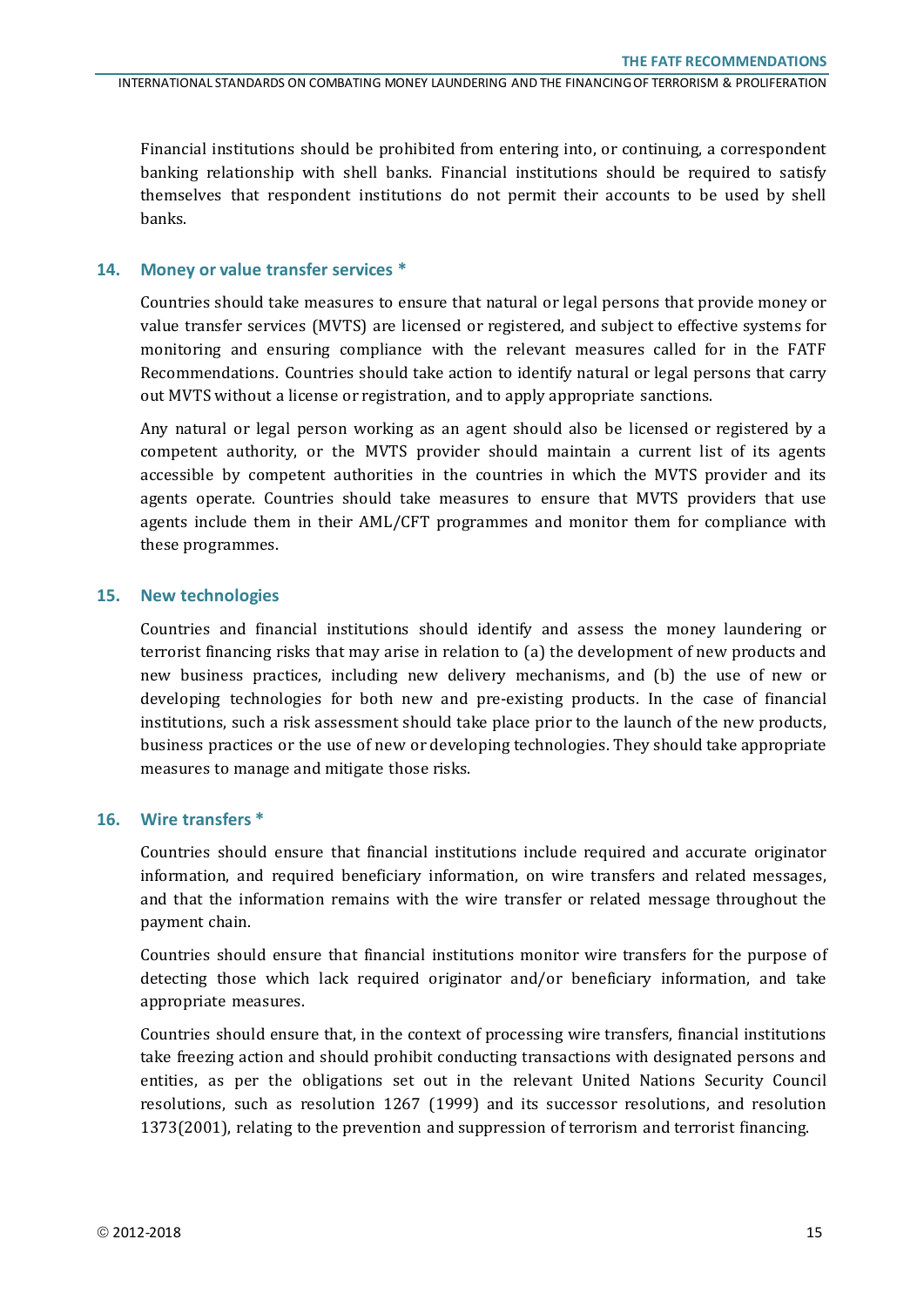### **RELIANCE, CONTROLS AND FINANCIAL GROUPS**

### **17. Reliance on third parties \***

Countries may permit financial institutions to rely on third parties to perform elements (a)-(c) of the CDD measures set out in Recommendation 10 or to introduce business, provided that the criteria set out below are met. Where such reliance is permitted, the ultimate responsibility for CDD measures remains with the financial institution relying on the third party.

The criteria that should be met are as follows:

- (a) A financial institution relying upon a third party should immediately obtain the necessary information concerning elements (a)-(c) of the CDD measures set out in Recommendation 10.
- (b) Financial institutions should take adequate steps to satisfy themselves that copies of identification data and other relevant documentation relating to the CDD requirements will be made available from the third party upon request without delay.
- (c) The financial institution should satisfy itself that the third party is regulated, supervised or monitored for, and has measures in place for compliance with, CDD and record-keeping requirements in line with Recommendations 10 and 11.
- (d) When determining in which countries the third party that meets the conditions can be based, countries should have regard to information available on the level of country risk.

When a financial institution relies on a third party that is part of the same financial group, and (i) that group applies CDD and record-keeping requirements, in line with Recommendations 10, 11 and 12, and programmes against money laundering and terrorist financing, in accordance with Recommendation 18; and (ii) where the effective implementation of those CDD and record-keeping requirements and AML/CFT programmes is supervised at a group level by a competent authority, then relevant competent authorities may consider that the financial institution applies measures under (b) and (c) above through its group programme, and may decide that (d) is not a necessary precondition to reliance when higher country risk is adequately mitigated by the group AML/CFT policies.

### **18. Internal controls and foreign branches and subsidiaries \***

Financial institutions should be required to implement programmes against money laundering and terrorist financing. Financial groups should be required to implement groupwide programmes against money laundering and terrorist financing, including policies and procedures for sharing information within the group for AML/CFT purposes.

Financial institutions should be required to ensure that their foreign branches and majorityowned subsidiaries apply AML/CFT measures consistent with the home country requirements implementing the FATF Recommendations through the financial groups' programmes against money laundering and terrorist financing.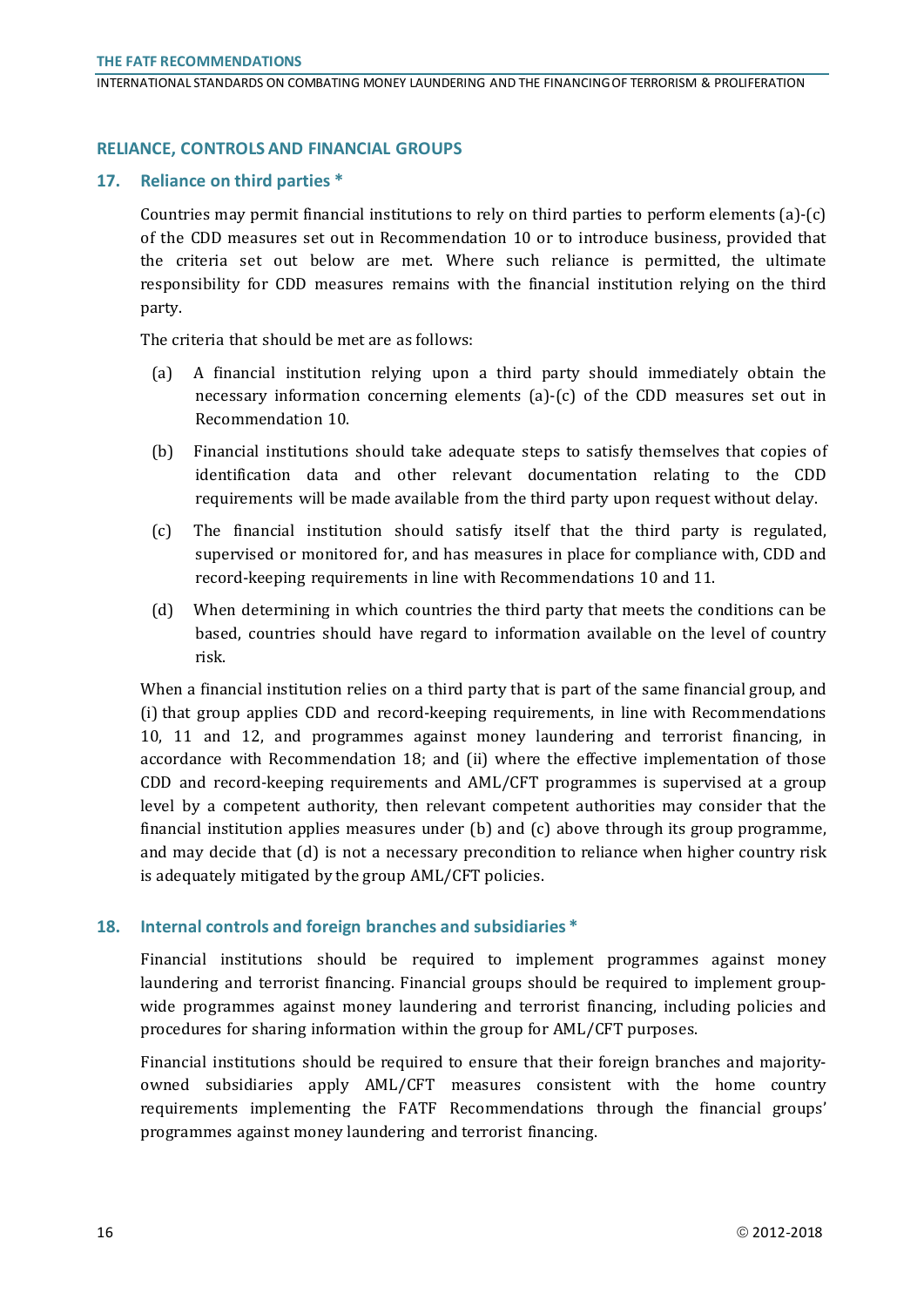### **19. Higher-risk countries \***

Financial institutions should be required to apply enhanced due diligence measures to business relationships and transactions with natural and legal persons, and financial institutions, from countries for which this is called for by the FATF. The type of enhanced due diligence measures applied should be effective and proportionate to the risks.

Countries should be able to apply appropriate countermeasures when called upon to do so by the FATF. Countries should also be able to apply countermeasures independently of any call by the FATF to do so. Such countermeasures should be effective and proportionate to the risks.

### **REPORTING OF SUSPICIOUS TRANSACTIONS**

### **20. Reporting of suspicious transactions** \*

If a financial institution suspects or has reasonable grounds to suspect that funds are the proceeds of a criminal activity, or are related to terrorist financing, it should be required, by law, to report promptly its suspicions to the financial intelligence unit (FIU).

### **21. Tipping-off and confidentiality**

Financial institutions, their directors, officers and employees should be:

- (a) protected by law from criminal and civil liability for breach of any restriction on disclosure of information imposed by contract or by any legislative, regulatory or administrative provision, if they report their suspicions in good faith to the FIU, even if they did not know precisely what the underlying criminal activity was, and regardless of whether illegal activity actually occurred; and
- (b) prohibited by law from disclosing ("tipping-off") the fact that a suspicious transaction report (STR) or related information is being filed with the FIU. These provisions are not intended to inhibit information sharing under Recommendation 18.

### **DESIGNATED NON-FINANCIAL BUSINESSES AND PROFESSIONS**

#### **22. DNFBPs: customer due diligence \***

The customer due diligence and record-keeping requirements set out in Recommendations 10, 11, 12, 15, and 17, apply to designated non-financial businesses and professions (DNFBPs) in the following situations:

- (a) Casinos when customers engage in financial transactions equal to or above the applicable designated threshold.
- (b) Real estate agents when they are involved in transactions for their client concerning the buying and selling of real estate.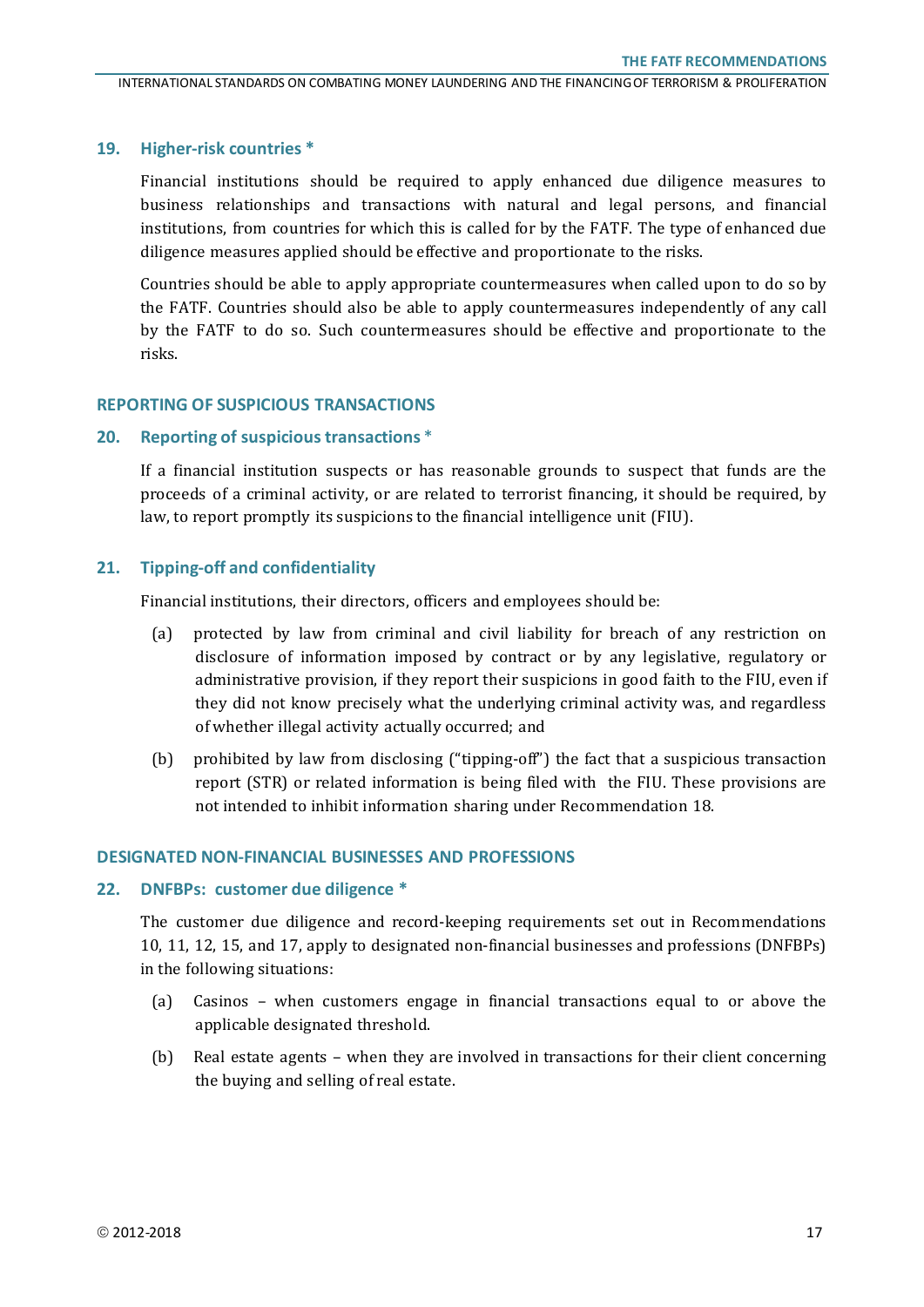- (c) Dealers in precious metals and dealers in precious stones when they engage in any cash transaction with a customer equal to or above the applicable designated threshold.
- (d) Lawyers, notaries, other independent legal professionals and accountants when they prepare for or carry out transactions for their client concerning the following activities:
	- **buying and selling of real estate;**
	- **n** managing of client money, securities or other assets;
	- **n** management of bank, savings or securities accounts;
	- **E** organisation of contributions for the creation, operation or management of companies;
	- **E** creation, operation or management of legal persons or arrangements, and buying and selling of business entities.
- (e) Trust and company service providers when they prepare for or carry out transactions for a client concerning the following activities:
	- $\blacksquare$  acting as a formation agent of legal persons;
	- acting as (or arranging for another person to act as) a director or secretary of a company, a partner of a partnership, or a similar position in relation to other legal persons;
	- **Part** providing a registered office, business address or accommodation, correspondence or administrative address for a company, a partnership or any other legal person or arrangement;
	- **acting as (or arranging for another person to act as) a trustee of an express trust** or performing the equivalent function for another form of legal arrangement;
	- **acting as (or arranging for another person to act as) a nominee shareholder for** another person.

### **23. DNFBPs: Other measures \***

The requirements set out in Recommendations 18 to 21 apply to all designated non-financial businesses and professions, subject to the following qualifications:

(a) Lawyers, notaries, other independent legal professionals and accountants should be required to report suspicious transactions when, on behalf of or for a client, they engage in a financial transaction in relation to the activities described in paragraph (d) of Recommendation 22. Countries are strongly encouraged to extend the reporting requirement to the rest of the professional activities of accountants, including auditing.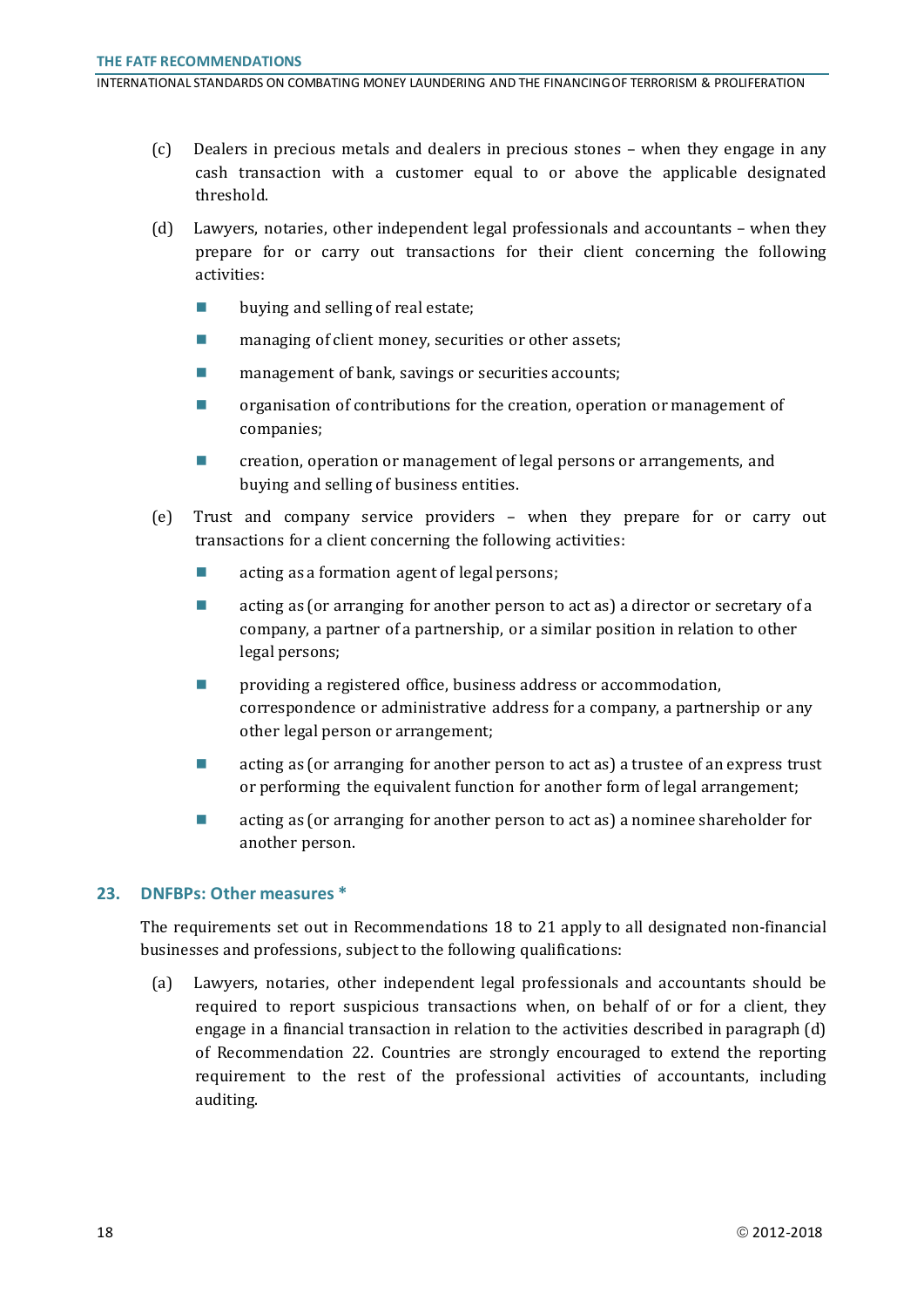- (b) Dealers in precious metals and dealers in precious stones should be required to report suspicious transactions when they engage in any cash transaction with a customer equal to or above the applicable designated threshold.
- (c) Trust and company service providers should be required to report suspicious transactions for a client when, on behalf of or for a client, they engage in a transaction in relation to the activities referred to in paragraph (e) of Recommendation 22.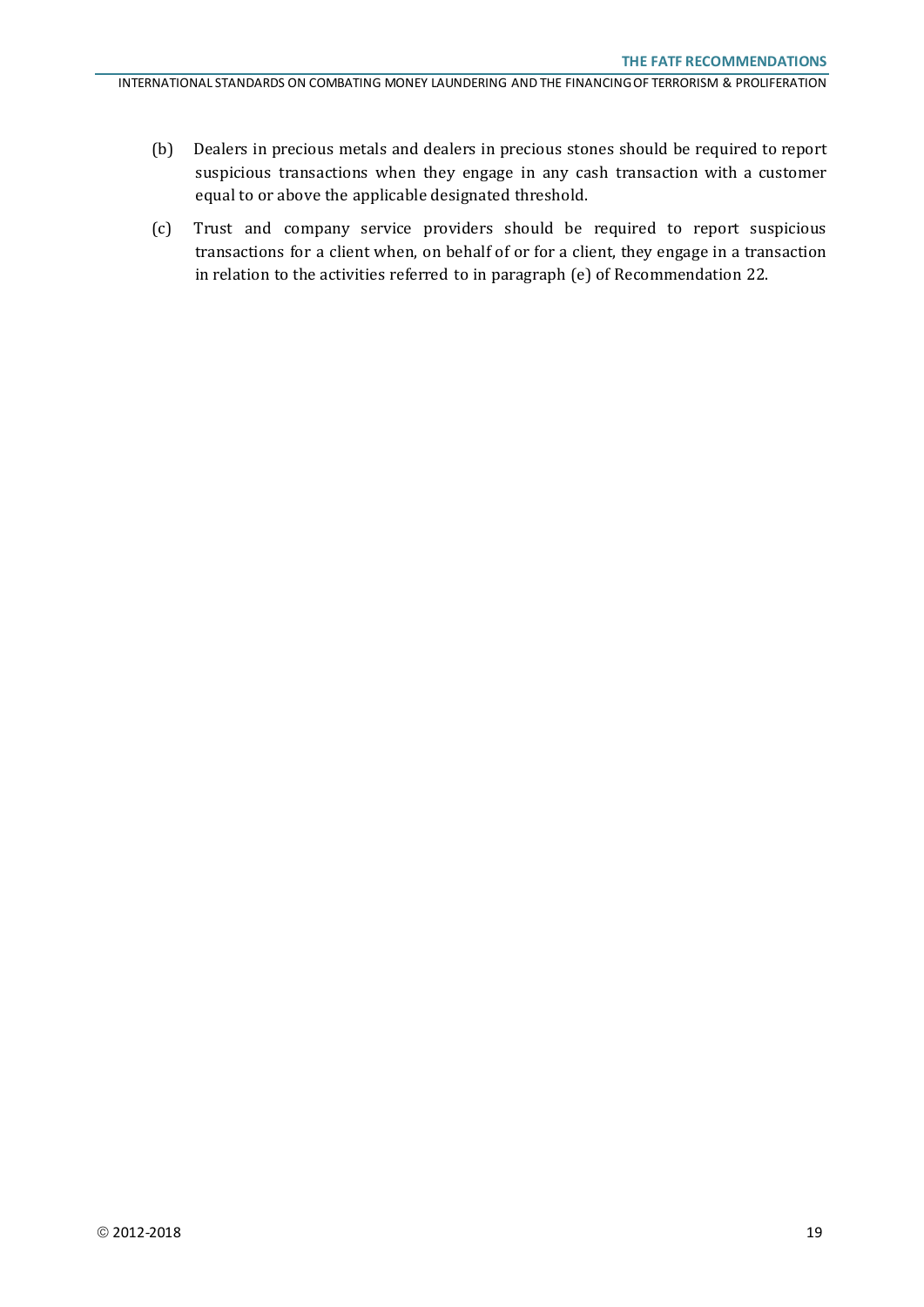### **E. TRANSPARENCY AND BENEFICIAL OWNERSHIP OF LEGAL PERSONS AND ARRANGEMENTS**

### **24. Transparency and beneficial ownership of legal persons \***

Countries should take measures to prevent the misuse of legal persons for money laundering or terrorist financing. Countries should ensure that there is adequate, accurate and timely information on the beneficial ownership and control of legal persons that can be obtained or accessed in a timely fashion by competent authorities. In particular, countries that have legal persons that are able to issue bearer shares or bearer share warrants, or which allow nominee shareholders or nominee directors, should take effective measures to ensure that they are not misused for money laundering or terrorist financing. Countries should consider measures to facilitate access to beneficial ownership and control information by financial institutions and DNFBPs undertaking the requirements set out in Recommendations 10 and 22.

### **25. Transparency and beneficial ownership of legal arrangements \***

Countries should take measures to prevent the misuse of legal arrangements for money laundering or terrorist financing. In particular, countries should ensure that there is adequate, accurate and timely information on express trusts, including information on the settlor, trustee and beneficiaries, that can be obtained or accessed in a timely fashion by competent authorities. Countries should consider measures to facilitate access to beneficial ownership and control information by financial institutions and DNFBPs undertaking the requirements set out in Recommendations 10 and 22.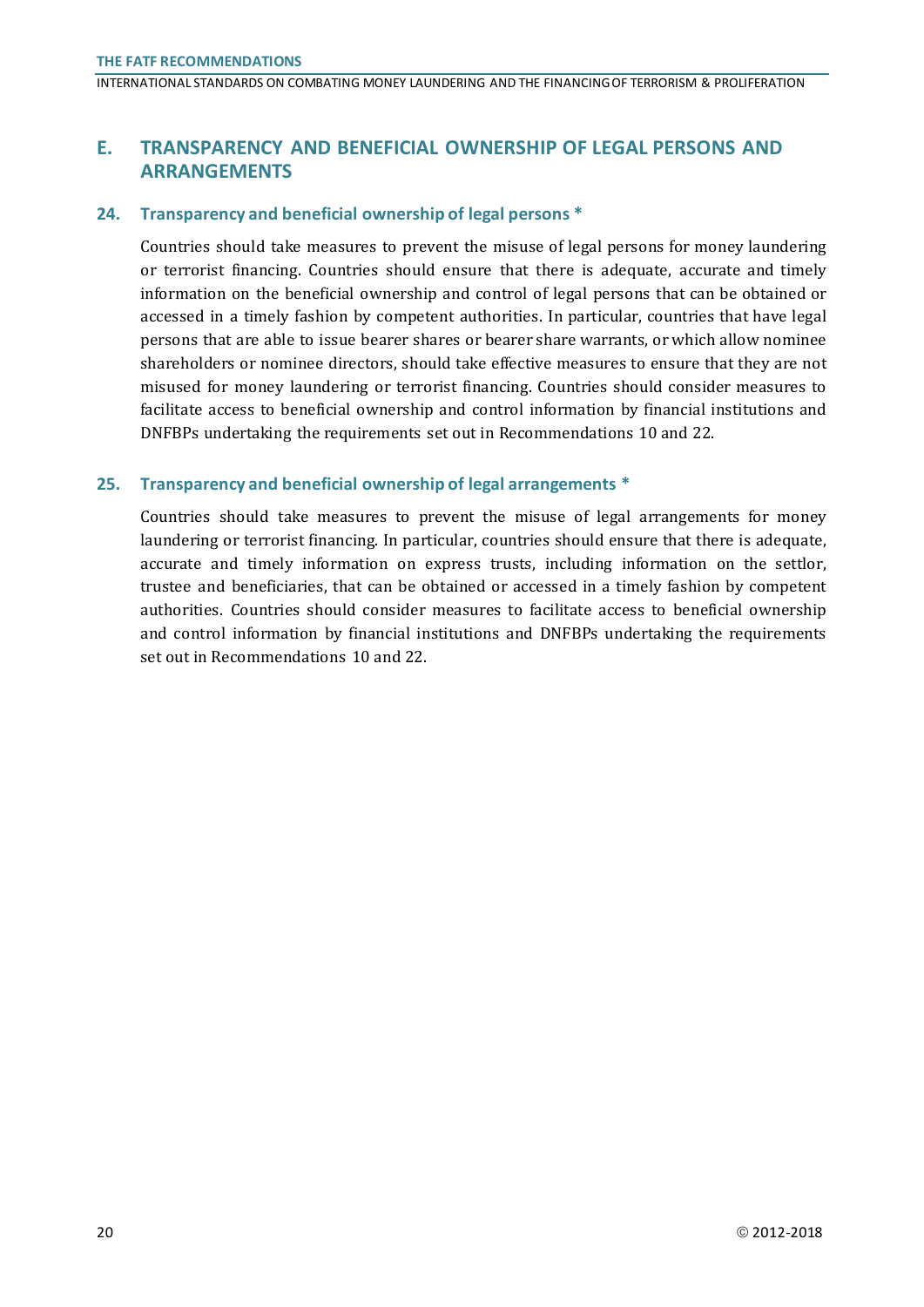### **F. POWERS AND RESPONSIBILITIES OF COMPETENT AUTHORITIES, AND OTHER INSTITUTIONAL MEASURES**

### **REGULATION AND SUPERVISION**

### **26. Regulation and supervision of financial institutions \***

Countries should ensure that financial institutions are subject to adequate regulation and supervision and are effectively implementing the FATF Recommendations. Competent authorities or financial supervisors should take the necessary legal or regulatory measures to prevent criminals or their associates from holding, or being the beneficial owner of, a significant or controlling interest, or holding a management function in, a financial institution. Countries should not approve the establishment, or continued operation, of shell banks.

For financial institutions subject to the Core Principles, the regulatory and supervisory measures that apply for prudential purposes, and which are also relevant to money laundering and terrorist financing, should apply in a similar manner for AML/CFT purposes. This should include applying consolidated group supervision for AML/CFT purposes.

Other financial institutions should be licensed or registered and adequately regulated, and subject to supervision or monitoring for AML/CFT purposes, having regard to the risk of money laundering or terrorist financing in that sector. At a minimum, where financial institutions provide a service of money or value transfer, or of money or currency changing, they should be licensed or registered, and subject to effective systems for monitoring and ensuring compliance with national AML/CFT requirements.

#### **27. Powers of supervisors**

Supervisors should have adequate powers to supervise or monitor, and ensure compliance by, financial institutions with requirements to combat money laundering and terrorist financing, including the authority to conduct inspections. They should be authorised to compel production of any information from financial institutions that is relevant to monitoring such compliance, and to impose sanctions, in line with Recommendation 35, for failure to comply with such requirements. Supervisors should have powers to impose a range of disciplinary and financial sanctions, including the power to withdraw, restrict or suspend the financial institution's license, where applicable.

### **28. Regulation and supervision of DNFBPs \***

Designated non-financial businesses and professions should be subject to regulatory and supervisory measures as set out below.

- (a) Casinos should be subject to a comprehensive regulatory and supervisory regime that ensures that they have effectively implemented the necessary AML/CFT measures. At a minimum:
	- **Example 2** casinos should be licensed;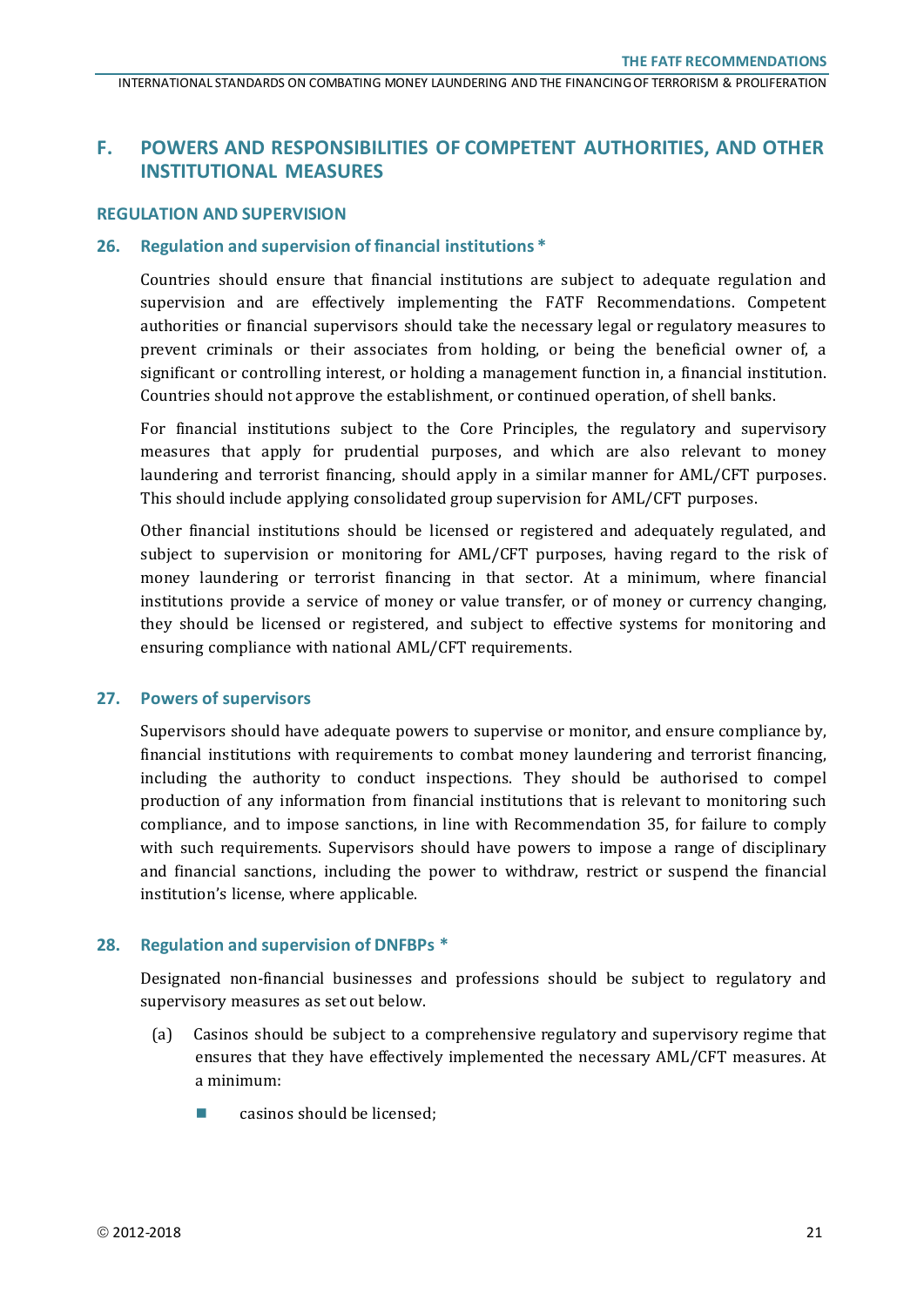- **EXECO** competent authorities should take the necessary legal or regulatory measures to prevent criminals or their associates from holding, or being the beneficial owner of, a significant or controlling interest, holding a management function in, or being an operator of, a casino; and
- competent authorities should ensure that casinos are effectively supervised for compliance with AML/CFT requirements.
- (b) Countries should ensure that the other categories of DNFBPs are subject to effective systems for monitoring and ensuring compliance with AML/CFT requirements. This should be performed on a risk-sensitive basis. This may be performed by (a) a supervisor or (b) by an appropriate self-regulatory body (SRB), provided that such a body can ensure that its members comply with their obligations to combat money laundering and terrorist financing.

The supervisor or SRB should also (a) take the necessary measures to prevent criminals or their associates from being professionally accredited, or holding or being the beneficial owner of a significant or controlling interest or holding a management function, e.g. through evaluating persons on the basis of a "fit and proper" test; and (b) have effective, proportionate, and dissuasive sanctions in line with Recommendation 35 available to deal with failure to comply with AML/CFT requirements.

### **OPERATIONAL AND LAW ENFORCEMENT**

#### **29. Financial intelligence units \***

Countries should establish a financial intelligence unit (FIU) that serves as a national centre for the receipt and analysis of: (a) suspicious transaction reports; and (b) other information relevant to money laundering, associated predicate offences and terrorist financing, and for the dissemination of the results of that analysis. The FIU should be able to obtain additional information from reporting entities, and should have access on a timely basis to the financial, administrative and law enforcement information that it requires to undertake its functions properly.

### **30. Responsibilities of law enforcement and investigative authorities \***

Countries should ensure that designated law enforcement authorities have responsibility for money laundering and terrorist financing investigations within the framework of national AML/CFT policies. At least in all cases related to major proceeds-generating offences, these designated law enforcement authorities should develop a pro-active parallel financial investigation when pursuing money laundering, associated predicate offences and terrorist financing. This should include cases where the associated predicate offence occurs outside their jurisdictions. Countries should ensure that competent authorities have responsibility for expeditiously identifying, tracing and initiating actions to freeze and seize property that is, or may become, subject to confiscation, or is suspected of being proceeds of crime. Countries should also make use, when necessary, of permanent or temporary multi-disciplinary groups specialised in financial or asset investigations. Countries should ensure that, when necessary,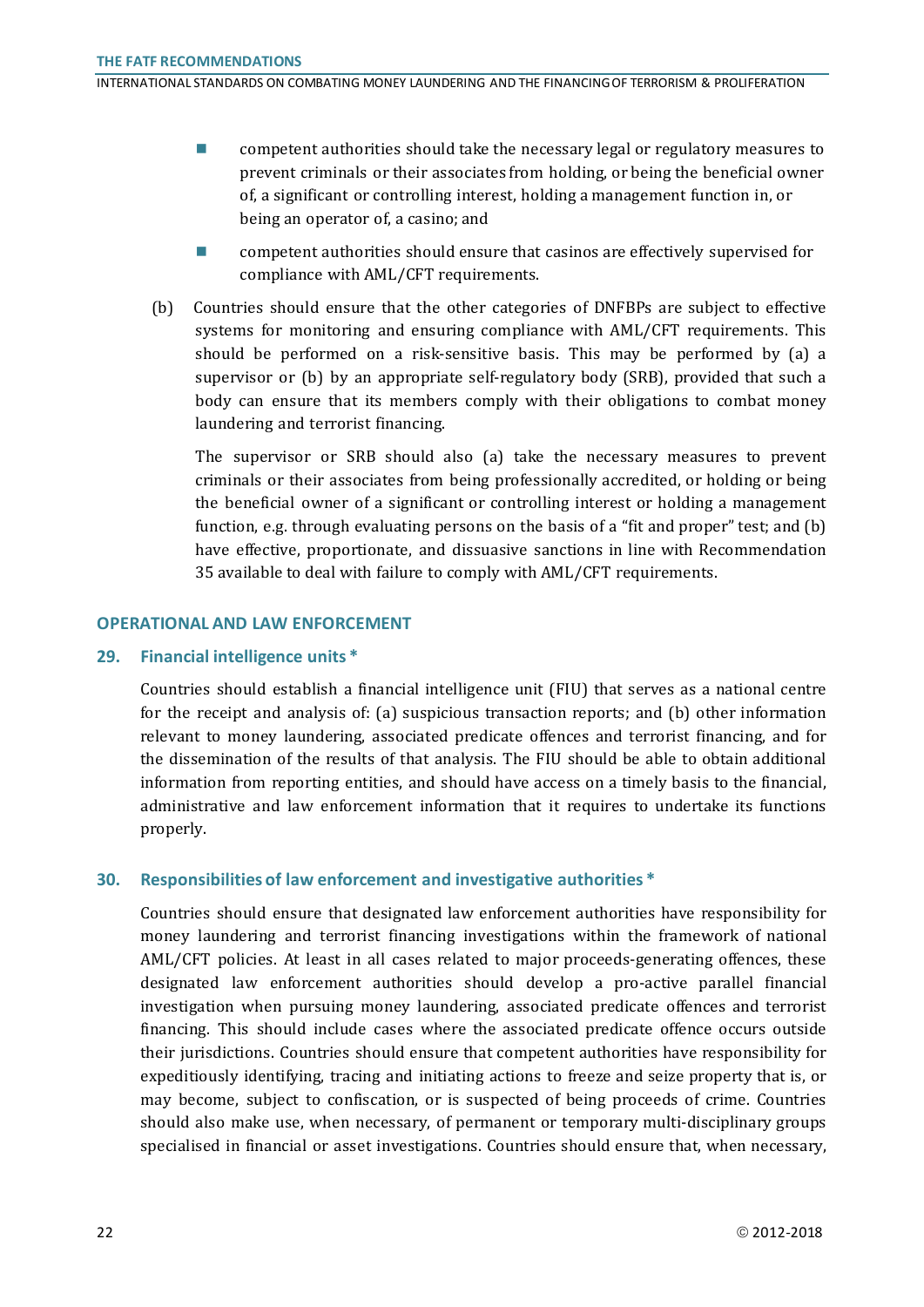cooperative investigations with appropriate competent authorities in other countries take place.

### **31. Powers of law enforcement and investigative authorities**

When conducting investigations of money laundering, associated predicate offences and terrorist financing, competent authorities should be able to obtain access to all necessary documents and information for use in those investigations, and in prosecutions and related actions. This should include powers to use compulsory measures for the production of records held by financial institutions, DNFBPs and other natural or legal persons, for the search of persons and premises, for taking witness statements, and for the seizure and obtaining of evidence.

Countries should ensure that competent authorities conducting investigations are able to use a wide range of investigative techniques suitable for the investigation of money laundering, associated predicate offences and terrorist financing. These investigative techniques include: undercover operations, intercepting communications, accessing computer systems and controlled delivery. In addition, countries should have effective mechanisms in place to identify, in a timely manner, whether natural or legal persons hold or control accounts. They should also have mechanisms to ensure that competent authorities have a process to identify assets without prior notification to the owner. When conducting investigations of money laundering, associated predicate offences and terrorist financing, competent authorities should be able to ask for all relevant information held by the FIU.

### **32. Cash couriers \***

Countries should have measures in place to detect the physical cross-border transportation of currency and bearer negotiable instruments, including through a declaration system and/or disclosure system.

Countries should ensure that their competent authorities have the legal authority to stop or restrain currency or bearer negotiable instruments that are suspected to be related to terrorist financing, money laundering or predicate offences, or that are falsely declared or disclosed.

Countries should ensure that effective, proportionate and dissuasive sanctions are available to deal with persons who make false declaration(s) or disclosure(s). In cases where the currency or bearer negotiable instruments are related to terrorist financing, money laundering or predicate offences, countries should also adopt measures, including legislative ones consistent with Recommendation 4, which would enable the confiscation of such currency or instruments.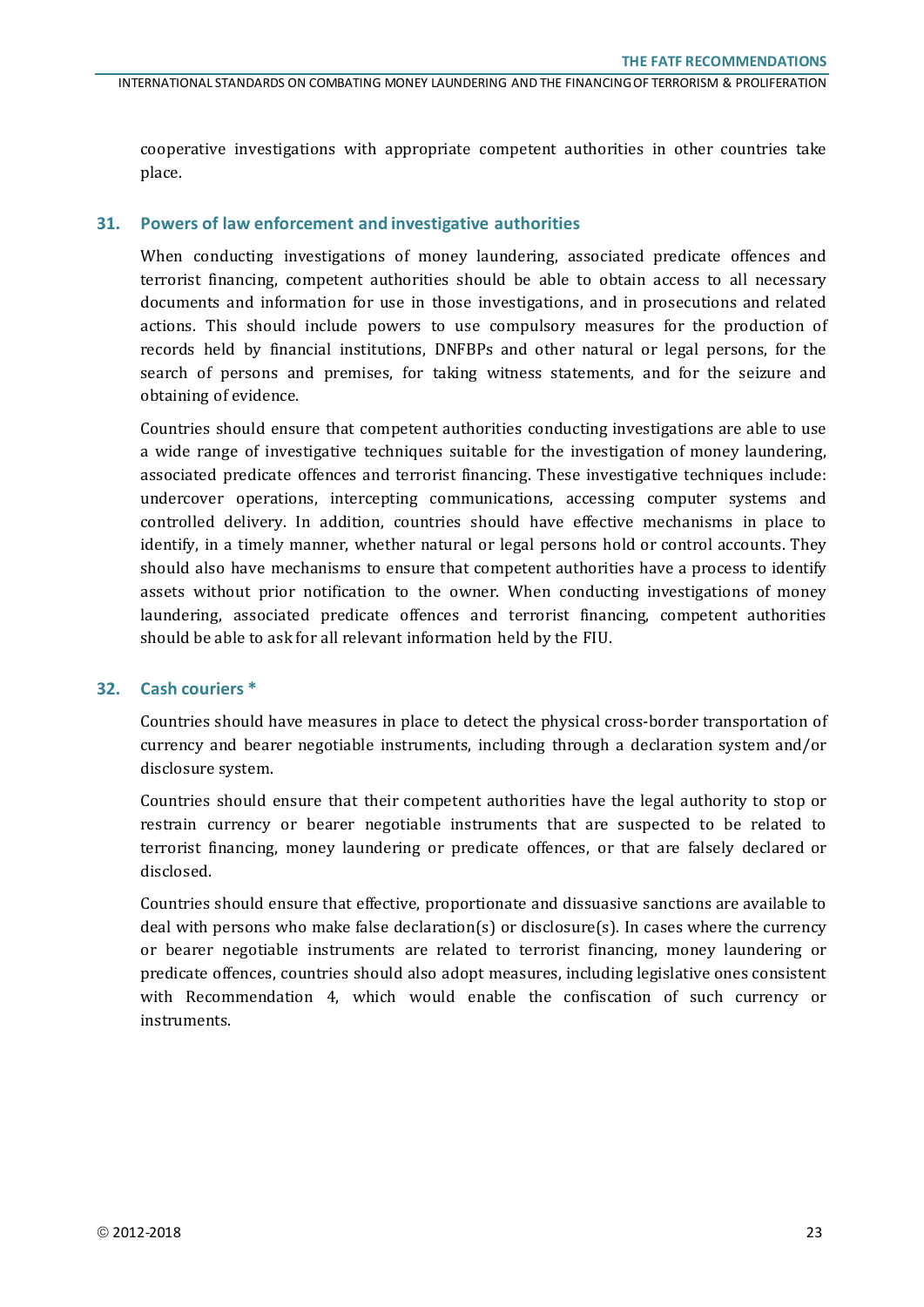### **GENERAL REQUIREMENTS**

### **33. Statistics**

Countries should maintain comprehensive statistics on matters relevant to the effectiveness and efficiency of their AML/CFT systems. This should include statistics on the STRs received and disseminated; on money laundering and terrorist financing investigations, prosecutions and convictions; on property frozen, seized and confiscated; and on mutual legal assistance or other international requests for cooperation.

### **34. Guidance and feedback**

The competent authorities, supervisors and SRBs should establish guidelines, and provide feedback, which will assist financial institutions and designated non-financial businesses and professions in applying national measures to combat money laundering and terrorist financing, and, in particular, in detecting and reporting suspicious transactions.

### **SANCTIONS**

### **35. Sanctions**

Countries should ensure that there is a range of effective, proportionate and dissuasive sanctions, whether criminal, civil or administrative, available to deal with natural or legal persons covered by Recommendations 6, and 8 to 23, that fail to comply with AML/CFT requirements. Sanctions should be applicable not only to financial institutions and DNFBPs, but also to their directors and senior management.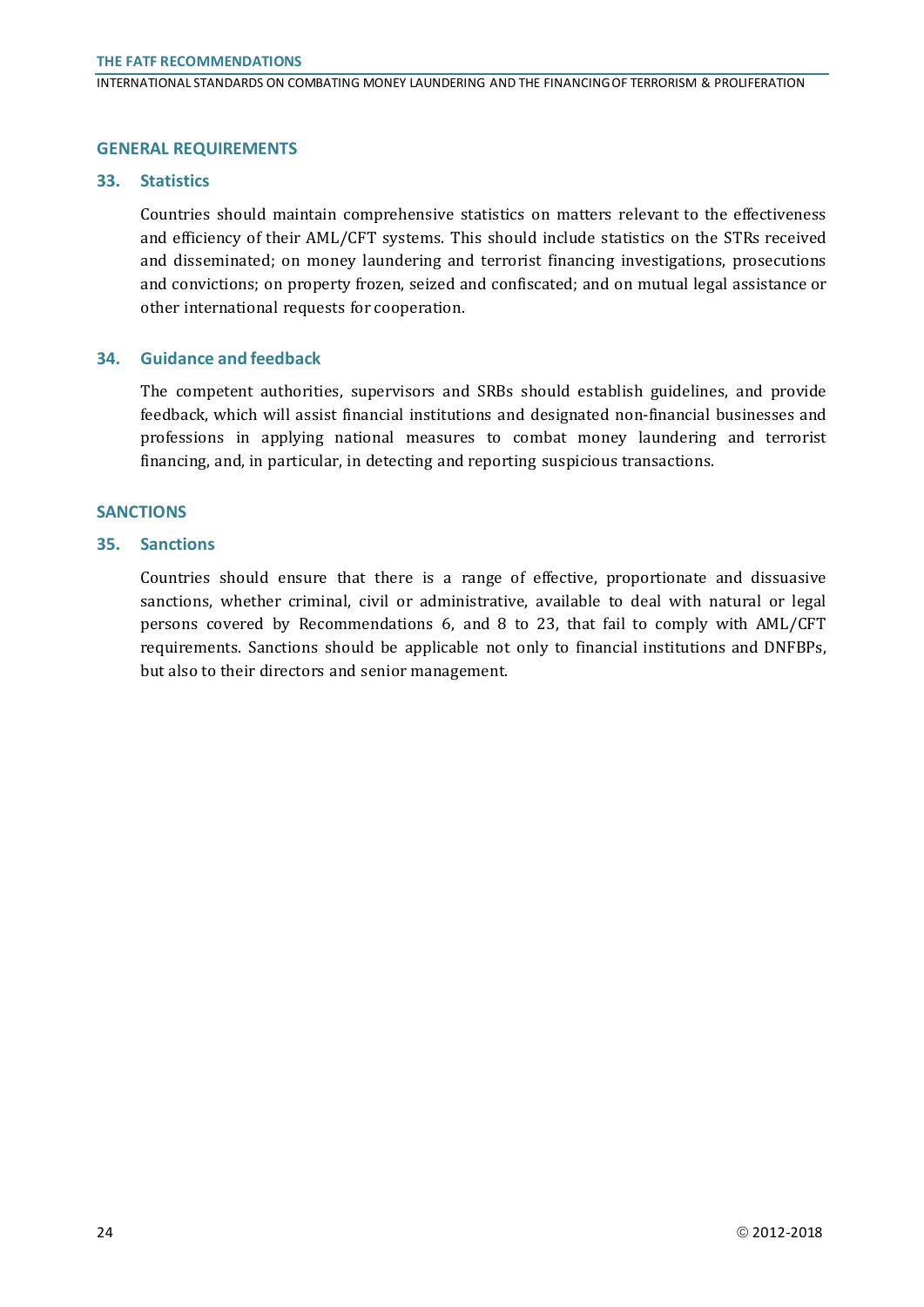### **G. INTERNATIONAL COOPERATION**

#### **36. International instruments**

Countries should take immediate steps to become party to and implement fully the Vienna Convention, 1988; the Palermo Convention, 2000; the United Nations Convention against Corruption, 2003; and the Terrorist Financing Convention, 1999. Where applicable, countries are also encouraged to ratify and implement other relevant international conventions, such as the Council of Europe Convention on Cybercrime, 2001; the Inter-American Convention against Terrorism, 2002; and the Council of Europe Convention on Laundering, Search, Seizure and Confiscation of the Proceeds from Crime and on the Financing of Terrorism, 2005.

#### **37. Mutual legal assistance**

Countries should rapidly, constructively and effectively provide the widest possible range of mutual legal assistance in relation to money laundering, associated predicate offences and terrorist financing investigations, prosecutions, and related proceedings. Countries should have an adequate legal basis for providing assistance and, where appropriate, should have in place treaties, arrangements or other mechanisms to enhance cooperation. In particular, countries should:

- (a) Not prohibit, or place unreasonable or unduly restrictive conditions on, the provision of mutual legal assistance.
- (b) Ensure that they have clear and efficient processes for the timely prioritisation and execution of mutual legal assistance requests. Countries should use a central authority, or another established official mechanism, for effective transmission and execution of requests. To monitor progress on requests, a case management system should be maintained.
- (c) Not refuse to execute a request for mutual legal assistance on the sole ground that the offence is also considered to involve fiscal matters.
- (d) Not refuse to execute a request for mutual legal assistance on the grounds that laws require financial institutions or DNFBPs to maintain secrecy or confidentiality (except where the relevant information that is sought is held in circumstances where legal professional privilege or legal professional secrecy applies).
- (e) Maintain the confidentiality of mutual legal assistance requests they receive and the information contained in them, subject to fundamental principles of domestic law, in order to protect the integrity of the investigation or inquiry. If the requested country cannot comply with the requirement of confidentiality, it should promptly inform the requesting country.

Countries should render mutual legal assistance, notwithstanding the absence of dual criminality, if the assistance does not involve coercive actions. Countries should consider adopting such measures as may be necessary to enable them to provide a wide scope of assistance in the absence of dual criminality.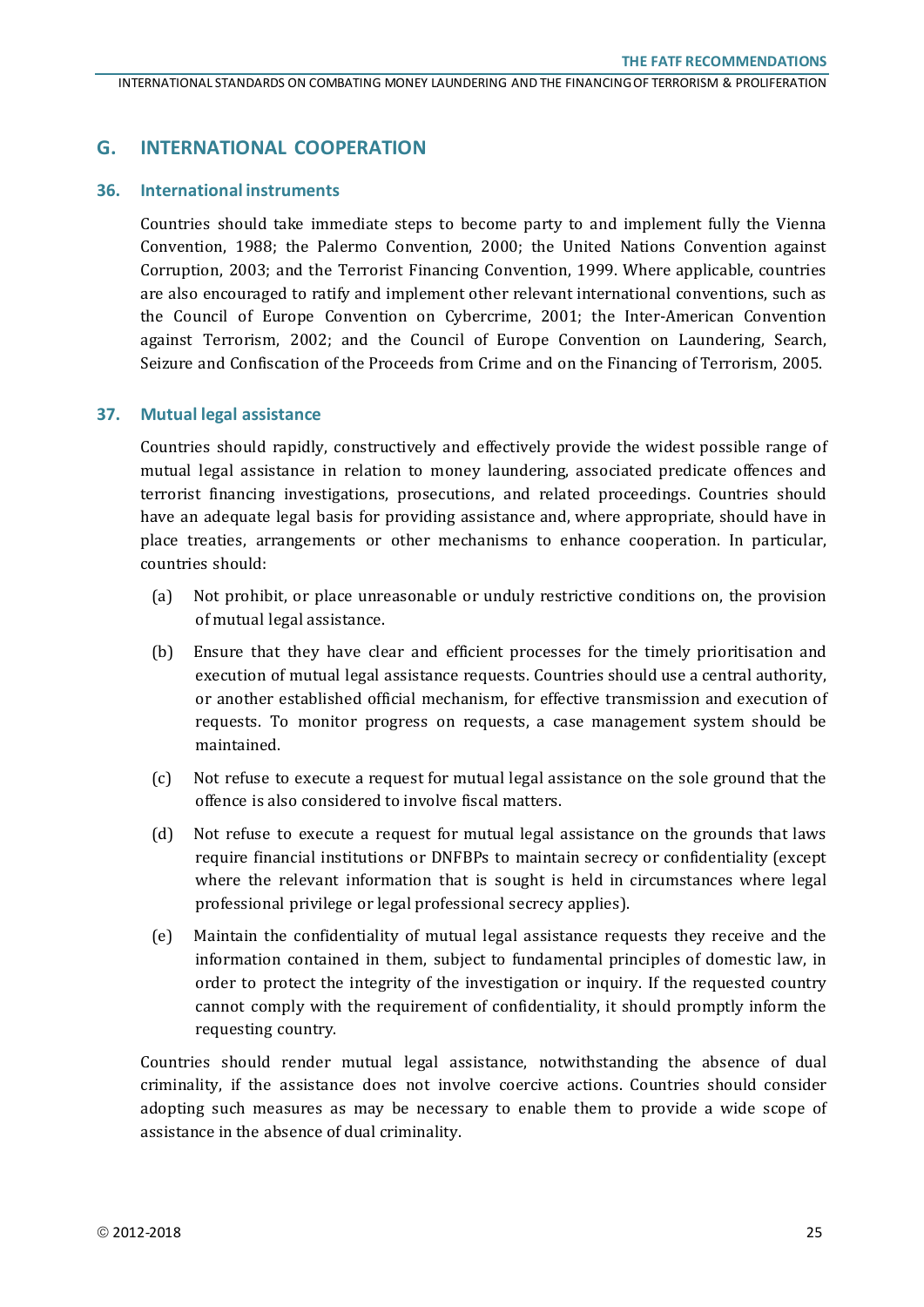Where dual criminality is required for mutual legal assistance, that requirement should be deemed to be satisfied regardless of whether both countries place the offence within the same category of offence, or denominate the offence by the same terminology, provided that both countries criminalise the conduct underlying the offence.

Countries should ensure that, of the powers and investigative techniques required under Recommendation 31, and any other powers and investigative techniques available to their competent authorities:

- (a) all those relating to the production, search and seizure of information, documents or evidence (including financial records) from financial institutions or other persons, and the taking of witness statements; and
- (b) a broad range of other powers and investigative techniques;

are also available for use in response to requests for mutual legal assistance, and, if consistent with their domestic framework, in response to direct requests from foreign judicial or law enforcement authorities to domestic counterparts.

To avoid conflicts of jurisdiction, consideration should be given to devising and applying mechanisms for determining the best venue for prosecution of defendants in the interests of justice in cases that are subject to prosecution in more than one country.

Countries should, when making mutual legal assistance requests, make best efforts to provide complete factual and legal information that will allow for timely and efficient execution of requests, including any need for urgency, and should send requests using expeditious means. Countries should, before sending requests, make best efforts to ascertain the legal requirements and formalities to obtain assistance.

The authorities responsible for mutual legal assistance (e.g. a Central Authority) should be provided with adequate financial, human and technical resources. Countries should have in place processes to ensure that the staff of such authorities maintain high professional standards, including standards concerning confidentiality, and should be of high integrity and be appropriately skilled.

### **38. Mutual legal assistance: freezing and confiscation \***

Countries should ensure that they have the authority to take expeditious action in response to requests by foreign countries to identify, freeze, seize and confiscate property laundered; proceeds from money laundering, predicate offences and terrorist financing; instrumentalities used in, or intended for use in, the commission of these offences; or property of corresponding value. This authority should include being able to respond to requests made on the basis of non-conviction-based confiscation proceedings and related provisional measures, unless this is inconsistent with fundamental principles of their domestic law. Countries should also have effective mechanisms for managing such property, instrumentalities or property of corresponding value, and arrangements for coordinating seizure and confiscation proceedings, which should include the sharing of confiscated assets.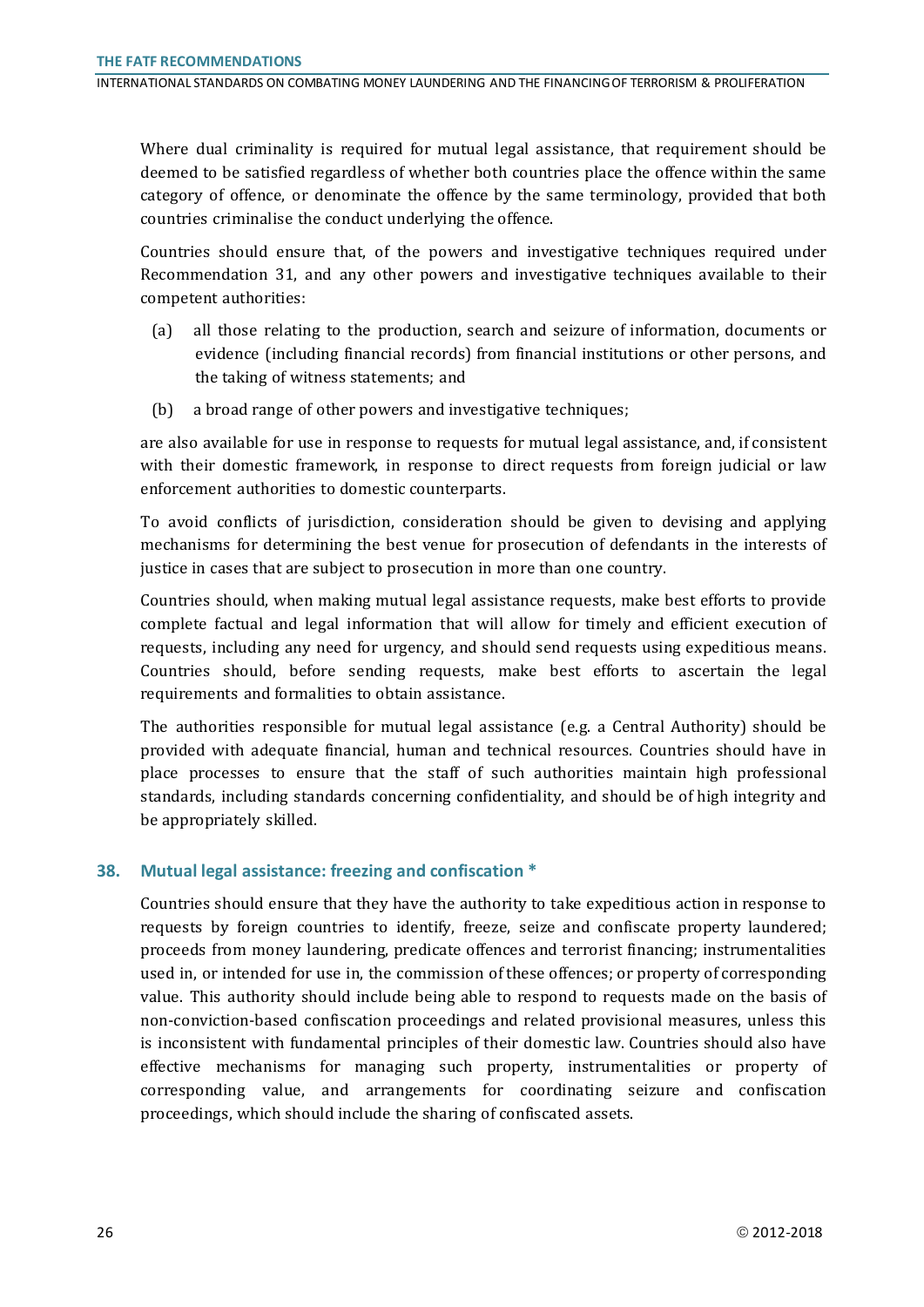### **39. Extradition**

Countries should constructively and effectively execute extradition requests in relation to money laundering and terrorist financing, without undue delay. Countries should also take all possible measures to ensure that they do not provide safe havens for individuals charged with the financing of terrorism, terrorist acts or terrorist organisations. In particular, countries should:

- (a) ensure money laundering and terrorist financing are extraditable offences;
- (b) ensure that they have clear and efficient processes for the timely execution of extradition requests including prioritisation where appropriate. To monitor progress of requests a case management system should be maintained;
- (c) not place unreasonable or unduly restrictive conditions on the execution of requests; and
- (d) ensure they have an adequate legal framework for extradition.

Each country should either extradite its own nationals, or, where a country does not do so solely on the grounds of nationality, that country should, at the request of the country seeking extradition, submit the case, without undue delay, to its competent authorities for the purpose of prosecution of the offences set forth in the request. Those authorities should take their decision and conduct their proceedings in the same manner as in the case of any other offence of a serious nature under the domestic law of that country. The countries concerned should cooperate with each other, in particular on procedural and evidentiary aspects, to ensure the efficiency of such prosecutions.

Where dual criminality is required for extradition, that requirement should be deemed to be satisfied regardless of whether both countries place the offence within the same category of offence, or denominate the offence by the same terminology, provided that both countries criminalise the conduct underlying the offence.

Consistent with fundamental principles of domestic law, countries should have simplified extradition mechanisms, such as allowing direct transmission of requests for provisional arrests between appropriate authorities, extraditing persons based only on warrants of arrests or judgments, or introducing a simplified extradition of consenting persons who waive formal extradition proceedings. The authorities responsible for extradition should be provided with adequate financial, human and technical resources. Countries should have in place processes to ensure that the staff of such authorities maintain high professional standards, including standards concerning confidentiality, and should be of high integrity and be appropriately skilled.

#### **40. Other forms of international cooperation \***

Countries should ensure that their competent authorities can rapidly, constructively and effectively provide the widest range of international cooperation in relation to money laundering, associated predicate offences and terrorist financing. Countries should do so both spontaneously and upon request, and there should be a lawful basis for providing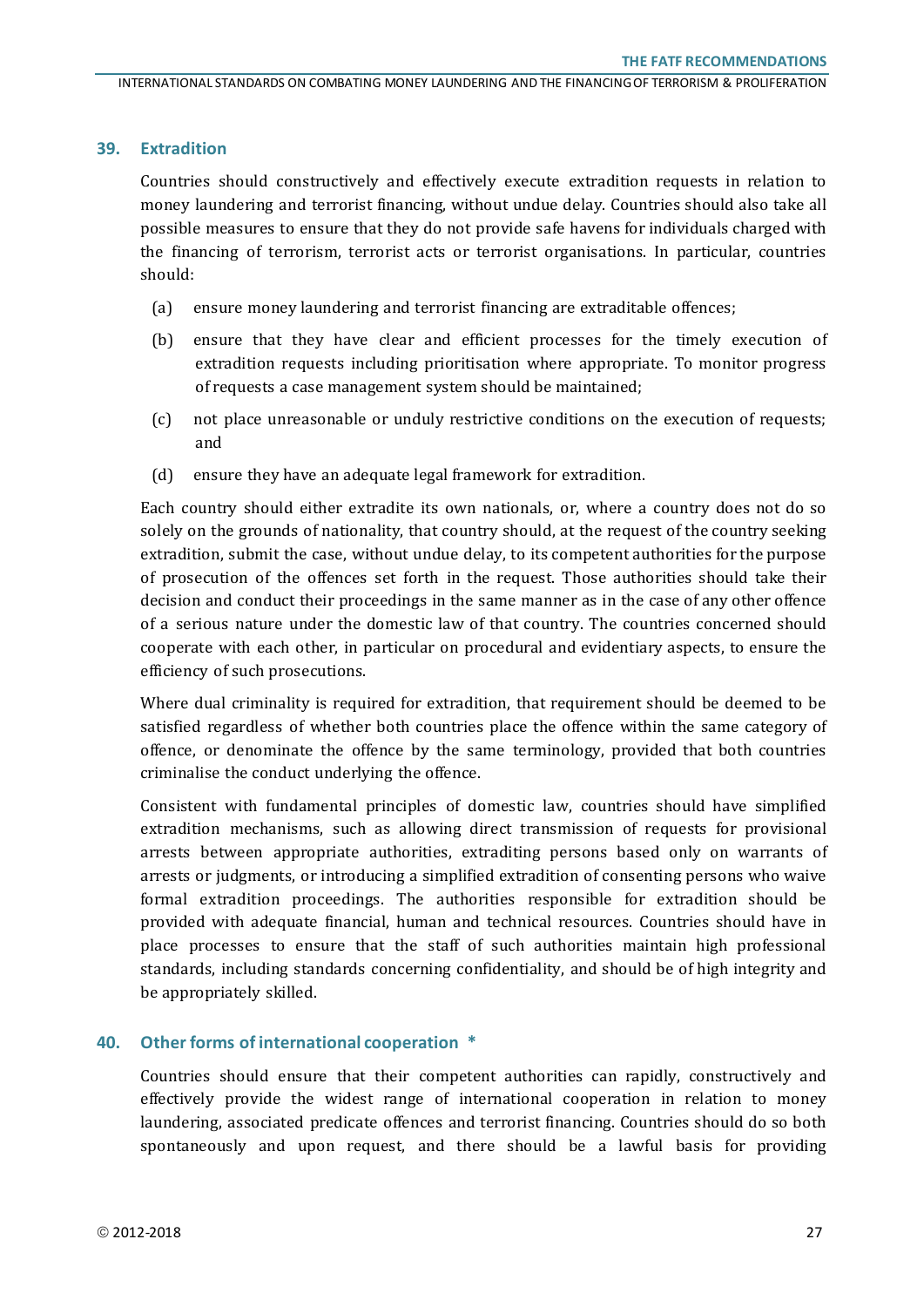cooperation. Countries should authorise their competent authorities to use the most efficient means to cooperate. Should a competent authority need bilateral or multilateral agreements or arrangements, such as a Memorandum of Understanding (MOU), these should be negotiated and signed in a timely way with the widest range of foreign counterparts.

Competent authorities should use clear channels or mechanisms for the effective transmission and execution of requests for information or other types of assistance. Competent authorities should have clear and efficient processes for the prioritisation and timely execution of requests, and for safeguarding the information received.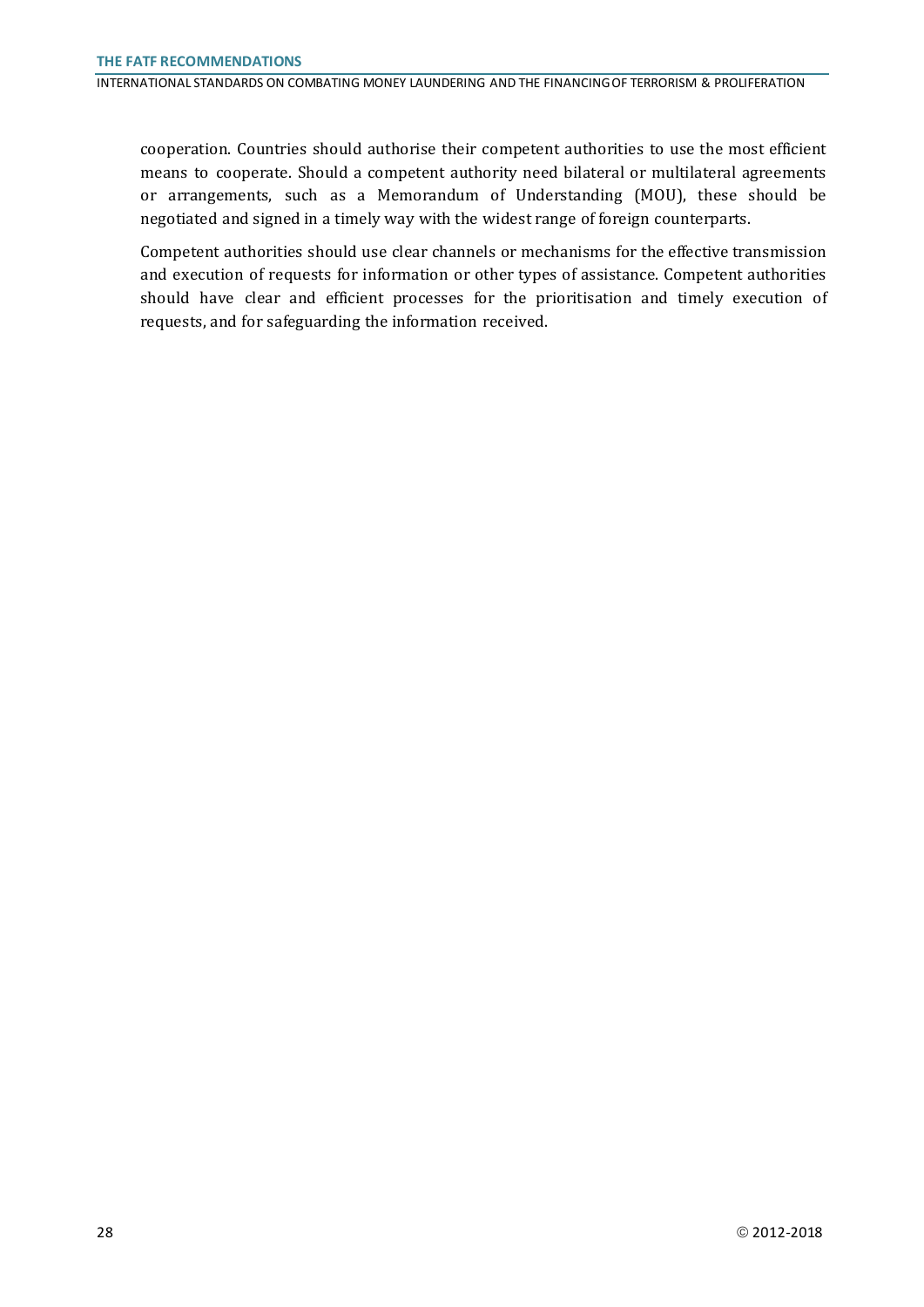### <span id="page-29-0"></span>**INTERPRETIVE NOTES TO THE FATF RECOMMENDATIONS**

### **INTERPRETIVE NOTE TO RECOMMENDATION 1 (ASSESSING RISKS AND APPLYING A RISK-BASED APPROACH)**

- 1. The risk-based approach (RBA) is an effective way to combat money laundering and terrorist financing. In determining how the RBA should be implemented in a sector, countries should consider the capacity and anti-money laundering/countering the financing of terrorism (AML/CFT) experience of the relevant sector. Countries should understand that the discretion afforded, and responsibility imposed on, financial institutions and designated non-financial bodies and professions (DNFBPs) by the RBA is more appropriate in sectors with greater AML/CFT capacity and experience. This should not exempt financial institutions and DNFBPs from the requirement to apply enhanced measures when they identify higher risk scenarios. By adopting a risk-based approach, competent authorities, financial institutions and DNFBPs should be able to ensure that measures to prevent or mitigate money laundering and terrorist financing are commensurate with the risks identified, and would enable them to make decisions on how to allocate their own resources in the most effective way.
- 2. In implementing a RBA, financial institutions and DNFBPs should have in place processes to identify, assess, monitor, manage and mitigate money laundering and terrorist financing risks. The general principle of a RBA is that, where there are higher risks, countries should require financial institutions and DNFBPs to take enhanced measures to manage and mitigate those risks; and that, correspondingly, where the risks are lower, simplified measures may be permitted. Simplified measures should not be permitted whenever there is a suspicion of money laundering or terrorist financing. Specific Recommendations set out more precisely how this general principle applies to particular requirements. Countries may also, in strictly limited circumstances and where there is a proven low risk of money laundering and terrorist financing, decide not to apply certain Recommendations to a particular type of financial institution or activity, or DNFBP (see below). Equally, if countries determine through their risk assessments that there are types of institutions, activities, businesses or professions that are at risk of abuse from money laundering and terrorist financing, and which do not fall under the definition of financial institution or DNFBP, they should consider applying AML/CFT requirements to such sectors.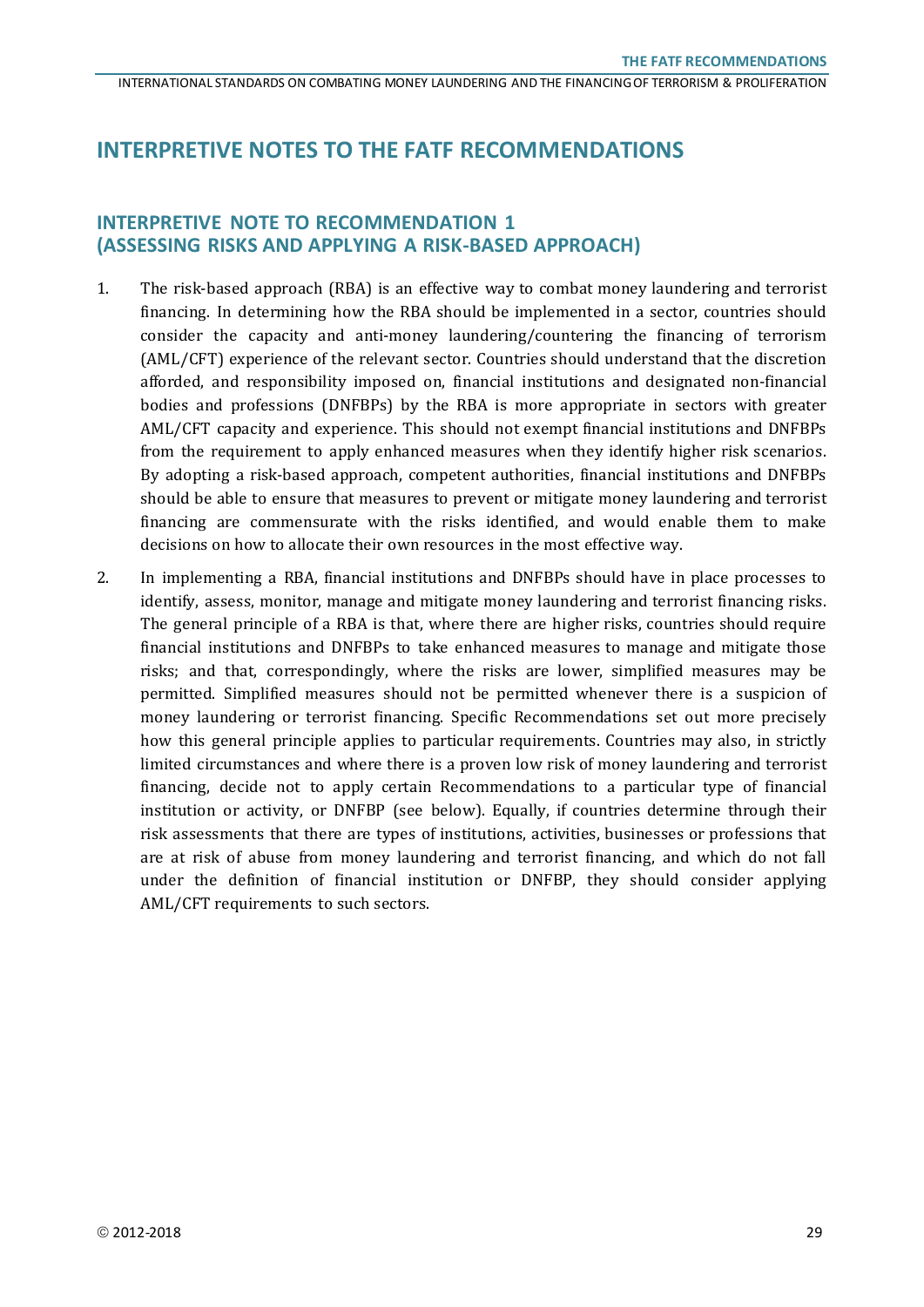### **A. Obligations and decisions for countries**

- 3. **Assessing risk** Countries[1](#page-30-0) should take appropriate steps to identify and assess the money laundering and terrorist financing risks for the country, on an ongoing basis and in order to: (i) inform potential changes to the country's AML/CFT regime, including changes to laws, regulations and other measures; (ii) assist in the allocation and prioritisation of AML/CFT resources by competent authorities; and (iii) make information available for AML/CFT risk assessments conducted by financial institutions and DNFBPs. Countries should keep the assessments up-to-date, and should have mechanisms to provide appropriate information on the results to all relevant competent authorities and self-regulatory bodies (SRBs), financial institutions and DNFBPs.
- 4. **Higher risk** Where countries identify higher risks, they should ensure that their AML/CFT regime addresses these higher risks, and, without prejudice to any other measures taken by countries to mitigate these higher risks, either prescribe that financial institutions and DNFBPs take enhanced measures to manage and mitigate the risks, or ensure that this information is incorporated into risk assessments carried out by financial institutions and DNFBPs, in order to manage and mitigate risks appropriately. Where the FATF Recommendations identify higher risk activities for which enhanced or specific measures are required, all such measures must be applied, although the extent of such measures may vary according to the specific level of risk.
- 5. **Lower risk** Countries may decide to allow simplified measures for some of the FATF Recommendations requiring financial institutions or DNFBPs to take certain actions, provided that a lower risk has been identified, and this is consistent with the country's assessment of its money laundering and terrorist financing risks, as referred to in paragraph 3.

Independent of any decision to specify certain lower risk categories in line with the previous paragraph, countries may also allow financial institutions and DNFBPs to apply simplified customer due diligence (CDD) measures, provided that the requirements set out in section B below ("Obligations and decisions for financial institutions and DNFBPs"), and in paragraph 7 below, are met.

- 6. **Exemptions** Countries may decide not to apply some of the FATF Recommendations requiring financial institutions or DNFBPs to take certain actions, provided:
	- (a) there is a proven low risk of money laundering and terrorist financing; this occurs in strictly limited and justified circumstances; and it relates to a particular type of financial institution or activity, or DNFBP; or
	- (b) a financial activity (other than the transferring of money or value) is carried out by a natural or legal person on an occasional or very limited basis (having regard to quantitative and absolute criteria), such that there is low risk of money laundering and terrorist financing.

 $\ddot{ }$ 

<span id="page-30-0"></span><sup>1</sup> Where appropriate, AML/CFT risk assessments at a supra-national level should be taken into account when considering whether this obligation is satisfied.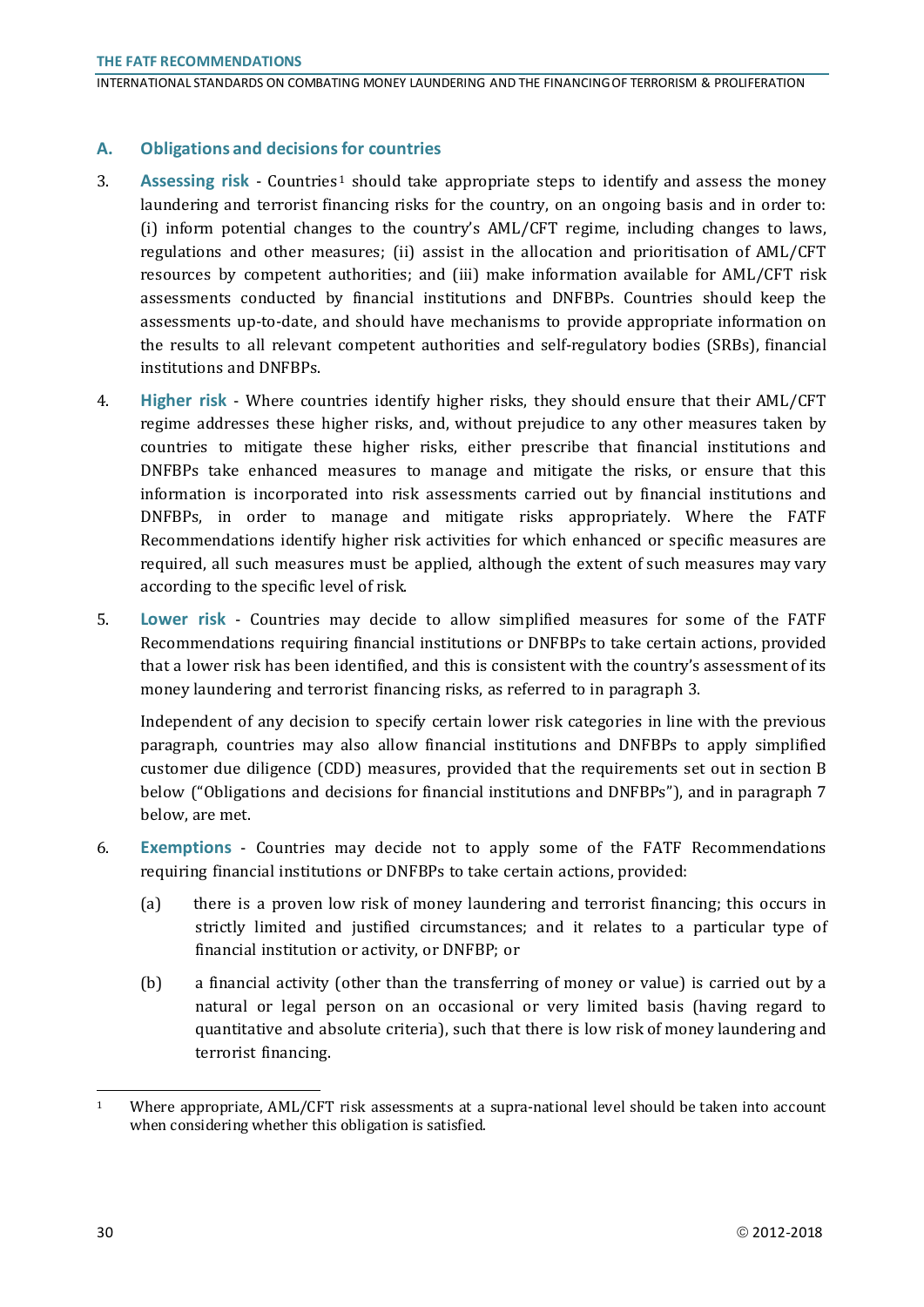While the information gathered may vary according to the level of risk, the requirements of Recommendation 11 to retain information should apply to whatever information is gathered.

7. **Supervision and monitoring of risk** - Supervisors (or SRBs for relevant DNFBPs sectors) should ensure that financial institutions and DNFBPs are effectively implementing the obligations set out below. When carrying out this function, supervisors and SRBs should, as and when required in accordance with the Interpretive Notes to Recommendations 26 and 28, review the money laundering and terrorist financing risk profiles and risk assessments prepared by financial institutions and DNFBPs, and take the result of this review into consideration.

### **B. Obligations and decisions for financial institutions and DNFBPs**

- 8. **Assessing risk** Financial institutions and DNFBPs should be required to take appropriate steps to identify and assess their money laundering and terrorist financing risks (for customers, countries or geographic areas; and products, services, transactions or delivery channels). They should document those assessments in order to be able to demonstrate their basis, keep these assessments up to date, and have appropriate mechanisms to provide risk assessment information to competent authorities and SRBs. The nature and extent of any assessment of money laundering and terrorist financing risks should be appropriate to the nature and size of the business. Financial institutions and DNFBPs should always understand their money laundering and terrorist financing risks, but competent authorities or SRBs may determine that individual documented risk assessments are not required, if the specific risks inherent to the sector are clearly identified and understood.
- 9. **Risk management and mitigation** Financial institutions and DNFBPs should be required to have policies, controls and procedures that enable them to manage and mitigate effectively the risks that have been identified (either by the country or by the financial institution or DNFBP). They should be required to monitor the implementation of those controls and to enhance them, if necessary. The policies, controls and procedures should be approved by senior management, and the measures taken to manage and mitigate the risks (whether higher or lower) should be consistent with national requirements and with guidance from competent authorities and SRBs.
- 10. **Higher risk** Where higher risks are identified financial institutions and DNFBPs should be required to take enhanced measures to manage and mitigate the risks.
- 11. **Lower risk** Where lower risks are identified, countries may allow financial institutions and DNFBPs to take simplified measures to manage and mitigate those risks.
- 12. When assessing risk, financial institutions and DNFBPs should consider all the relevant risk factors before determining what is the level of overall risk and the appropriate level of mitigation to be applied. Financial institutions and DNFBPs may differentiate the extent of measures, depending on the type and level of risk for the various risk factors (e.g. in a particular situation, they could apply normal CDD for customer acceptance measures, but enhanced CDD for ongoing monitoring, or vice versa).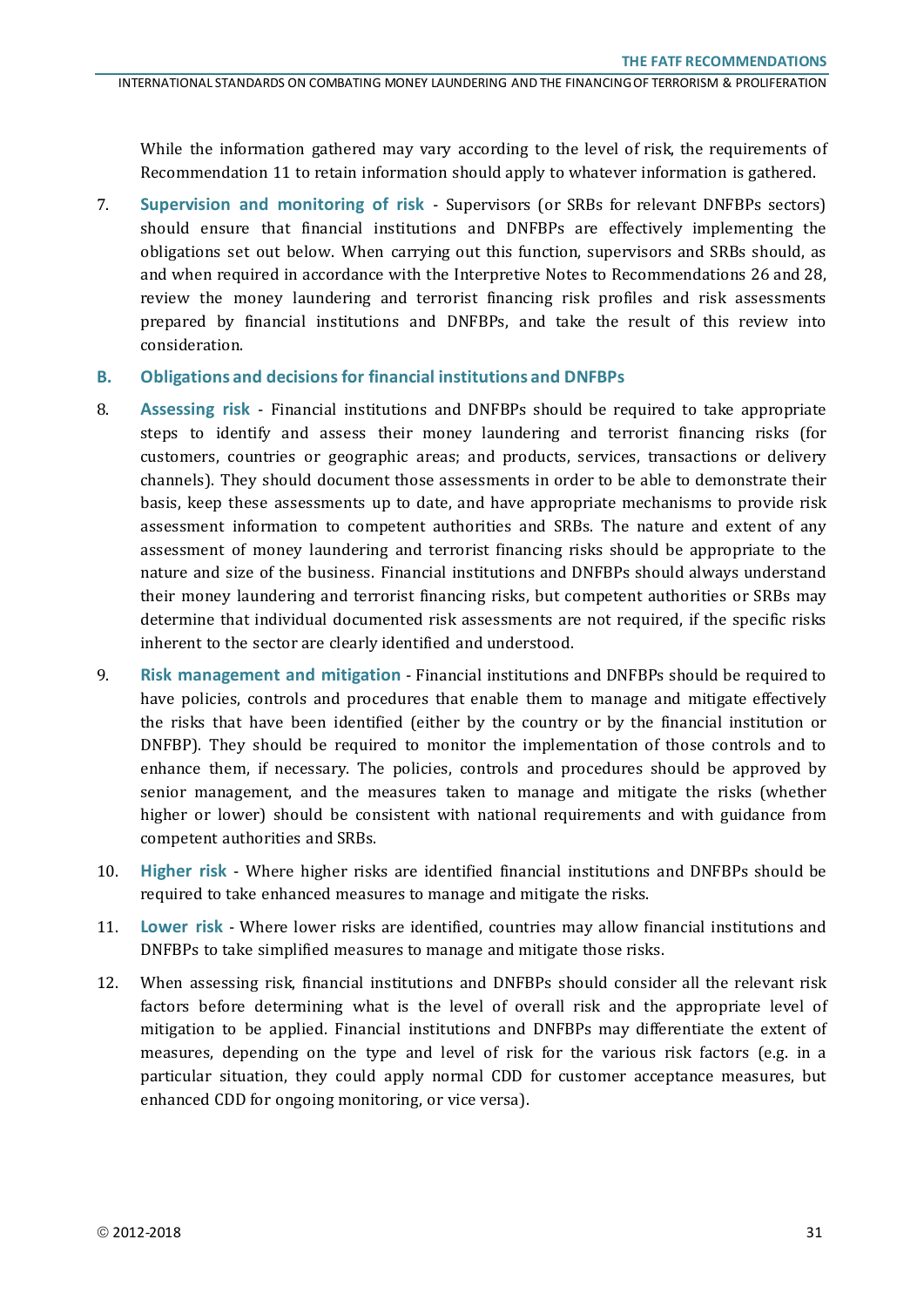### **INTERPRETIVE NOTE TO RECOMMENDATION 3 (MONEY LAUNDERING OFFENCE)**

- 1. Countries should criminalise money laundering on the basis of the United Nations Convention against Illicit Traffic in Narcotic Drugs and Psychotropic Substances, 1988 (the Vienna Convention) and the United Nations Convention against Transnational Organized Crime, 2000 (the Palermo Convention).
- 2. Countries should apply the crime of money laundering to all serious offences, with a view to including the widest range of predicate offences. Predicate offences may be described by reference to all offences; or to a threshold linked either to a category of serious offences; or to the penalty of imprisonment applicable to the predicate offence (threshold approach); or to a list of predicate offences; or a combination of these approaches.
- 3. Where countries apply a threshold approach, predicate offences should, at a minimum, comprise all offences that fall within the category of serious offences under their national law, or should include offences that are punishable by a maximum penalty of more than one year's imprisonment, or, for those countries that have a minimum threshold for offences in their legal system, predicate offences should comprise all offences that are punished by a minimum penalty of more than six months imprisonment.
- 4. Whichever approach is adopted, each country should, at a minimum, include a range of offences within each of the designated categories of offences. The offence of money laundering should extend to any type of property, regardless of its value, that directly or indirectly represents the proceeds of crime. When proving that property is the proceeds of crime, it should not be necessary that a person be convicted of a predicate offence.
- 5. Predicate offences for money laundering should extend to conduct that occurred in another country, which constitutes an offence in that country, and which would have constituted a predicate offence had it occurred domestically. Countries may provide that the only prerequisite is that the conduct would have constituted a predicate offence, had it occurred domestically.
- 6. Countries may provide that the offence of money laundering does not apply to persons who committed the predicate offence, where this is required by fundamental principles of their domestic law.
- 7. Countries should ensure that:
	- (a) The intent and knowledge required to prove the offence of money laundering may be inferred from objective factual circumstances.
	- (b) Effective, proportionate and dissuasive criminal sanctions should apply to natural persons convicted of money laundering.
	- (c) Criminal liability and sanctions, and, where that is not possible (due to fundamental principles of domestic law), civil or administrative liability and sanctions, should apply to legal persons. This should not preclude parallel criminal, civil or administrative proceedings with respect to legal persons in countries in which more than one form of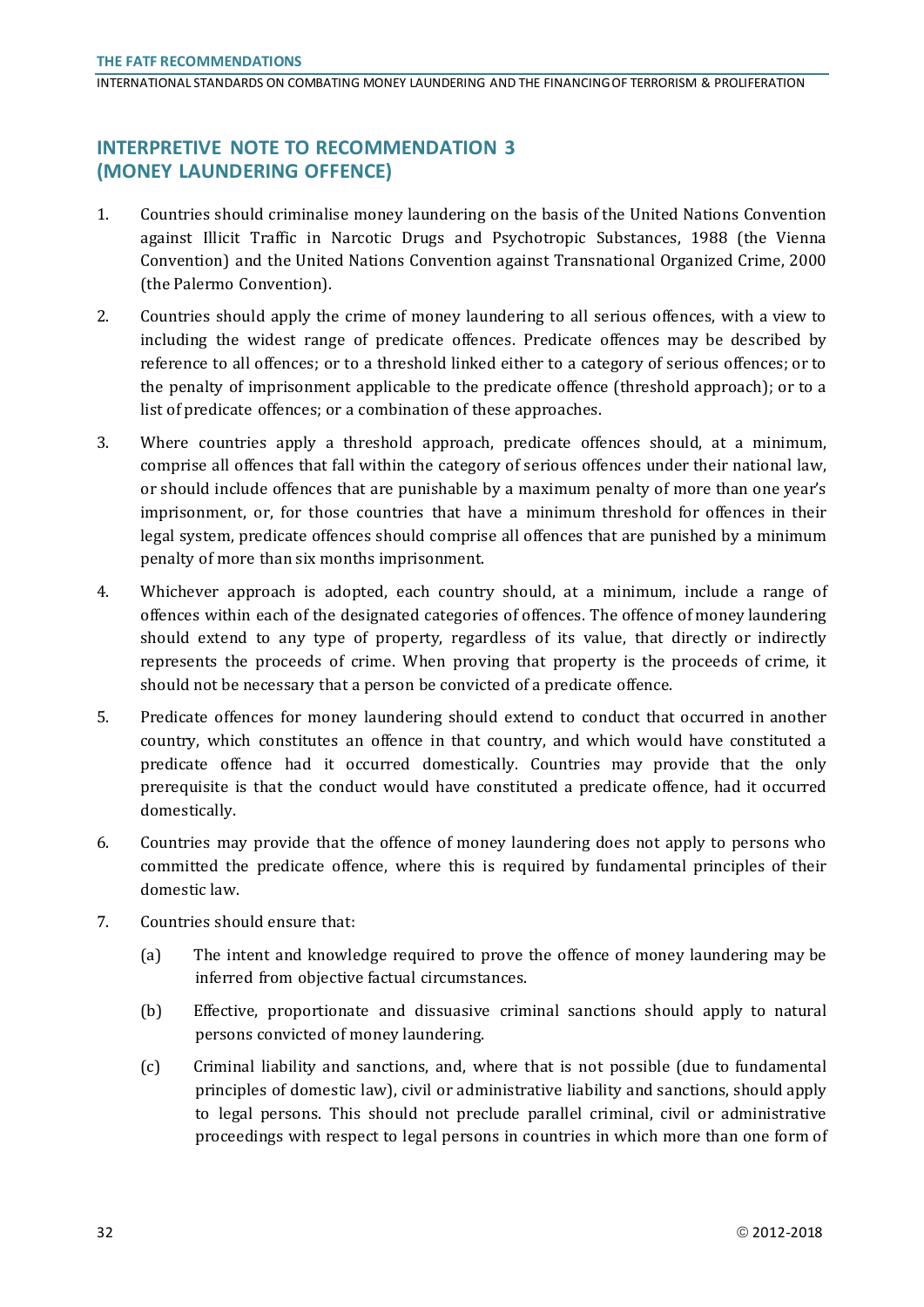liability is available. Such measures should be without prejudice to the criminal liability of natural persons. All sanctions should be effective, proportionate and dissuasive.

(d) There should be appropriate ancillary offences to the offence of money laundering, including participation in, association with or conspiracy to commit, attempt, aiding and abetting, facilitating, and counselling the commission, unless this is not permitted by fundamental principles of domestic law.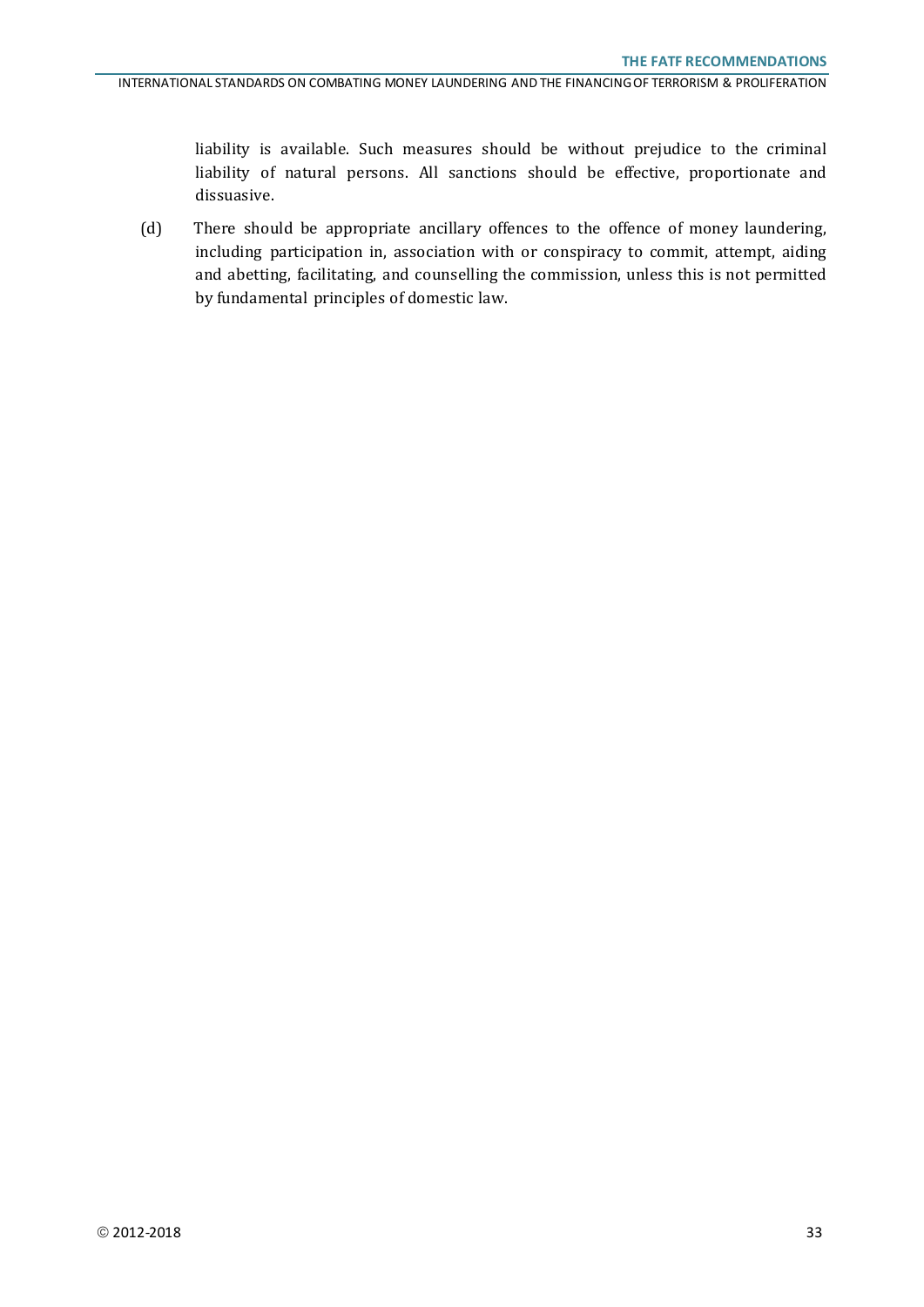### **INTERPRETIVE NOTE TO RECOMMENDATIONS 4 AND 38 (CONFISCATION AND PROVISIONAL MEASURES)**

Countries should establish mechanisms that will enable their competent authorities to effectively manage and, when necessary, dispose of, property that is frozen or seized, or has been confiscated. These mechanisms should be applicable both in the context of domestic proceedings, and pursuant to requests by foreign countries.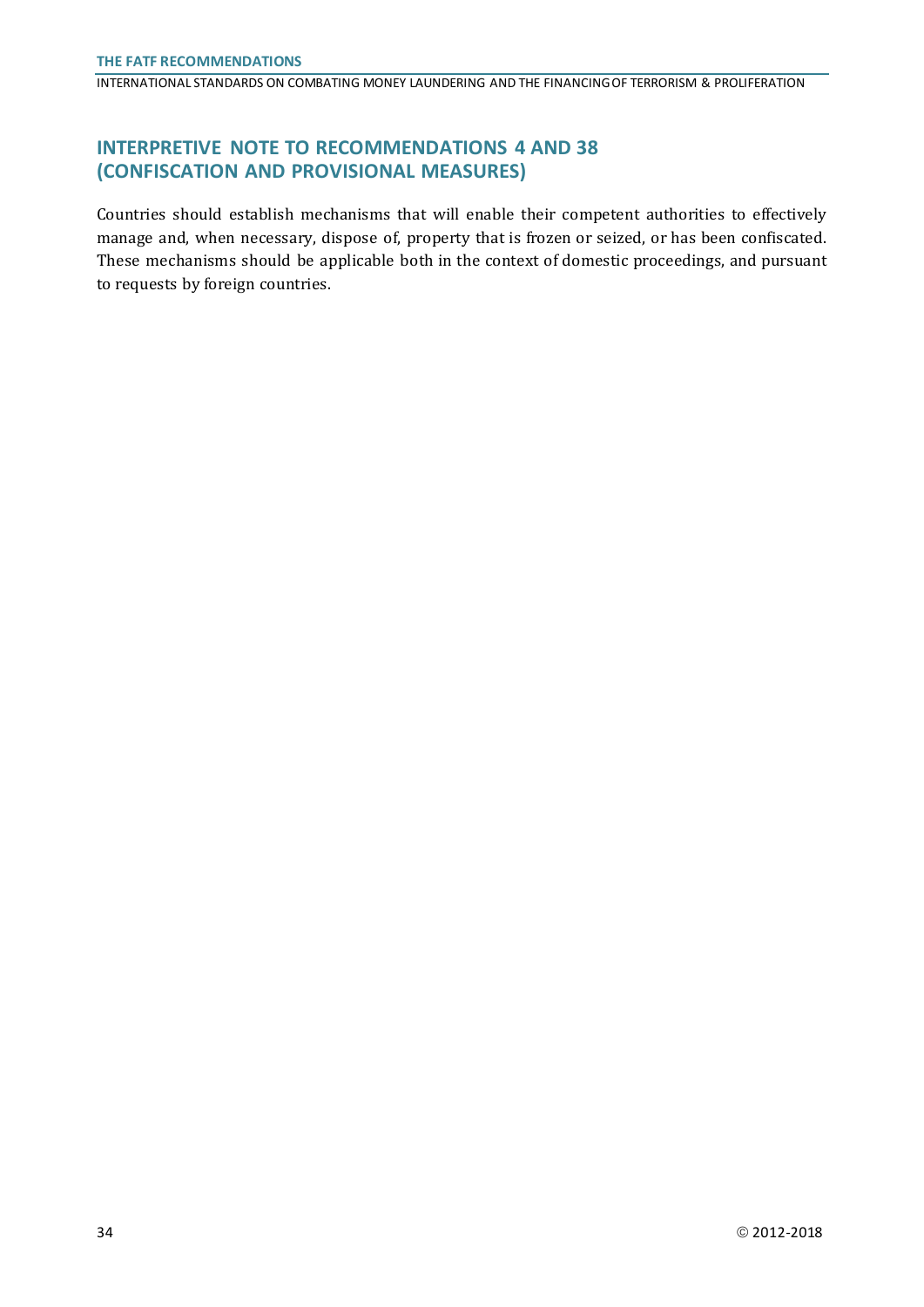### **INTERPRETIVE NOTE TO RECOMMENDATION 5 (TERRORIST FINANCING OFFENCE)**

### **A. Objectives**

1. Recommendation 5 was developed with the objective of ensuring that countries have the legal capacity to prosecute and apply criminal sanctions to persons that finance terrorism. Given the close connection between international terrorism and, *inter alia*, money laundering, another objective of Recommendation 5 is to emphasise this link by obligating countries to include terrorist financing offences as predicate offences for money laundering.

### **B. Characteristics of the terrorist financing offence**

- 2. Terrorist financing offences should extend to any person who wilfully provides or collects funds or other assets by any means, directly or indirectly, with the unlawful intention that they should be used, or in the knowledge that they are to be used, in full or in part: (a) to carry out a terrorist act(s); (b) by a terrorist organisation; or (c) by an individual terrorist.
- 3. Terrorist financing includes financing the travel of individuals who travel to a State other than their States of residence or nationality for the purpose of the perpetration, planning, or preparation of, or participation in, terrorist acts or the providing or receiving of terrorist training.
- 4. Criminalising terrorist financing solely on the basis of aiding and abetting, attempt, or conspiracy is not sufficient to comply with this Recommendation.
- 5. Terrorist financing offences should extend to any funds or other assets, whether from a legitimate or illegitimate source.
- 6. Terrorist financing offences should not require that the funds or other assets: (a) were actually used to carry out or attempt a terrorist  $act(s)$ ; or (b) be linked to a specific terrorist act(s).
- 7. Countries should ensure that the intent and knowledge required to prove the offence of terrorist financing may be inferred from objective factual circumstances.
- 8. Effective, proportionate and dissuasive criminal sanctions should apply to natural persons convicted of terrorist financing.
- 9. Criminal liability and sanctions, and, where that is not possible (due to fundamental principles of domestic law), civil or administrative liability and sanctions, should apply to legal persons. This should not preclude parallel criminal, civil or administrative proceedings with respect to legal persons in countries in which more than one form of liability is available. Such measures should be without prejudice to the criminal liability of natural persons. All sanctions should be effective, proportionate and dissuasive.
- 10. It should also be an offence to attempt to commit the offence of terrorist financing.
- 11. It should also be an offence to engage in any of the following types of conduct:
	- (a) Participating as an accomplice in an offence, as set forth in paragraphs 2 or 9 of this Interpretive Note;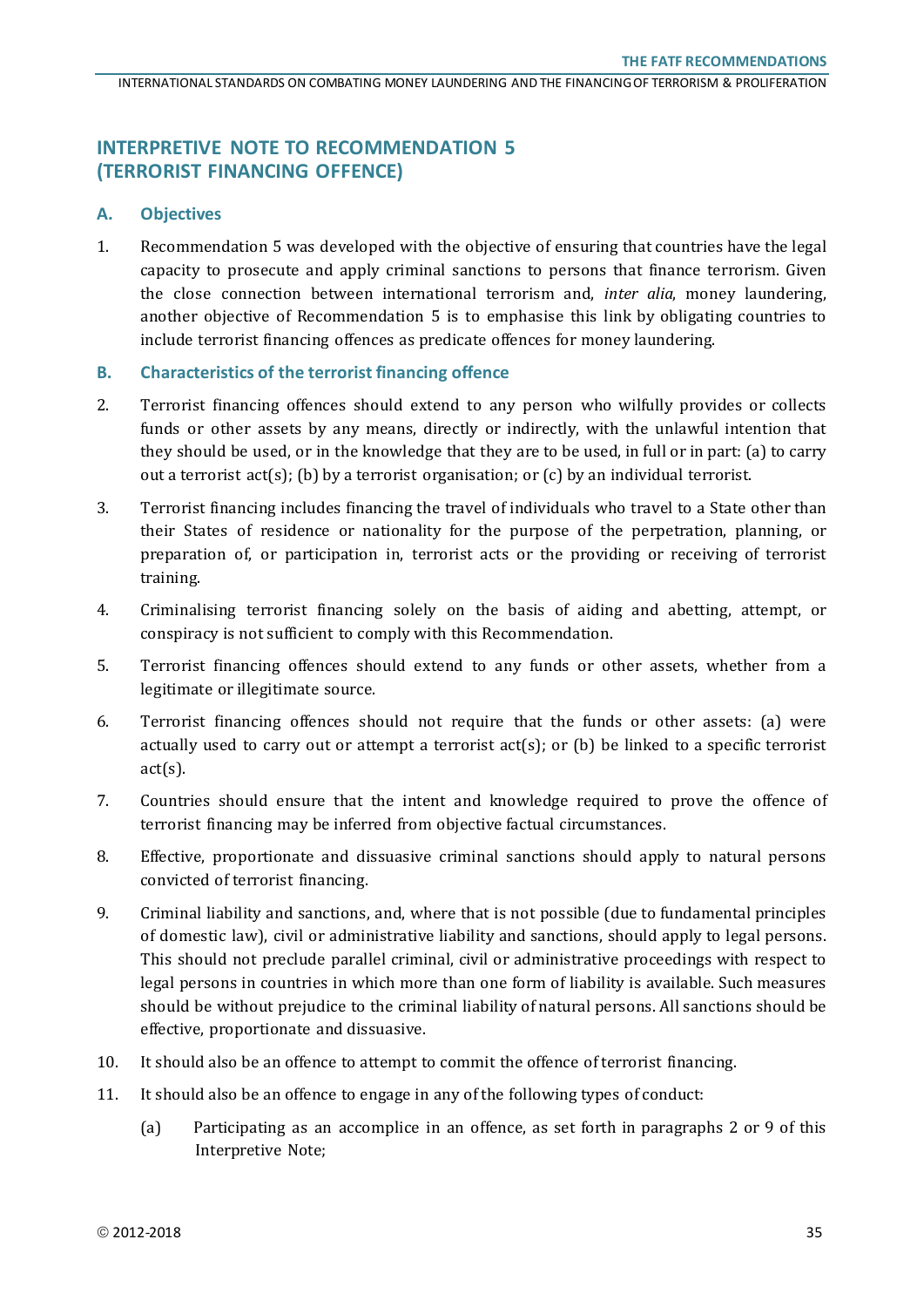- (b) Organising or directing others to commit an offence, as set forth in paragraphs 2 or 9 of this Interpretive Note;
- (c) Contributing to the commission of one or more offence(s), as set forth in paragraphs 2 or 9 of this Interpretive Note, by a group of persons acting with a common purpose. Such contribution shall be intentional and shall either: (i) be made with the aim of furthering the criminal activity or criminal purpose of the group, where such activity or purpose involves the commission of a terrorist financing offence; or (ii) be made in the knowledge of the intention of the group to commit a terrorist financing offence.
- 12. Terrorist financing offences should apply, regardless of whether the person alleged to have committed the offence(s) is in the same country or a different country from the one in which the terrorist(s)/terrorist organisation(s) is located or the terrorist act(s) occurred/will occur.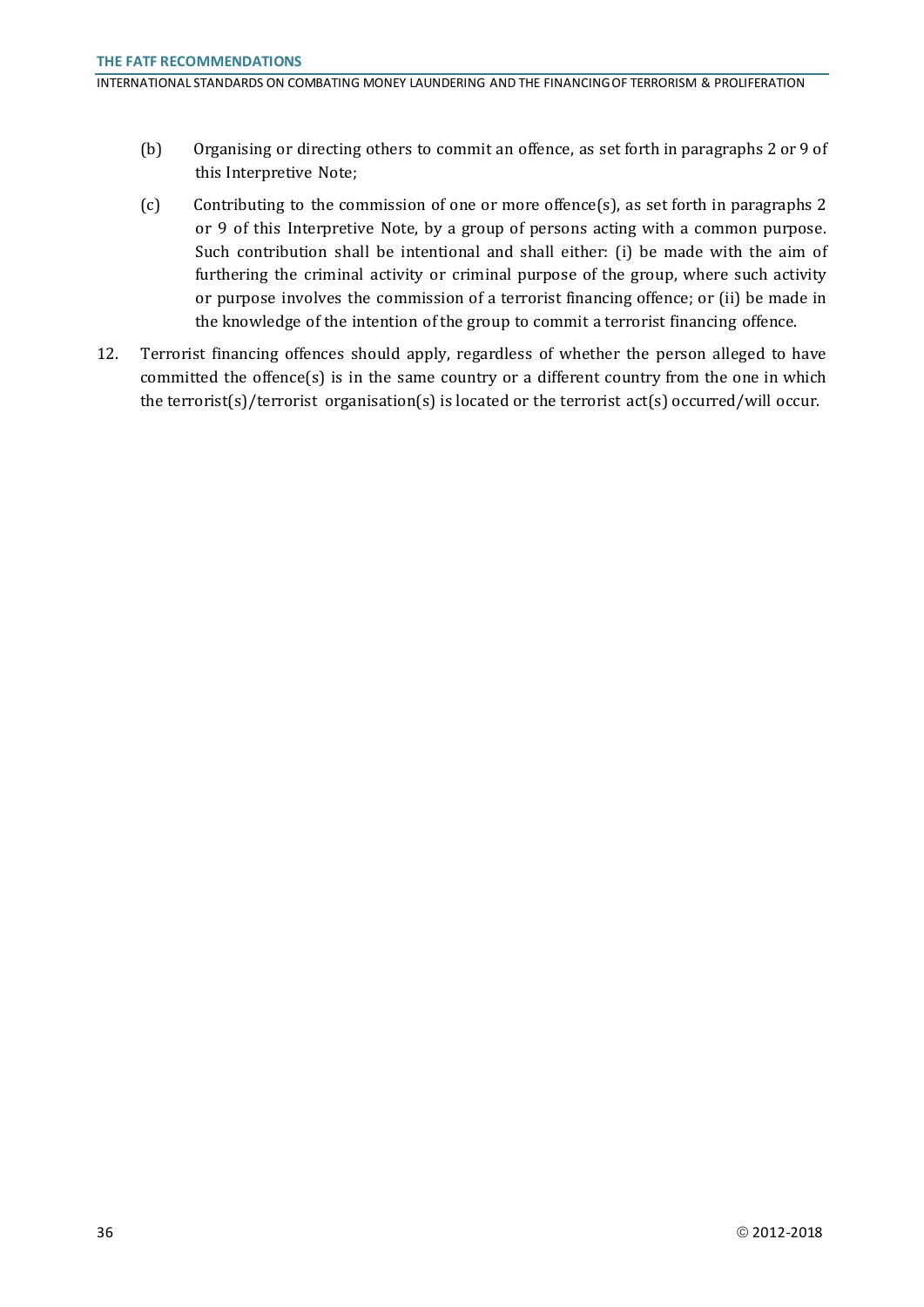# **INTERPRETIVE NOTE TO RECOMMENDATION 6 (TARGETED FINANCIAL SANCTIONS RELATED TO TERRORISM AND TERRORIST FINANCING)**

#### **A. OBJECTIVE**

- 1. Recommendation 6 requires each country to implement targeted financial sanctions to comply with the United Nations Security Council resolutions that require countries to freeze, without delay, the funds or other assets, and to ensur[e](#page-37-0) that no funds and other assets are made available to or for the benefit of: (i) any person<sup>2</sup> or entity designated by the United Nations Security Council (the Security Council) under Chapter VII of the Charter of the United Nations, as required by Security Council resolution 1267 (1999) and its successor resolutions<sup>[3](#page-37-1)</sup>; or (ii) any person or entity designated by that country pursuant to Security Council resolution 1373 (2001).
- 2. It should be stressed that none of the obligations in Recommendation 6 is intended to replace other measures or obligations that may already be in place for dealing with funds or other assets in the context of a criminal, civil or administrative investigation or proceeding, as is required by Recommendation [4](#page-37-2) (confiscation and provisional measures)<sup>4</sup>. Measures under Recommendation 6 may complement criminal proceedings against a designated person or entity, and be adopted by a competent authority or a court, but are not conditional upon the existence of such proceedings. Instead, the focus of Recommendation 6 is on the preventive measures that are necessary and unique in the context of stopping the flow of funds or other assets to terrorist groups; and the use of funds or other assets by terrorist groups. In determining the limits of, or fostering widespread support for, an effective counter-terrorist financing regime, countries must also respect human rights, respect the rule of law, and recognise the rights of innocent third parties.

1

<span id="page-37-0"></span><sup>2</sup> Natural or legal person.

<span id="page-37-1"></span><sup>3</sup> Recommendation 6 is applicable to all current and future successor resolutions to resolution 1267(1999) and any future UNSCRs which impose targeted financial sanctions in the terrorist financing context. At the time of issuance of this Interpretive Note, (February 2012), the successor resolutions to resolution 1267 (1999) are resolutions: 1333 (2000), 1363 (2001), 1390 (2002), 1452 (2002), 1455 (2003), 1526 (2004), 1617 (2005), 1730 (2006), 1735 (2006), 1822 (2008), 1904 (2009), 1988 (2011), and 1989 (2011).

<span id="page-37-2"></span><sup>4</sup> Based on requirements set, for instance, in the *United Nations Convention against Illicit Traffic in Narcotic Drugs and Psychotropic Substances (1988)(the Vienna Convention)* and the *United Nations Convention against Transnational Organised Crime (2000) (the Palermo Convention),* which contain obligations regarding freezing, seizure and confiscation in the context of combating transnational crime. Additionally, the *International Convention for the Suppression of the Financing of Terrorism (1999)(the Terrorist Financing Convention)* contains obligations regarding freezing, seizure and confiscation in the context of combating terrorist financing. Those obligations exist separately and apart from the obligations set forth in Recommendation 6 and the United Nations Security Council Resolutions related to terrorist financing.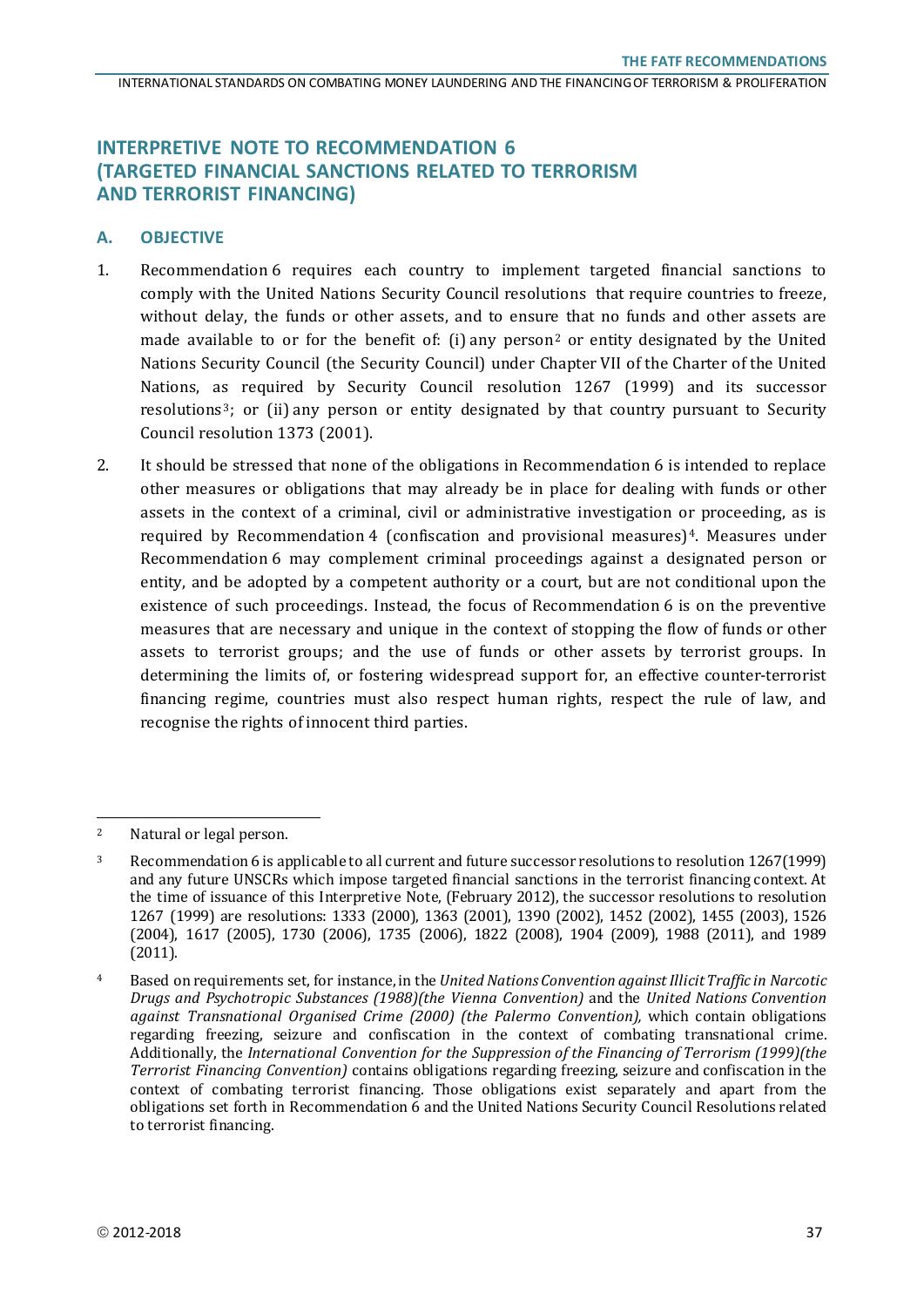## **B. IDENTIFYING AND DESIGNATING PERSONS AND ENTITIES FINANCING OR SUPPORTING TERRORIST ACTIVITIES**

- 3. For resolution 1267 (1999) and its successor resolutions, designations relating to Al-Qaida are made by the 1267 Committee, and designations pertaining to the Taliban and related threats to Afghanistan are made by the 1988 Committee, with both Committees acting under the authority of Chapter VII of the Charter of the United Nations. For resolution 1373 (2001), designations are made, at the national or supranational level, by a country or countries acting on their own motion, or at the request of another country, if the country receiving the request is satisfied, according to applicable legal principles, that a requested designation is supported by reasonable grounds, or a reasonable basis, to suspect or believe that the proposed designee meets the criteria for designation in resolution 1373 (2001), as set forth in Section E.
- 4. Countries need to have the authority, and effective procedures or mechanisms, to identify and initiate proposals for designations of persons and entities targeted by resolution 1267 (1999) and its successor resolutions, consistent with the obligations set out in those Security Council resolutions[5](#page-38-0). Such authority and procedures or mechanisms are essential to propose persons and entities to the Security Council for designation in accordance with Security Council listbased programmes, pursuant to those Security Council resolutions. Countries also need to have the authority and effective procedures or mechanisms to identify and initiate designations of persons and entities pursuant to S/RES/1373 (2001), consistent with the obligations set out in that Security Council resolution. Such authority and procedures or mechanisms are essential to identify persons and entities who meet the criteria identified in resolution 1373 (2001), described in Section E. A country's regime to implement resolution 1267 (1999) and its successor resolutions, and resolution 1373 (2001), should include the following necessary elements:
	- (a) Countries should identify a competent authority or a court as having responsibility for:
		- (i) proposing to the 1267 Committee, for designation as appropriate, persons or entities that meet the specific criteria for designation, as set forth in Security Council resolution 1989 (2011) (on Al-Qaida) and related resolutions, if that authority decides to do so and believes that it has sufficient evidence to support the designation criteria;
		- (ii) proposing to the 1988 Committee, for designation as appropriate, persons or entities that meet the specific criteria for designation, as set forth in Security Council resolution 1988 (2011) (on the Taliban and those associated with the Taliban in constituting a threat to the peace, stability and security of Afghanistan) and related resolutions, if that authority decides to do so and believes that it has sufficient evidence to support the designation criteria; and

<span id="page-38-0"></span> $\overline{\phantom{a}}$ <sup>5</sup> The relevant Security Council resolutions do not require countries to identify persons or entities and submit these to the relevant United Nations Committees, but to have the authority and effective procedures and mechanisms in place to be able to do so.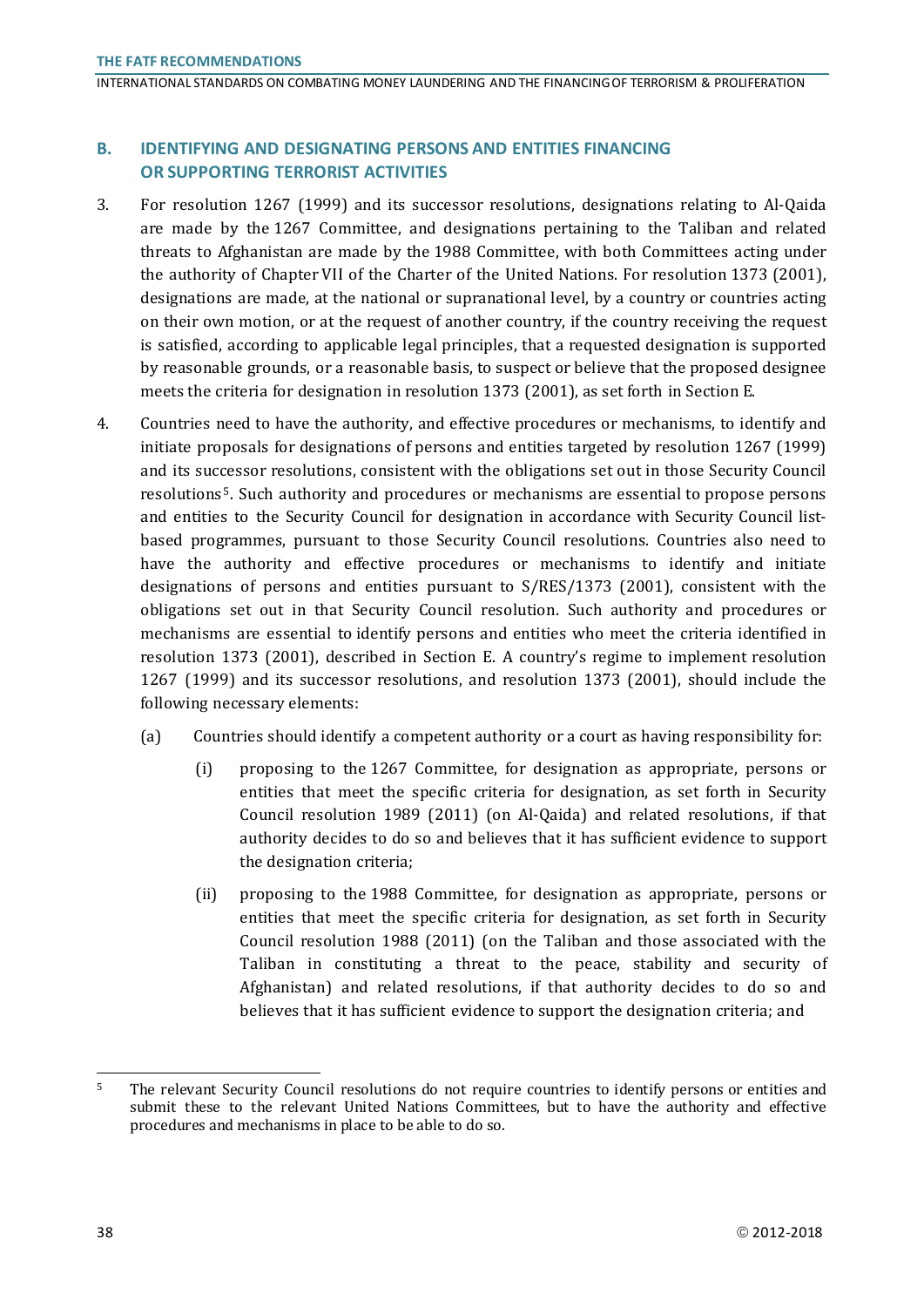- (iii) designating persons or entities that meet the specific criteria for designation, as set forth in resolution 1373 (2001), as put forward either on the country's own motion or, after examining and giving effect to, if appropriate, the request of another country, if the country receiving the request is satisfied, according to applicable legal principles, that a requested designation is supported by reasonable grounds, or a reasonable basis, to suspect or believe that the proposed designee meets the criteria for designation in resolution 1373 (2001), as set forth in Section E.
- (b) Countries should have a mechanism(s) for identifying targets for designation, based on the designation criteria set out in resolution 1988 (2011) and resolution 1989 (2011) and related resolutions, and resolution 1373 (2001) (see Section E for the specific designation criteria of relevant Security Council resolutions). This includes having authority and effective procedures or mechanisms to examine and give effect to, if appropriate, the actions initiated under the freezing mechanisms of other countries pursuant to resolution 1373 (2001). To ensure that effective cooperation is developed among countries, countries should ensure that, when receiving a request, they make a prompt determination whether they are satisfied, according to applicable (supra-) national principles, that the request is supported by reasonable grounds, or a reasonable basis, to suspect or believe that the proposed designee meets the criteria for designation in resolution 1373 (2011), as set forth in Section E.
- (c) The competent authority(ies) should have appropriate legal authorities and procedures or mechanisms to collect or solicit as much information as possible from all relevant sources to identify persons and entities that, based on reasonable grounds, or a reasonable basis to suspect or believe, meet the criteria for designation in the relevant Security Council resolutions.
- (d) When deciding whether or not to make a (proposal for) designation, countries should apply an evidentiary standard of proof of "reasonable grounds" or "reasonable basis". For designations under resolutions 1373 (2001), the competent authority of each country will apply the legal standard of its own legal system regarding the kind and quantum of evidence for the determination that "reasonable grounds" or "reasonable basis" exist for a decision to designate a person or entity, and thus initiate an action under a freezing mechanism. This is the case irrespective of whether the proposed designation is being put forward on the relevant country's own motion or at the request of another country. Such (proposals for) designations should not be conditional upon the existence of a criminal proceeding.
- (e) When proposing names to the 1267 Committee for inclusion on the Al-Qaida Sanctions List, pursuant to resolution 1267 (1999) and its successor resolutions, countries should:
	- (i) follow the procedures and standard forms for listing, as adopted by the 1267 Committee;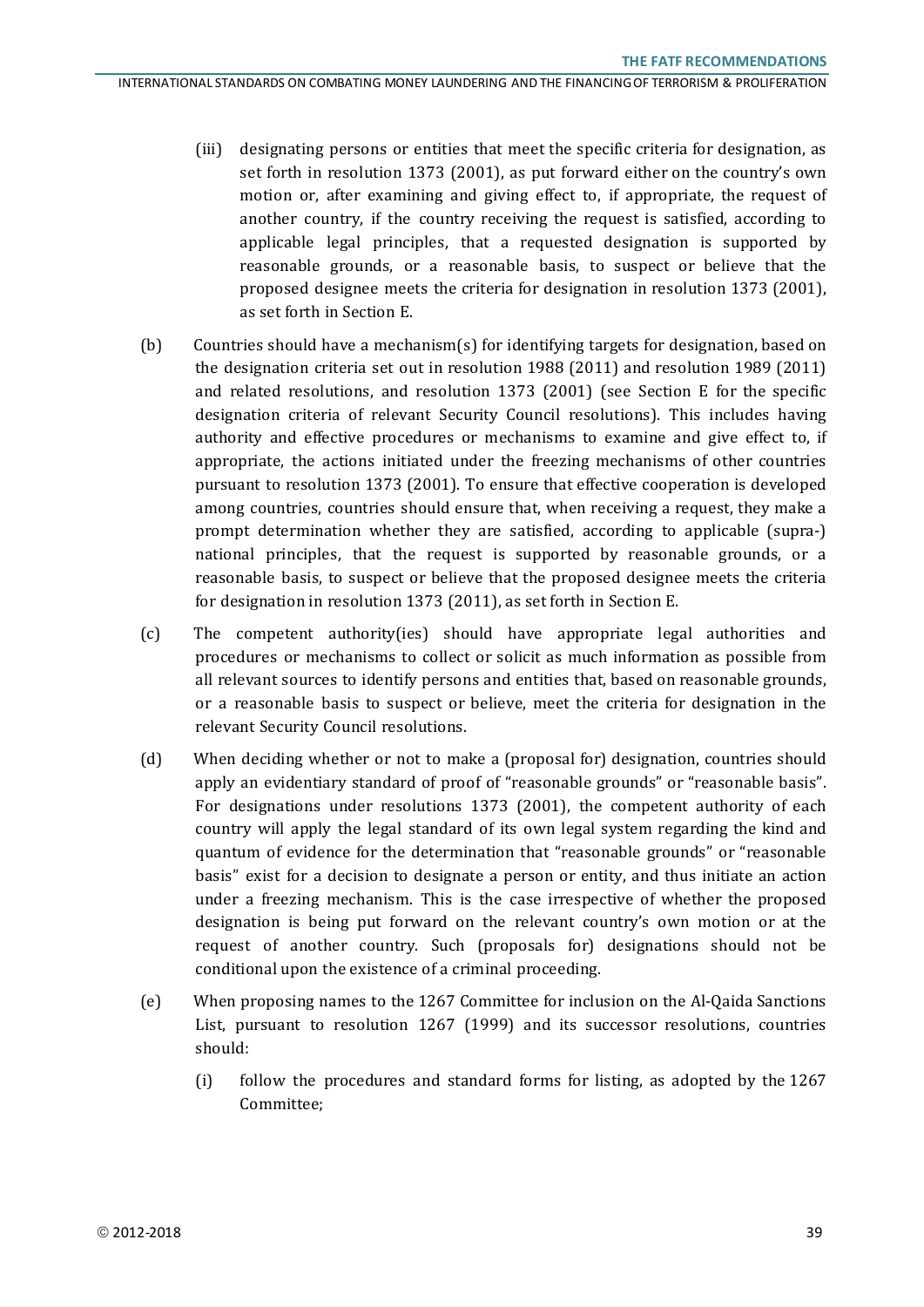- (ii) provide as much relevant information as possible on the proposed name, in particular, sufficient identifying information to allow for the accurate and positive identification of individuals, groups, undertakings, and entities, and to the extent possible, the information required by Interpol to issue a Special Notice;
- (iii) provide a statement of case which contains as much detail as possible on the basis for the listing, including: specific information supporting a determination that the person or entity meets the relevant criteria for designation (see Section E for the specific designation criteria of relevant Security Council resolutions); the nature of the information; supporting information or documents that can be provided; and details of any connection between the proposed designee and any currently designated person or entity. This statement of case should be releasable, upon request, except for the parts a Member State identifies as being confidential to the 1267 Committee; and
- (iv) specify whether their status as a designating state may be made known.
- (f) When proposing names to the 1988 Committee for inclusion on the Taliban Sanctions List, pursuant to resolution 1988 (2011) and its successor resolutions, countries should:
	- (i) follow the procedures for listing, as adopted by the 1988 Committee;
	- (ii) provide as much relevant information as possible on the proposed name, in particular, sufficient identifying information to allow for the accurate and positive identification of individuals, groups, undertakings, and entities, and to the extent possible, the information required by Interpol to issue a Special Notice; and
	- (iii) provide a statement of case which contains as much detail as possible on the basis for the listing, including: specific information supporting a determination that the person or entity meets the relevant designation (see Section E for the specific designation criteria of relevant Security Council resolutions); the nature of the information; supporting information or documents that can be provided; and details of any connection between the proposed designee and any currently designated person or entity. This statement of case should be releasable, upon request, except for the parts a Member State identifies as being confidential to the 1988 Committee.
- (g) When requesting another country to give effect to the actions initiated under the freezing mechanisms that have been implemented pursuant to resolution 1373 (2001), the initiating country should provide as much detail as possible on: the proposed name, in particular, sufficient identifying information to allow for the accurate and positive identification of persons and entities; and specific information supporting a determination that the person or entity meets the relevant criteria for designation (see Section E for the specific designation criteria of relevant Security Council resolutions).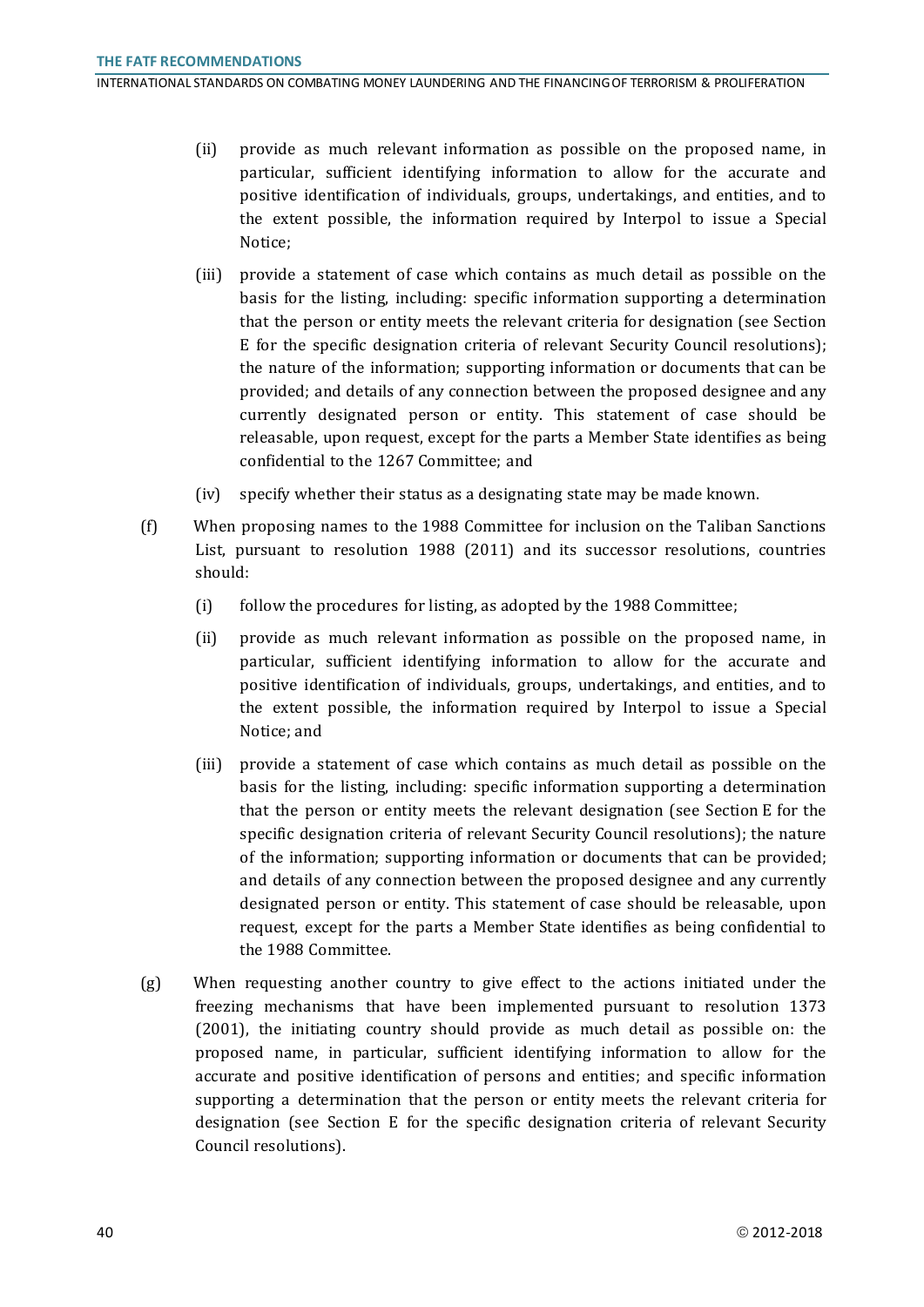(h) Countries should have procedures to be able to operate ex parte against a person or entity who has been identified and whose (proposal for) designation is being considered.

## **C. FREEZING AND PROHIBITING DEALING IN FUNDS OR OTHER ASSETS OF DESIGNATED PERSONS AND ENTITIES**

- 5. There is an obligation for countries to implement targeted financial sanctions without delay against persons and entities designated by the 1267 Committee and 1988 Committee (in the case of resolution 1267 (1999) and its successor resolutions), when these Committees are acting under the authority of Chapter VII of the Charter of the United Nations. For resolution 1373 (2001), the obligation for countries to take freezing action and prohibit the dealing in funds or other assets of designated persons and entities, without delay, is triggered by a designation at the (supra-)national level, as put forward either on the country's own motion or at the request of another country, if the country receiving the request is satisfied, according to applicable legal principles, that a requested designation is supported by reasonable grounds, or a reasonable basis, to suspect or believe that the proposed designee meets the criteria for designation in resolution 1373 (2001), as set forth in Section E.
- 6. Countries should establish the necessary legal authority and identify domestic competent authorities responsible for implementing and enforcing targeted financial sanctions, in accordance with the following standards and procedures:
	- (a) Countries<sup> $\epsilon$ </sup> should require all natural and legal persons within the country to freeze, without delay and without prior notice, the funds or other assets of designated persons and entities. This obligation should extend to: all funds or other assets that are owned or controlled by the designated person or entity, and not just those that can be tied to a particular terrorist act, plot or threat; those funds or other assets that are wholly or jointly owned or controlled, directly or indirectly, by designated persons or entities; and the funds or other assets derived or generated from funds or other assets owned or controlled directly or indirectly by designated persons or entities, as well as funds or other assets of persons and entities acting on behalf of, or at the direction of, designated persons or entities.
	- (b) Countries should prohibit their nationals, or any persons and entities within their jurisdiction, from making any funds or other assets, economic resources, or financial or other related services, available, directly or indirectly, wholly or jointly, for the benefit of designated persons and entities; entities owned or controlled, directly or indirectly, by designated persons or entities; and persons and entities acting on behalf of, or at the direction of, designated persons or entities, unless licensed, authorised or

<span id="page-41-0"></span> $\overline{6}$ In the case of the European Union (EU), which is a supra-national jurisdiction under Recommendation 6, the EU law applies as follows. The assets of designated persons and entities are frozen by the EU regulations and their amendments. EU member states may have to take additional measures to implement the freeze, and all natural and legal persons within the EU have to respect the freeze and not make funds available to designated persons and entities.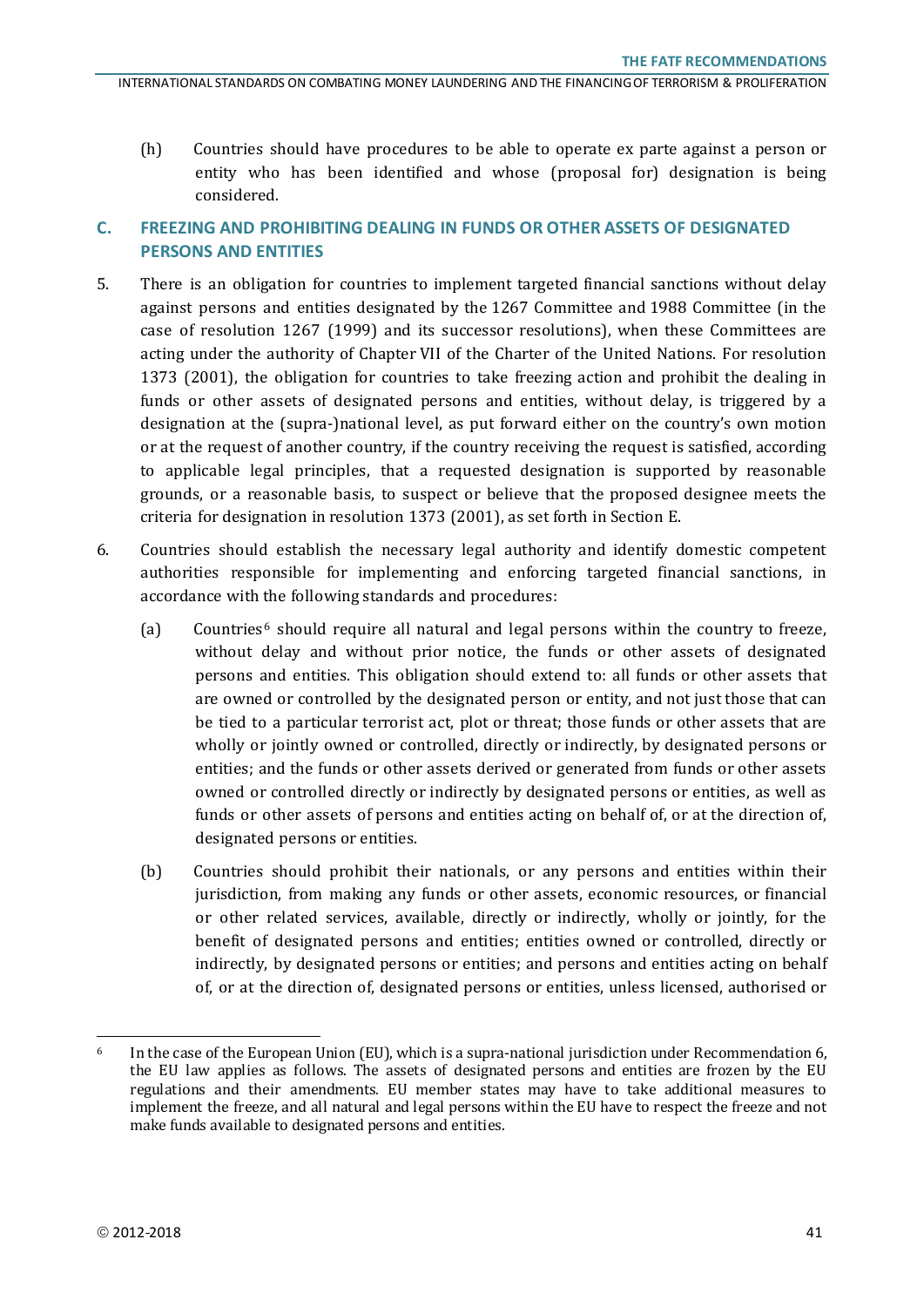otherwise notified in accordance with the relevant Security Council resolutions (see Section E below).

- (c) Countries should have mechanisms for communicating designations to the financial sector and the DNFBPs immediately upon taking such action, and providing clear guidance, particularly to financial institutions and other persons or entities, including DNFBPs, that may be holding targeted funds or other assets, on their obligations in taking action under freezing mechanisms.
- (d) Countries should require financial institutions and DNFBPs[7](#page-42-0) to report to competent authorities any assets frozen or actions taken in compliance with the prohibition requirements of the relevant Security Council resolutions, including attempted transactions, and ensure that such information is effectively utilised by the competent authorities.
- (e) Countries should adopt effective measures which protect the rights of *bona fide* third parties acting in good faith when implementing the obligations under Recommendation 6.

### **D. DE-LISTING, UNFREEZING AND PROVIDING ACCESS TO FROZEN FUNDS OR OTHER ASSETS**

- 7. Countries should develop and implement publicly known procedures to submit de-listing requests to the Security Council in the case of persons and entities designated pursuant to resolution 1267(1999) and its successor resolutions that, in the view of the country, do not or no longer meet the criteria for designation. In the event that the 1267 Committee or 1988 Committee has de-listed a person or entity, the obligation to freeze no longer exists. In the case of de-listing requests related to Al-Qaida, such procedures and criteria should be in accordance with procedures adopted by the 1267 Committee under Security Council resolutions 1730 (2006), 1735 (2006), 1822 (2008), 1904 (2009), 1989 (2011), and any successor resolutions. In the case of de-listing requests related to the Taliban and related threats to the peace, security and stability of Afghanistan, such procedures and criteria should be in accordance with procedures adopted by the 1988 Committee under Security Council resolutions 1730 (2006), 1735 (2006), 1822 (2008), 1904 (2009), 1988 (2011), and any successor resolutions.
- 8. For persons and entities designated pursuant to resolution 1373 (2001), countries should have appropriate legal authorities and procedures or mechanisms to delist and unfreeze the funds or other assets of persons and entities that no longer meet the criteria for designation. Countries should also have procedures in place to allow, upon request, review of the designation decision before a court or other independent competent authority.
- 9. For persons or entities with the same or similar name as designated persons or entities, who are inadvertently affected by a freezing mechanism (i.e. a false positive), countries should develop and implement publicly known procedures to unfreeze the funds or other assets of

<span id="page-42-0"></span> $\ddot{ }$ <sup>7</sup> Security Council resolutions apply to all natural and legal persons within the country.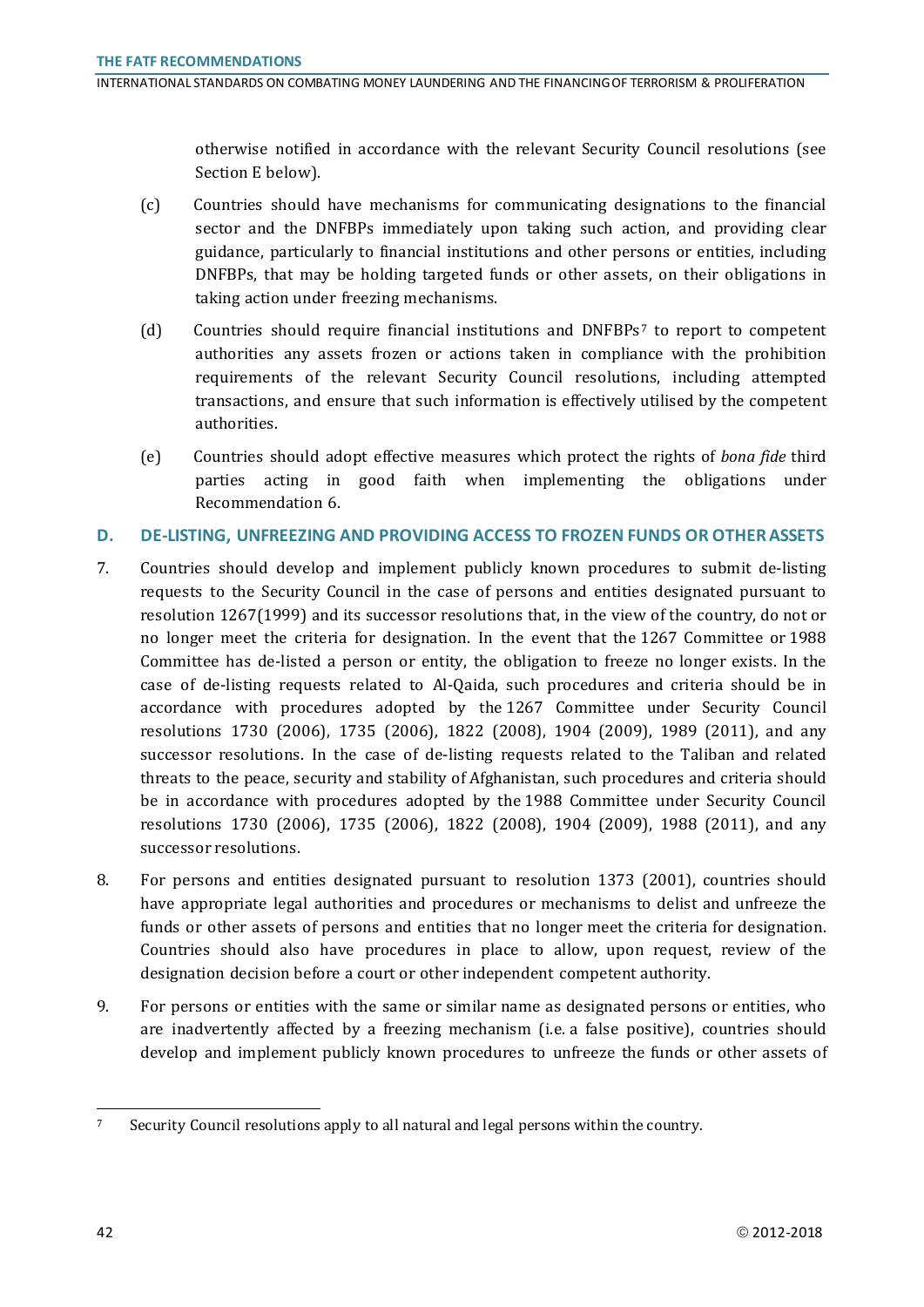such persons or entities in a timely manner, upon verification that the person or entity involved is not a designated person or entity.

- 10. Where countries have determined that funds or other assets of persons and entities designated by the Security Council, or one of its relevant sanctions committees, are necessary for basic expenses, for the payment of certain types of fees, expenses and service charges, or for extraordinary expenses, countries should authorise access to such funds or other assets in accordance with the procedures set out in Security Council resolution 1452 (2002) and any successor resolutions. On the same grounds, countries should authorise access to funds or other assets, if freezing measures are applied to persons and entities designated by a (supra-)national country pursuant to resolution 1373 (2001) and as set out in resolution 1963 (2010).
- 11. Countries should provide for a mechanism through which a designated person or entity can challenge their designation, with a view to having it reviewed by a competent authority or a court. With respect to designations on the Al-Qaida Sanctions List, countries should inform designated persons and entities of the availability of the United Nations Office of the Ombudsperson, pursuant to resolution 1904 (2009), to accept de-listing petitions.
- 12. Countries should have mechanisms for communicating de-listings and unfreezings to the financial sector and the DNFBPs immediately upon taking such action, and providing adequate guidance, particularly to financial institutions and other persons or entities, including DNFBPs, that may be holding targeted funds or other assets, on their obligations to respect a de-listing or unfreezing action.

#### **E. UNITED NATIONS DESIGNATION CRITERIA**

- 13. The criteria for designation as specified in the relevant United Nations Security Council resolutions are:
	- (a) **Security C[ou](#page-43-0)ncil resolutions 1267 (1999), 1989 (2011) and their successor resolutions**8:
		- (i) any person or entity participating in the financing, planning, facilitating, preparing, or perpetrating of acts or activities by, in conjunction with, under the name of, on behalf of, or in support of; supplying, selling or transferring arms and related materiel to; recruiting for; or otherwise supporting acts or activities of Al-Qaida, or any cell, affiliate, splinter group or derivative thereof<sup>9</sup>; or

<span id="page-43-0"></span><sup>1</sup> <sup>8</sup> Recommendation 6 is applicable to all current and future successor resolutions to resolution 1267(1999). At the time of issuance of this Interpretive Note, (February 2012) , the successor resolutions to resolution 1267 (1999) are: resolutions 1333 (2000), 1367 (2001), 1390 (2002), 1455 (2003), 1526 (2004), 1617 (2005), 1735 (2006), 1822 (2008), 1904 (2009), 1988 (2011), and 1989 (2011).

<span id="page-43-1"></span><sup>9</sup> OP2 of resolution 1617 (2005) further defines the criteria for being "associated with" Al-Qaida or Usama bin Laden.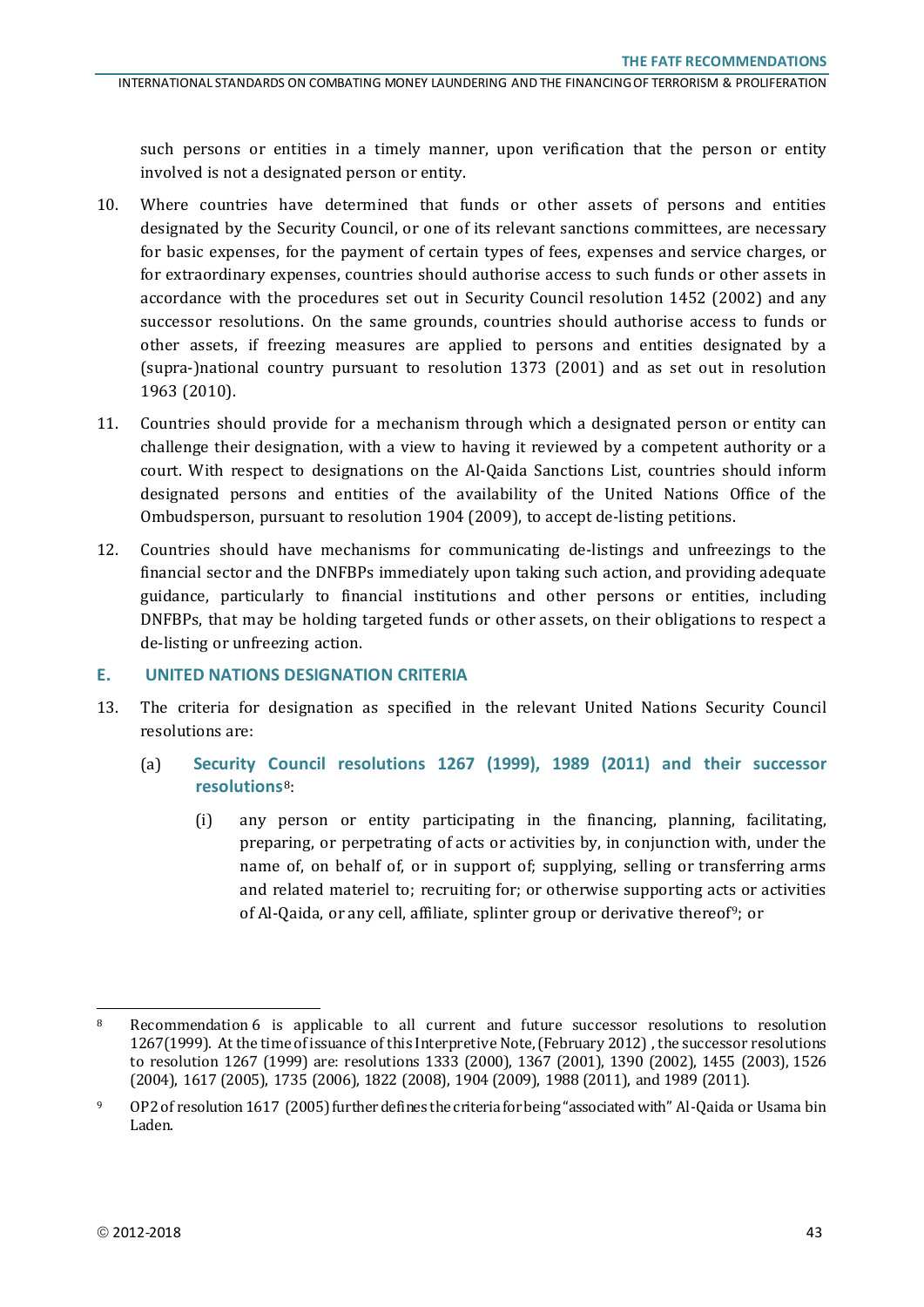- (ii) any undertaking owned or controlled, directly or indirectly, by any person or entity designated under subsection  $13(a)(i)$ , or by persons acting on their behalf or at their direction.
- (b) **Security Council resolutions 1267 (1999), 1988 (2011) and their successor resolutions**:
	- (i) any person or entity participating in the financing, planning, facilitating, preparing, or perpetrating of acts or activities by, in conjunction with, under the name of, on behalf of, or in support of; supplying, selling or transferring arms and related materiel to; recruiting for; or otherwise supporting acts or activities of those designated and other individuals, groups, undertakings and entities associated with the Taliban in constituting a threat to the peace, stability and security of Afghanistan; or
	- (ii) any undertaking owned or controlled, directly or indirectly, by any person or entity designated under subsection  $13(b)(i)$  of this subparagraph, or by persons acting on their behalf or at their direction.
- (c) **Security Council resolution 1373 (2001)**:
	- (i) any person or entity who commits or attempts to commit terrorist acts, or who participates in or facilitates the commission of terrorist acts;
	- (ii) any entity owned or controlled, directly or indirectly, by any person or entity designated under subsection 13(c) (i) of this subparagraph; or
	- (iii) any person or entity acting on behalf of, or at the direction of, any person or entity designated under subsection 13(c) (i) of this subparagraph.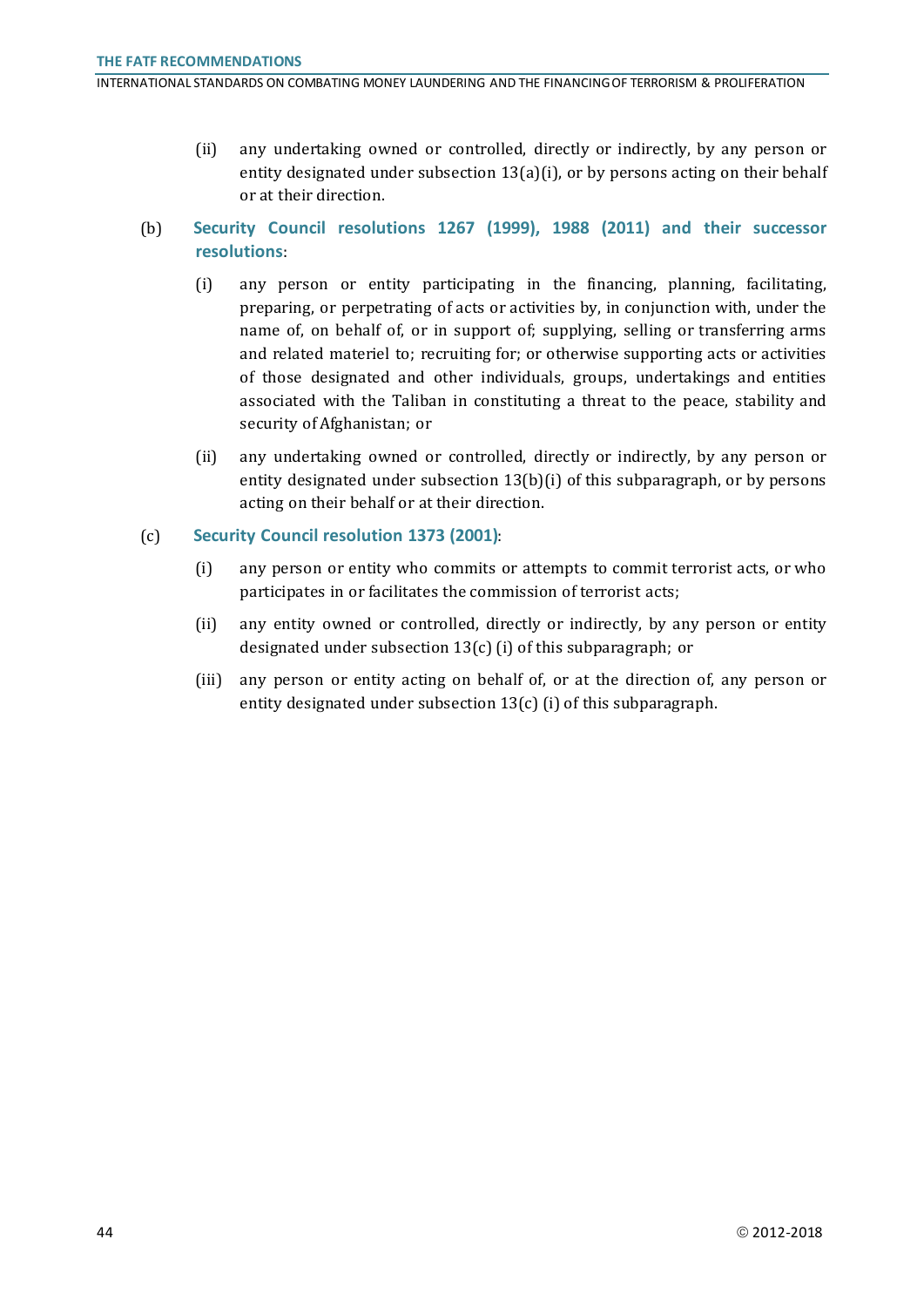## **INTERPRETIVE NOTE TO RECOMMENDATION 7 (TARGETED FINANCIAL SANCTIONS RELATED TO PROLIFERATION)**

## **A. OBJECTIVE**

- 1. Recommendation 7 requires countries to implement targeted financial sanctions<sup>[10](#page-45-0)</sup> to comply with United Nations Security Council resolutions that require countries to freeze, without delay, the funds or other assets of, and to ens[ure](#page-45-1) that no funds and other assets are made available to, and for the benefit of, any person<sup>11</sup> or entity designated by the United Nations Security Council under Chapter VII of the Charter of the United Nations, pursuant to Security Council resolutions that relate to the prevention and disruption of the financing of proliferation of weapons of mass destruction.[12](#page-45-2)
- 2. It should be stressed that none of the requirements in Recommendation 7 is intended to replace other measures or obligations that may already be in place for dealing with funds or other assets in the context of a criminal, civil or administrative investigation or proceeding, as is required by international treaties or Security Council resolutions relating to weapons of mass destruction non-proliferation.[13](#page-45-3) The focus of Recommendation 7 is on preventive measures that are necessary and unique in the context of stopping the flow of funds or other assets to proliferators or proliferation; and the use of funds or other assets by proliferators or proliferation, as required by the United Nations Security Council (the Security Council).

<span id="page-45-0"></span>

<span id="page-45-1"></span><sup>11</sup> Natural or legal person.

<sup>1</sup> <sup>10</sup> Recommendation 7 is focused on targeted financial sanctions. These include the specific restrictions set out in Security Council resolution 2231 (2015) (see Annex B paragraphs 6(c) and (d)). However, it should be noted that the relevant United Nations Security Council Resolutions are much broader and prescribe other types of sanctions (such as travel bans) and other types of financial provisions (such as activitybased financial prohibitions, category-based sanctions and vigilance measures). With respect to targeted financial sanctions related to the financing of proliferation of weapons of mass destruction and other types of financial provisions, the FATF has issued non-binding guidance, which jurisdictions are encouraged to consider in their implementation of the relevant UNSCRs.

<span id="page-45-2"></span><sup>12</sup> Recommendation 7 is applicable to all current Security Council resolutions applying targeted financial sanctions relating to the financing of proliferation of weapons of mass destruction, any future successor resolutions, and any future Security Council resolutions which impose targeted financial sanctions in the context of the financing of proliferation of weapons of mass destruction. At the time of issuance of this Interpretive Note (June 2017), the Security Council resolutions applying targeted financial sanctions relating to the financing of proliferation of weapons of mass destruction are: resolutions 1718 (2006), 1874 (2009), 2087 (2013), 2094 (2013), 2270 (2016), 2321 (2016) and 2356 (2017). Resolution 2231 (2015), endorsing the Joint Comprehensive Plan of Action, terminated all provisions of resolutions relating to Iran and proliferation financing, including 1737 (2006), 1747 (2007), 1803 (2008) and 1929 (2010), but established specific restrictions including targeted financial sanctions. This lifts sanctions as part of a step by step approach with reciprocal commitments endorsed by the Security Council. Implementation day of the JCPOA was on 16 January 2016.

<span id="page-45-3"></span><sup>13</sup> Based on requirements set, for instance, in the *Nuclear Non-Proliferation Treaty*, the *Biological and Toxin Weapons Convention*, the *Chemical Weapons Convention*, and Security Council resolutions 1540 (2004) and 2235 (2016). Those obligations exist separately and apart from the obligations set forth in Recommendation 7 and its interpretive note.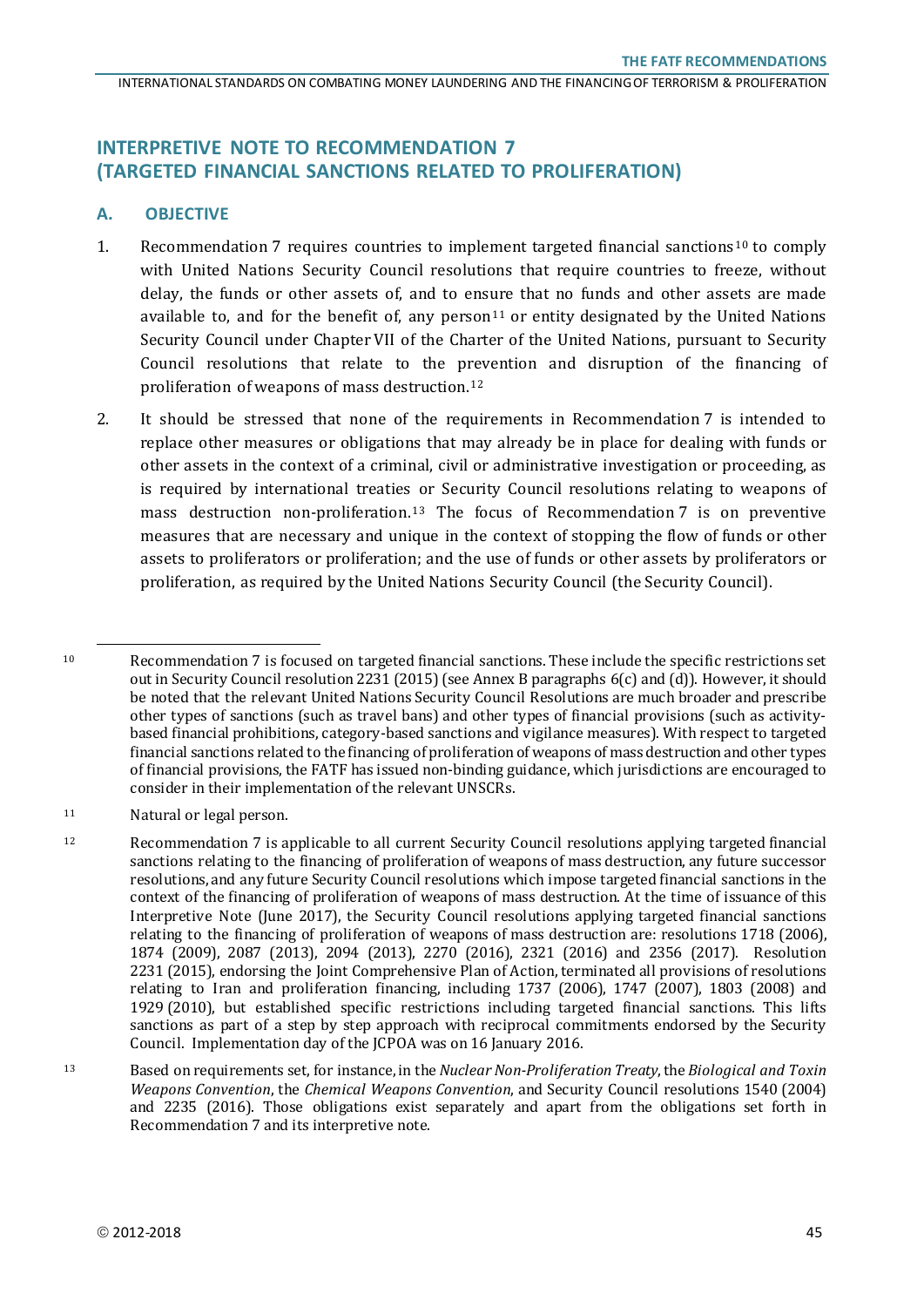#### **B. DESIGNATIONS**

- 3. Designations are made by the Security Council in annexes to the relevant resolutions, or by the Security Council Committees established pursuant to these resolutions. There is no specific obligation upon United Nations Member States to submit proposals for designations to the Security Council or the relevant Security Council Committee(s). However, in practice, the Security Council or the relevant Committee(s) primarily depends upon requests for designation by Member States. Security Council resolution 1718 (2006) provides that the relevant Committee shall promulgate guidelines as may be necessary to facilitate the implementation of the measures imposed by this resolution and its successor resolutions. Resolution 2231 (2015) provides that the Security Council shall make the necessary practical arrangements to undertake directly tasks related to the implementation of the resolution.
- 4. Countries could consider establishing the authority and effective procedures or mechanisms to propose persons and entities to the Security Council for designation in accordance with relevant Security Council resolutions which impose targeted financial sanctions in the context of the financing of proliferation of weapons of mass destruction. In this regard, countries could consider the following elements:
	- (a) identifying a competent authority(ies), either executive or judicial, as having responsibility for:
		- (i) proposing to the 1718 Sanctions Committee, for designation as appropriate, persons or entities that meet the specific criteria for designation as set forth in resolution 1718 (2006) and its successor resolutions<sup>[14](#page-46-0)</sup>, if that authority decides to do so and believes that it has sufficient evidence to support the designation criteria (see Section E for the specific designation criteria associated with relevant Security Council resolutions); and
		- (ii) proposing to the Security Council, for designation as appropriate, persons or entities that meet the criteria for designation as set forth in resolution 2231 (2015) and any future successor resolutions, if that authority decides to do so and believes that it has sufficient evidence to support the designation criteria (see Section E for the specific designation criteria associated with relevant Security Council resolutions).
	- (b) having a mechanism(s) for identifying targets for designation, based on the designation criteria set out in resolutions 1718 (2006), 2231 (2015), and their successor and any future successor resolutions (see Section E for the specific designation criteria of relevant Security Council resolutions). Such procedures should ensure the determination, according to applicable (supra-)national principles, whether reasonable grounds or a reasonable basis exists to propose a designation.

<span id="page-46-0"></span> $\overline{a}$ <sup>14</sup> Recommendation 7 is applicable to all current and future successor resolutions to resolution 1718 (2006). At the time of issuance of this Interpretive Note (June 2017), the successor resolutions to resolution 1718 (2006) are: resolution 1874 (2009), resolution 2087 (2013), resolution 2094 (2013), resolution 2270 (2016), resolution 2321 (2016) and resolution 2356 (2017).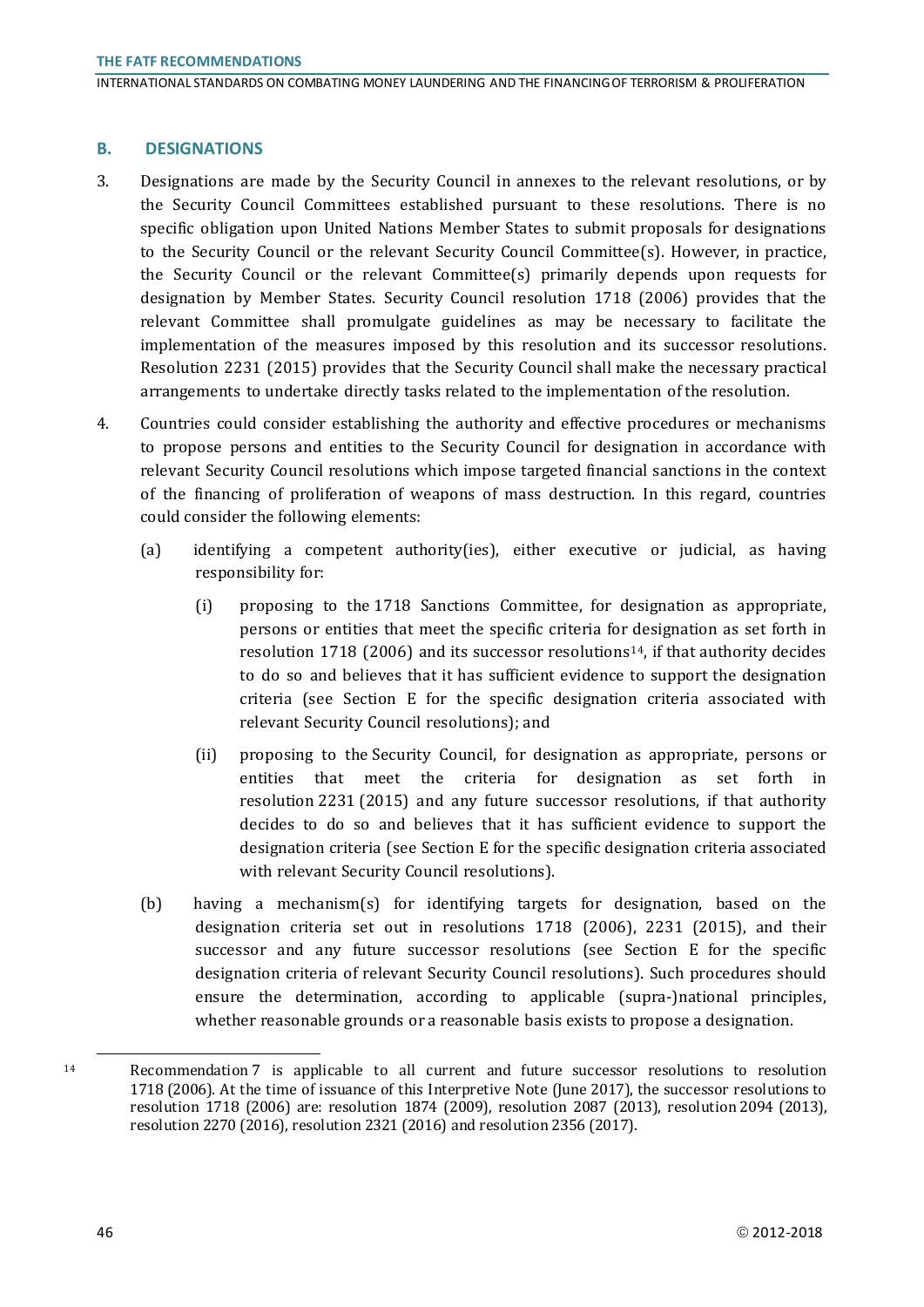- (c) having appropriate legal authority, and procedures or mechanisms, to collect or solicit as much information as possible from all relevant sources to identify persons and entities that, based on reasonable grounds, or a reasonable basis to suspect or believe, meet the criteria for designation in the relevant Security Council resolutions.
- (d) when deciding whether or not to propose a designation, taking into account the criteria in Section E of this interpretive note. For proposals of designations, the competent authority of each country will apply the legal standard of its own legal system, taking into consideration human rights, respect for the rule of law, and in recognition of the rights of innocent third parties.
- (e) when proposing names to the 1718 Sanctions Committee, pursuant to resolution 1718 (2006) and its successor resolutions, or to the Security Council, pursuant to resolution 2231 (2015) and any future successor resolutions, providing as much detail as possible on:
	- (i) the proposed name, in particular, sufficient identifying information to allow for the accurate and positive identification of persons and entities; and
	- (ii) specific information supporting a determination that the person or entity meets the relevant criteria for designation (see Section E for the specific designation criteria of relevant Security Council resolutions).
- (f) having procedures to be able, where necessary, to operate ex parte against a person or entity who has been identified and whose proposal for designation is being considered.

## **C. FREEZING AND PROHIBITING DEALING IN FUNDS OR OTHER ASSETS OF DESIGNATED PERSONS AND ENTITIES**

- 5. There is an obligation for countries to implement targeted financial sanctions without delay against persons and entities designated:
	- (a) in the case of resolution 1718 (2006) and its successor resolutions, by the Security Council in annexes to the relevant resolutions, or by the 1718 Sanctions Committee of the Security Council<sup>15</sup>; and
	- (b) in the case of resolution 2231 (2015) and any future successor resolutions by the Security Council,

when acting under the authority of Chapter VII of the Charter of the United Nations.

<span id="page-47-0"></span><sup>15</sup> <sup>15</sup> As noted in resolution 2270 (2016) (OP32) this also applies to entities of the Government of the Democratic People's Republic of Korea or the Worker's Party of Korea that countries determine are associated with the DPRK's nuclear or ballistic missile programmes or other activities prohibited by resolution 1718 (2006) and successor resolutions.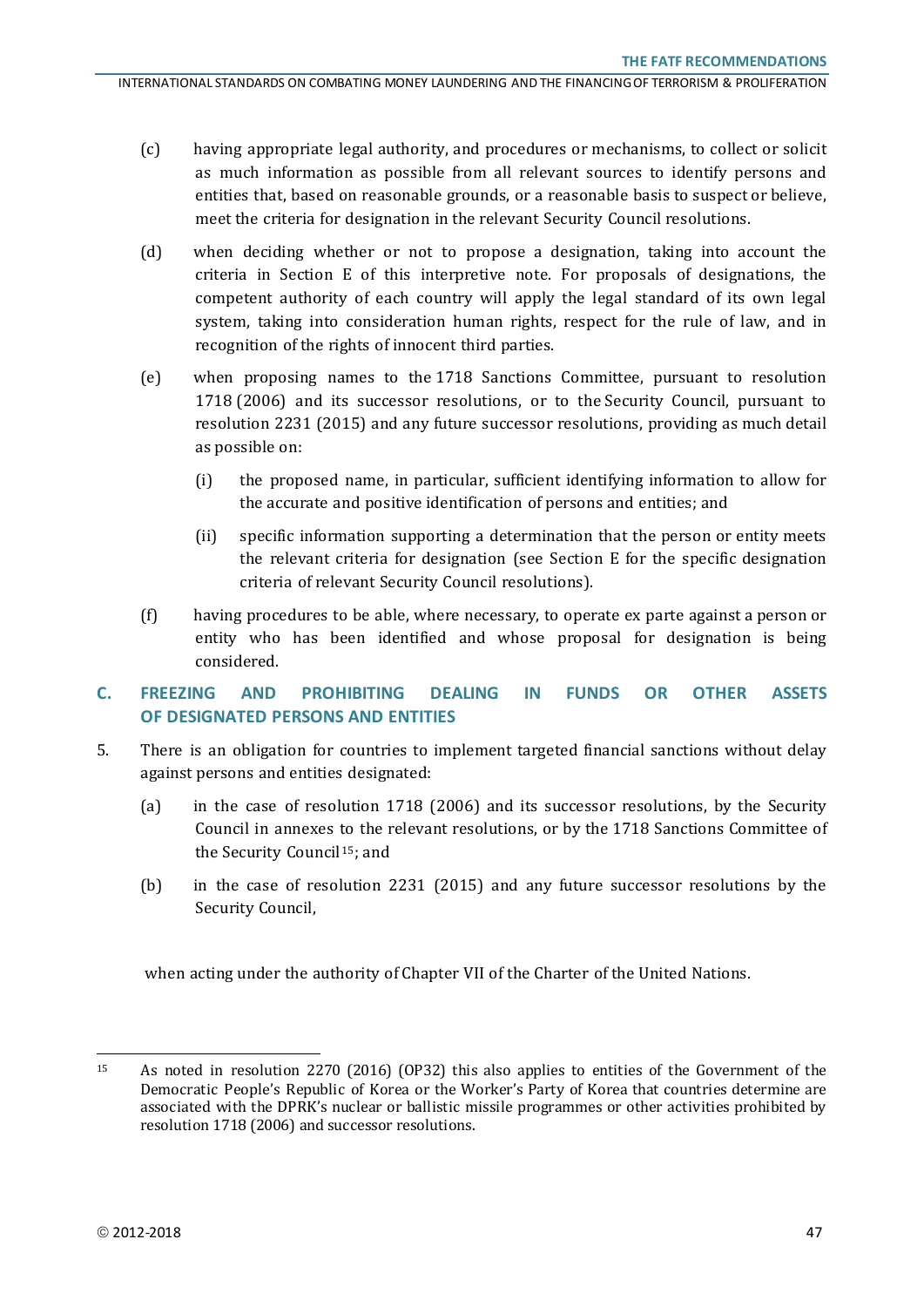- 6. Countries should establish the necessary legal authority and identify competent domestic authorities responsible for implementing and enforcing targeted financial sanctions, in accordance with the following standards and procedures:
	- (a) Countries<sup>[16](#page-48-0)</sup> should require all natural and legal persons within the country to freeze, without delay and without prior notice, the funds or other assets of designated persons and entities. This obligation should extend to: all funds or other assets that are owned or controlled by the designated person or entity, and not just those that can be tied to a particular act, plot or threat of proliferation; those funds or other assets that are wholly or jointly owned or controlled, directly or indirectly, by designated persons or entities; and the funds or other assets derived or generated from funds or other assets owned or controlled directly or indirectly by designated persons or entities, as well as funds or other assets of persons and entities acting on behalf of, or at the direction of designated persons or entities.
	- (b) Countries should ensure that any funds or other assets are prevented from being made available by their nationals or by any persons or entities within their territories, to or for the benefit of designated persons or entities unless licensed, authorised or otherwise notified in accordance with the relevant Security Council resolutions (see Section E below).
	- (c) Countries should have mechanisms for communicating designations to financial institutions and DNFBPs immediately upon taking such action, and providing clear guidance, particularly to financial institutions and other persons or entities, including DNFBPs, that may be holding targeted funds or other assets, on their obligations in taking action under freezing mechanisms.
	- (d) Countries should require financial institutions and DNFBPs[17](#page-48-1) to report to competent authorities any assets frozen or actions taken in compliance with the prohibition requirements of the relevant Security Council resolutions, including attempted transactions, and ensure that such information is effectively utilised by competent authorities.
	- (e) Countries should adopt effective measures which protect the rights of bona fide third parties acting in good faith when implementing the obligations under Recommendation 7.
	- (f) Countries should adopt appropriate measures for monitoring, and ensuring compliance by, financial institutions and DNFBPs with the relevant laws or

<span id="page-48-0"></span> $\ddot{ }$ <sup>16</sup> In the case of the European Union (EU), which is considered a supra-national jurisdiction under Recommendation 7 by the FATF, the assets of designated persons and entities are frozen under EU Common Foreign and Security Policy (CFSP) Council decisions and Council regulations (as amended). EU member states may have to take additional measures to implement the freeze, and all natural and legal persons within the EU have to respect the freeze and not make funds available to designated persons and entities.

<span id="page-48-1"></span><sup>17</sup> Security Council resolutions apply to all natural and legal persons within the country.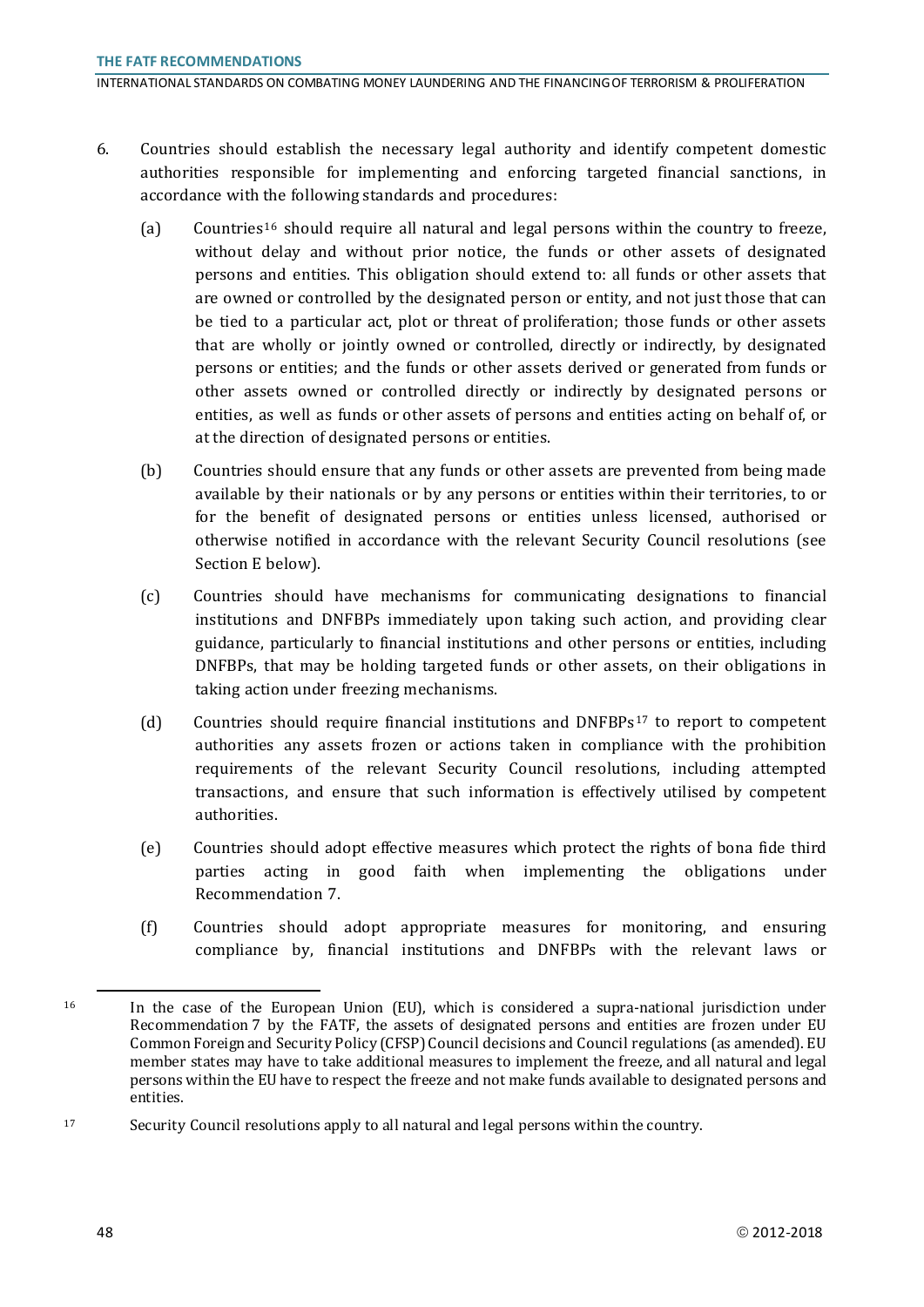enforceable means governing the obligations under Recommendation 7. Failure to comply with such laws, or enforceable means should be subject to civil, administrative or criminal sanctions.

#### **D. DE-LISTING, UNFREEZING AND PROVIDING ACCESS TO FROZEN FUNDS OR OTHER ASSETS**

- 7. Countries should develop and implement publicly known procedures to submit de-listing requests to the Security Council in the case of designated persons and entities, that, in the view of the country, do not or no longer meet the criteria for designation. Once the Security Council or the relevant Sanctions Committee has de-listed the person or entity, the obligation to freeze no longer exists. In the case of resolution 1718 (2006) and its successor resolutions, such procedures and criteria should be in accordance with any applicable guidelines or procedures adopted by the Security Council pursuant to resolution 1730 (2006) and any successor resolutions, including those of the Focal Point mechanism established under that resolution. Countries should enable listed persons and entities to petition a request for delisting at the Focal Point for de-listing established pursuant to resolution 1730 (2006), or should inform designated persons or entities to petition the Focal Point directly.
- 8. For persons or entities with the same or similar name as designated persons or entities, who are inadvertently affected by a freezing mechanism (i.e., a false positive), countries should develop and implement publicly known procedures to unfreeze the funds or other assets of such persons or entities in a timely manner, upon verification that the person or entity involved is not a designated person or entity.
- 9. Where countries have determined that the exemption conditions set out in resolution 1718(2006) and resolution 2231 (2015) are met, countries should authorise access to funds or other assets in accordance with the procedures set out therein.
- 10. Countries should permit the addition to the accounts frozen pursuant to resolution 1718 (2006) or resolution 2231 (2015) of interests or other earnings due on those accounts or payments due under contracts, agreements or obligations that arose prior to the date on which those accounts became subject to the provisions of this resolution, provided that any such interest, other earnings and payments continue to be subject to these provisions and are frozen.
- 11. Freezing action taken pursuant to resolution 1737 (2006) and continued by resolution 2231 (2015), or taken pursuant to resolution 2231 (2015), shall not prevent a designated person or entity from making any payment due under a contract entered into prior to the listing of such person or entity, provided that:
	- (a) the relevant countries have determined that the contract is not related to any of the prohibited items, materials, equipment, goods, technologies, assistance, training, financial assistance, investment, brokering or services referred to in resolution 2231 (2015) and any future successor resolutions;
	- (b) the relevant countries have determined that the payment is not directly or indirectly received by a person or entity subject to the measures in paragraph 6 of Annex B to resolution 2231 (2015); and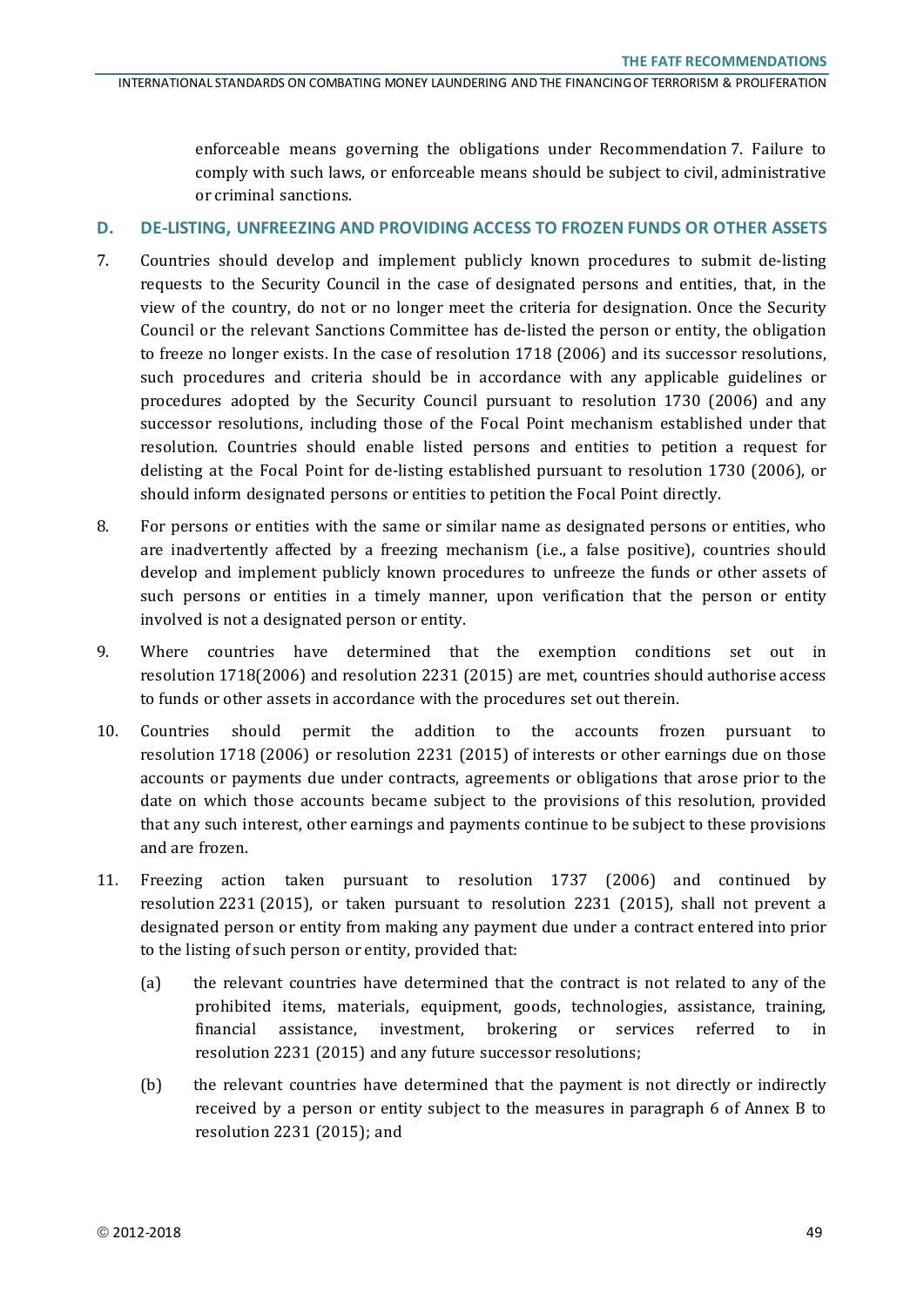- (c) the relevant countries have submitted prior notification to the Security Council of the intention to make or receive such payments or to authorise, where appropriate, the unfreezing of funds, other financial asset[s o](#page-50-0)r economic resources for this purpose, ten working days prior to such authorisation.18
- 12. Countries should have mechanisms for communicating de-listings and unfreezings to the financial sector and the DNFBPs immediately upon taking such action, and providing adequate guidance, particularly to financial institutions and other persons or entities, including DNFBPs, that may be holding targeted funds or other assets, on their obligations to respect a de-listing or unfreezing action.

### **E. UNITED NATIONS DESIGNATION CRITERIA**

- 13. The criteria for designation as specified in the relevant United Nations Security Council resolutions are:
	- (a) **On DPRK - Resolutions 1718 (2006), 2087 (2013), 2094 (2013) and 2270 (2016)**:
		- (i) any person or entity engaged in the Democratic People's Republic of Korea (DPRK)'s nuclear-related, other WMD-related and ballistic missile-related programmes;
		- (ii) any person or entity providing support for DPRK's nuclear-related, other WMDrelated and ballistic missile-related programmes, including through illicit means;
		- (iii) any person or entity acting on behalf of or at the direction of any person or entity designated under subsection  $13(a)(i)$  or subsection  $13(a)(ii)^{19}$  $13(a)(ii)^{19}$  $13(a)(ii)^{19}$ ;
		- (iv) any legal person or entity owned or controlled, directly or indirectly, by any person or entity designated under subsection  $13(a)(i)$  or subsection  $13(a)(ii)^{20}$  $13(a)(ii)^{20}$  $13(a)(ii)^{20}$ ;
		- (v) any person or entity that has assisted in the evasion of sanctions or in violating the provisions of resolutions 1718 (2006) and 1874 (2009);
		- (vi) any person or entity that has contributed to DPRK's prohibited programmes, activities prohibited by the DPRK-related resolutions, or to the evasion of provisions; or

<span id="page-50-0"></span><sup>1</sup> <sup>18</sup> In cases where the designated person or entity is a financial institution, jurisdictions should consider the FATF guidance issued as an annex to *The Implementation of Financial Provisions of United Nations Security Council Resolutions to Counter the Proliferation of Weapons of Mass Destruction, adopted in June 2013.*

<span id="page-50-1"></span><sup>&</sup>lt;sup>19</sup> The funds or assets of these persons or entities are frozen regardless of whether they are specifically identified by the Committee. Further, resolution 2270 (2016) OP23 expanded the scope of targeted financial sanctions obligations under resolution 1718 (2006), by applying these to the Ocean Maritime Management Company vessels specified in Annex III of resolution 2270 (2016).

<span id="page-50-2"></span><sup>20</sup> Ibid.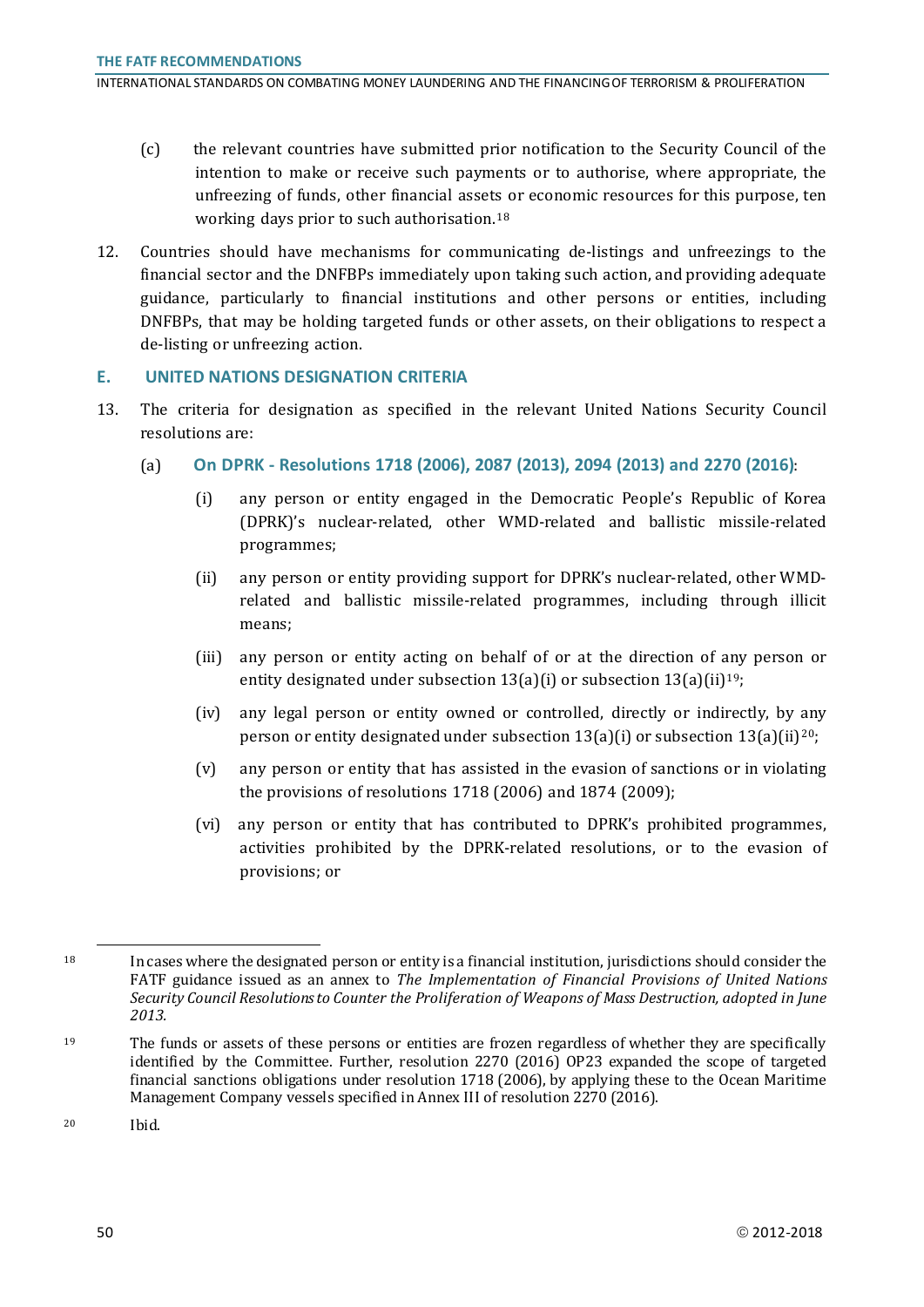(vii) any entity of the Government of the DPRK or the Worker's Party of Korea, or person or entity acting on their behalf or at their direction, or by any entity owned or controlled by them, that countries determine are associated with the DPRK's nuclear or ballistic missile programmes or other activities prohibited by resolution 1718 (2006) and successor resolutions.

#### (b) **On Iran - Resolution 2231 (2015)**:

- (i) any person or entity having engaged in, directly associated with or provided support for Iran's proliferation sensitive nuclear activities contrary to Iran's commitments in the Joint Comprehensive Plan of Action (JCPOA) or the development of nuclear weapon delivery systems, including through the involvement in procurement of prohibited items, goods, equipment, materials and technology specified in Annex B to resolution 2231 (2015);
- (ii) any person or entity assisting designated persons or entities in evading or acting inconsistently with the JCPOA or resolution 2231 (2015); and
- (iii) any person or entity acting on behalf or at a direction of any person or entity in subsection 13(b)(i), subsection 13(b)(ii) and/or subsection 13(b)(iii), or by any entities owned or controlled by them.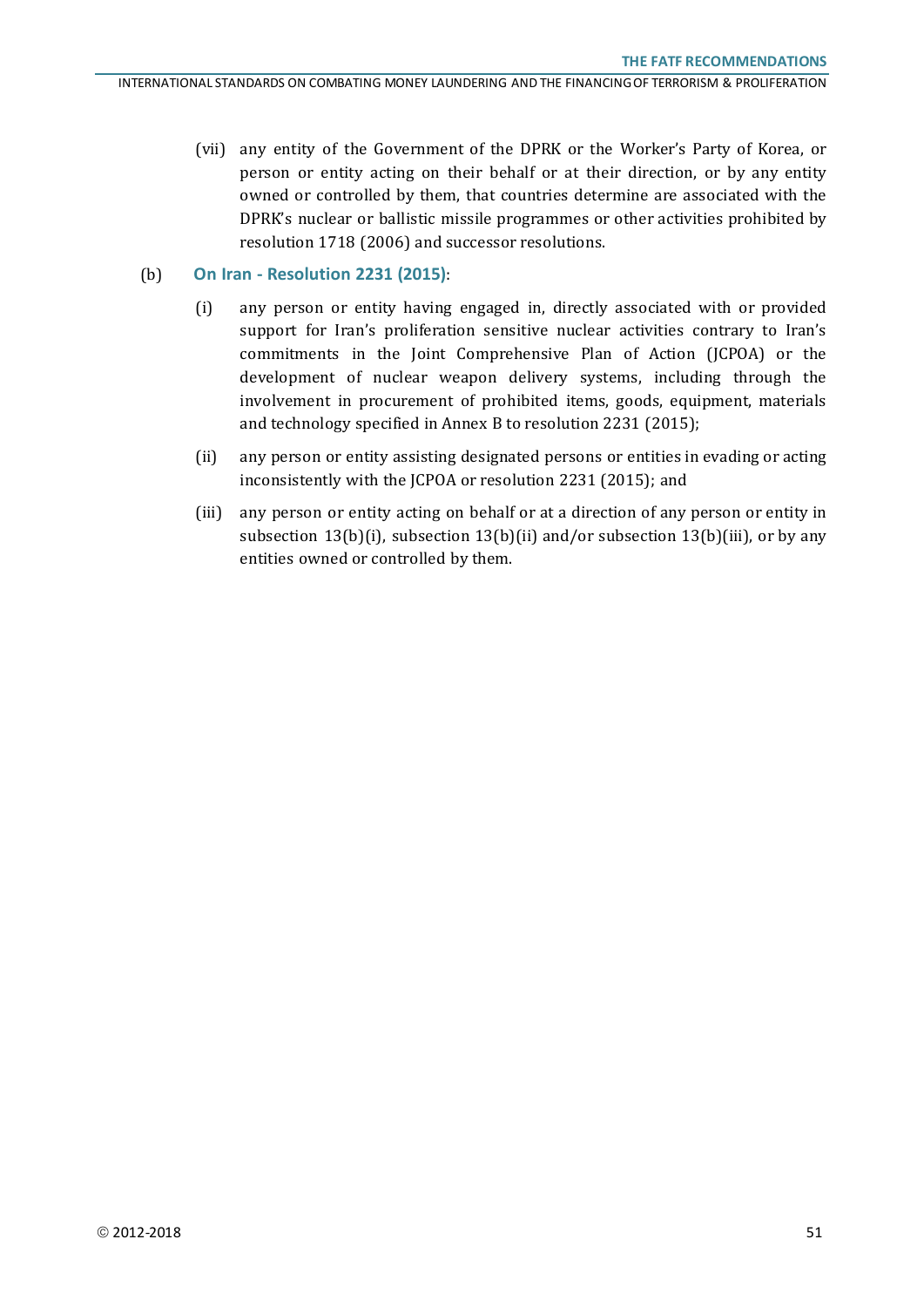## **INTERPRETIVE NOTE TO RECOMMENDATION 8 (NON-PROFIT ORGANISATIONS)**

### **A. INTRODUCTION**

- 1. Given the variety of legal forms that non-profit organisations (NPOs) can have, depending on the country, the FATF has adopted a functional definition of NPO. This definition is based on those activities and characteristics of an organisation which put it at risk of terrorist financing abuse, rather than on the simple fact that it is operating on a non-profit basis. For the purposes of this Recommendation, NPO refers to a legal person or arrangement or organisation that primarily engages in raising or disbursing funds for purposes such as charitable, religious, cultural, educational, social or fraternal purposes, or for the carrying out of other types of "good works". Without prejudice to Recommendation 1, this Recommendation only applies to those NPOs which fall within the FATF definition of an NPO. It does not apply to the entire universe of NPOs.
- 2. NPOs play a vital role in the world economy and in many national economies and social systems. Their efforts complement the activity of the governmental and business sectors in providing essential services, comfort and hope to those in need around the world. The FATF recognises the vital importance of NPOs in providing these important charitable services, as well as the difficulty of providing assistance to those in need, often in high risk areas and conflict zones, and applauds the efforts of NPOs to meet such needs. The FATF also recognises the intent and efforts to date of NPOs to promote transparency within their operations and to prevent terrorist financing abuse, including through the development of programmes aimed at discouraging radicalisation and violent extremism. The ongoing international campaign against terrorist financing has identified cases in which terrorists and terrorist organisations exploit some NPOs in the sector to raise and move funds, provide logistical support, encourage terrorist recruitment, or otherwise support terrorist organisations and operations. As well, there have been cases where terrorists create sham charities or engage in fraudulent fundraising for these purposes. This misuse not only facilitates terrorist activity, but also undermines donor confidence and jeopardises the very integrity of NPOs. Therefore, protecting NPOs from terrorist financing abuse is both a critical component of the global fight against terrorism and a necessary step to preserve the integrity of NPOs and the donor community. Measures to protect NPOs from potential terrorist financing abuse should be targeted and in line with the risk-based approach. It is also important for such measures to be implemented in a manner which respects countries' obligations under the Charter of the United Nations and international human rights law.
- 3. Some NPOs may be vulnerable to terrorist financing abuse by terrorists for a variety of reasons. NPOs enjoy the public trust, have access to considerable sources of funds, and are often cash-intensive. Furthermore, some NPOs have a global presence that provides a framework for national and international operations and financial transactions, often within or near those areas that are most exposed to terrorist activity. In some cases, terrorist organisations have taken advantage of these and other characteristics to infiltrate some NPOs and misuse funds and operations to cover for, or support, terrorist activity.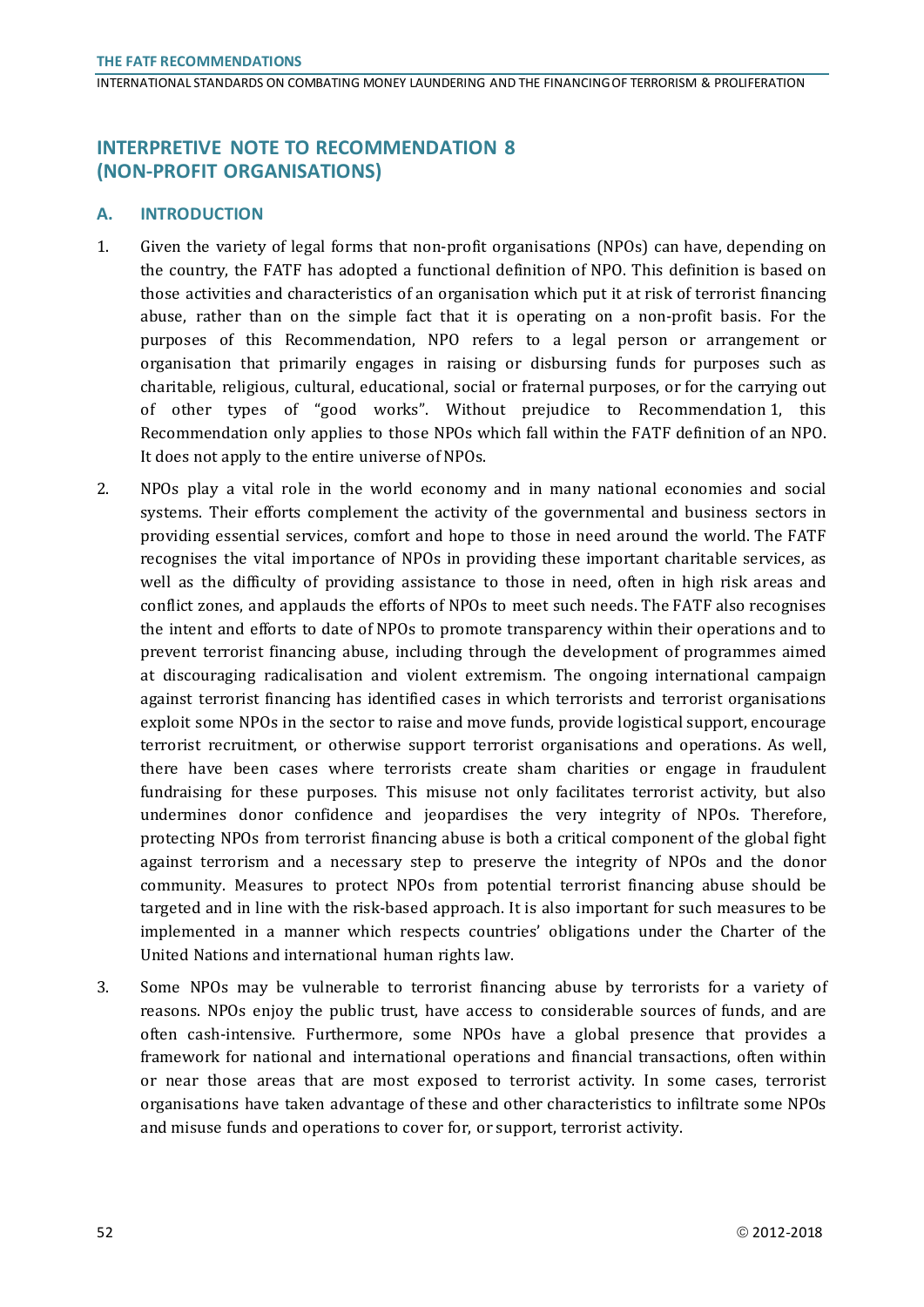#### **B. OBJECTIVES AND GENERAL PRINCIPLES**

- 4. The objective of Recommendation 8 is to ensure that NPOs are not misused by terrorist organisations: (i) to pose as legitimate entities; (ii) to exploit legitimate entities as conduits for terrorist financing, including for the purpose of escaping asset freezing measures; or (iii) to conceal or obscure the clandestine diversion of funds intended for legitimate purposes, but diverted for terrorist purposes. In this Interpretive Note, the approach taken to achieve this objective is based on the following general principles:
	- (a) A risk-based approach applying focused measures in dealing with identified threats of terrorist financing abuse to NPOs is essential given the diversity within individual national sectors, the differing degrees to which parts of each sector may be vulnerable to terrorist financing abuse, the need to ensure that legitimate charitable activity continues to flourish, and the limited resources and authorities available to combat terrorist financing in each country.
	- (b) Flexibility in developing a national response to terrorist financing abuse of NPOs is essential, in order to allow it to evolve over time as it faces the changing nature of the terrorist financing threat.
	- (c) Past and ongoing terrorist financing abuse of NPOs requires countries to adopt effective and proportionate measures, which should be commensurate to the risks identified through a risk-based approach.
	- (d) Focused measures adopted by countries to protect NPOs from terrorist financing abuse should not disrupt or discourage legitimate charitable activities. Rather, such measures should promote accountability and engender greater confidence among NPOs, across the donor community and with the general public, that charitable funds and services reach intended legitimate beneficiaries. Systems that promote achieving a high degree of accountability, integrity and public confidence in the management and functioning of NPOs are integral to ensuring they cannot be abused for terrorist financing.
	- (e) Countries are required to identify and take effective and proportionate action against NPOs that either are exploited by, or knowingly supporting, terrorists or terrorist organisations taking into account the specifics of the case. Countries should aim to prevent and prosecute, as appropriate, terrorist financing and other forms of terrorist support. Where NPOs suspected of, or implicated in, terrorist financing or other forms of terrorist support are identified, the first priority of countries must be to investigate and halt such terrorist financing or support. Actions taken for this purpose should, to the extent reasonably possible, minimise negative impact on innocent and legitimate beneficiaries of charitable activity. However, this interest cannot excuse the need to undertake immediate and effective actions to advance the immediate interest of halting terrorist financing or other forms of terrorist support provided by NPOs.
	- (f) Developing cooperative relationships among the public and private sectors and with NPOs is critical to understanding NPOs' risks and risk mitigation strategies, raising awareness, increasing effectiveness and fostering capabilities to combat terrorist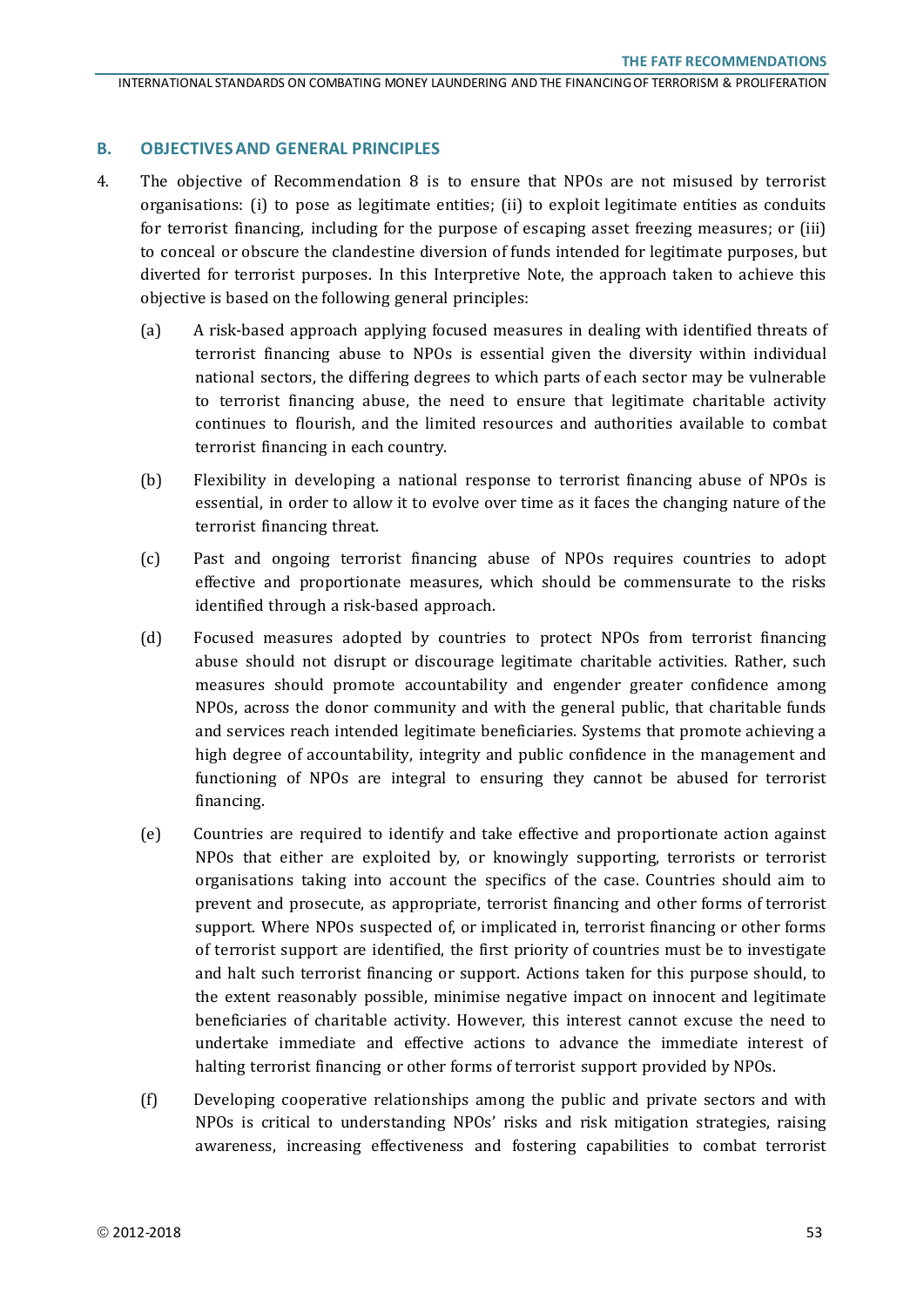financing abuse within NPOs. Countries should encourage the development of academic research on, and information-sharing in, NPOs to address terrorist financing related issues.

### **C. MEASURES**

- 5. Without prejudice to the requirements of Recommendation 1, since not all NPOs are inherently high risk (and some may represent little or no risk at all), countries should identify which subset of organisations fall within the FATF definition of NPO. In undertaking this exercise, countries should use all relevant sources of information in order to identify features and types of NPOs, which, by virtue of their activities or characteristics, are likely to be at risk of terrorist financing abuse.<sup>[21](#page-54-0)</sup> It is also crucial to identify the nature of threats posed by terrorist entities to the NPOs which are at risk as well as how terrorist actors abuse those NPOs. Countries should review the adequacy of measures, including laws and regulations, that relate to the subset of the NPO sector that may be abused for terrorism financing support in order to be able to take proportionate and effective actions to address the risks identified. These exercises could take a variety of forms and may or may not be a written product. Countries should also periodically reassess the sector by reviewing new information on the sector's potential vulnerabilities to terrorist activities to ensure effective implementation of measures.
- 6. There is a diverse range of approaches in identifying, preventing and combating terrorist financing abuse of NPOs. An effective approach should involve all four of the following elements: (a) sustained outreach, (b) targeted risk-based supervision or monitoring, (c) effective investigation and information gathering and (d) effective mechanisms for international cooperation. The following measures represent examples of specific actions that countries should take with respect to each of these elements, in order to protect NPOs from potential terrorist financing abuse.
	- (a) Sustained outreach concerning terrorist financing issues
		- (i) Countries should have clear policies to promote accountability, integrity and public confidence in the administration and management of NPOs.
		- (ii) Countries should encourage and undertake outreach and educational programmes to raise and deepen awareness among NPOs as well as the donor community about the potential vulnerabilities of NPOs to terrorist financing abuse and terrorist financing risks, and the measures that NPOs can take to protect themselves against such abuse.
		- (iii) Countries should work with NPOs to develop and refine best practices to address terrorist financing risks and vulnerabilities and thus protect them from terrorist financing abuse.

<span id="page-54-0"></span><sup>1</sup> <sup>21</sup> For example, such information could be provided by regulators, tax authorities, FIUs, donor organisations or law enforcement and intelligence authorities.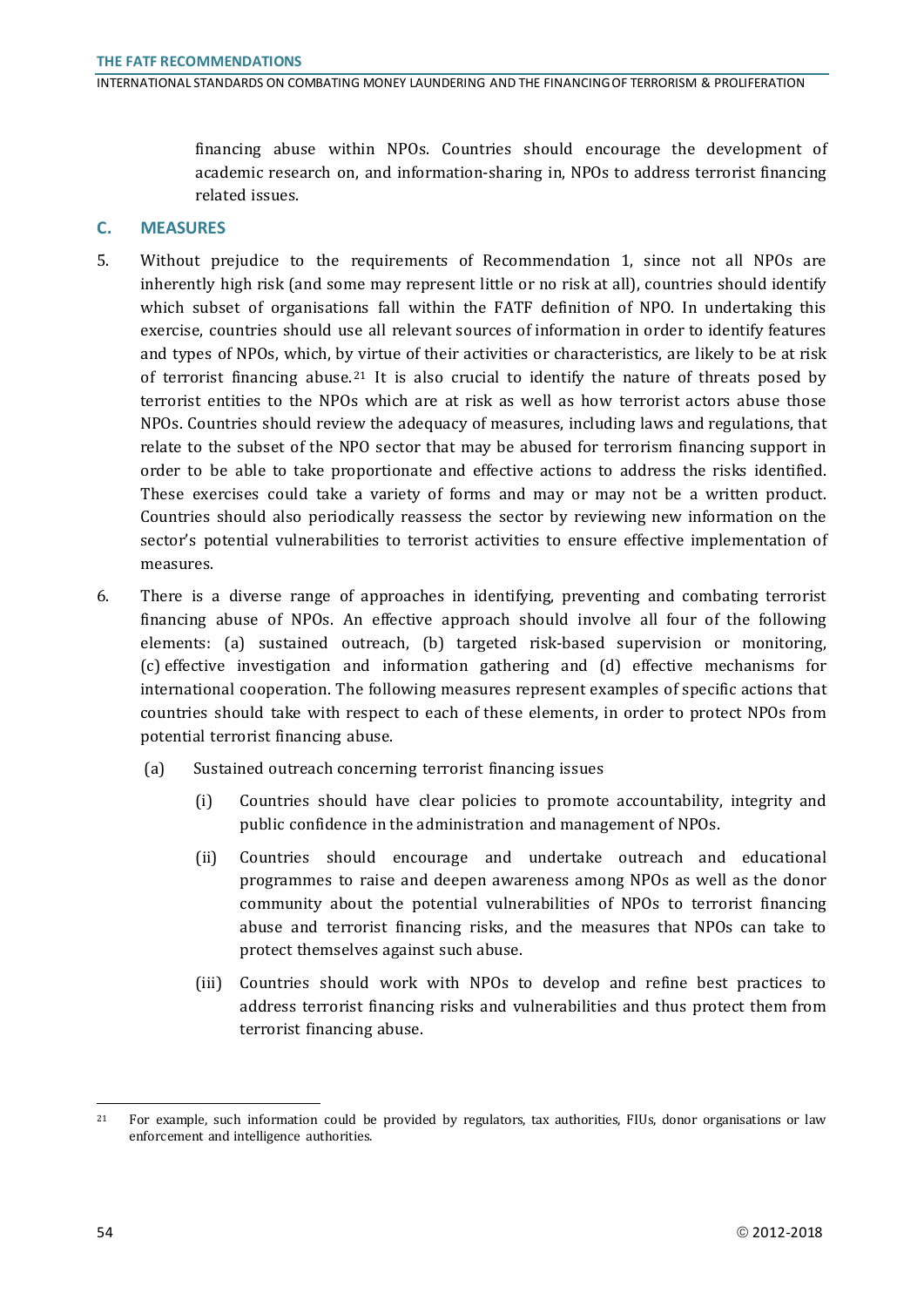- (iv) Countries should encourage NPOs to conduct transactions via regulated financial channels, wherever feasible, keeping in mind the varying capacities of financial sectors in different countries and in different areas of urgent charitable and humanitarian concerns.
- (b) Targeted risk-based supervision or monitoring of NPOs

Countries should take steps to promote effective supervision or monitoring. A "onesize-fits-all" approach would be inconsistent with the proper implementation of a riskbased approach as stipulated under Recommendation 1 of the FATF Standards. In practice, countries should be able to demonstrate that risk-based measures apply to NPOs at risk of terrorist financing abuse. It is also possible that existing regulatory or other measures may already sufficiently address the current terrorist financing risk to the NPOs in a jurisdiction, although terrorist financing risks to the sector should be periodically reviewed. Appropriate authorities should monitor the compliance of NPOs with the requirements of this Recommendation, including the risk-based measures being applied to them.[22](#page-55-0) Appropriate authorities should be able to apply effective, proportionate and dissuasive sanctions for violations by NPOs or persons acting on behalf of these NPOs.[23](#page-55-1) The following are some examples of measures that could be applied to NPOs, in whole or in part, depending on the risks identified:

- (i) NPOs could be required to license or register. This information should be available to competent authorities and encouraged to be available to the public.[24](#page-55-2)
- (ii) NPOs could be required to maintain information on: (1) the purpose and objectives of their stated activities; and  $(2)$  the identity of the person(s) who own, control or direct their activities, including senior officers, board members and trustees. This information could be publicly available either directly from the NPO or through appropriate authorities.
- (iii) NPOs could be required to issue annual financial statements that provide detailed breakdowns of incomes and expenditures.
- (iv) NPOs could be required to have appropriate controls in place to ensure that all funds are fully accounted for, and are spent in a manner that is consistent with the purpose and objectives of the NPO's stated activities.
- (v) NPOs could be required to take reasonable [mea](#page-55-3)sures to confirm the identity, credentials and good standing of beneficiaries<sup>25</sup> and associate NPOs and that

<span id="page-55-0"></span><sup>1</sup> <sup>22</sup> In this context, rules and regulations may include rules and standards applied by self-regulatory organisations and accrediting institutions.

<span id="page-55-3"></span><span id="page-55-1"></span><sup>23</sup> The range of such sanctions might include freezing of accounts, removal of trustees, fines, de-certification, delicensing and de-registration. This should not preclude parallel civil, administrative or criminal proceedings with respect to NPOs or persons acting on their behalf where appropriate.

<span id="page-55-2"></span><sup>&</sup>lt;sup>24</sup> Specific licensing or registration requirements for counter terrorist financing purposes are not necessary. For example, in some countries, NPOs are already registered with tax authorities and monitored in the context of qualifying for favourable tax treatment (such as tax credits or tax exemptions).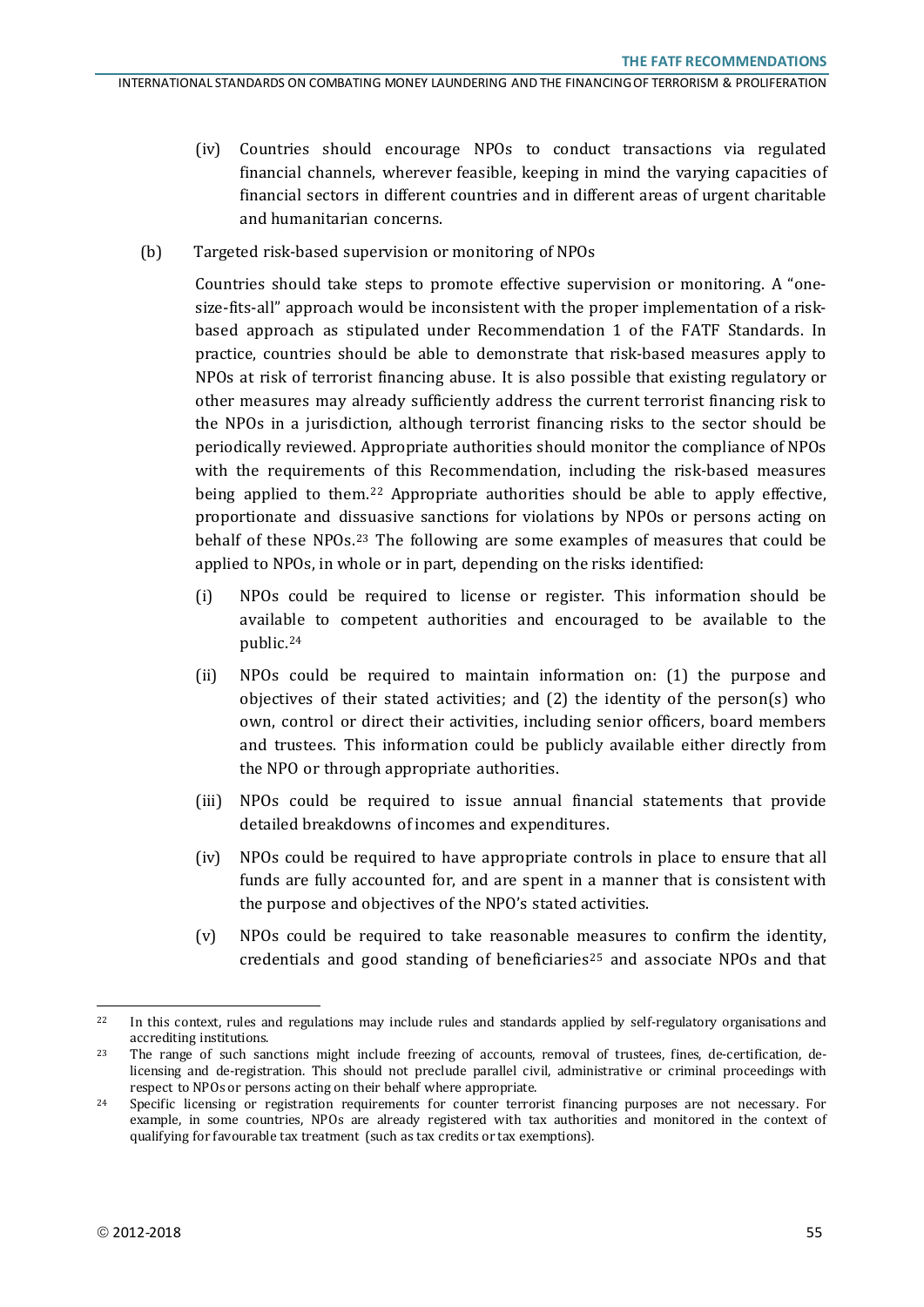they are not involved with and/or using the charitable funds to support terrorists or terrorist organisations<sup>[26](#page-56-0)</sup>. However, NPOs should not be required to conduct customer due diligence. NPOs could be required to take reasonable measures to document the identity of their significant donors and to respect donor confidentiality. The ultimate objective of this requirement is to prevent charitable funds from being used to finance and support terrorists and terrorist organisations.

- (vi) NPOs could be required to maintain, for a period of at least five years, records of domestic and international transactions that are sufficiently detailed to verify that funds have been received and spent in a manner consistent with the purpose and objectives of the organisation, and could be required to make these available to competent authorities upon appropriate authority. This also applies to information mentioned in paragraphs (ii) and (iii) above. Where appropriate, records of charitable activities and financial operations by NPOs could also be made available to the public.
- (c) Effective information gathering and investigation
	- (i) Countries should ensure effective cooperation, coordination and informationsharing to the extent possible among all levels of appropriate authorities or organisations that hold relevant information on NPOs.
	- (ii) Countries should have investigative expertise and capability to examine those NPOs suspected of either being exploited by, or actively supporting, terrorist activity or terrorist organisations.
	- (iii) Countries should ensure that full access to information on the administration and management of a particular NPO (including financial and programmatic information) may be obtained during the course of an investigation.
	- (iv) Countries should establish appropriate mechanisms to ensure that, when there is suspicion or reasonable grounds to suspect that a particular NPO: (1) is involved in terrorist financing abuse and/or is a front for fundraising by a terrorist organisation; (2) is being exploited as a conduit for terrorist financing, including for the purpose of escaping asset freezing measures, or other forms of terrorist support; or (3) is concealing or obscuring the clandestine diversion of funds intended for legitimate purposes, but redirected for the benefit of terrorists or terrorist organisations, that this information is promptly shared with relevant competent authorities, in order to take preventive or investigative action.

 $\ddot{ }$ 

<sup>&</sup>lt;sup>25</sup> The term beneficiaries refers to those natural persons, or groups of natural persons who receive charitable, humanitarian or other types of assistance through the services of the NPO.

<span id="page-56-0"></span><sup>&</sup>lt;sup>26</sup> This does not mean that NPOs are expected to identify each specific individual, as such a requirement would not always be possible and would, in some instances, impede the ability of NPOs to provide much-needed services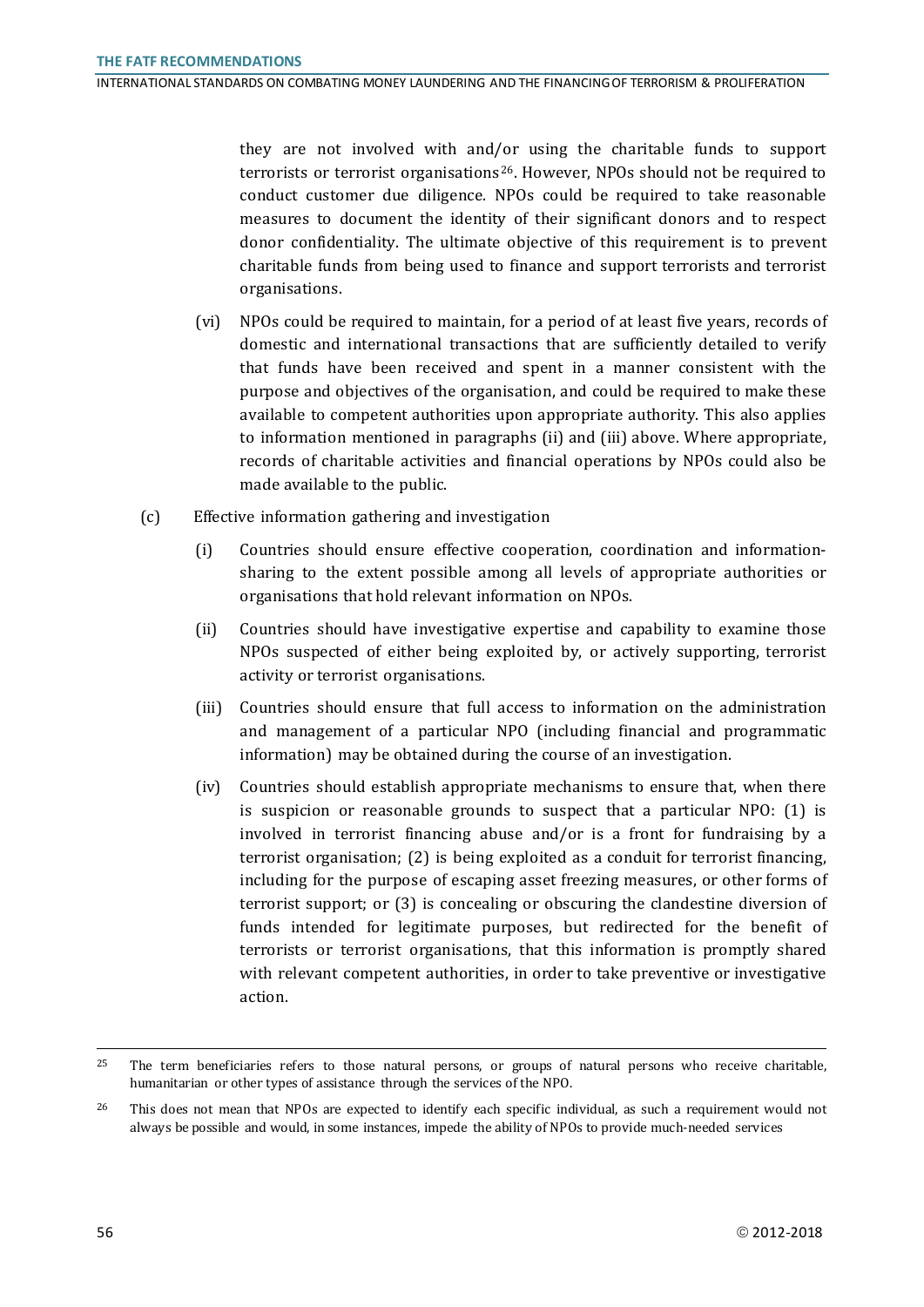(d) Effective capacity to respond to international requests for information about an NPO of concern. Consistent with Recommendations on international cooperation, countries should identify appropriate points of contact and procedures to respond to international requests for information regarding particular NPOs suspected of terrorist financing or involvement in other forms of terrorist support.

### **D. RESOURCES FOR SUPERVISION, MONITORING, AND INVESTIGATION**

7. Countries should provide their appropriate authorities, which are responsible for supervision, monitoring and investigation of their NPO sector, with adequate financial, human and technical resources.

| Glossary of specific terms used in this Recommendation |                                                                                                                                                                                                                                                                                 |
|--------------------------------------------------------|---------------------------------------------------------------------------------------------------------------------------------------------------------------------------------------------------------------------------------------------------------------------------------|
| <b>Appropriate authorities</b>                         | refers to competent authorities, including regulators, tax authorities, FIUs,<br>law enforcement, intelligence authorities, accrediting institutions, and<br>potentially self-regulatory organisations in some jurisdictions.                                                   |
| <b>Associate NPOs</b>                                  | includes foreign branches of international NPOs, and NPOs with which<br>partnerships have been arranged.                                                                                                                                                                        |
| <b>Beneficiaries</b>                                   | refers to those natural persons, or groups of natural persons who receive<br>charitable, humanitarian or other types of assistance through the services<br>of the NPO.                                                                                                          |
| Non-profit organisation or<br><b>NPO</b>               | refers to a legal person or arrangement or organisation that primarily<br>engages in raising or disbursing funds for purposes such as charitable,<br>religious, cultural, educational, social or fraternal purposes, or for the<br>carrying out of other types of "good works". |
| <b>Terrorist financing abuse</b>                       | refers to the exploitation by terrorists and terrorist organisations of NPOs<br>to raise or move funds, provide logistical support, encourage or facilitate<br>terrorist recruitment, or otherwise support terrorists or terrorist<br>organisations and operations.             |

#### **Glossary of specific terms used in this Recommendation**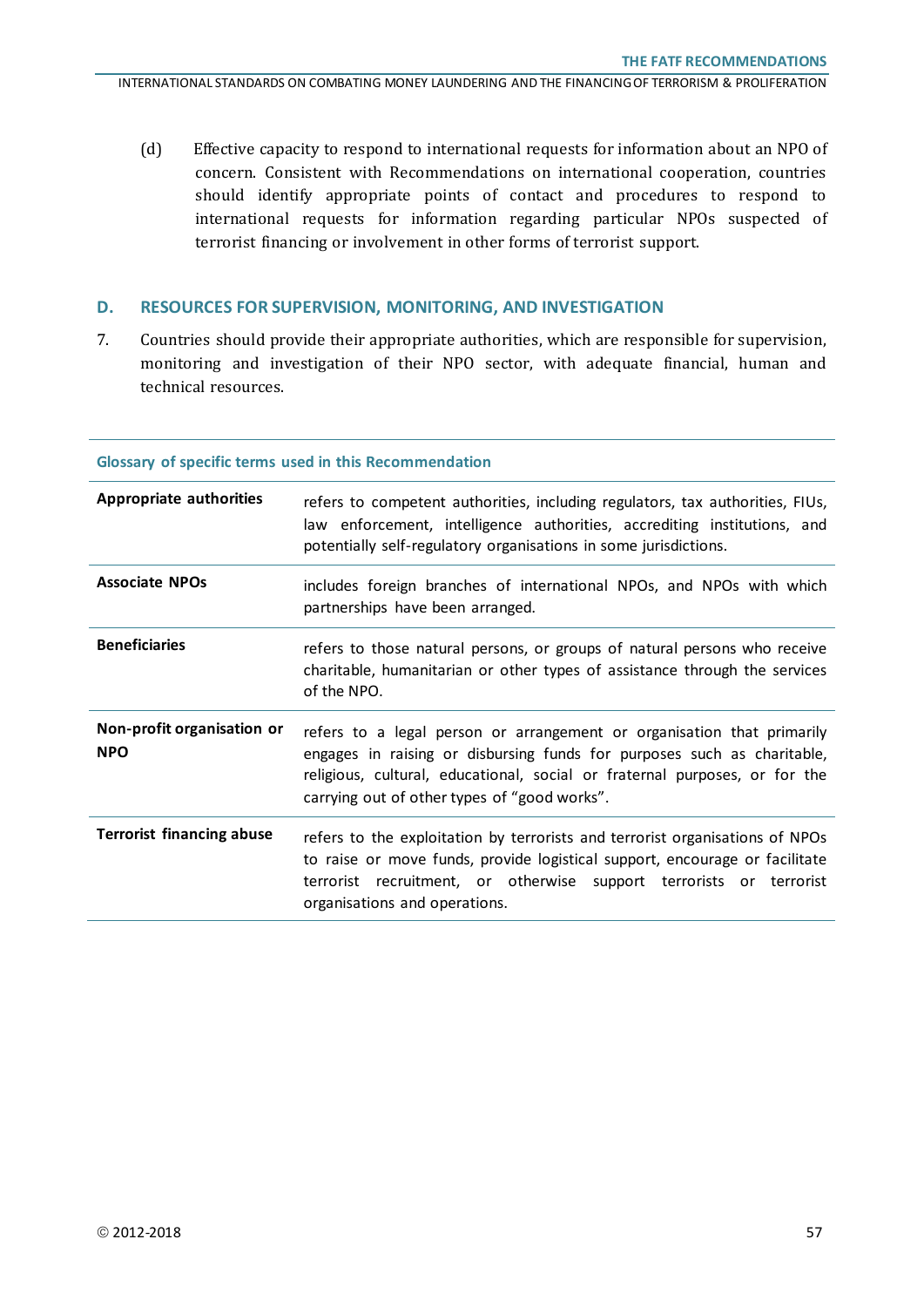## **INTERPRETIVE NOTE TO RECOMMENDATION 10 (CUSTOMER DUE DILIGENCE)**

### **A. CUSTOMER DUE DILIGENCE AND TIPPING-OFF**

- 1. If, during the establishment or course of the customer relationship, or when conducting occasional transactions, a financial institution suspects that transactions relate to money laundering or terrorist financing, then the institution should:
	- (a) normally seek to identify and verify the identity<sup>[27](#page-58-0)</sup> of the customer and the beneficial owner, whether permanent or occasional, and irrespective of any exemption or any designated threshold that might otherwise apply; and
	- (b) make a suspicious transaction report (STR) to the financial intelligence unit (FIU), in accordance with Recommendation 20.
- 2. Recommendation 21 prohibits financial institutions, their directors, officers and employees from disclosing the fact that an STR or related information is being reported to the FIU. A risk exists that customers could be unintentionally tipped off when the financial institution is seeking to perform its customer due diligence (CDD) obligations in these circumstances. The customer's awareness of a possible STR or investigation could compromise future efforts to investigate the suspected money laundering or terrorist financing operation.
- 3. Therefore, if financial institutions form a suspicion that transactions relate to money laundering or terrorist financing, they should take into account the risk of tipping-off when performing the CDD process. If the institution reasonably believes that performing the CDD process will tip-off the customer or potential customer, it may choose not to pursue that process, and should file an STR. Institutions should ensure that their employees are aware of, and sensitive to, these issues when conducting CDD.

### **B. CDD – PERSONS ACTING ON BEHALF OF A CUSTOMER**

4. When performing elements (a) and (b) of the CDD measures specified under Recommendation 10, financial institutions should also be required to verify that any person purporting to act on behalf of the customer is so authorised, and should identify and verify the identity of that person.

## **C. CDD FOR LEGAL PERSONS AND ARRANGEMENTS**

5. When performing CDD measures in relation to customers that are legal persons or legal arrangements[28](#page-58-1), financial institutions should be required to identify and verify the identity of

<span id="page-58-0"></span> $\ddot{ }$ <sup>27</sup> Reliable, independent source documents, data or information will hereafter be referred to as "identification data."

<span id="page-58-1"></span><sup>&</sup>lt;sup>28</sup> In these Recommendations references to legal arrangements such as trusts (or other similar arrangements) being the customer of a financial institution or DNFBP or carrying out a transaction, refers to situations where a natural or legal person that is the trustee establishes the business relationship or carries out the transaction on the behalf of the beneficiaries or according to the terms of the trust. The normal CDD requirements for customers that are natural or legal persons would continue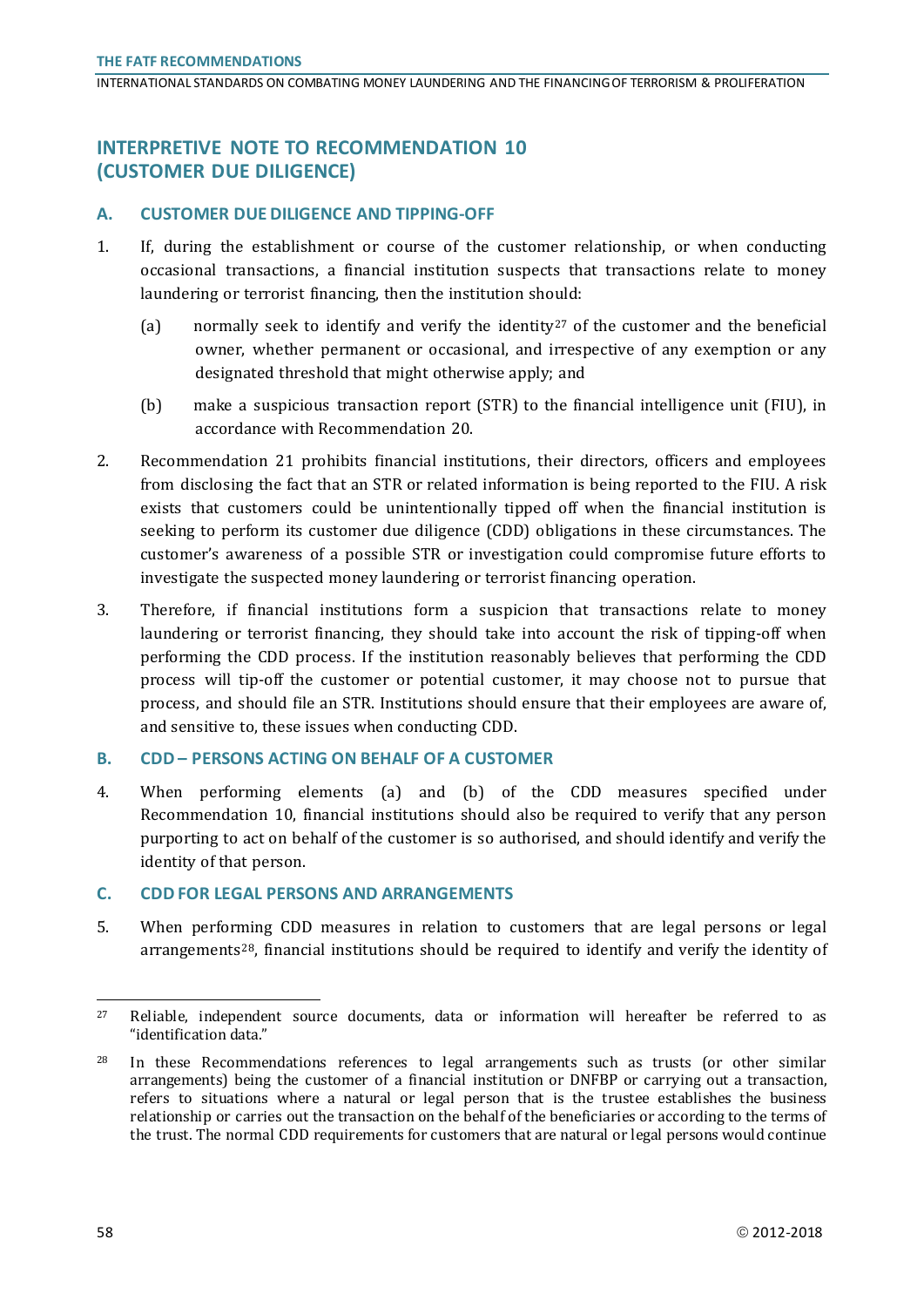the customer, and understand the nature of its business, and its ownership and control structure. The purpose of the requirements set out in (a) and (b) below, regarding the identification and verification of the customer and the beneficial owner, is twofold: first, to prevent the unlawful use of legal persons and arrangements, by gaining a sufficient understanding of the customer to be able to properly assess the potential money laundering and terrorist financing risks associated with the business relationship; and, second, to take appropriate steps to mitigate the risks. As two aspects of one process, these requirements are likely to interact and complement each other naturally. In this context, financial institutions should be required to:

- (a) Identify the customer and verify its identity. The type of information that would normally be needed to perform this function would be:
	- (i) Name, legal form and proof of existence verification could be obtained, for example, through a certificate of incorporation, a certificate of good standing, a partnership agreement, a deed of trust, or other documentation from a reliable independent source proving the name, form and current existence of the customer.
	- (ii) The powers that regulate and bind the legal person or arrangement (e.g. the memorandum and articles of association of a company), as well as the names of the relevant persons having a senior management position in the legal person or arrangement (e.g. senior managing directors in a company, trustee(s) of a trust).
	- (iii) The address of the registered office, and, if different, a principal place of business.
- (b) Identify the beneficial owners of the customer and take reasonable measures<sup>[29](#page-59-0)</sup> to verify the identity of such persons, through the following information:
	- (i) For legal persons  $30$ :
		- (i.i) The identity of the natural persons (if any as ownership interests can be so diversified that there are no natural persons (whether acting alone or together) exercising control of the legal person or arrangement through ownership) who ultimately have a controlling ownership interest<sup>[31](#page-59-2)</sup> in a legal person; and

to apply, including paragraph 4 of INR.10, but the additional requirements regarding the trust and the beneficial owners of the trust (as defined) would also apply.

<span id="page-59-2"></span><sup>31</sup> A controlling ownership interest depends on the ownership structure of the company. It may be based on a threshold, e.g. any person owning more than a certain percentage of the company (e.g. 25%).

 $\ddot{ }$ 

<span id="page-59-0"></span><sup>&</sup>lt;sup>29</sup> In determining the reasonableness of the identity verification measures, regard should be had to the money laundering and terrorist financing risks posed by the customer and the business relationship.

<span id="page-59-1"></span><sup>30</sup> Measures (i.i) to (i.iii) are not alternative options, but are cascading measures, with each to be used where the previous measure has been applied and has not identified a beneficial owner.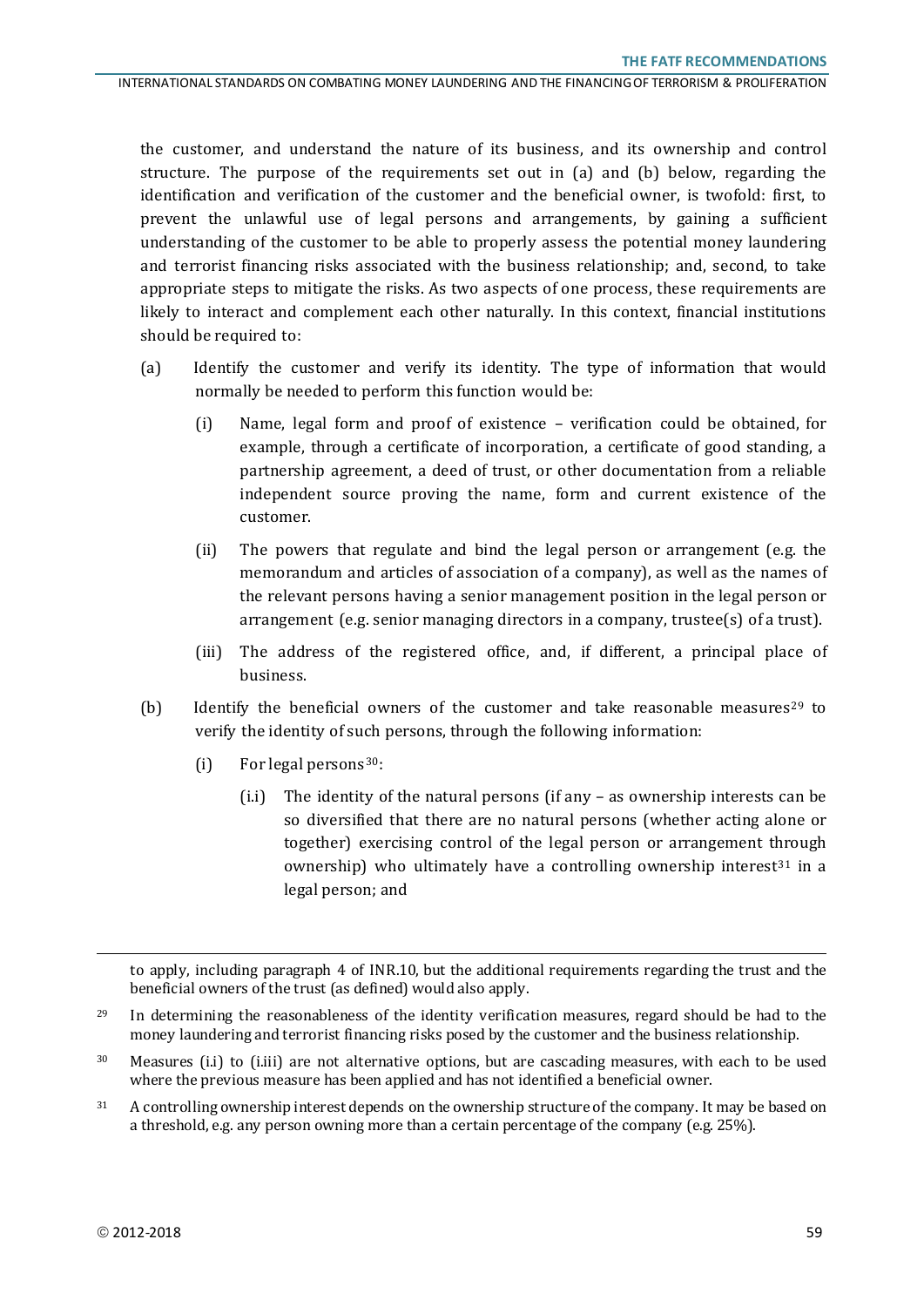- $(i.ii)$  to the extent that there is doubt under  $(i.1)$  as to whether the person(s) with the controlling ownership interest are the beneficial owner(s) or where no natural person exerts control through ownership interests, the identity of the natural persons (if any) exercising control of the legal person or arrangement through other means.
- (i.iii) Where no natural person is identified under (i.i) or (i.ii) above, financial institutions should identify and take reasonable measures to verify the identity of the relevant natural person who holds the position of senior managing official.
- (ii) For legal arrangements:
	- (ii.i) Trusts the identity of the settlor, the trustee(s), the protector (if any), the beneficiaries or class of beneficiaries<sup>32</sup>, and any other natural person exercising ultimate effective control over the trust (including through a chain of control/ownership);
	- (ii.ii) Other types of legal arrangements the identity of persons in equivalent or similar positions.

Where the customer or the owner of the controlling interest is a company listed on a stock exchange and subject to disclosure requirements (either by stock exchange rules or through law or enforceable means) which impose requirements to ensure adequate transparency of beneficial ownership, or is a majority-owned subsidiary of such a company, it is not necessary to identify and verify the identity of any shareholder or beneficial owner of such companies.

The relevant identification data may be obtained from a public register, from the customer or from other reliable sources.

## **D. CDD FOR BENEFICIARIES OF LIFE INSURANCE POLICIES**

- 6. For life or other investment-related insurance business, financial institutions should, in addition to the CDD measures required for the customer and the beneficial owner, conduct the following CDD measures on the beneficiary(ies) of life insurance and other investment related insurance policies, as soon as the beneficiary(ies) are identified/designated:
	- (a) For beneficiary(ies) that are identified as specifically named natural or legal persons or legal arrangements – taking the name of the person;
	- (b) For beneficiary(ies) that are designated by characteristics or by class (e.g. spouse or children at the time that the insured event occurs) or by other means (e.g. under a will) – obtaining sufficient information concerning the beneficiary to satisfy the

<span id="page-60-0"></span><sup>32</sup> <sup>32</sup> For beneficiary(ies) of trusts that are designated by characteristics or by class, financial institutions should obtain sufficient information concerning the beneficiary to satisfy the financial institution that it will be able to establish the identity of the beneficiary at the time of the payout or when the beneficiary intends to exercise vested rights.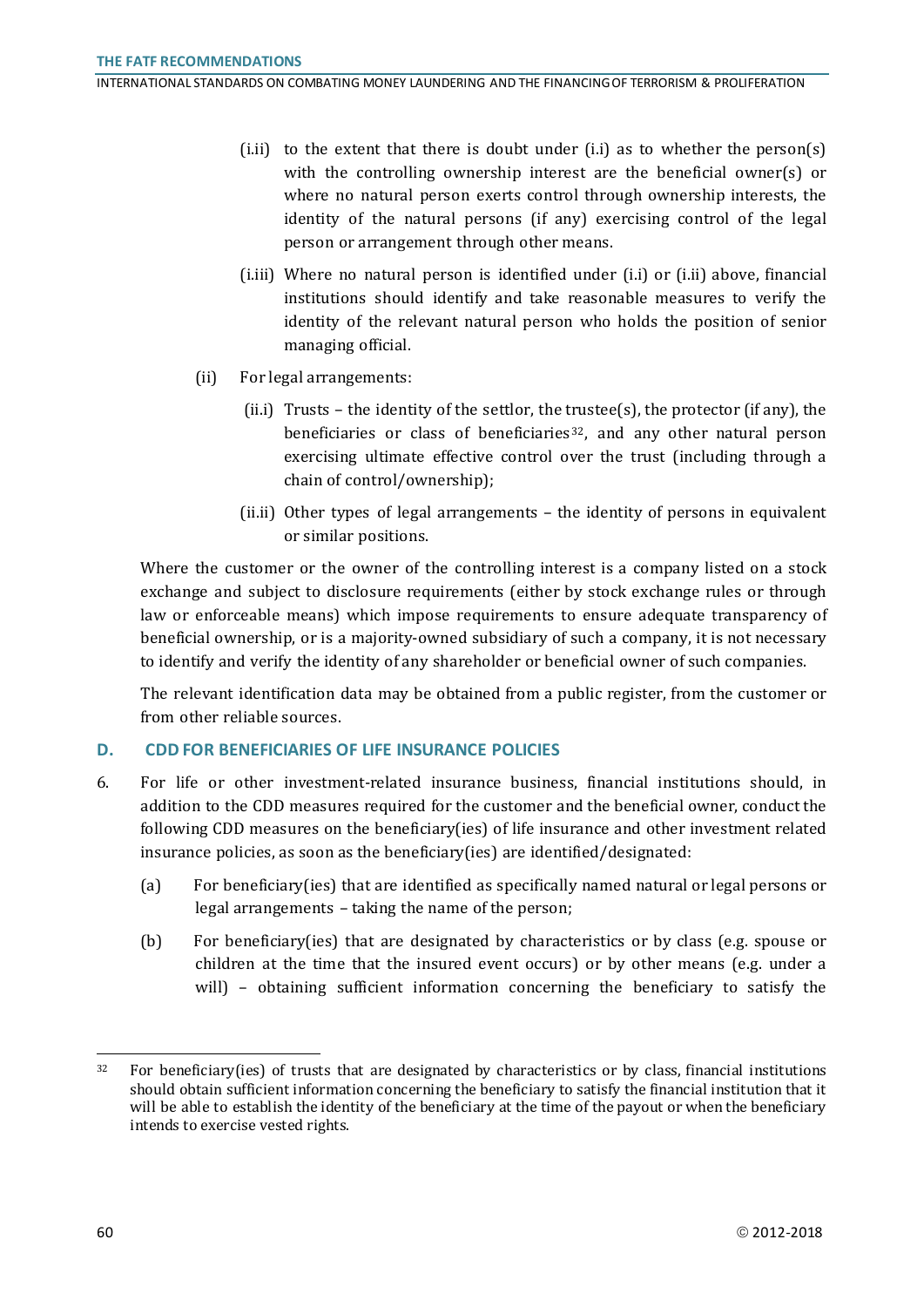financial institution that it will be able to establish the identity of the beneficiary at the time of the payout.

The information collected under (a) and/or (b) should be recorded and maintained in accordance with the provisions of Recommendation 11.

- 7. For both the cases referred to in 6(a) and (b) above, the verification of the identity of the beneficiary(ies) should occur at the time of the payout.
- 8. The beneficiary of a life insurance policy should be included as a relevant risk factor by the financial institution in determining whether enhanced CDD measures are applicable. If the financial institution determines that a beneficiary who is a legal person or a legal arrangement presents a higher risk, then the enhanced CDD measures should include reasonable measures to identify and verify the identity of the beneficial owner of the beneficiary, at the time of payout.
- 9. Where a financial institution is unable to comply with paragraphs 6 to 8 above, it should consider making a suspicious transaction report.

### **E. RELIANCE ON IDENTIFICATION AND VERIFICATION ALREADY PERFORMED**

10. The CDD measures set out in Recommendation 10 do not imply that financial institutions have to repeatedly identify and verify the identity of each customer every time that a customer conducts a transaction. An institution is entitled to rely on the identification and verification steps that it has already undertaken, unless it has doubts about the veracity of that information. Examples of situations that might lead an institution to have such doubts could be where there is a suspicion of money laundering in relation to that customer, or where there is a material change in the way that the customer's account is operated, which is not consistent with the customer's business profile.

#### **F. TIMING OF VERIFICATION**

- 11. Examples of the types of circumstances (in addition to those referred to above for beneficiaries of life insurance policies) where it would be permissible for verification to be completed after the establishment of the business relationship, because it would be essential not to interrupt the normal conduct of business, include:
	- Non face-to-face business.
	- $\blacksquare$  Securities transactions. In the securities industry, companies and intermediaries may be required to perform transactions very rapidly, according to the market conditions at the time the customer is contacting them, and the performance of the transaction may be required before verification of identity is completed.
- 12. Financial institutions will also need to adopt risk management procedures with respect to the conditions under which a customer may utilise the business relationship prior to verification. These procedures should include a set of measures, such as a limitation of the number, types and/or amount of transactions that can be performed and the monitoring of large or complex transactions being carried out outside the expected norms for that type of relationship.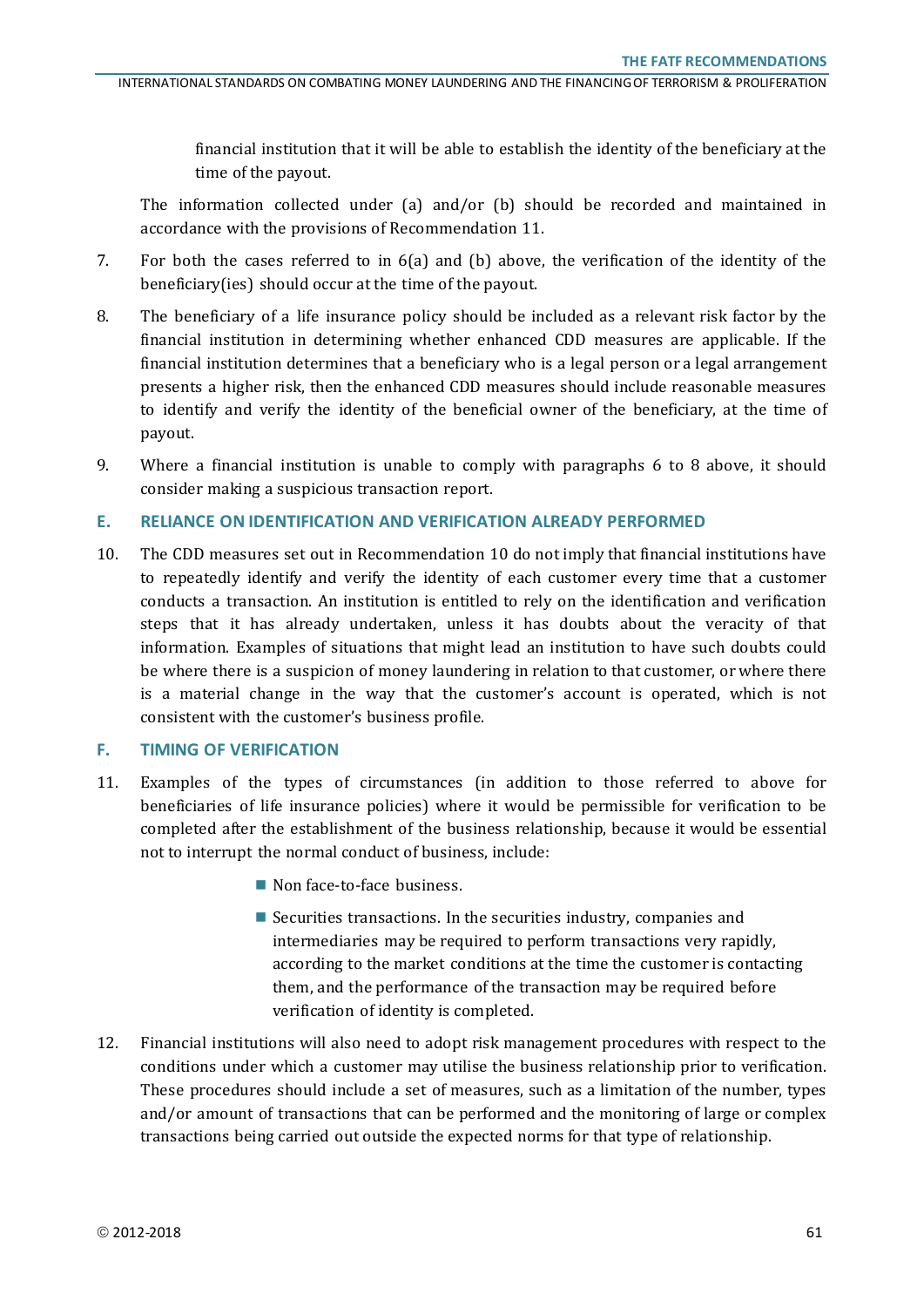### **G. EXISTING CUSTOMERS**

13. Financial institutions should be required to apply CDD measures to existing customers<sup>[33](#page-62-0)</sup> on the basis of materiality and risk, and to conduct due diligence on such existing relationships at appropriate times, taking into account whether and when CDD measures have previously been undertaken and the [ad](#page-62-1)equacy of data obtained.

#### **H. RISK BASED APPROACH**<sup>34</sup>

14. The examples below are not mandatory elements of the FATF Standards, and are included for guidance only. The examples are not intended to be comprehensive, and although they are considered to be helpful indicators, they may not be relevant in all circumstances.

### **Higher risks**

- 15. There are circumstances where the risk of money laundering or terrorist financing is higher, and enhanced CDD measures have to be taken. When assessing the money laundering and terrorist financing risks relating to types of customers, countries or geographic areas, and particular products, services, transactions or delivery channels, examples of potentially higher-risk situations (in addition to those set out in Recommendations 12 to 16) include the following:
	- (a) Customer risk factors:
		- $\blacksquare$  The business relationship is conducted in unusual circumstances (e.g. significant unexplained geographic distance between the financial institution and the customer).
		- Non-resident customers.
		- Legal persons or arrangements that are personal asset-holding vehicles.
		- Companies that have nominee shareholders or shares in bearer form.
		- Business that are cash-intensive.
		- $\blacksquare$  The ownership structure of the company appears unusual or excessively complex given the nature of the company's business.
	- (b) Country or geographic risk factors:[35](#page-62-2)
		- Countries identified by credible sources, such as mutual evaluation or detailed assessment reports or published follow-up reports, as not having adequate AML/CFT systems.

<span id="page-62-0"></span><sup>1</sup> <sup>33</sup> Existing customers as at the date that the national requirements are brought into force.

<span id="page-62-1"></span><sup>&</sup>lt;sup>34</sup> The RBA does not apply to the circumstances when CDD should be required but may be used to determine the extent of such measures.

<span id="page-62-2"></span><sup>35</sup> Under Recommendation 19 it is mandatory for countries to require financial institutions to apply enhanced due diligence when the FATF calls for such measures to be introduced.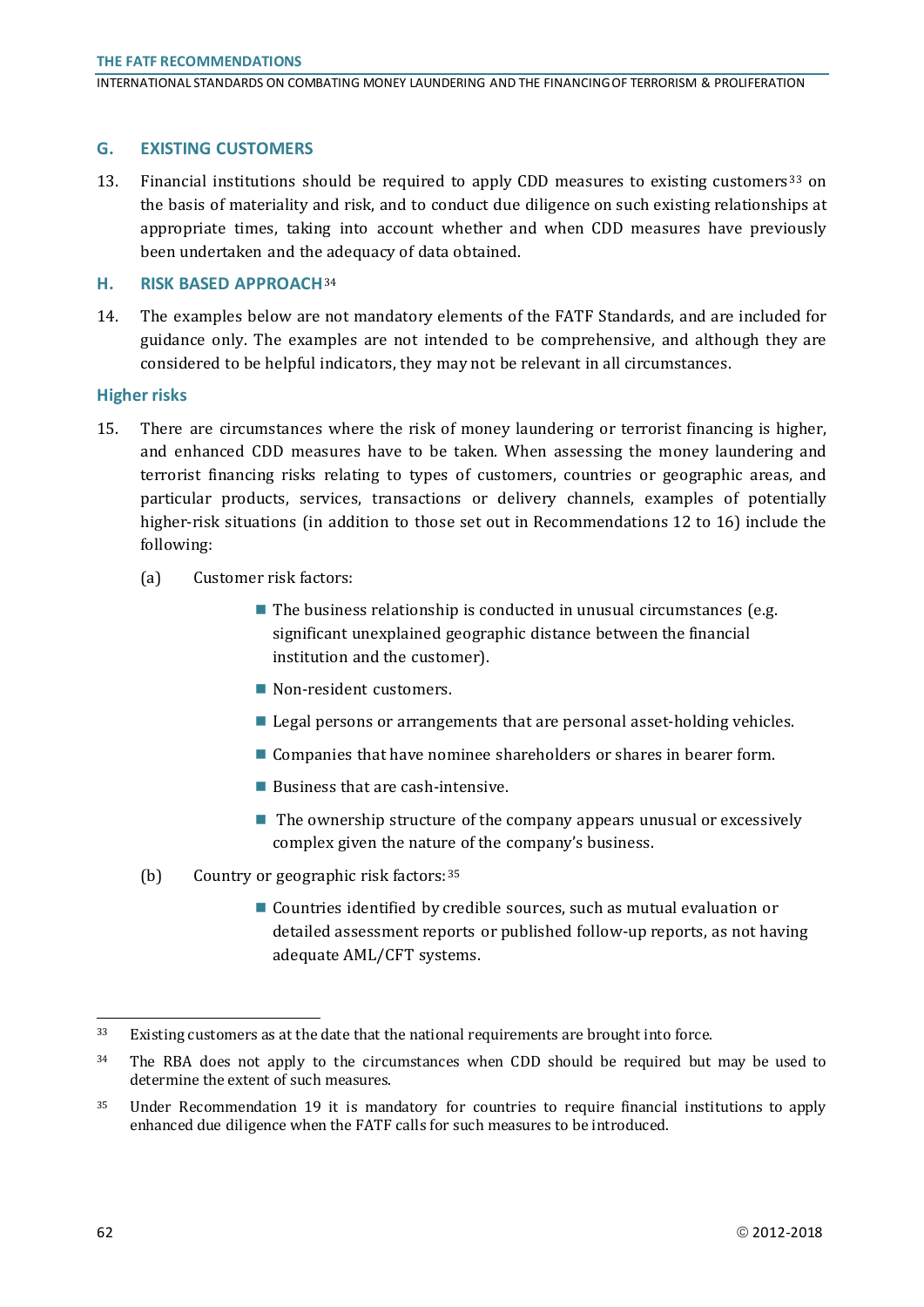- Countries subject to sanctions, embargos or similar measures issued by, for example, the United Nations.
- Countries identified by credible sources as having significant levels of corruption or other criminal activity.
- Countries or geographic areas identified by credible sources as providing funding or support for terrorist activities, or that have designated terrorist organisations operating within their country.
- (c) Product, service, transaction or delivery channel risk factors:
	- $\blacksquare$  Private banking.
	- Anonymous transactions (which may include cash).
	- Non-face-to-face business relationships or transactions.
	- Payment received from unknown or un-associated third parties

### **Lower risks**

- 16. There are circumstances where the risk of money laundering or terrorist financing may be lower. In such circumstances, and provided there has been an adequate analysis of the risk by the country or by the financial institution, it could be reasonable for a country to allow its financial institutions to apply simplified CDD measures.
- 17. When assessing the money laundering and terrorist financing risks relating to types of customers, countries or geographic areas, and particular products, services, transactions or delivery channels, examples of potentially lower risk situations include the following:
	- (a) Customer risk factors:
		- Financial institutions and DNFBPs where they are subject to requirements to combat money laundering and terrorist financing consistent with the FATF Recommendations, have effectively implemented those requirements, and are effectively supervised or monitored in accordance with the Recommendations to ensure compliance with those requirements.
		- Public companies listed on a stock exchange and subject to disclosure requirements (either by stock exchange rules or through law or enforceable means), which impose requirements to ensure adequate transparency of beneficial ownership.
		- **Public administrations or enterprises.**
	- (b) Product, service, transaction or delivery channel risk factors:
		- $\blacksquare$  Life insurance policies where the premium is low (e.g. an annual premium of less than USD/EUR 1,000 or a single premium of less than USD/EUR 2,500).
		- Insurance policies for pension schemes if there is no early surrender option and the policy cannot be used as collateral.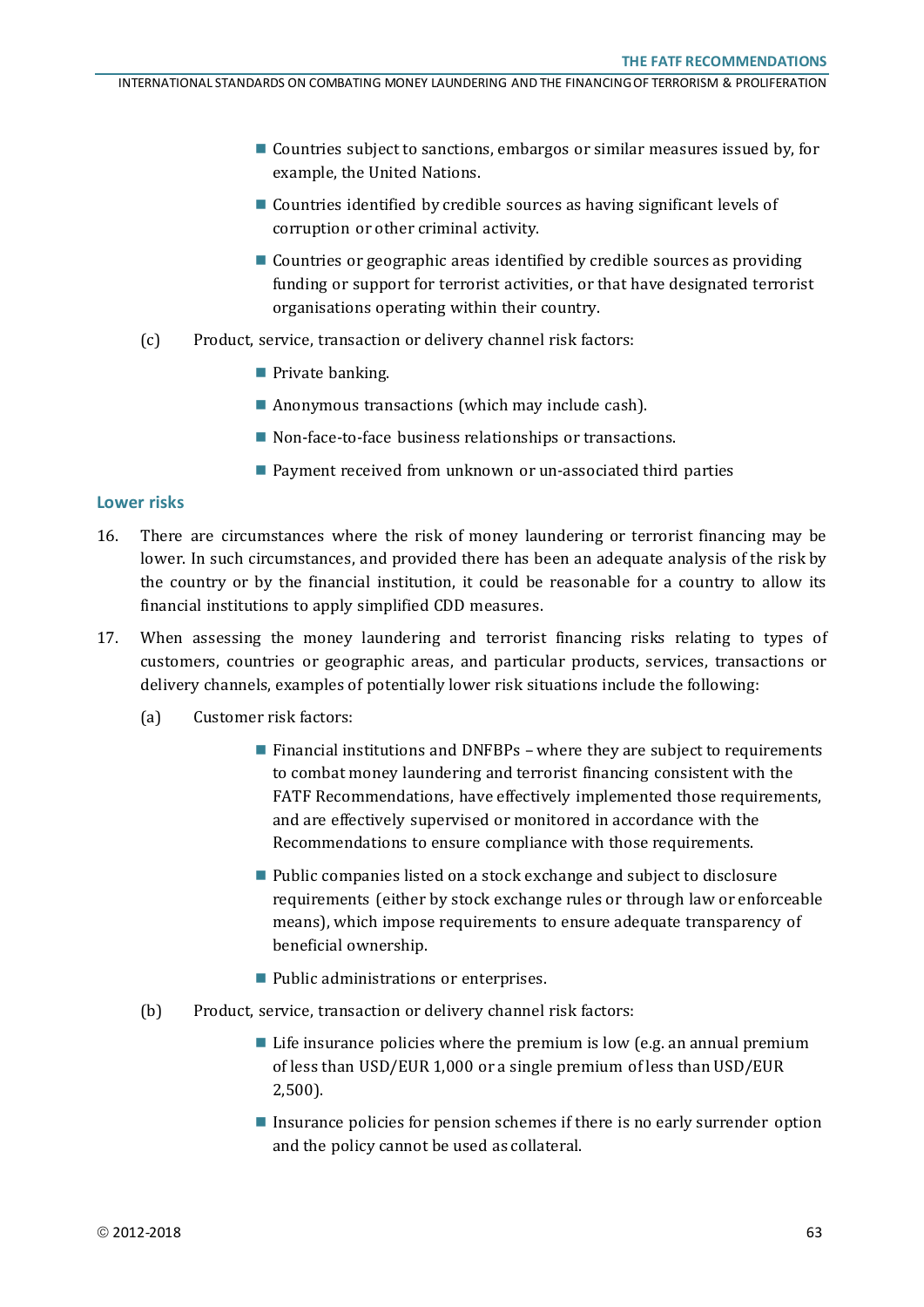- A pension, superannuation or similar scheme that provides retirement benefits to employees, where contributions are made by way of deduction from wages, and the scheme rules do not permit the assignment of a member's interest under the scheme.
- **Financial products or services that provide appropriately defined and** limited services to certain types of customers, so as to increase access for financial inclusion purposes.
- (c) Country risk factors:
	- Countries identified by credible sources, such as mutual evaluation or detailed assessment reports, as having effective AML/CFT systems.
	- Countries identified by credible sources as having a low level of corruption or other criminal activity.

In making a risk assessment, countries or financial institutions could, when appropriate, also take into account possible variations in money laundering and terrorist financing risk between different regions or areas within a country.

18. Having a lower money laundering and terrorist financing risk for identification and verification purposes does not automatically mean that the same customer is lower risk for all types of CDD measures, in particular for ongoing monitoring of transactions.

#### **Risk variables**

- 19. When assessing the money laundering and terrorist financing risks relating to types of customers, countries or geographic areas, and particular products, services, transactions or delivery channels risk, a financial institution should take into account risk variables relating to those risk categories. These variables, either singly or in combination, may increase or decrease the potential risk posed, thus impacting the appropriate level of CDD measures. Examples of such variables include:
	- $\blacksquare$  The purpose of an account or relationship.
	- $\blacksquare$  The level of assets to be deposited by a customer or the size of transactions undertaken.
	- $\blacksquare$  The regularity or duration of the business relationship.

## **Enhanced CDD measures**

20. Financial institutions should examine, as far as reasonably possible, the background and purpose of all complex, unusual large transactions, and all unusual patterns of transactions, which have no apparent economic or lawful purpose. Where the risks of money laundering or terrorist financing are higher, financial institutions should be required to conduct enhanced CDD measures, consistent with the risks identified. In particular, they should increase the degree and nature of monitoring of the business relationship, in order to determine whether those transactions or activities appear unusual or suspicious. Examples of enhanced CDD measures that could be applied for higher-risk business relationships include: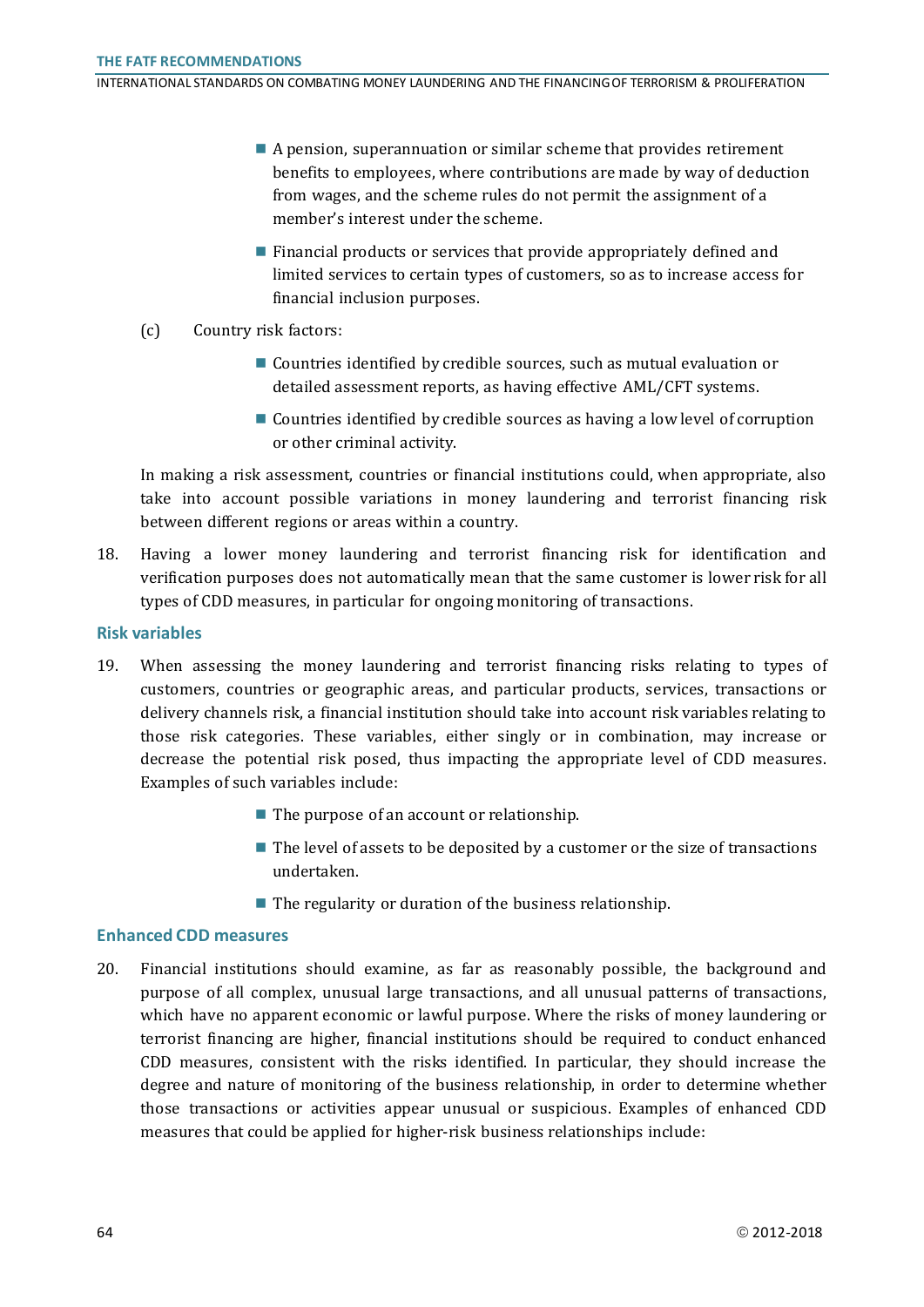- $\blacksquare$  Obtaining additional information on the customer (e.g. occupation, volume of assets, information available through public databases, internet, etc.), and updating more regularly the identification data of customer and beneficial owner.
- Obtaining additional information on the intended nature of the business relationship.
- Obtaining information on the source of funds or source of wealth of the customer.
- Obtaining information on the reasons for intended or performed transactions.
- Obtaining the approval of senior management to commence or continue the business relationship.
- $\blacksquare$  Conducting enhanced monitoring of the business relationship, by increasing the number and timing of controls applied, and selecting patterns of transactions that need further examination.
- Requiring the first payment to be carried out through an account in the customer's name with a bank subject to similar CDD standards.

#### **Simplified CDD measures**

- 21. Where the risks of money laundering or terrorist financing are lower, financial institutions could be allowed to conduct simplified CDD measures, which should take into account the nature of the lower risk. The simplified measures should be commensurate with the lower risk factors (e.g. the simplified measures could relate only to customer acceptance measures or to aspects of ongoing monitoring). Examples of possible measures are:
	- Verifying the identity of the customer and the beneficial owner after the establishment of the business relationship (e.g. if account transactions rise above a defined monetary threshold).
	- Reducing the frequency of customer identification updates.
	- Reducing the degree of on-going monitoring and scrutinising transactions, based on a reasonable monetary threshold.
	- Not collecting specific information or carrying out specific measures to understand the purpose and intended nature of the business relationship, but inferring the purpose and nature from the type of transactions or business relationship established.

Simplified CDD measures are not acceptable whenever there is a suspicion of money laundering or terrorist financing, or where specific higher-risk scenarios apply.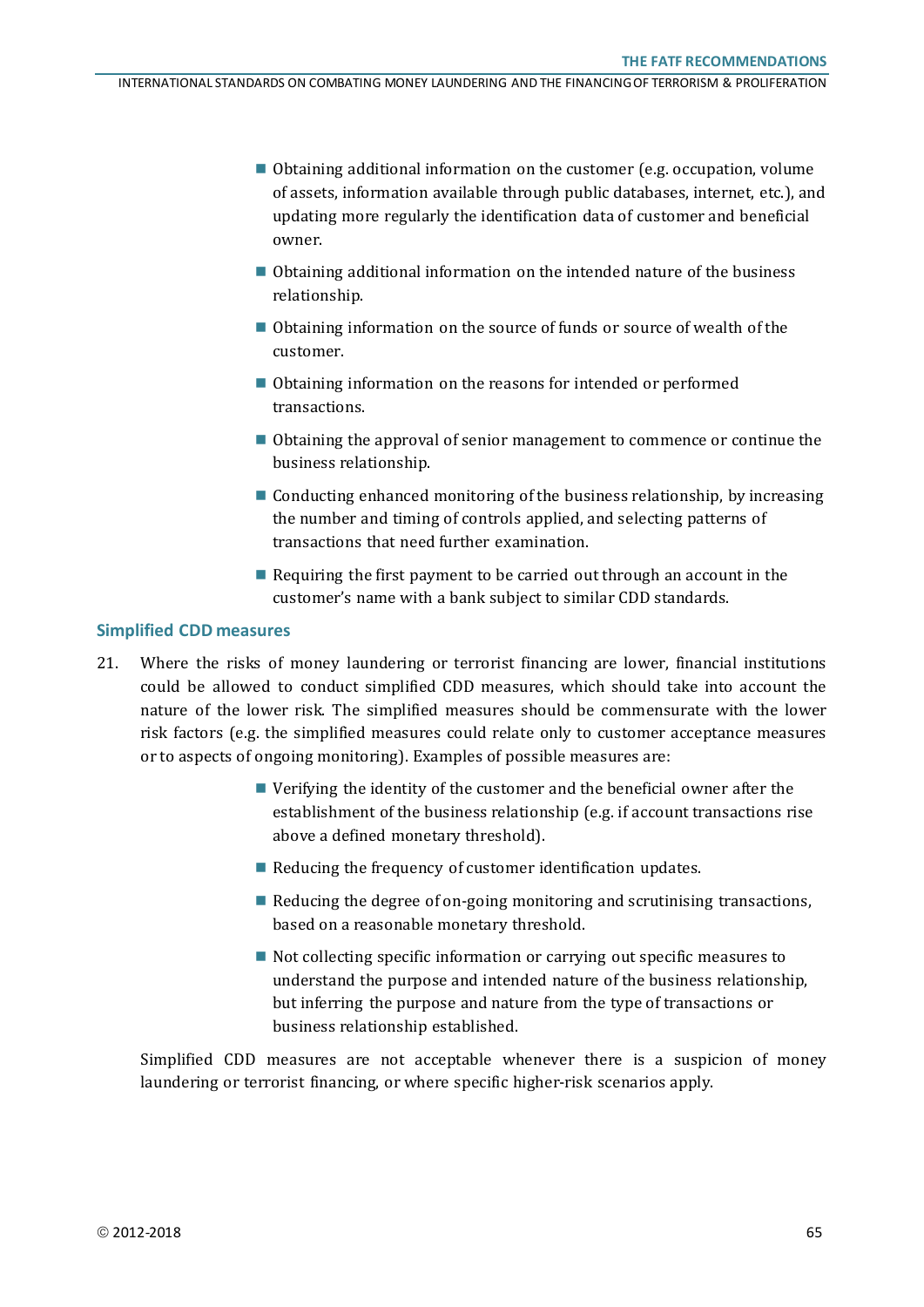### **Thresholds**

22. The designated threshold for occasional transactions under Recommendation 10 is USD/EUR 15,000. Financial transactions above the designated threshold include situations where the transaction is carried out in a single operation or in several operations that appear to be linked.

### **Ongoing due diligence**

23. Financial institutions should be required to ensure that documents, data or information collected under the CDD process is kept up-to-date and relevant by undertaking reviews of existing records, particularly for higher-risk categories of customers.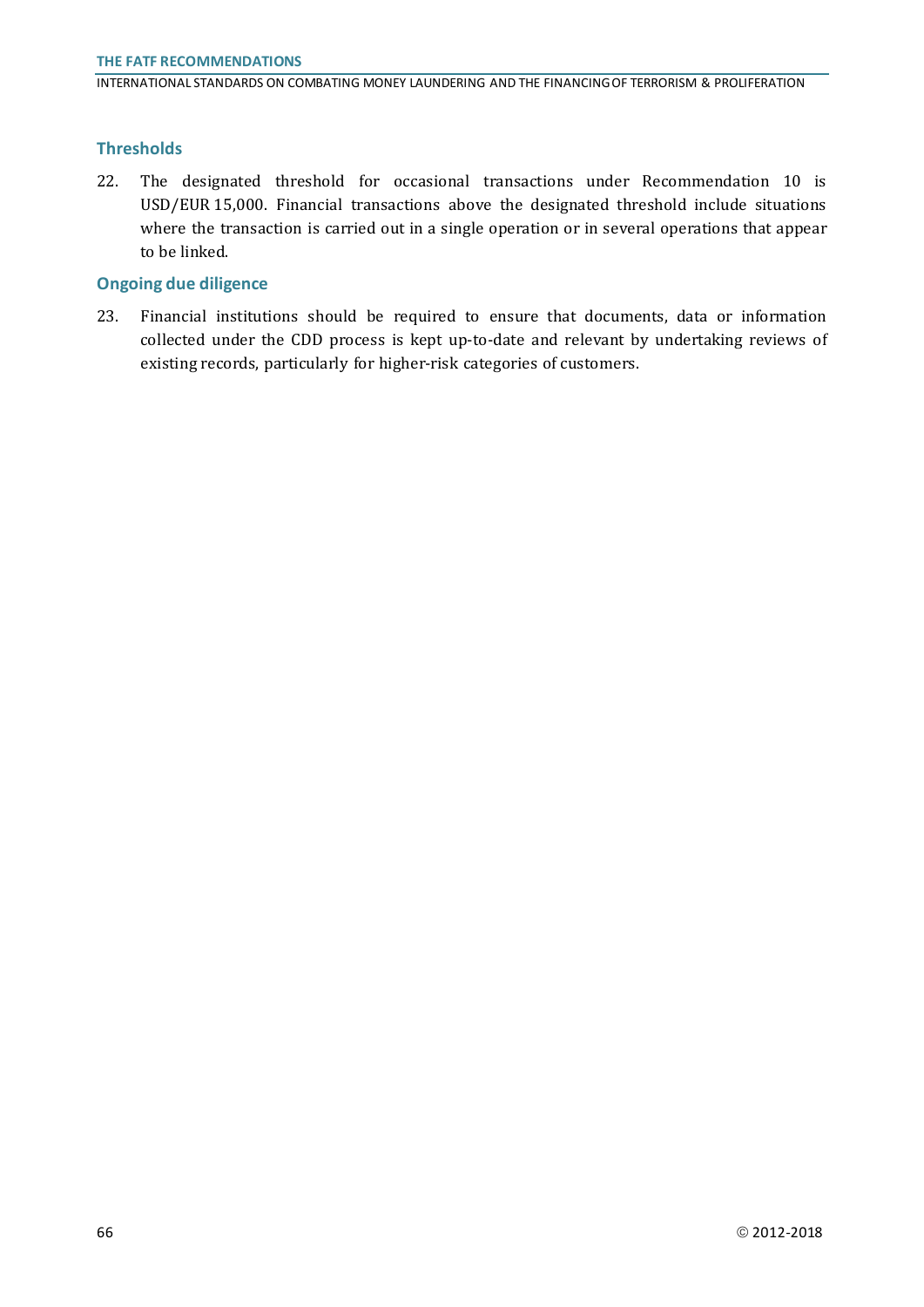# **INTERPRETIVE NOTE TO RECOMMENDATION 12 (POLITICALLY EXPOSED PERSONS)**

Financial institutions should take reasonable measures to determine whether the beneficiaries of a life insurance policy and/or, where required, the beneficial owner of the beneficiary are politically exposed persons. This should occur at the latest at the time of the payout. Where there are higher risks identified, in addition to performing normal CDD measures, financial institutions should be required to:

- a) inform senior management before the payout of the policy proceeds; and
- b) conduct enhanced scrutiny on the whole business relationship with the policyholder, and consider making a suspicious transaction report.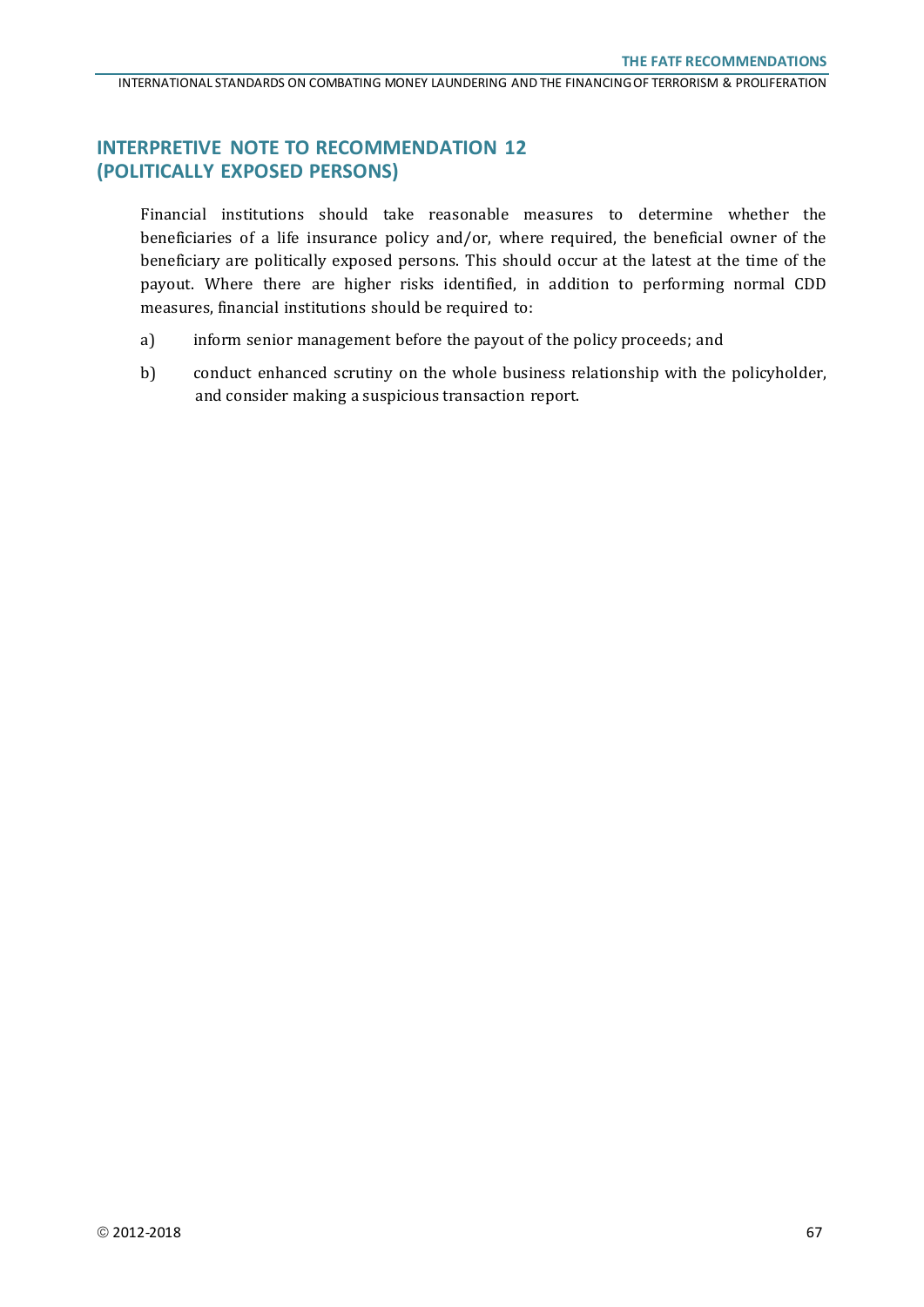# **INTERPRETIVE NOTE TO RECOMMENDATION 13 (CORRESPONDENT BANKING)**

The similar relationships to which financial institutions should apply criteria (a) to (e) include, for example those established for securities transactions or funds transfers, whether for the cross-border financial institution as principal or for its customers.

The term *payable-through accounts* refers to correspondent accounts that are used directly by third parties to transact business on their own behalf.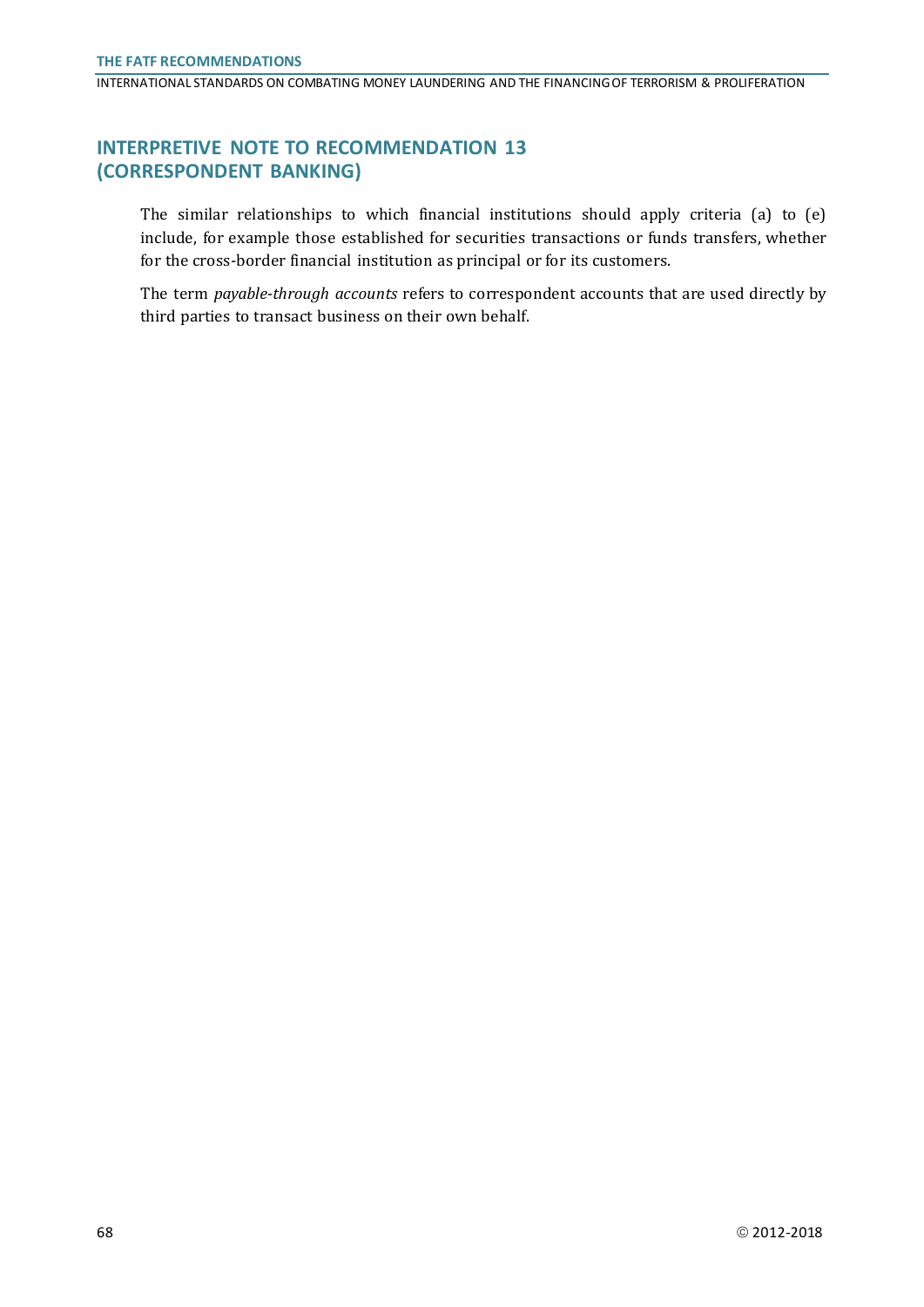# **INTERPRETIVE NOTE TO RECOMMENDATION 14 (MONEY OR VALUE TRANSFER SERVICES)**

A country need not impose a separate licensing or registration system with respect to natural or legal persons already licensed or registered as financial institutions (as defined by the FATF Recommendations) within that country, which, under such license or registration, are permitted to perform money or value transfer services, and which are already subject to the full range of applicable obligations under the FATF Recommendations.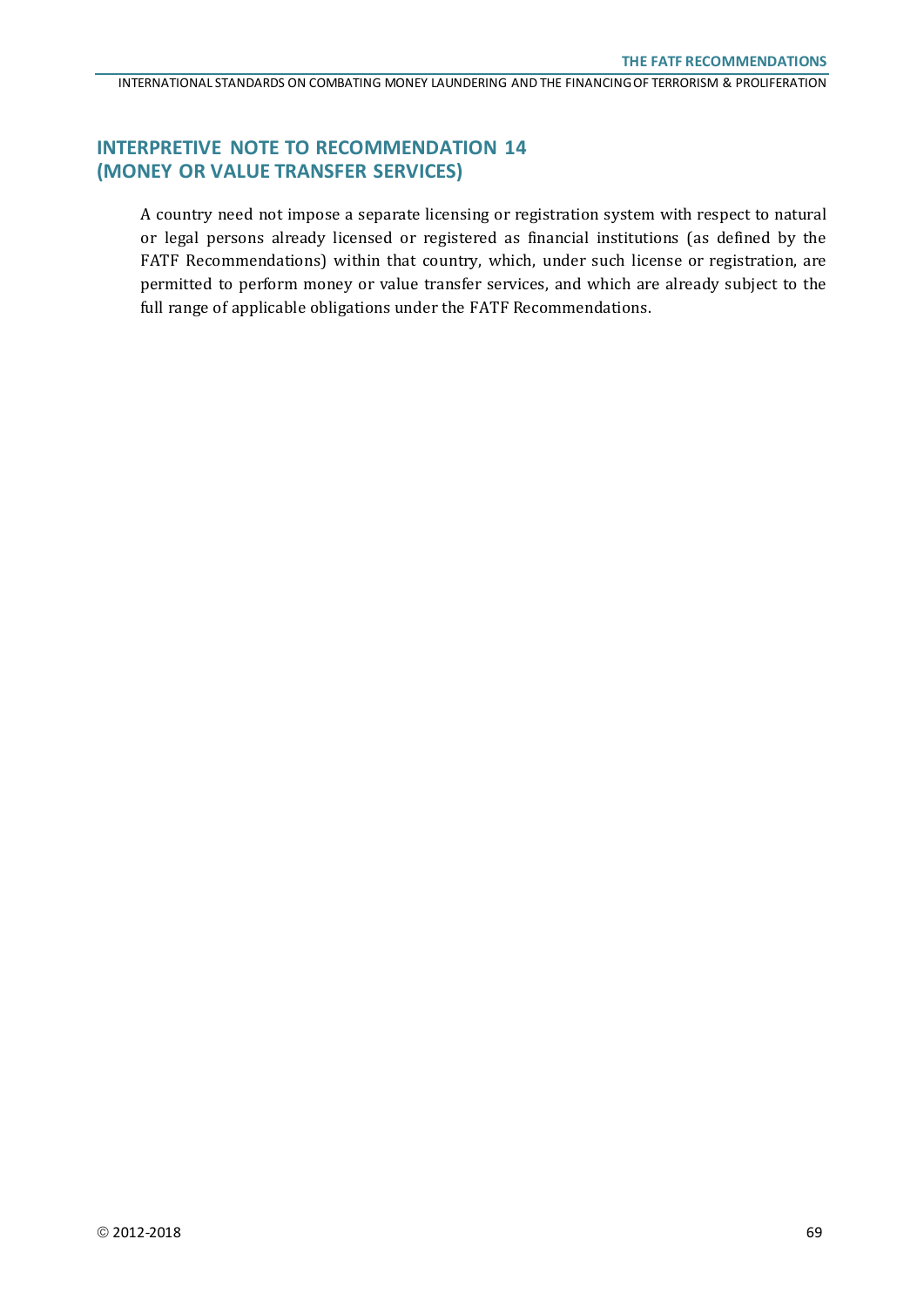# **INTERPRETIVE NOTE TO RECOMMENDATION 16 (WIRE TRANSFERS)**

## **A. OBJECTIVE**

- 1. Recommendation 16 was developed with the objective of preventing terrorists and other criminals from having unfettered access to wire transfers for moving their funds, and for detecting such misuse when it occurs. Specifically, it aims to ensure that basic information on the originator and beneficiary of wire transfers is immediately available:
	- (a) to appropriate law enforcement and/or prosecutorial authorities to assist them in detecting, investigating, and prosecuting terrorists or other criminals, and tracing their assets;
	- (b) to financial intelligence units for analysing suspicious or unusual activity, and disseminating it as necessary, and
	- (c) to ordering, intermediary and beneficiary financial institutions to facilitate the identification and reporting of suspicious transactions, and to implement the requirements to take freezing action and comply with prohibitions from conducting transactions with designated persons and entities, as per the obligations set out in the relevant United Nations Security Council resolutions, such as resolution 1267 (1999) and its successor resolutions, and resolution 1373 (2001) relating to the prevention and suppression of terrorism and terrorist financing.
- 2. To accomplish these objectives, countries should have the ability to trace all wire transfers. Due to the potential terrorist financing threat posed by small wire transfers, countries should minimise thresholds taking into account the risk of driving transactions underground and the importance of financial inclusion. It is not the intention of the FATF to impose rigid standards or to mandate a single operating process that would negatively affect the payment system.

### **B. SCOPE**

- 3. Recommendation 16 applies to cross-border wire transfers and domestic wire transfers , including serial payments, and cover payments.
- 4. Recommendation 16 is not intended to cover the following types of payments:
	- (a) Any transfer that flows from a transaction carried out using a credit or debit or prepaid card for the purchase of goods or services, so long as the credit or debit or prepaid card number accompanies all transfers flowing from the transaction. However, when a credit or debit or prepaid card is used as a payment system to effect a person-to-person wire transfer, the transaction is covered by Recommendation 16, and the necessary information should be included in the message.
	- (b) Financial institution-to-financial institution transfers and settlements, where both the originator person and the beneficiary person are financial institutions acting on their own behalf.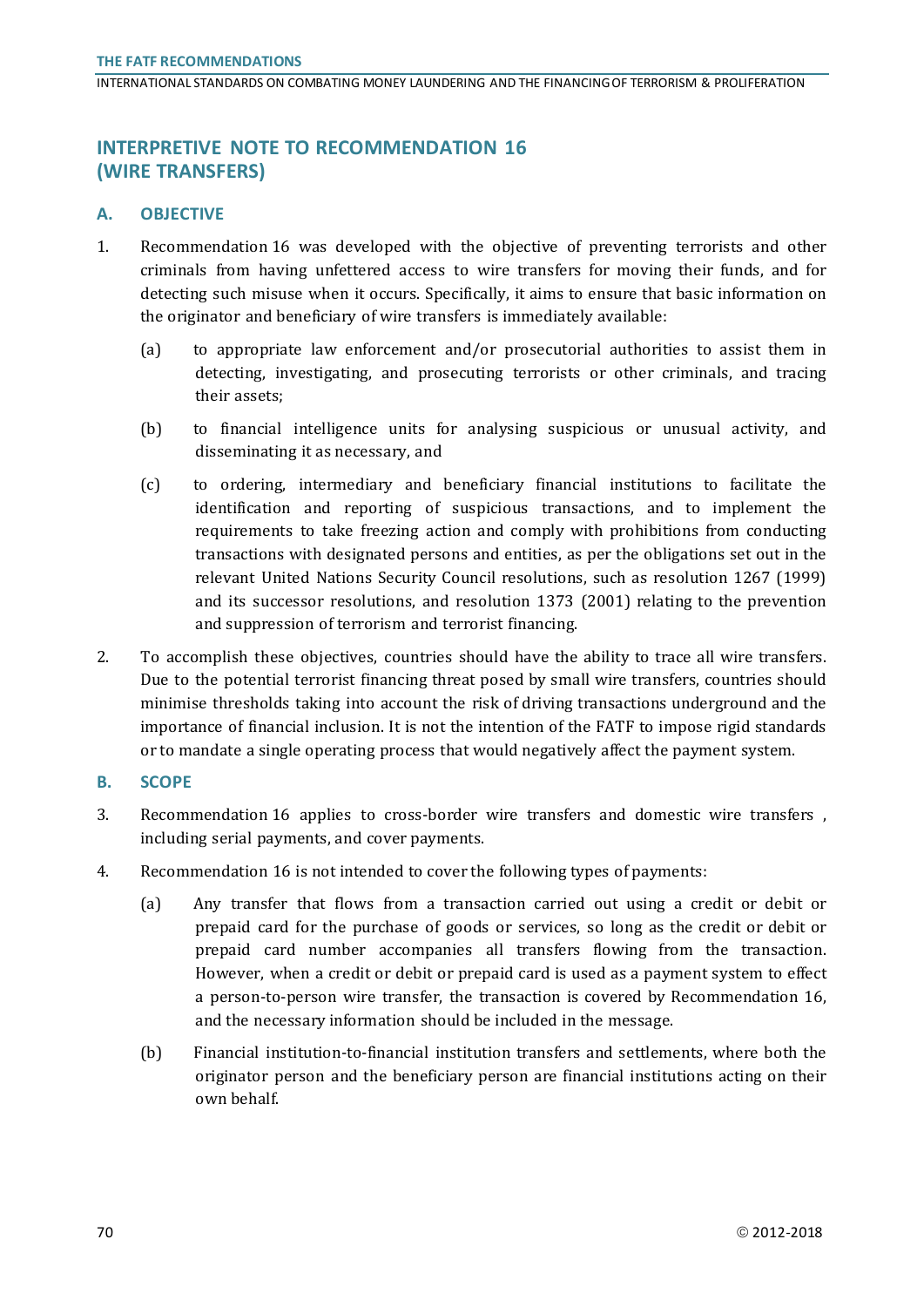- 5. Countries may adopt a *de minimis* threshold for cross-border wire transfers (no higher than USD/EUR 1,000), below which the following requirements should apply:
	- (a) Countries should ensure that financial institutions include with such transfers: (i) the name of the originator; (ii) the name of the beneficiary; and (iii) an account number for each, or a unique transaction reference number. Such information need not be verified for accuracy, unless there is a suspicion of money laundering or terrorist financing, in which case, the financial institution should verify the information pertaining to its customer.
	- (b) Countries may, nevertheless, require that incoming cross-border wire transfers below the threshold contain required and accurate originator information.

### **C. CROSS-BORDER QUALIFYING WIRE TRANSFERS**

- 6. Information accompanying all qualifying wire transfers should always contain:
	- (a) the name of the originator;
	- (b) the originator account number where such an account is used to process the transaction;
	- (c) the originator's address, or national identity number, or customer identification number[36,](#page-71-0) or date and place of birth;
	- (d) the name of the beneficiary; and
	- (e) the beneficiary account number where such an account is used to process the transaction.
- 7. In the absence of an account, a unique transaction reference number should be included which permits traceability of the transaction.
- 8. Where several individual cross-border wire transfers from a single originator are bundled in a batch file for transmission to beneficiaries, they may be exempted from the requirements of paragraph 6 in respect of originator information, provided that they include the originator's account number or unique transaction reference number (as described in paragraph 7 above), and the batch file contains required and accurate originator information, and full beneficiary information, that is fully traceable within the beneficiary country.

### **D. DOMESTIC WIRE TRANSFERS**

9. Information accompanying domestic wire transfers should also include originator information as indicated for cross-border wire transfers, unless this information can be made available to the beneficiary financial institution and appropriate authorities by other means. In this latter

<span id="page-71-0"></span><sup>36</sup> The customer identification number refers to a number which uniquely identifies the originator to the originating financial institution and is a different number from the unique transaction reference number referred to in paragraph 7. The customer identification number must refer to a record held by the originating financial institution which contains at least one of the following: the customer address, a national identity number, or a date and place of birth.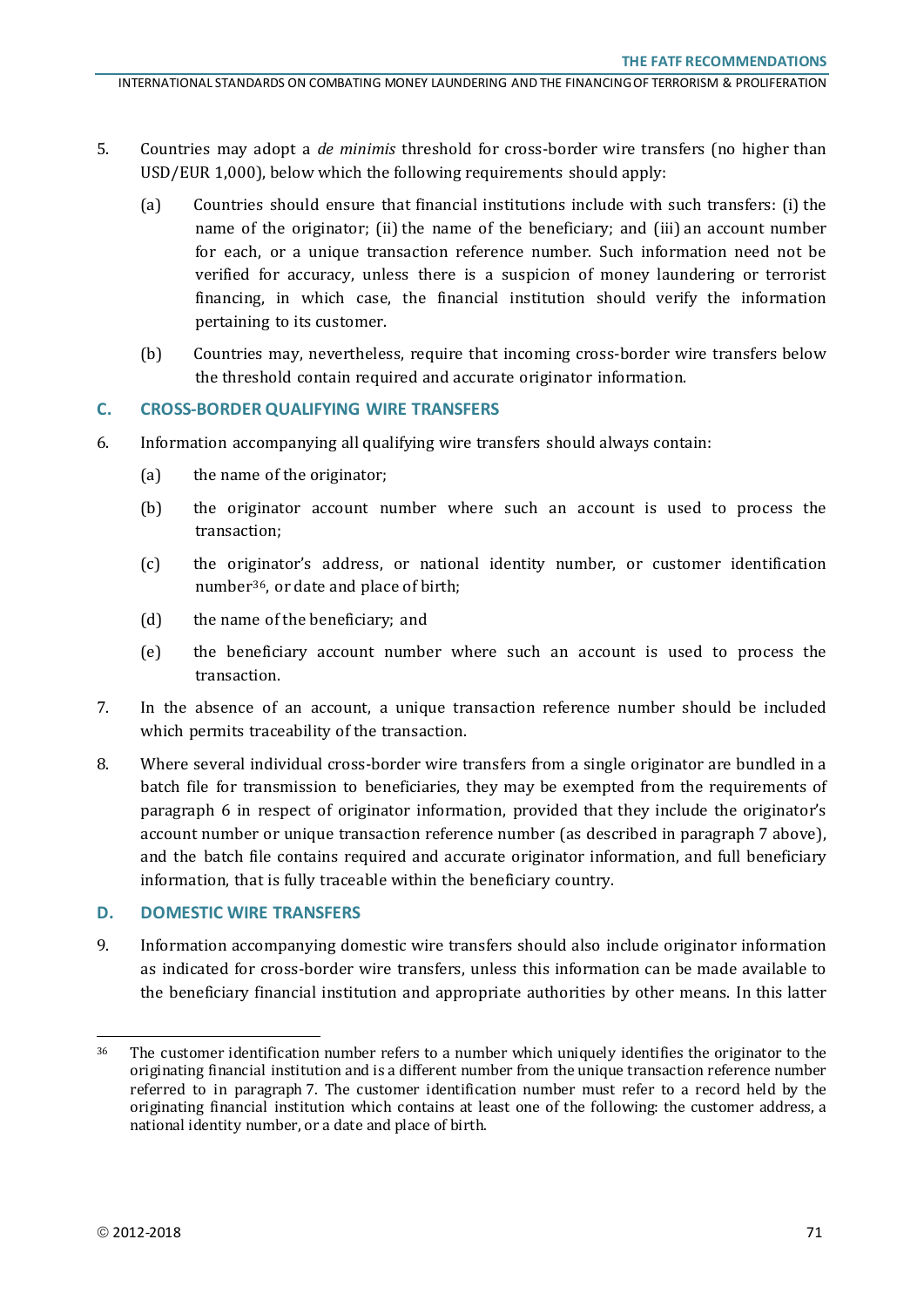case, the ordering financial institution need only include the account number or a unique transaction reference number, provided that this number or identifier will permit the transaction to be traced back to the originator or the beneficiary.

10. The information should be made available by the ordering financial institution within three business days of receiving the request either from the beneficiary financial institution or from appropriate competent authorities. Law enforcement authorities should be able to compel immediate production of such information.

## **E. RESPONSIBILITIES OF ORDERING, INTERMEDIARY AND BENEFICIARY FINANCIAL INSTITUTIONS**

## **Ordering financial institution**

- 11. The ordering financial institution should ensure that qualifying wire transfers contain required and accurate originator information, and required beneficiary information.
- 12. The ordering financial institution should ensure that cross-border wire transfers below any applicable threshold contain the name of the originator and the name of the beneficiary and an account number for each, or a unique transaction reference number.
- 13. The ordering financial institution should maintain all originator and beneficiary information collected, in accordance with Recommendation 11.
- 14. The ordering financial institution should not be allowed to execute the wire transfer if it does not comply with the requirements specified above.

#### **Intermediary financial institution**

- 15. For cross-border wire transfers, financial institutions processing an intermediary element of such chains of wire transfers should ensure that all originator and beneficiary information that accompanies a wire transfer is retained with it
- 16. Where technical limitations prevent the required originator or beneficiary information accompanying a cross-border wire transfer from remaining with a related domestic wire transfer, a record should be kept, for at least five years, by the receiving intermediary financial institution of all the information received from the ordering financial institution or another intermediary financial institution.
- 17. An intermediary financial institution should take reasonable measures to identify crossborder wire transfers that lack required originator information or required beneficiary information. Such measures should be consistent with straight-through processing.
- 18. An intermediary financial institution should have effective risk-based policies and procedures for determining: (i) when to execute, reject, or suspend a wire transfer lacking required originator or required beneficiary information; and (ii) the appropriate follow-up action.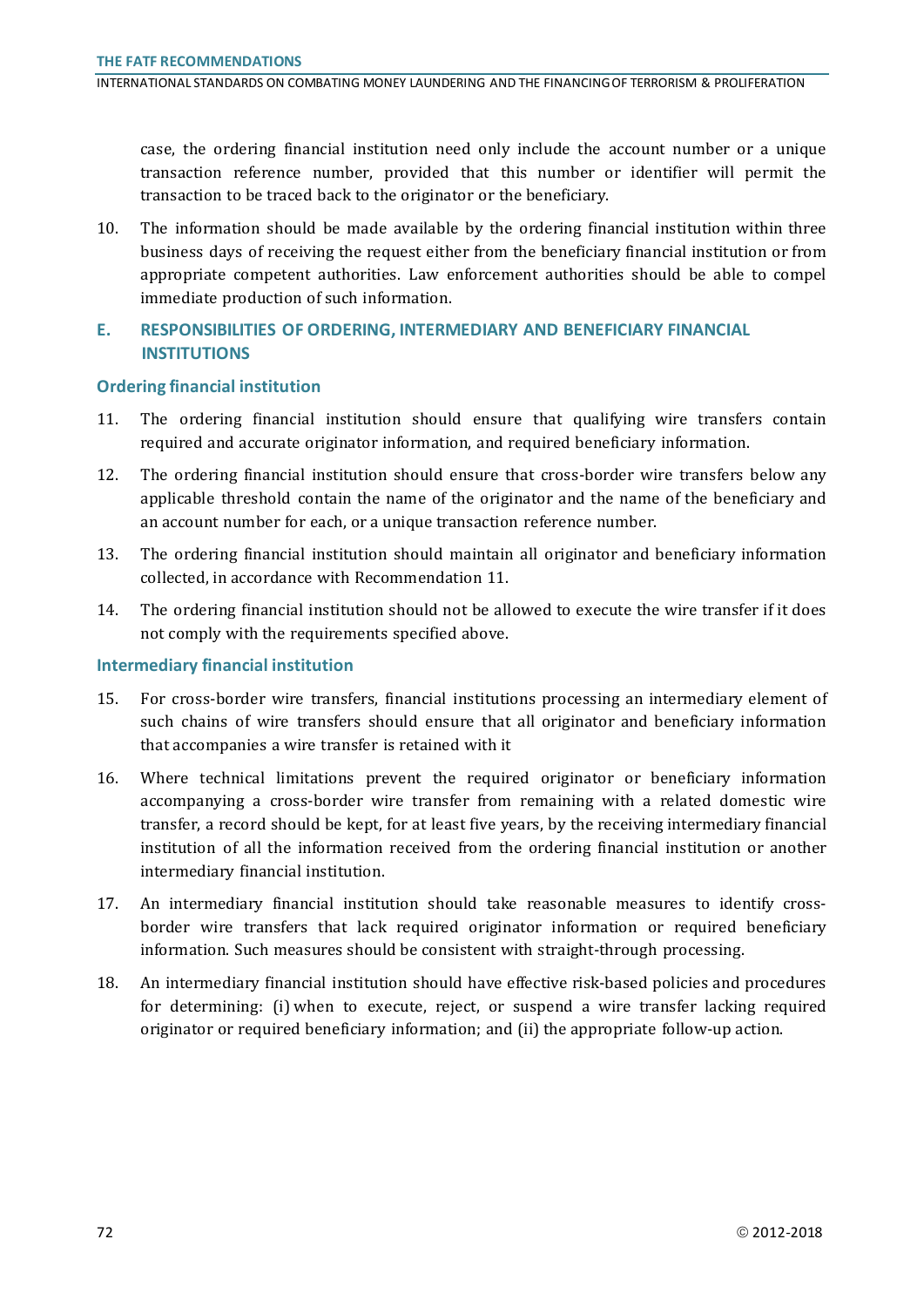## **Beneficiary financial institution**

- 19. A beneficiary financial institution should take reasonable measures to identify cross-border wire transfers that lack required originator or required beneficiary information. Such measures may include post-event monitoring or real-time monitoring where feasible.
- 20. For qualifying wire transfers, a beneficiary financial institution should verify the identity of the beneficiary, if the identity has not been previously verified, and maintain this information in accordance with Recommendation 11.
- 21. A beneficiary financial institution should have effective risk-based policies and procedures for determining: (i) when to execute, reject, or suspend a wire transfer lacking required originator or required beneficiary information; and (ii) the appropriate follow-up action.

## **F. MONEY OR VALUE TRANSFER SERVICE OPERATORS**

- 22. Money or value transfer service (MVTS) providers should be required to comply with all of the relevant requirements of Recommendation 16 in the countries in which they operate, directly or through their agents. In the case of a MVTS provider that controls both the ordering and the beneficiary side of a wire transfer, the MVTS provider:
	- (a) should take into account all the information from both the ordering and beneficiary sides in order to determine whether an STR has to be filed; and
	- (b) should file an STR in any country affected by the suspicious wire transfer, and make relevant transaction information available to the Financial Intelligence Unit.

| Accurate                                           | is used to describe information that has been verified for accuracy.                                                                                                                                                                                                                                     |
|----------------------------------------------------|----------------------------------------------------------------------------------------------------------------------------------------------------------------------------------------------------------------------------------------------------------------------------------------------------------|
| <b>Batch transfer</b>                              | is a transfer comprised of a number of individual wire transfers that are<br>being sent to the same financial institutions, but may/may not be<br>ultimately intended for different persons.                                                                                                             |
| <b>Beneficiary</b>                                 | refers to the natural or legal person or legal arrangement who is<br>identified by the originator as the receiver of the requested wire<br>transfer.                                                                                                                                                     |
| <b>Beneficiary Financial</b><br><b>Institution</b> | refers to the financial institution which receives the wire transfer from<br>the ordering financial institution directly or through an intermediary<br>financial institution and makes the funds available to the beneficiary.                                                                           |
| <b>Cover Payment</b>                               | refers to a wire transfer that combines a payment message sent directly<br>by the ordering financial institution to the beneficiary financial<br>institution with the routing of the funding instruction (the cover) from<br>the ordering financial institution to the beneficiary financial institution |

#### Glossary of specific terms used in this Recommendation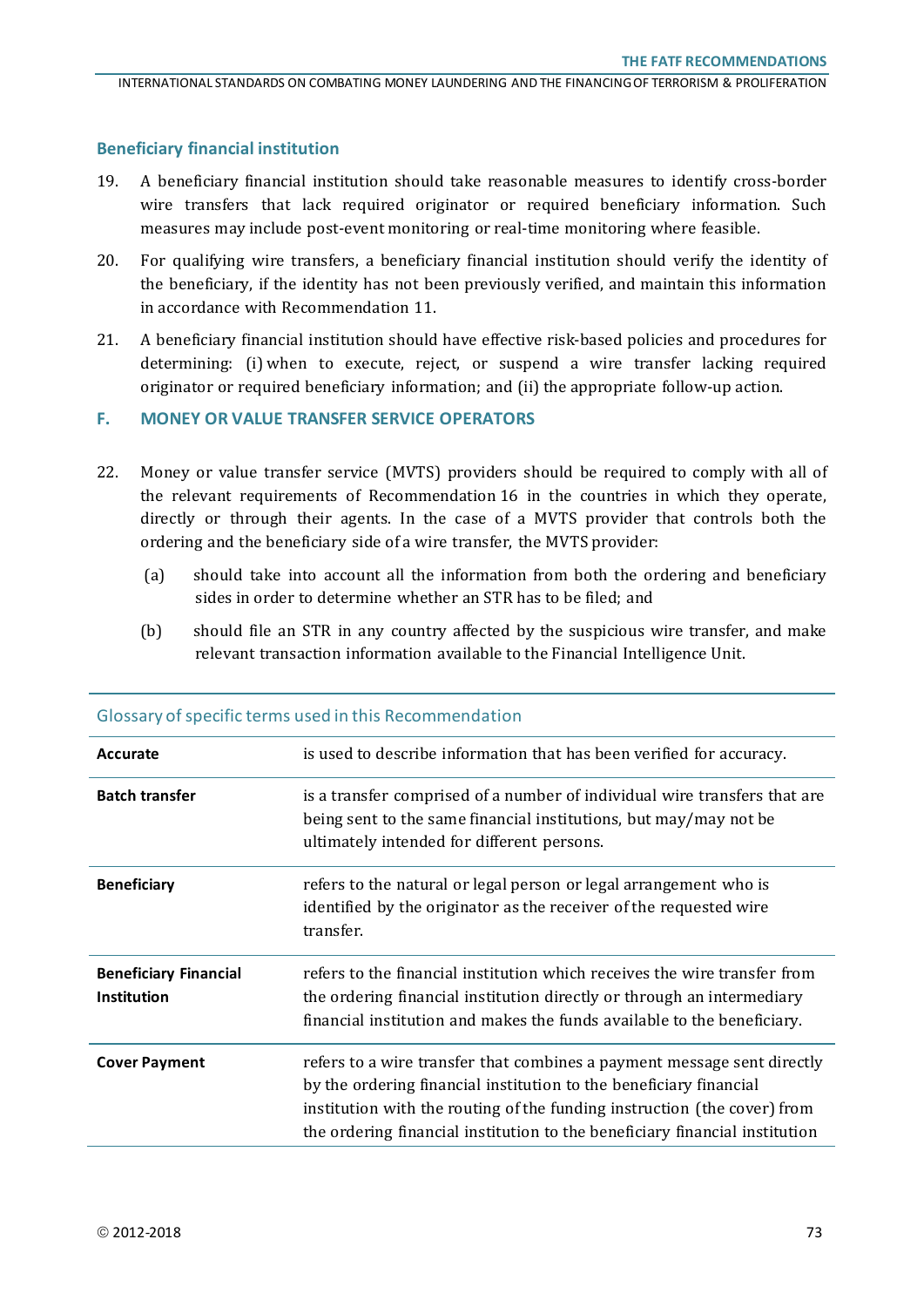| Glossary of specific terms used in this Recommendation |                                                                                                                                                                                                                                                                                                                                                                                                                                                                                                                                                  |  |
|--------------------------------------------------------|--------------------------------------------------------------------------------------------------------------------------------------------------------------------------------------------------------------------------------------------------------------------------------------------------------------------------------------------------------------------------------------------------------------------------------------------------------------------------------------------------------------------------------------------------|--|
|                                                        | through one or more intermediary financial institutions.                                                                                                                                                                                                                                                                                                                                                                                                                                                                                         |  |
| Cross-border wire transfer                             | refers to any wire transfer where the ordering financial institution and<br>beneficiary financial institution are located in different countries. This<br>term also refers to any chain of wire transfer in which at least one of the<br>financial institutions involved is located in a different country.                                                                                                                                                                                                                                      |  |
| Domestic wire transfers                                | refers to any wire transfer where the ordering financial institution and<br>beneficiary financial institution are located in the same country. This<br>term therefore refers to any chain of wire transfer that takes place<br>entirely within the borders of a single country, even though the system<br>used to transfer the payment message may be located in another<br>country. The term also refers to any chain of wire transfer that takes<br>place entirely within the borders of the European Economic Area<br>$(EEA)$ <sup>37</sup> . |  |
| <b>Intermediary financial</b><br>institution           | refers to a financial institution in a serial or cover payment chain that<br>receives and transmits a wire transfer on behalf of the ordering<br>financial institution and the beneficiary financial institution, or another<br>intermediary financial institution.                                                                                                                                                                                                                                                                              |  |
| <b>Ordering financial</b><br>institution               | refers to the financial institution which initiates the wire transfer and<br>transfers the funds upon receiving the request for a wire transfer on<br>behalf of the originator.                                                                                                                                                                                                                                                                                                                                                                  |  |
| Originator                                             | refers to the account holder who allows the wire transfer from that<br>account, or where there is no account, the natural or legal person that<br>places the order with the ordering financial institution to perform the<br>wire transfer.                                                                                                                                                                                                                                                                                                      |  |
| <b>Qualifying wire transfers</b>                       | means a cross-border wire transfer above any applicable threshold as<br>described<br>of<br>the<br>in<br>paragraph 5<br>Interpretive<br>Note<br>to<br>Recommendation 16.                                                                                                                                                                                                                                                                                                                                                                          |  |
| <b>Required</b>                                        | is used to describe a situation in which all elements of required<br>information are present. Subparagraphs 6(a), 6(b) and 6(c) set out the<br>required originator information. Subparagraphs 6(d) and 6(e) set out<br>the required beneficiary information.                                                                                                                                                                                                                                                                                     |  |

<span id="page-74-0"></span> $37\,$ An entity may petition the FATF to be designated as a supra-national jurisdiction for the purposes of and limited to an assessment of Recommendation 16 compliance.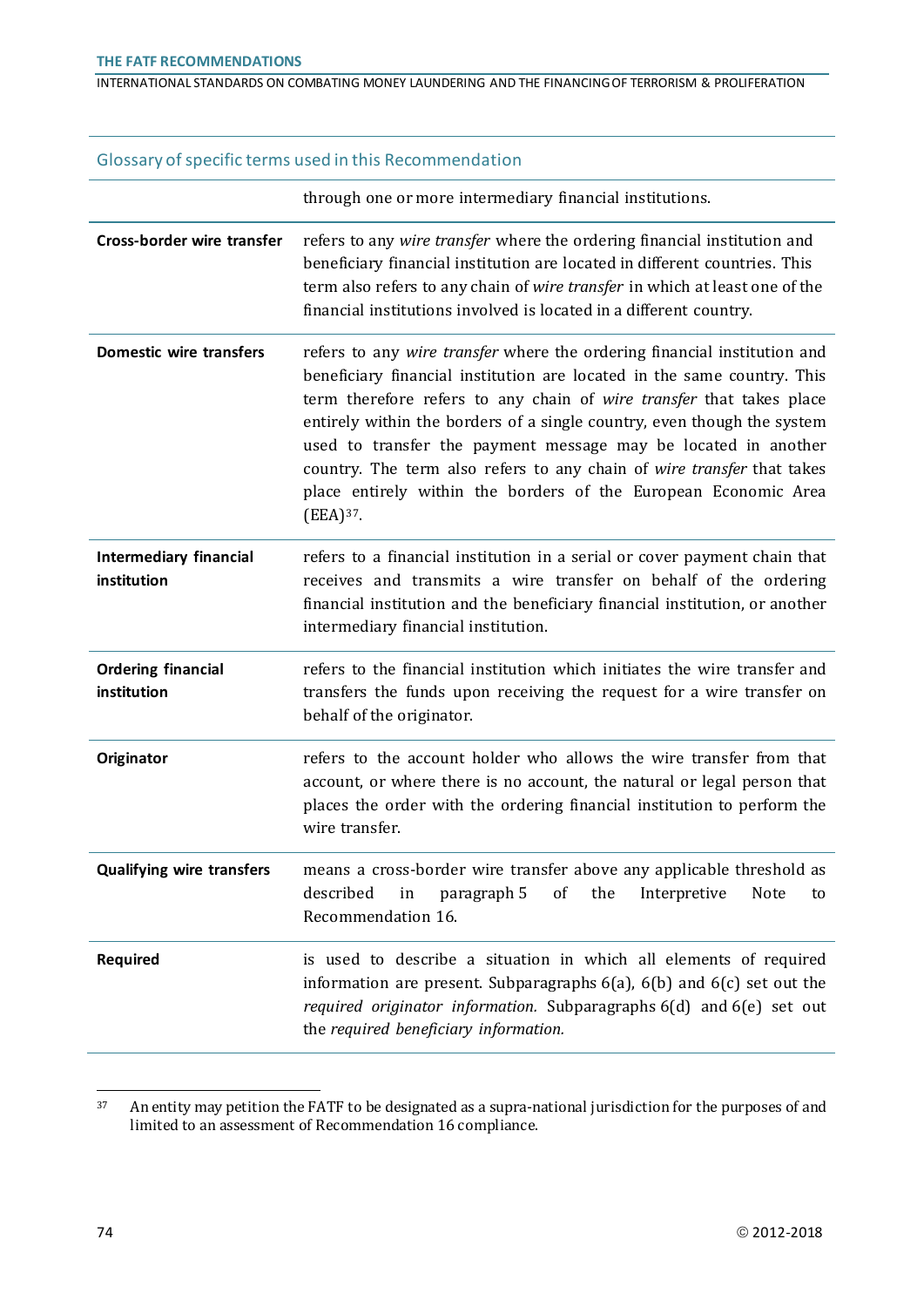Glossary of specific terms used in this Recommendation

**Serial Payment** refers to a direct sequential chain of payment where the wire transfer and accompanying payment message travel together from the ordering financial institution to the beneficiary financial institution directly or through one or more intermediary financial institutions (e.g. correspondent banks). **Straight-through processing** refers to payment transactions that are conducted electronically without the need for manual intervention. **Unique transaction reference number** refers to a combination of letters, numbers or symbols, determined by the payment service provider, in accordance with the protocols of the payment and settlement system or messaging system used for the wire transfer. **Wire transfer** refers to any transaction carried out on behalf of an originator through a financial institution by electronic means with a view to making an amount of funds available to a beneficiary person at a beneficiary financial institution, irrespective of whether the originator and the beneficiary are the same person.[38](#page-75-0)

<span id="page-75-0"></span><sup>38</sup> It is understood that the settlement of wire transfers may happen under a net settlement arrangement. This interpretive note refers to information which must be included in instructions sent from an originating financial institution to a beneficiary financial institution, including through any intermediary financial institution, to enable disbursement of the funds to the recipient. Any net settlement between the financial institutions may be exempt under paragraph 4(b).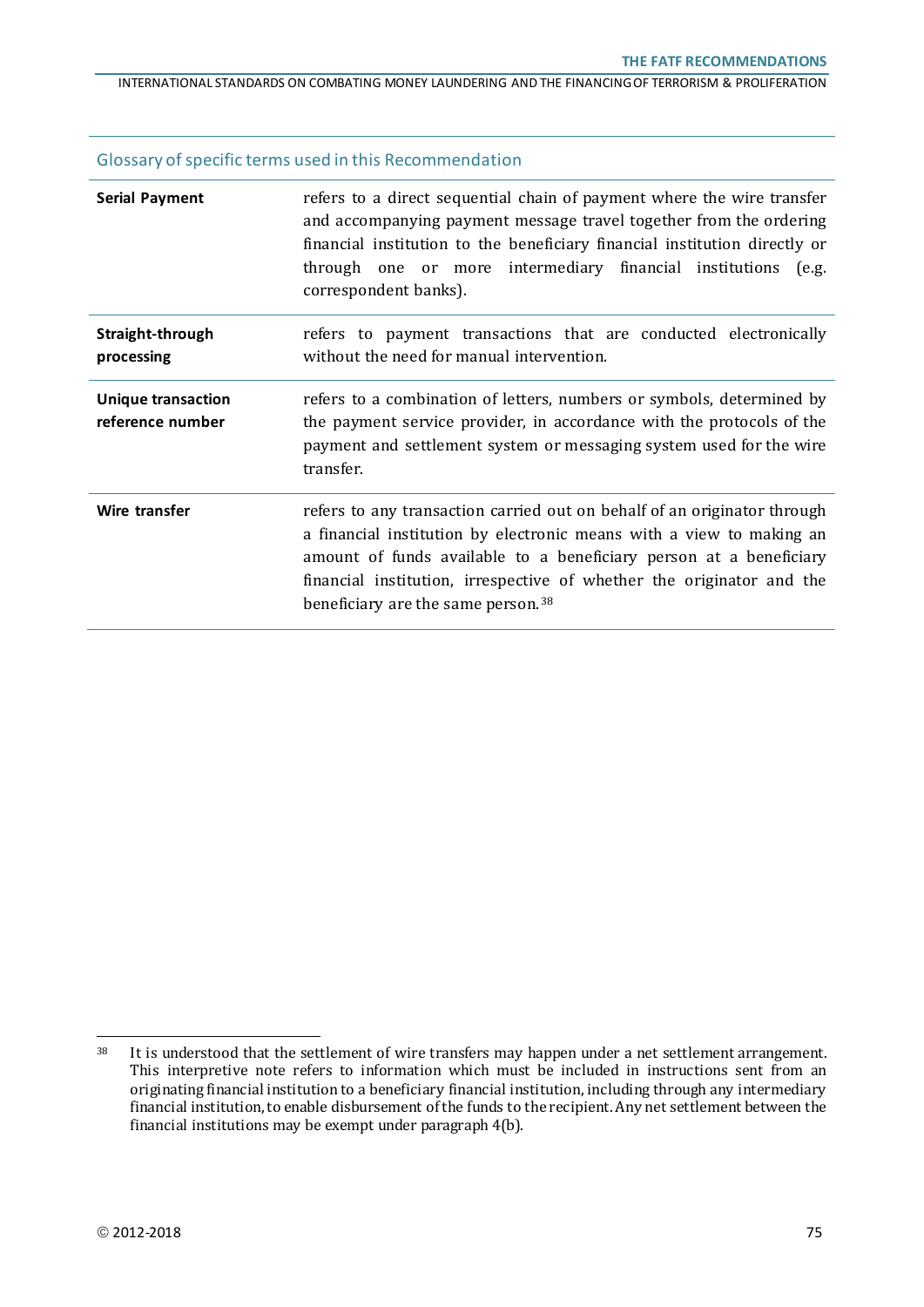# **INTERPRETIVE NOTE TO RECOMMENDATION 17 (RELIANCE ON THIRD PARTIES)**

- 1. This Recommendation does not apply to outsourcing or agency relationships. In a third-party reliance scenario, the third party should be subject to CDD and record-keeping requirements in line with Recommendations 10 and 11, and be regulated, supervised or monitored. The third party will usually have an existing business relationship with the customer, which is independent from the relationship to be formed by the customer with the relying institution, and would apply its own procedures to perform the CDD measures. This can be contrasted with an outsourcing/agency scenario, in which the outsourced entity applies the CDD measures on behalf of the delegating financial institution, in accordance with its procedures, and is subject to the delegating financial institution's control of the effective implementation of those procedures by the outsourced entity.
- 2. For the purposes of Recommendation 17, the term *relevant competent authorities* means (i) the home authority, that should be involved for the understanding of group policies and controls at group-wide level, and (ii) the host authorities, that should be involved for the branches/subsidiaries.
- 3. The term *third parties* means financial institutions or DNFBPs that are supervised or monitored and that meet the requirements under Recommendation 17.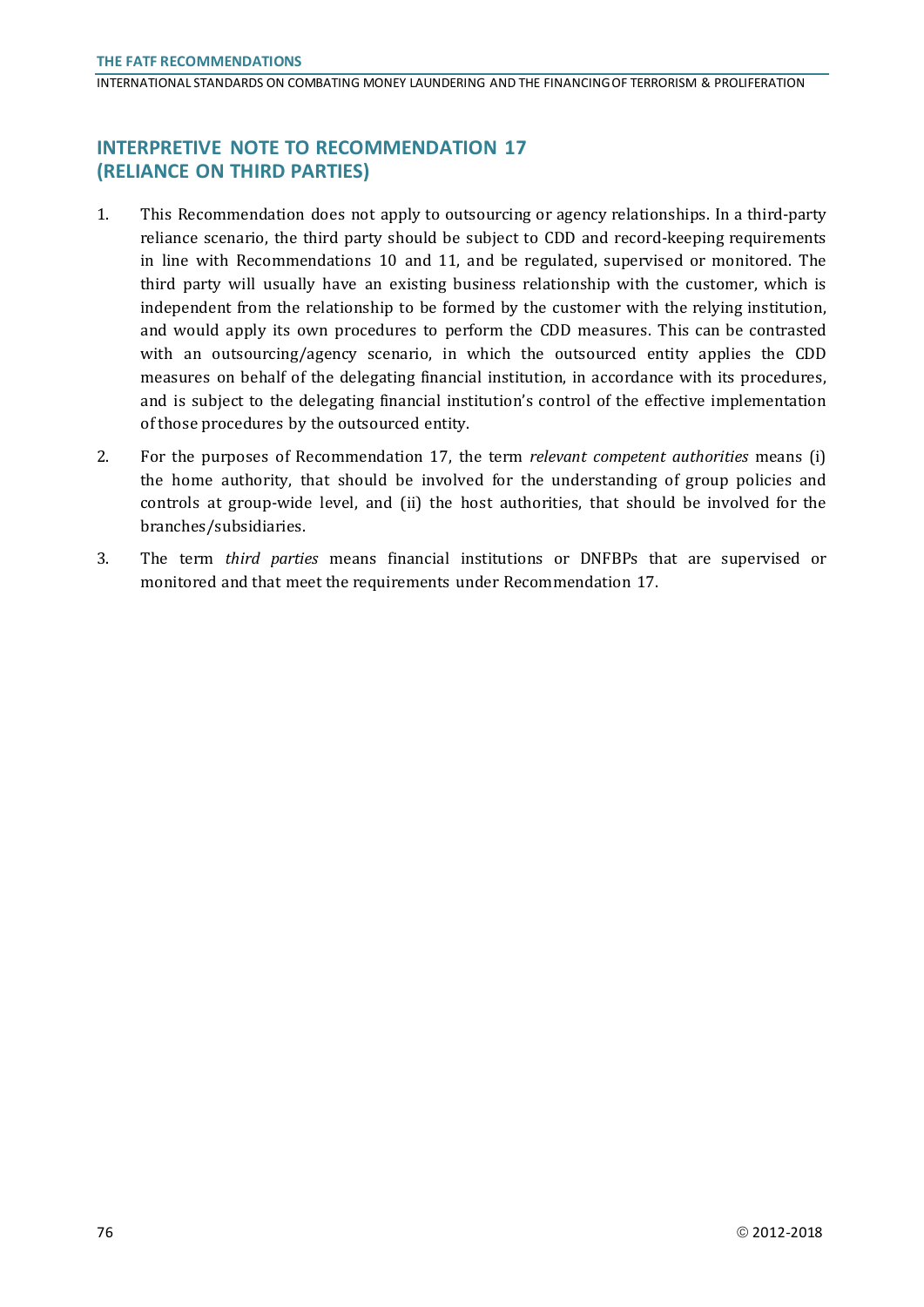## **INTERPRETIVE NOTE TO RECOMMENDATION 18 (INTERNAL CONTROLS AND FOREIGN BRANCHES AND SUBSIDIARIES)**

- 1. Financial institutions' programmes against money laundering and terrorist financing should include:
	- (a) the development of internal policies, procedures and controls, including appropriate compliance management arrangements, and adequate screening procedures to ensure high standards when hiring employees;
	- (b) an ongoing employee training programme; and
	- (c) an independent audit function to test the system.
- 2. The type and extent of measures to be taken should be appropriate having regard to the risk of money laundering and terrorist financing and the size of the business.
- 3. Compliance management arrangements should include the appointment of a compliance officer at the management level.
- 4. Financial groups' programmes against money laundering and terrorist financing should be applicable to all branches and majority-owned subsidiaries of the financial group. These programmes should include measures under (a) to (c) above, and should be appropriate to the business of the branches and majority-owned subsidiaries. Such programmes should be implemented effectively at the level of branches and majority-owned subsidiaries. These programmes should include policies and procedures for sharing information required for the purposes of CDD and money laundering and terrorist financing risk management. Group-level compliance, audit, and/or AML/CFT functions should be provided with customer, account, and transaction information from branches and subsidiaries when necessary for AML/CFT purposes. This should include information and analysis of transactions or activities which appear unusual (if such analysis was done); and could include an STR, its underlying information, or the fact that an STR has been submitted. Similarly, branches and subsidiaries should receive such information from these group-level functions when relevant and appropriate to risk management. Adequate safeguards on the confidentiality and use of information exchanged should be in place, including to prevent tipping-off. Countries may determine the scope and extent of this information sharing, based on the sensitivity of the information, and its relevance to AML/CFT risk management.
- 5. In the case of their foreign operations, where the minimum AML/CFT requirements of the host country are less strict than those of the home country, financial institutions should be required to ensure that their branches and majority-owned subsidiaries in host countries implement the requirements of the home country, to the extent that host country laws and regulations permit. If the host country does not permit the proper implementation of the measures above, financial groups should apply appropriate additional measures to manage the money laundering and terrorist financing risks, and inform their home supervisors. If the additional measures are not sufficient, competent authorities in the home country should consider additional supervisory actions, including placing additional controls on the financial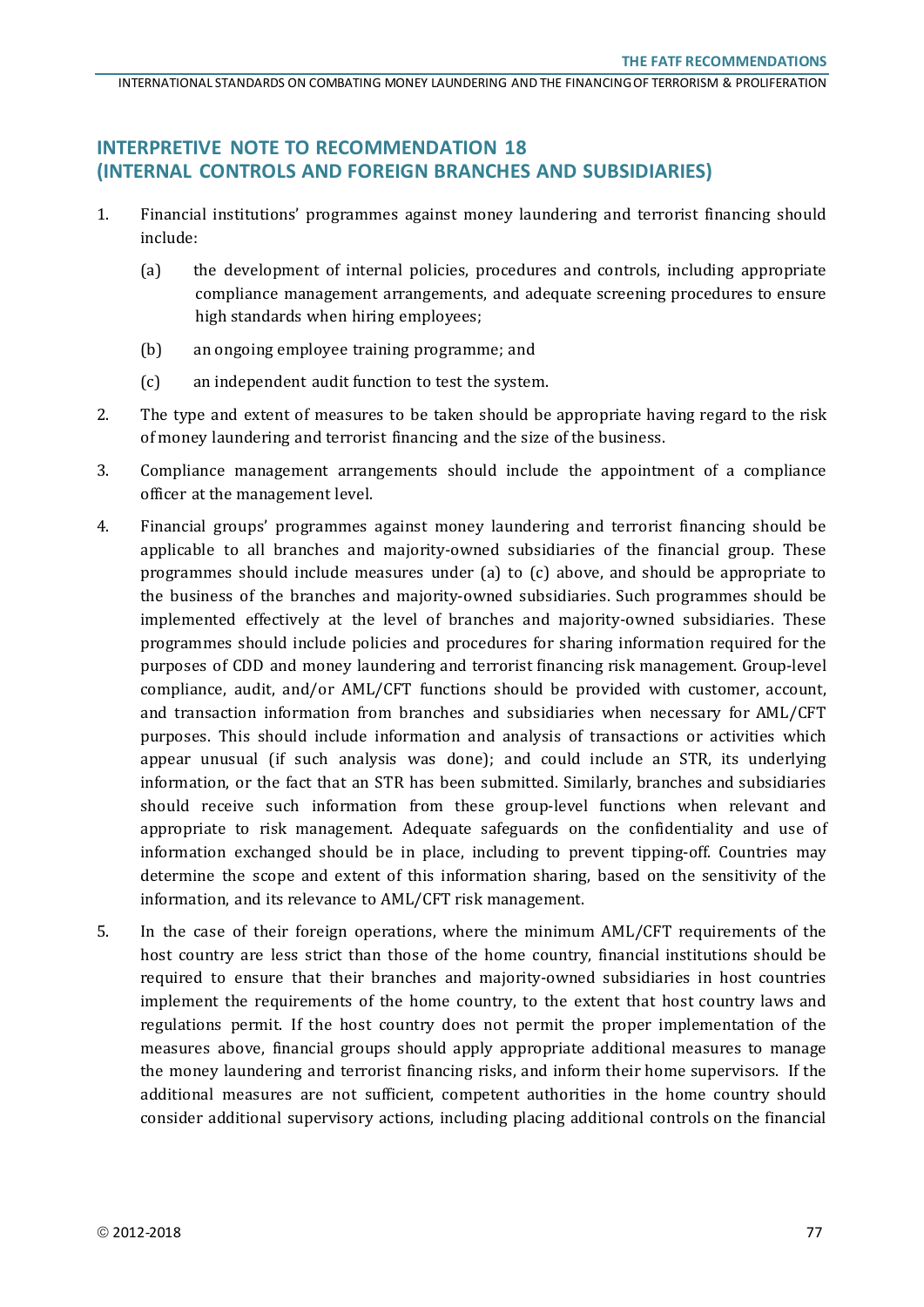group, including, as appropriate, requesting the financial group to close down its operations in the host country.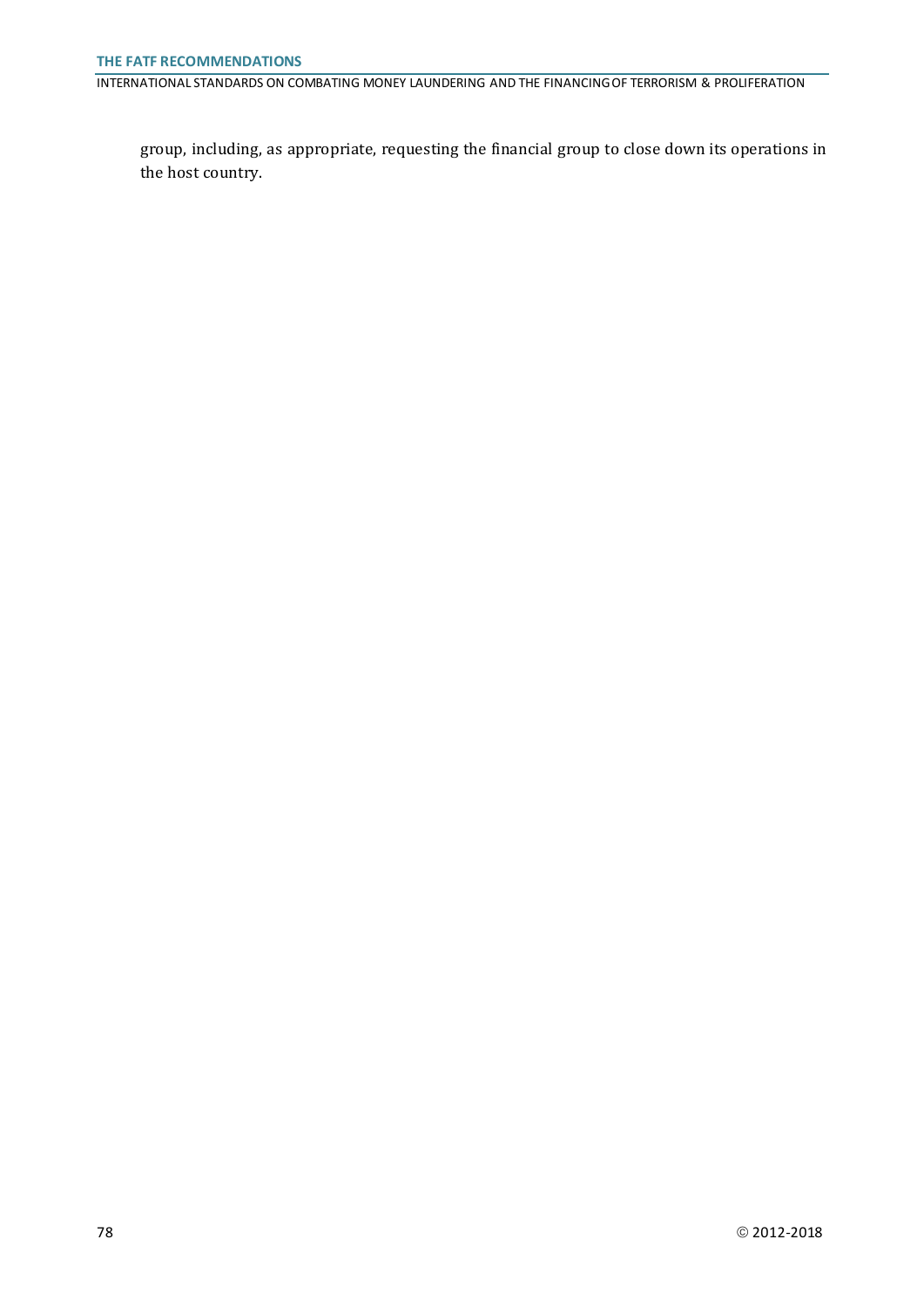# **INTERPRETIVE NOTE TO RECOMMENDATION 19 (HIGHER-RISK COUNTRIES)**

- 1. The enhanced due diligence measures that could be undertaken by financial institutions include those measures set out in paragraph 20 of the Interpretive Note to Recommendation 10, and any other measures that have a similar effect in mitigating risks.
- 2. Examples of the countermeasures that could be undertaken by countries include the following, and any other measures that have a similar effect in mitigating risks:
	- (a) Requiring financial institutions to apply specific elements of enhanced due diligence.
	- (b) Introducing enhanced relevant reporting mechanisms or systematic reporting of financial transactions.
	- (c) Refusing the establishment of subsidiaries or branches or representative offices of financial institutions from the country concerned, or otherwise taking into account the fact that the relevant financial institution is from a country that does not have adequate AML/CFT systems.
	- (d) Prohibiting financial institutions from establishing branches or representative offices in the country concerned, or otherwise taking into account the fact that the relevant branch or representative office would be in a country that does not have adequate AML/CFT systems.
	- (e) Limiting business relationships or financial transactions with the identified country or persons in that country.
	- (f) Prohibiting financial institutions from relying on third parties located in the country concerned to conduct elements of the CDD process.
	- (g) Requiring financial institutions to review and amend, or if necessary terminate, correspondent relationships with financial institutions in the country concerned.
	- (h) Requiring increased supervisory examination and/or external audit requirements for branches and subsidiaries of financial institutions based in the country concerned.
	- (i) Requiring increased external audit requirements for financial groups with respect to any of their branches and subsidiaries located in the country concerned.

There should be effective measures in place to ensure that financial institutions are advised of concerns about weaknesses in the AML/CFT systems of other countries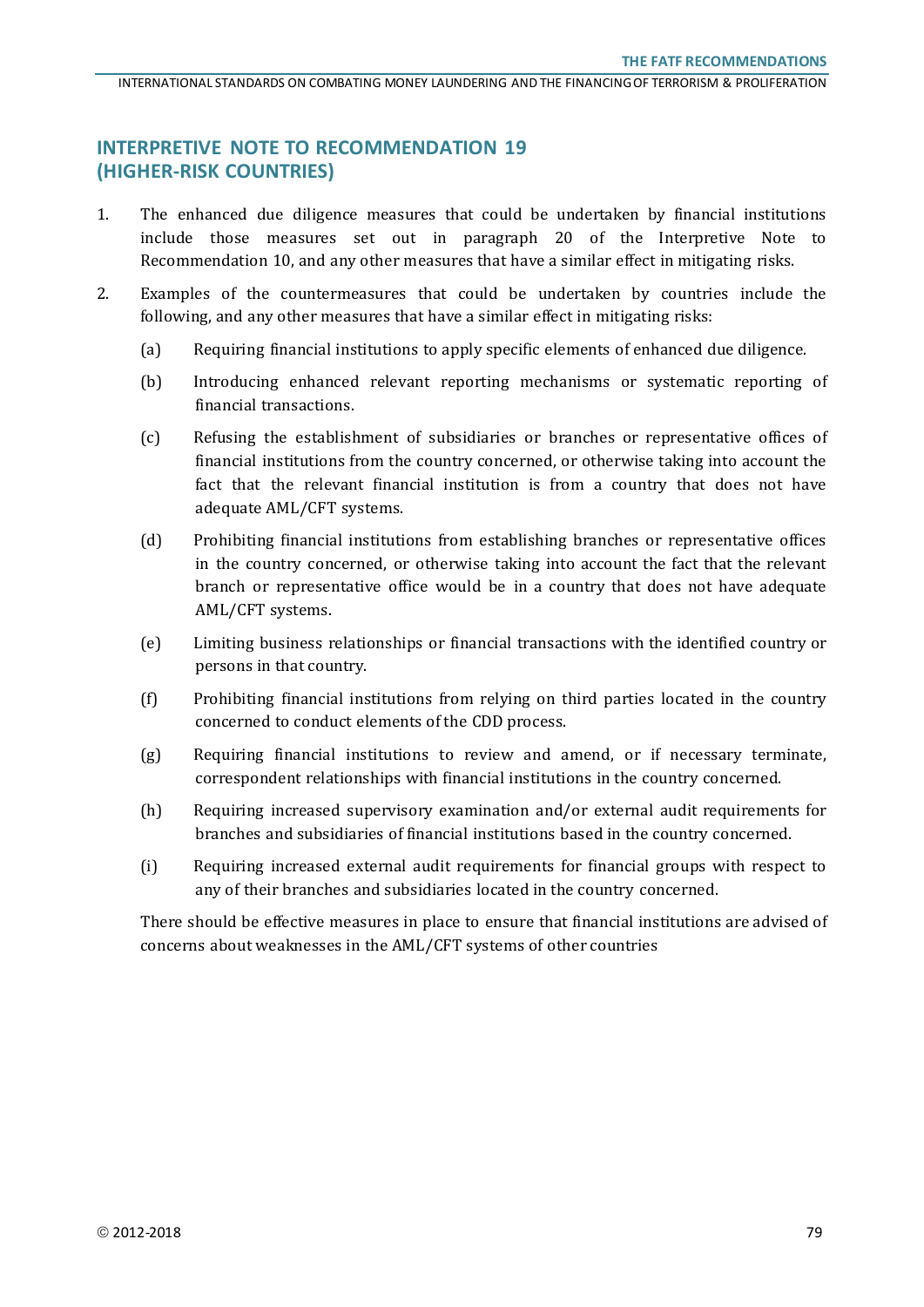# **INTERPRETIVE NOTE TO RECOMMENDATION 20 (REPORTING OF SUSPICIOUS TRANSACTIONS)**

- 1. The reference to criminal activity in Recommendation 20 refers to all criminal acts that would constitute a predicate offence for money laundering or, at a minimum, to those offences that would constitute a predicate offence, as required by Recommendation 3. Countries are strongly encouraged to adopt the first of these alternatives.
- 2. The reference to terrorist financing in Recommendation 20 refers to: the financing of terrorist acts and also terrorist organisations or individual terrorists, even in the absence of a link to a specific terrorist act or acts.
- 3. All suspicious transactions, including attempted transactions, should be reported regardless of the amount of the transaction.
- 4. The reporting requirement should be a direct mandatory obligation, and any indirect or implicit obligation to report suspicious transactions, whether by reason of possible prosecution for a money laundering or terrorist financing offence or otherwise (so called "indirect reporting"), is not acceptable.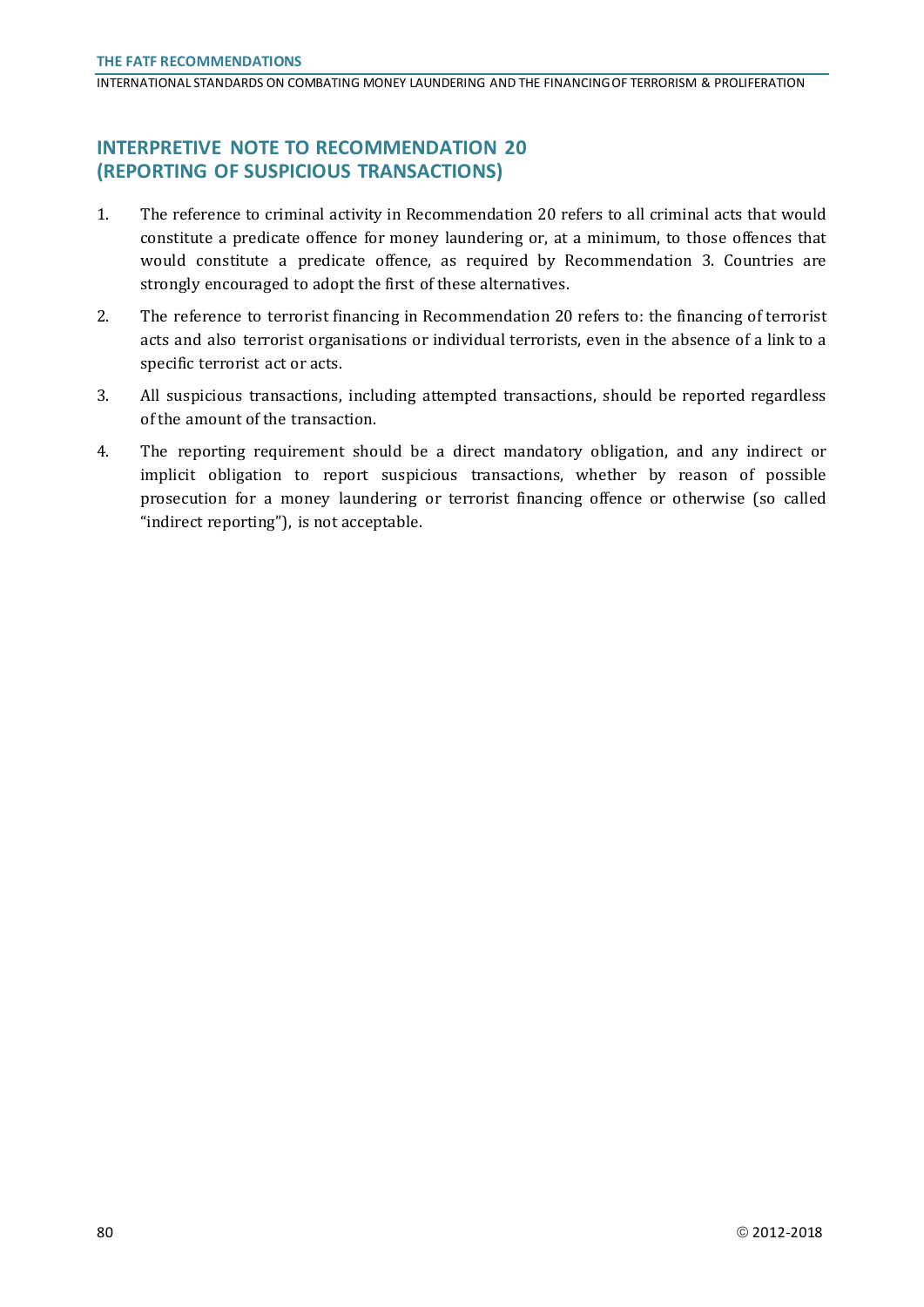# **INTERPRETIVE NOTE TO RECOMMENDATIONS 22 AND 23 (DNFBPS)**

- 1. The designated thresholds for transactions are as follows:
	- Casinos (under Recommendation 22) USD/EUR 3,000
	- For dealers in precious metals and dealers in precious stones when engaged in any cash transaction (under Recommendations 22 and 23) - USD/EUR 15,000.

Financial transactions above a designated threshold include situations where the transaction is carried out in a single operation or in several operations that appear to be linked.

2. The Interpretive Notes that apply to financial institutions are also relevant to DNFBPs, where applicable. To comply with Recommendations 22 and 23, countries do not need to issue laws or enforceable means that relate exclusively to lawyers, notaries, accountants and the other designated non-financial businesses and professions, so long as these businesses or professions are included in laws or enforceable means covering the underlying activities.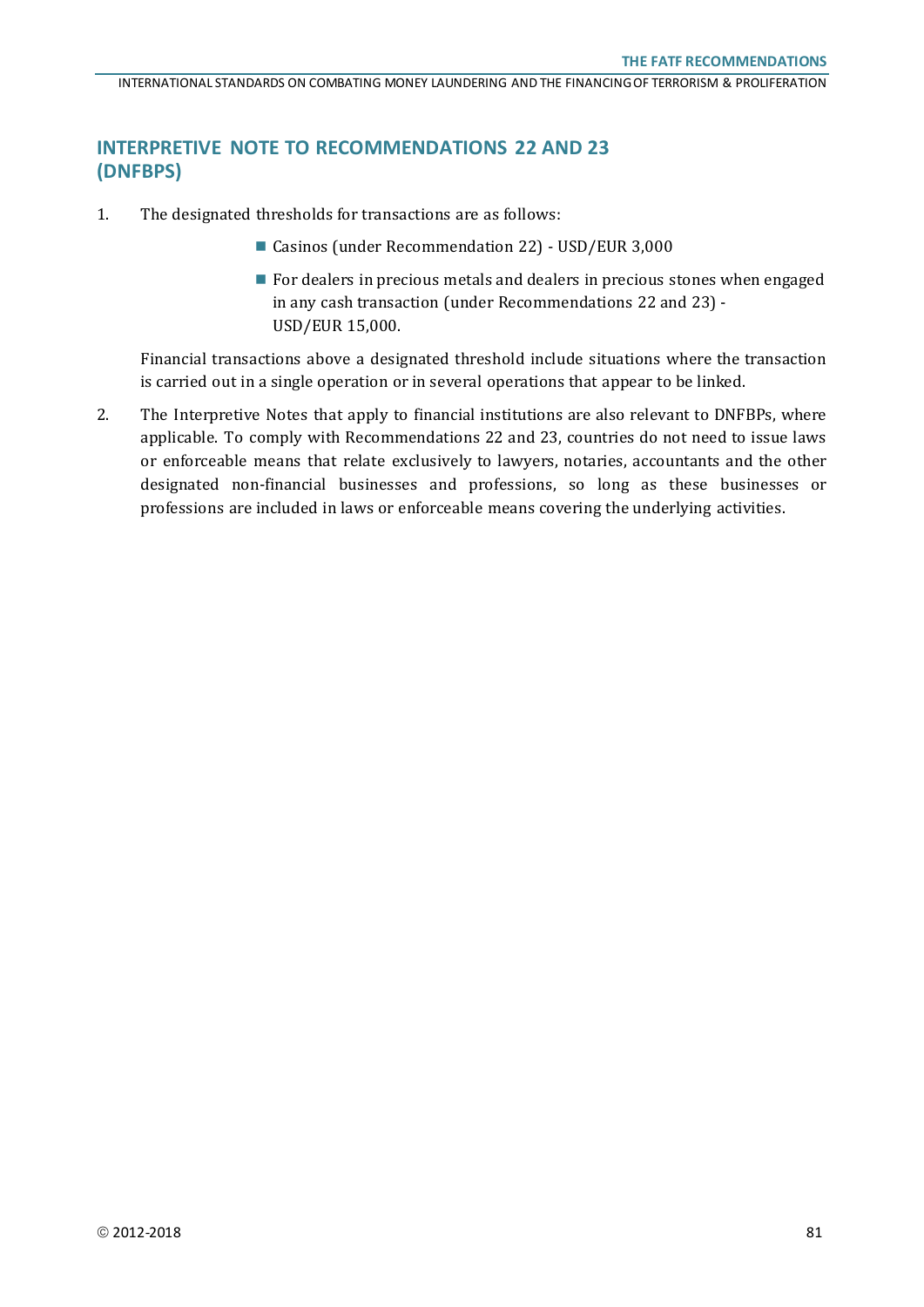# **INTERPRETIVE NOTE TO RECOMMENDATION 22 (DNFBPS – CUSTOMER DUE DILIGENCE)**

- 1. Real estate agents should comply with the requirements of Recommendation 10 with respect to both the purchasers and vendors of the property.
- 2. Casinos should implement Recommendation 10, including identifying and verifying the identity of customers, when their customers engage in financial transactions equal to or above USD/EUR 3,000. Conducting customer identification at the entry to a casino could be, but is not necessarily, sufficient. Countries must require casinos to ensure that they are able to link customer due diligence information for a particular customer to the transactions that the customer conducts in the casino.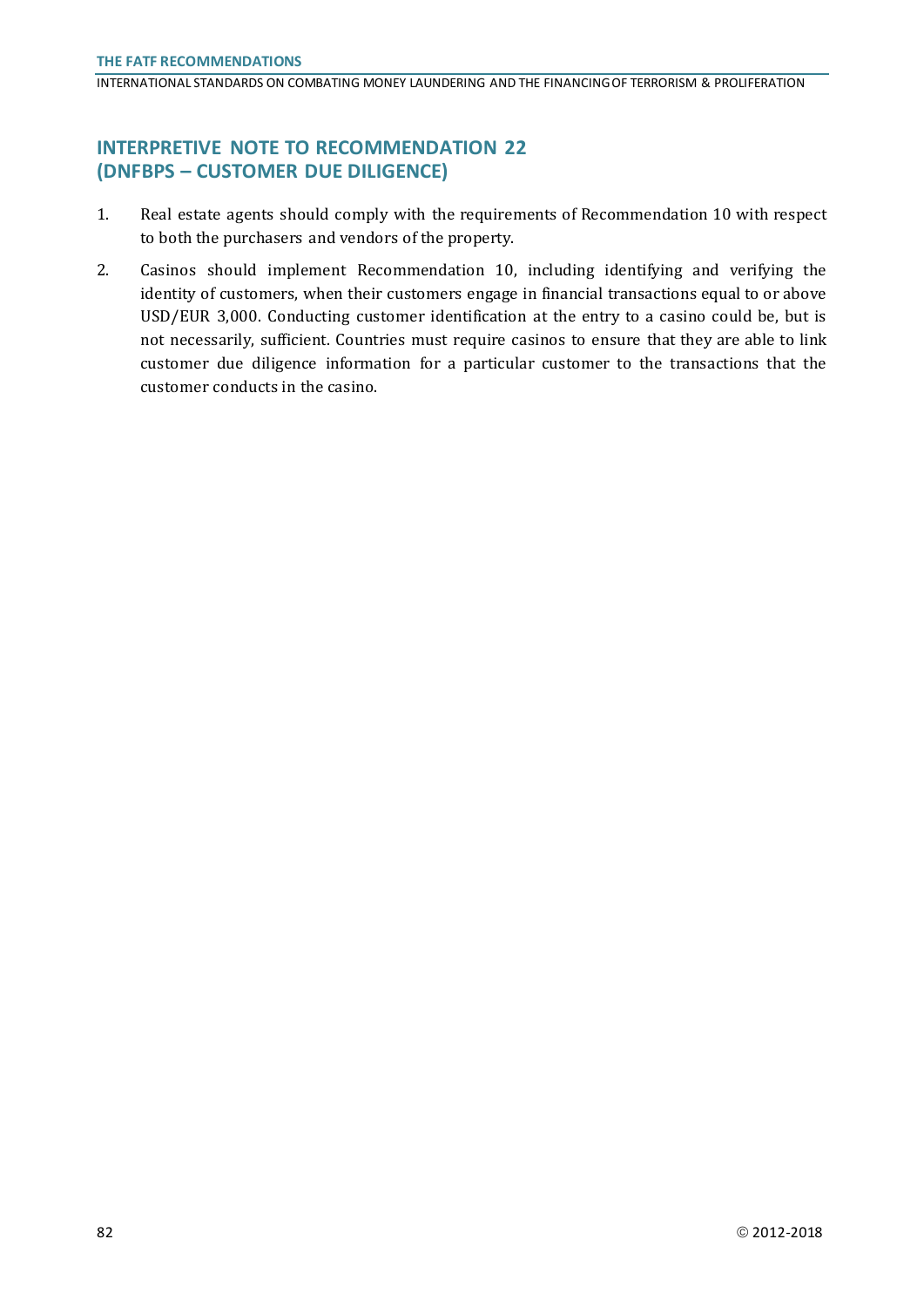# **INTERPRETIVE NOTE TO RECOMMENDATION 23 (DNFBPS – OTHER MEASURES)**

- 1. Lawyers, notaries, other independent legal professionals, and accountants acting as independent legal professionals, are not required to report suspicious transactions if the relevant information was obtained in circumstances where they are subject to professional secrecy or legal professional privilege.
- 2. It is for each country to determine the matters that would fall under legal professional privilege or professional secrecy. This would normally cover information lawyers, notaries or other independent legal professionals receive from or obtain through one of their clients: (a) in the course of ascertaining the legal position of their client, or (b) in performing their task of defending or representing that client in, or concerning judicial, administrative, arbitration or mediation proceedings.
- 3. Countries may allow lawyers, notaries, other independent legal professionals and accountants to send their STR to their appropriate self-regulatory organisations, provided that there are appropriate forms of cooperation between these organisations and the FIU.
- 4. Where lawyers, notaries, other independent legal professionals and accountants acting as independent legal professionals seek to dissuade a client from engaging in illegal activity, this does not amount to tipping-off.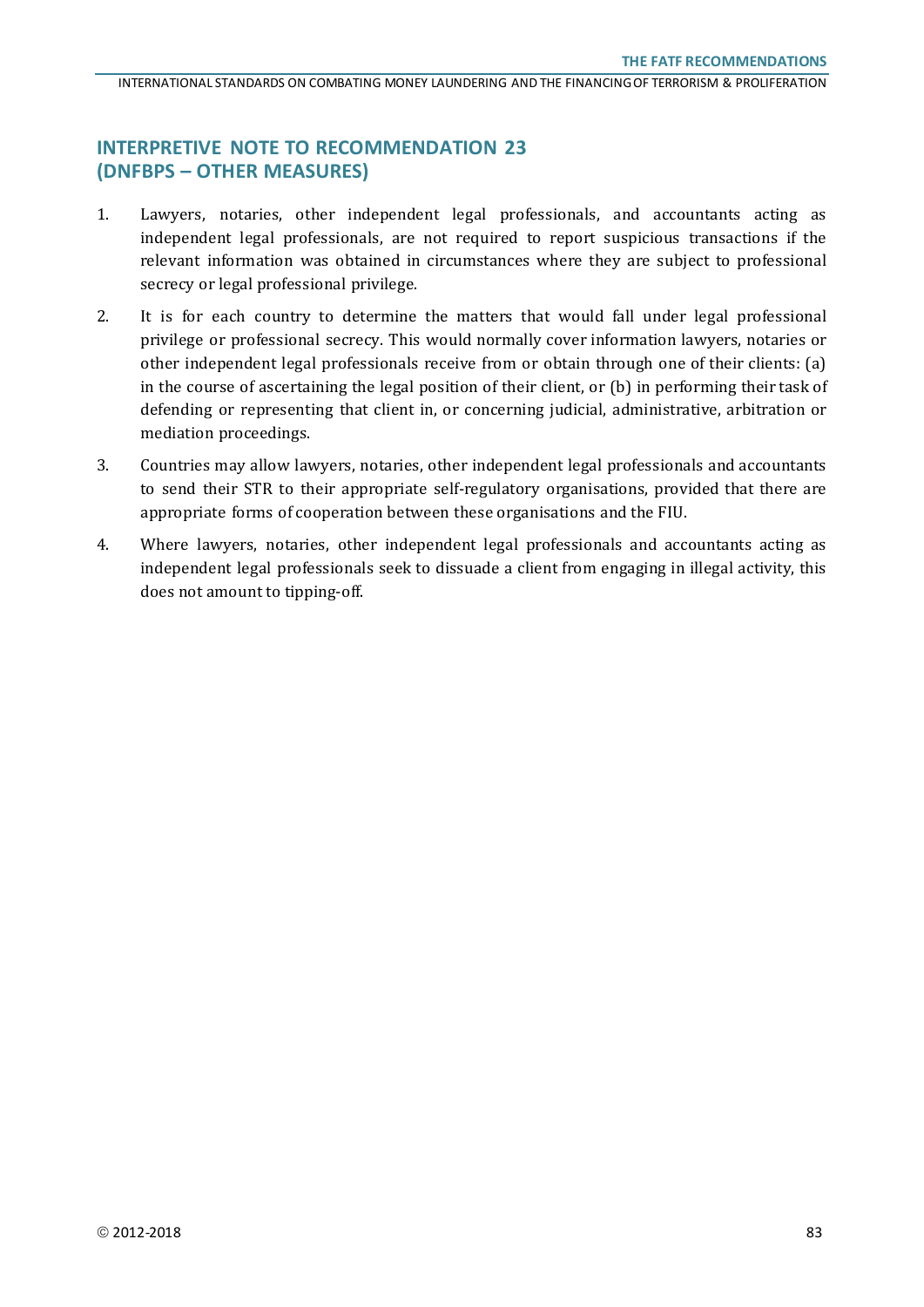# **INTERPRETIVE NOTE TO RECOMMENDATION 24 (TRANSPARENCY AND BENEFICIAL OWNERSHIP OF LEGAL PERSONS)**

- 1. Competent authorities should be able to obtain, or have access in a timely fashion to, adequate, accurate and current information on the beneficial ownership and contr[ol](#page-84-1) of companies and other legal persons (beneficial ownership information<sup>[39](#page-84-0)</sup>) that are created<sup>40</sup> in the country. Countries may choose the mechanisms they rely on to achieve this objective, although they should also comply with the minimum requirements set out below. It is also very likely that countries will need to utilise a combination of mechanisms to achieve the objective.
- 2. As part of the process of ensuring that there is adequate transparency regarding legal persons, countries should have mechanisms that:
	- (a) identify and describe the different types, forms and basic features of legal persons in the country.
	- (b) identify and describe the processes for: (i) the creation of those legal persons; and (ii) the obtaining and recording of basic and beneficial ownership information;
	- (c) make the above information publicly available; and
	- (d) assess the money laundering and terrorist financing risks associated with different types of legal persons created in the country.

## **A. BASIC INFORMATION**

- 3. In order to determine who the beneficial owners of a company are, competent authorities will require certain basic information about the company, which, at a minimum, would include information about the legal ownership and control structure of the company. This would include information about the status and powers of the company, its shareholders and its directors.
- 4. All companies created in a country should be registered in a company registry.<sup>[41](#page-84-2)</sup> Whichever combination of mechanisms is used to obtain and record beneficial ownership information (see section B), there is a [se](#page-84-3)t of basic information on a company that needs to be obtained and recorded by the company42 as a necessary prerequisite. The minimum basic information to be obtained and recorded by a company should be:

<span id="page-84-0"></span><sup>1</sup> <sup>39</sup> Beneficial ownership information for legal persons is the information referred to in the interpretive note to Recommendation 10, paragraph 5(b)(i). Controlling shareholders as referred to in, paragraph 5(b)(i) of the interpretive note to Recommendation 10 may be based on a threshold, e.g. any persons owning more than a certain percentage of the company (e.g. 25%).

<span id="page-84-1"></span><sup>40</sup> References to creating a legal person, include incorporation of companies or any other mechanism that is used.

<span id="page-84-2"></span><sup>&</sup>lt;sup>41</sup> "Company registry" refers to a register in the country of companies incorporated or licensed in that country and normally maintained by or for the incorporating authority. It does not refer to information held by or for the company itself.

<span id="page-84-3"></span><sup>&</sup>lt;sup>42</sup> The information can be recorded by the company itself or by a third person under the company's responsibility.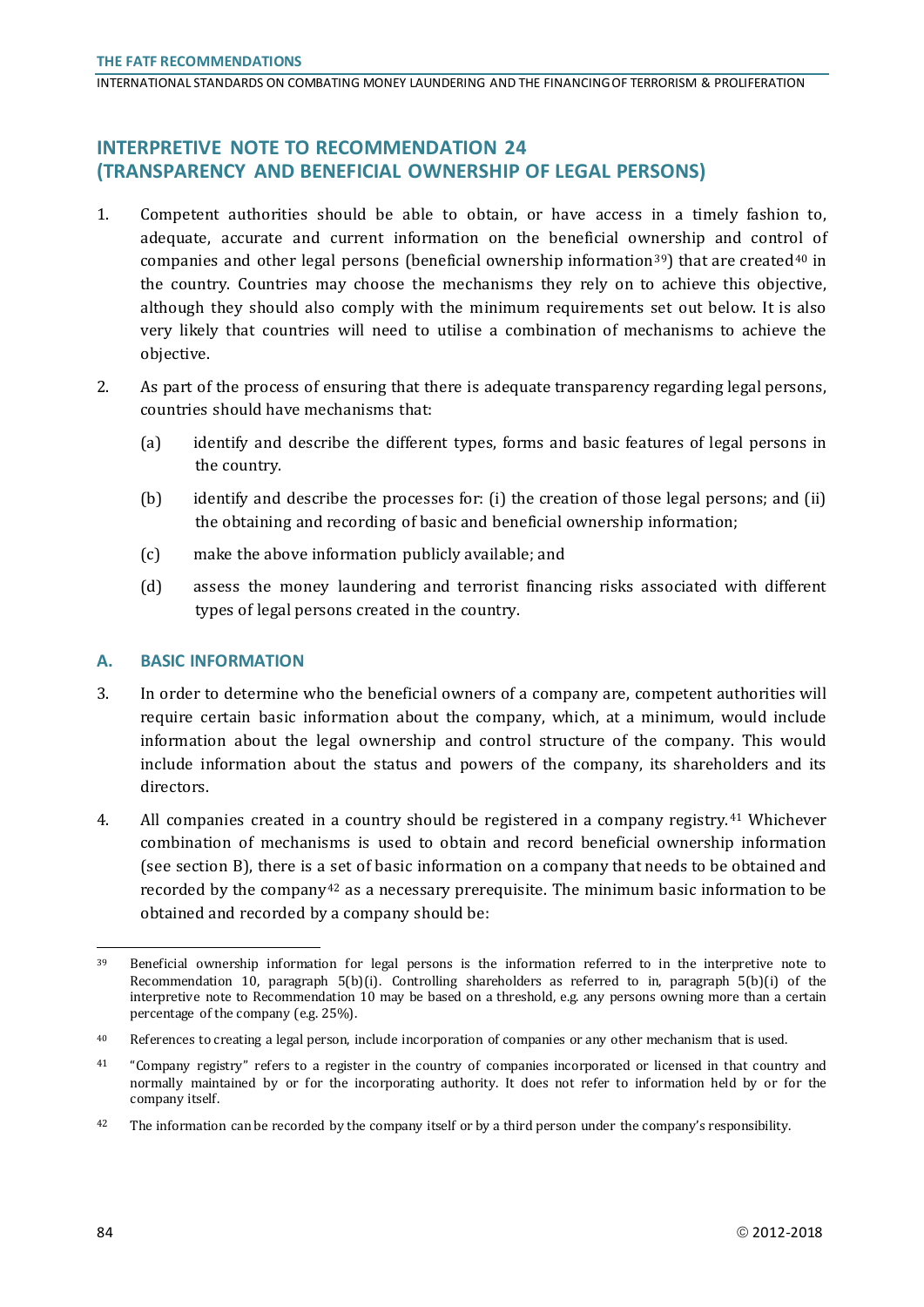- (a) company name, proof of incorporation, legal form and status, the address of the registered office, basic regulating powers (e.g. memorandum & articles of association), a list of directors; and
- (b) a register of its shareholders or members, containing the names of the shareholders and members and number of shares held by each shareholder<sup>[43](#page-85-0)</sup> and categories of shares (including the nature of the associated voting rights).
- 5. The company registry should record all the basic information set out in paragraph 4(a) above.
- 6. The company should maintain the basic information set out in paragraph 4(b) within the country, either at its registered office or at another location notified to the company registry. However, if the company or company registry holds beneficial ownership information within the country, then the register of shareholders need not be in the country, provided that the company can provide this information promptly on request.

### **B. BENEFICIAL OWNERSHIP INFORMATION**

- 7. Countries should ensure that either: (a) information on the beneficial ownership of a company is obtained by that company and available at a specified location in their country; or (b) there are mechanisms in place so that the beneficial ownership of a company can be determined in a timely manner by a competent authority.
- 8. In order to meet the requirements in paragraph 7, countries should use one or more of the following mechanisms:
	- (a) Requiring companies or company registries to obtain and hold up-to-date information on the companies' beneficial ownership;
	- (b) Requiring companies to take reasonable measures<sup>[44](#page-85-1)</sup> to obtain and hold up-to-date information on the companies' beneficial ownership;
	- (c) Using existing information, including: (i) information obtained by financial institutions and/or DNFBPs, in accordance with Recommendations 10 and  $22^{45}$  $22^{45}$  $22^{45}$ ; (ii) information held by other competent authorities on the legal and beneficial ownership of companies (e.g. company registries, tax authorities or financial or other regulators); (iii) information held by the company as required above in Section A; and (iv) available information on companies listed on a stock exchange, where disclosure requirements (either by stock exchange rules or through law or enforceable means) impose requirements to ensure adequate transparency of beneficial ownership.

 $\overline{a}$ 

<span id="page-85-0"></span><sup>43</sup> This is applicable to the nominal owner of all registered shares.

<span id="page-85-1"></span><sup>44</sup> Measures taken should be proportionate to the level of risk or complexity induced by the ownership structure of the company or the nature of the controlling shareholders.

<span id="page-85-2"></span><sup>45</sup> Countries should be able to determine in a timely manner whether a company has an account with a financial institution within the country.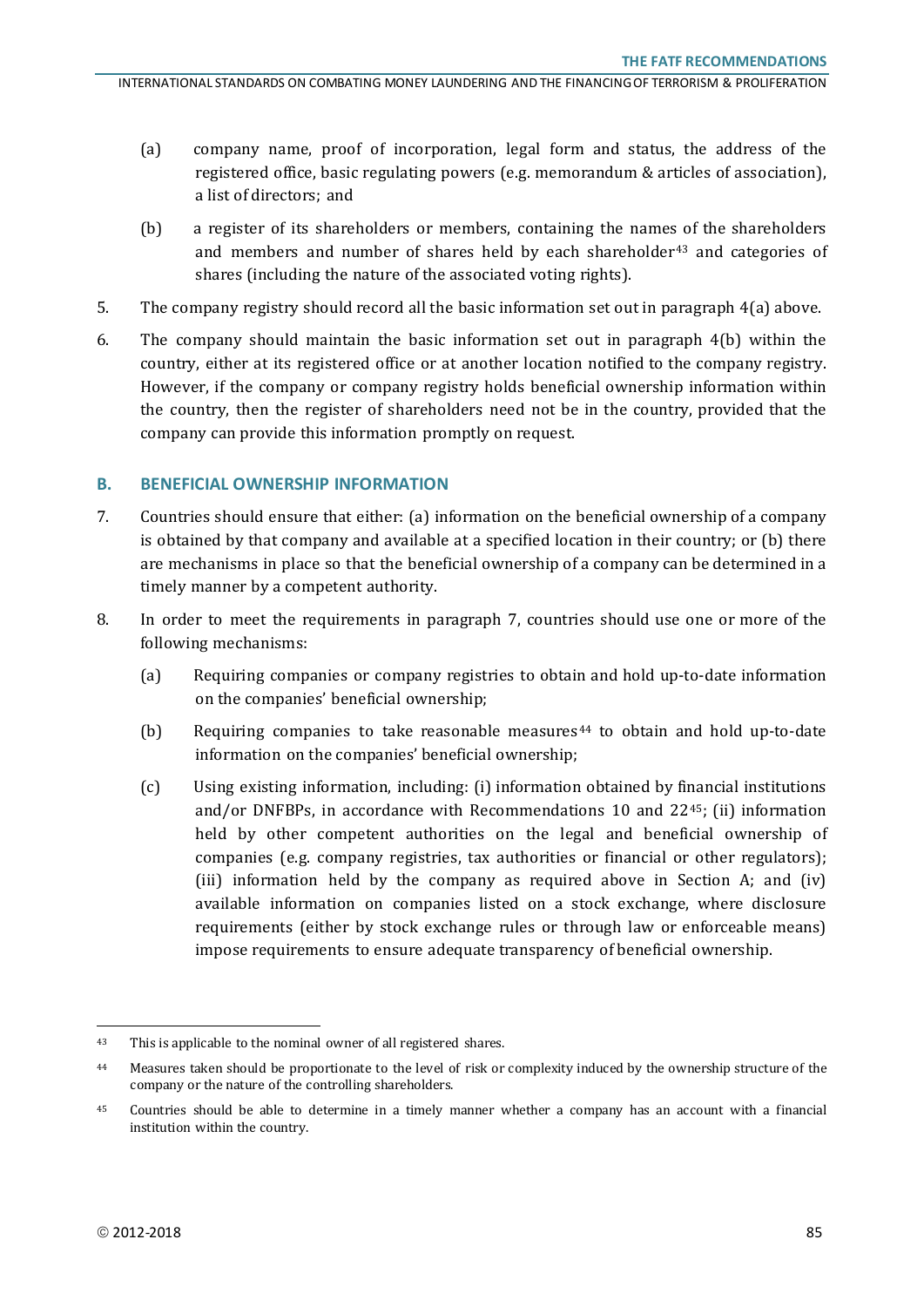- 9. Regardless of which of the above mechanisms are used, countries should ensure that companies cooperate with competent authorities to the fullest extent possible in determining the beneficial owner. This should include:
	- (a) Requiring that one or more natural persons resident in the country is authorised by the company<sup>46</sup>, and accountable to competent authorities, for providing all basic information and available beneficial ownership information, and giving further assistance to the authorities; and/or
	- (b) Requiring that a DNFBP in the country is authorised by the company, and accountable to competent authorities, for providing all basic information and available beneficial ownership information, and giving further assistance to the authorities; and/or
	- (c) Other comparable measures, specifically identified by the country, which can effectively ensure cooperation.
- 10. All the persons, authorities and entities mentioned above, and the company itself (or its administrators, liquidators or other persons involved in the dissolution of the company), should maintain the information and records referred to for at least five years after the date on which the company is dissolved or otherwise ceases to exist, or five years after the date on which the company ceases to be a customer of the professional intermediary or the financial institution.

## **C. TIMELY ACCESS TO CURRENT AND ACCURATE INFORMATION**

- 11. Countries should have mechanisms that ensure that basic information, including information provided to the company registry, is accurate and updated on a timely basis. Countries should require that any available information referred to in paragraph 7 is accurate and is kept as current and up-to-date as possible, and the information should be updated within a reasonable period following any change.
- 12. Competent authorities, and in particular law enforcement authorities, should have all the powers necessary to be able to obtain timely access to the basic and beneficial ownership information held by the relevant parties.
- 13. Countries should require their company registry to facilitate timely access by financial institutions, DNFBPs and other countries' competent authorities to the public information they hold, and, at a minimum to the information referred to in paragraph 4(a) above. Countries should also consider facilitating timely access by financial institutions and DNFBPs to information referred to in paragraph 4(b) above.

## **D. OBSTACLES TO TRANSPARENCY**

14. Countries should take measures to prevent the misuse of bearer shares and bearer share warrants, for example by applying one or more of the following mechanisms: (a) prohibiting

 $\ddot{ }$ 

<span id="page-86-0"></span><sup>46</sup> Members of the company's board or senior management may not require specific authorisation by the company.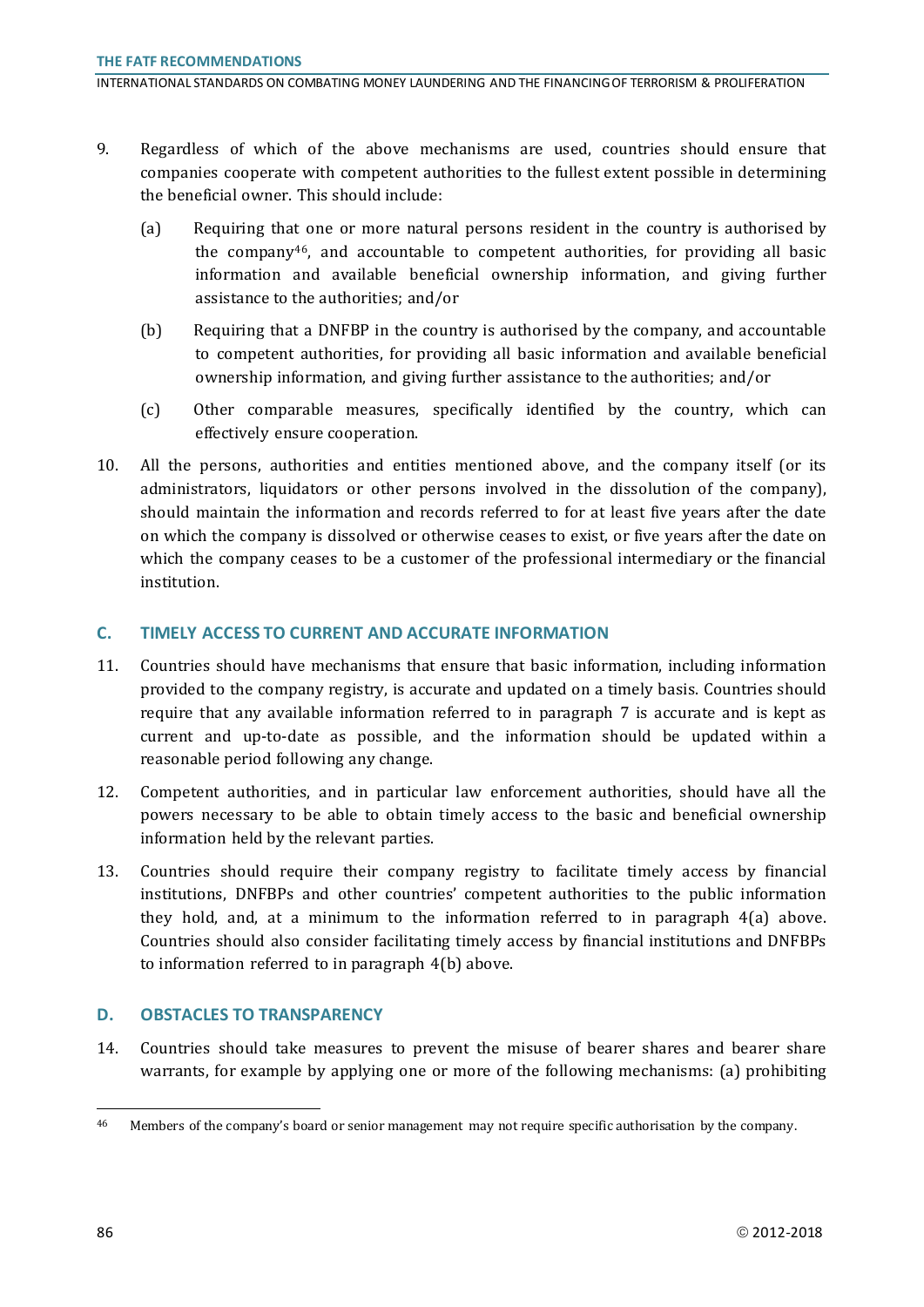them; (b) converting them into registered shares or share warrants (for example through dematerialisation); (c) immobilising them by requiring them to be held with a regulated financial institution or professional intermediary; or (d) requiring shareholders with a controlling interest to notify the company, and the company to record their identity.

15. Countries should take measures to prevent the misuse of nominee shares and nominee directors, for example by applying one or more of the following mechanisms: (a) requiring nominee shareholders and directors to disclose the identity of their nominator to the company and to any relevant registry, and for this information to be included in the relevant register; or (b) requiring nominee shareholders and directors to be licensed, for their nominee status to be recorded in company registries, and for them to maintain information identifying their nominator, and make this information available to the competent authorities upon request.

#### **E. OTHER LEGAL PERSONS**

- 16. In relation to foundations, Anstalt, and limited liability partnerships, countries should take similar measures and impose similar requirements, as those required for companies, taking into account their different forms and structures.
- 17. As regards other types of legal persons, countries should take into account the different forms and structures of those other legal persons, and the levels of money laundering and terrorist financing risks associated with each type of legal person, with a view to achieving appropriate levels of transparency. At a minimum, countries should ensure that similar types of basic information should be recorded and kept accurate and current by such legal persons, and that such information is accessible in a timely way by competent authorities. Countries should review the money laundering and terrorist financing risks associated with such other legal persons, and, based on the level of risk, determine the measures that should be taken to ensure that competent authorities have timely access to adequate, accurate and current beneficial ownership information for such legal persons.

#### **F. LIABILITY AND SANCTIONS**

18. There should be a clearly stated responsibility to comply with the requirements in this Interpretive Note, as well as liability and effective, proportionate and dissuasive sanctions, as appropriate for any legal or natural person that fails to properly comply with the requirements.

#### **G. INTERNATIONAL COOPERATION**

19. Countries should rapidly, constructively and effectively provide international cooperation in relation to basic and beneficial ownership information, on the basis set out in Recommendations 37 and 40. This should include (a) facilitating access by foreign competent authorities to basic information held by company registries; (b) exchanging information on shareholders; and (c) using their powers, in accordance with their domestic law, to obtain beneficial ownership information on behalf of foreign counterparts. Countries should monitor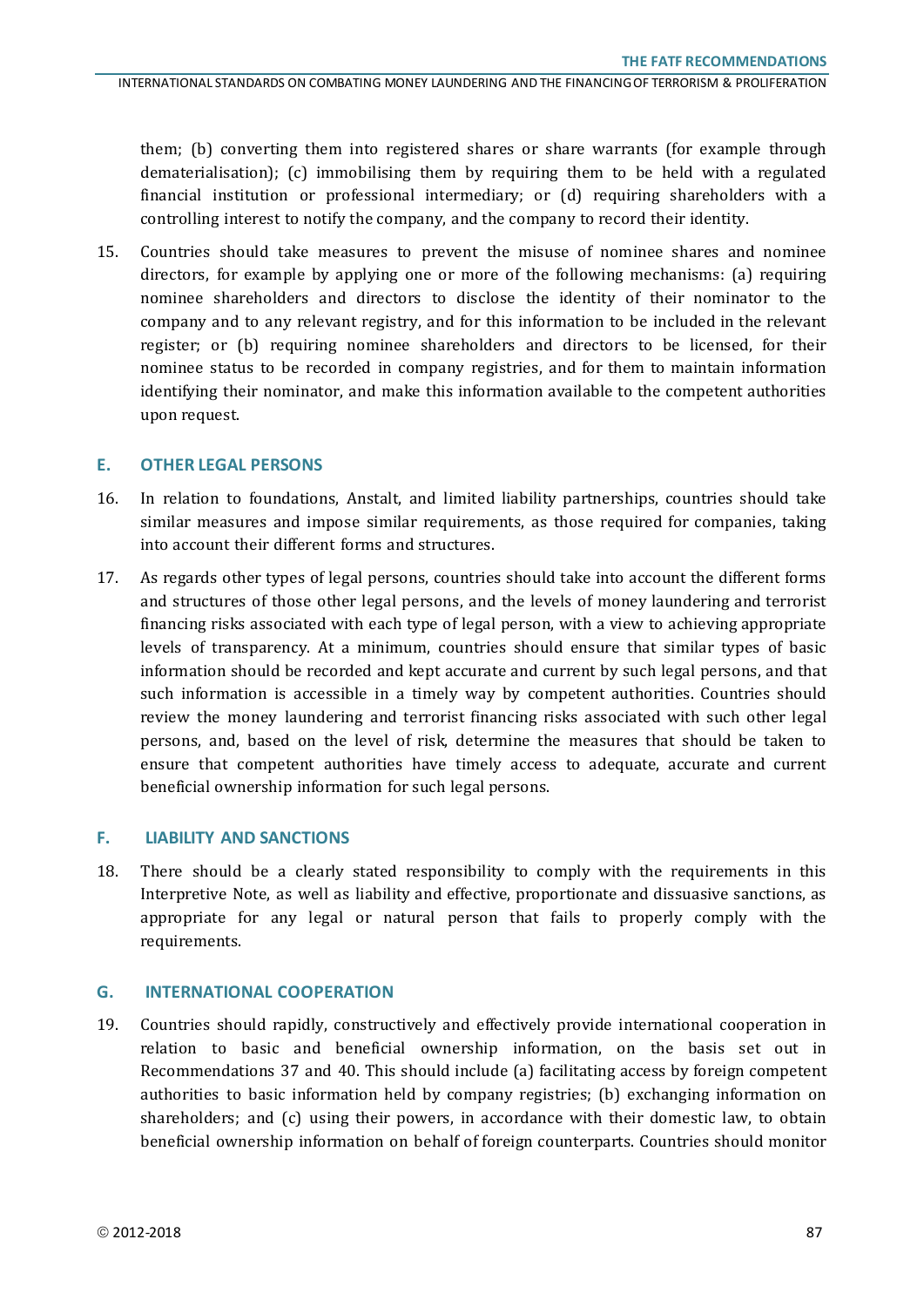the quality of assistance they receive from other countries in response to requests for basic and beneficial ownership information or requests for assistance in locating beneficial owners residing abroad.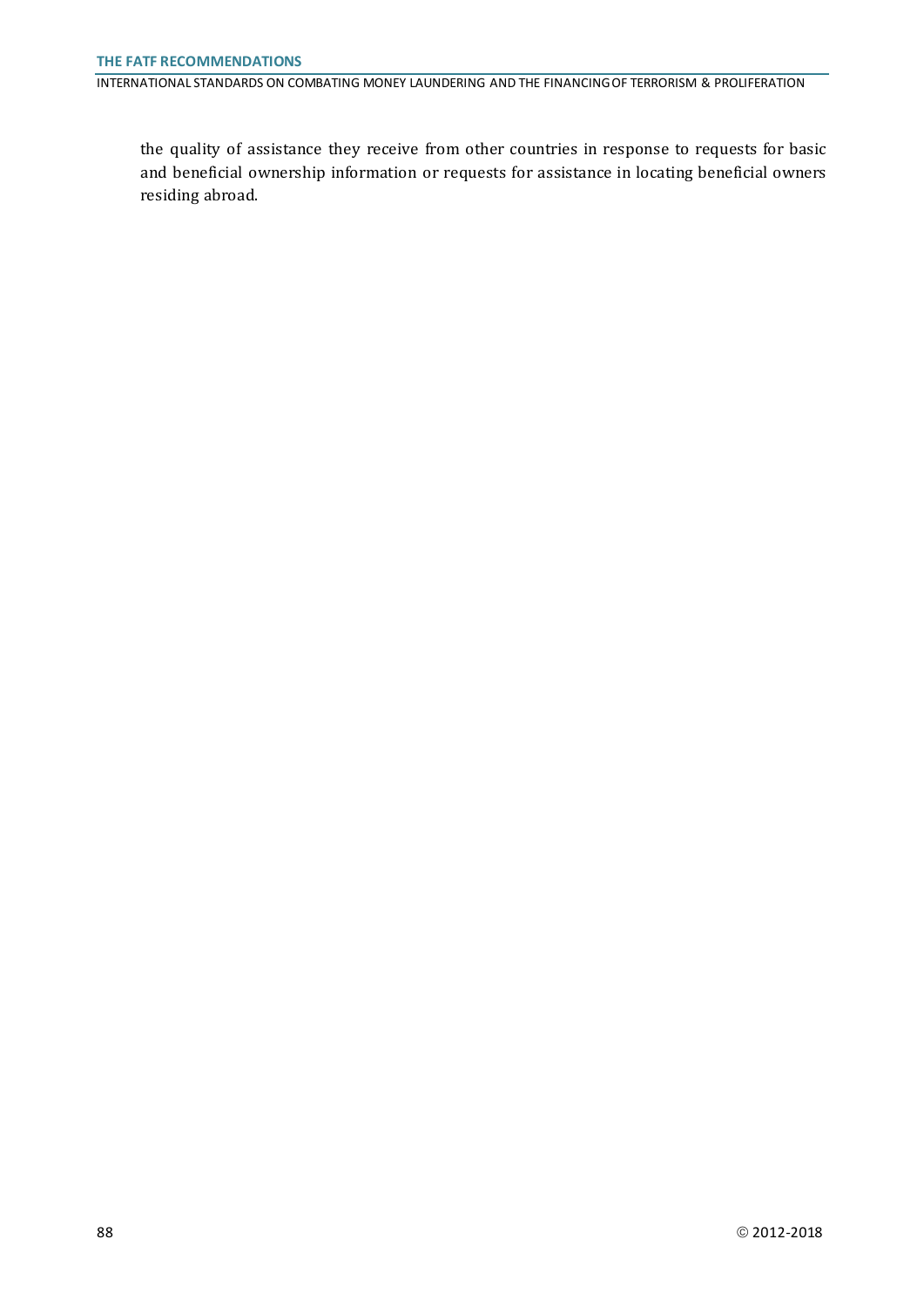# **INTERPRETIVE NOTE TO RECOMMENDATION 25 (TRANSPARENCY AND BENEFICIAL OWNERSHIP OF LEGAL ARRANGEMENTS)**

- 1. Countries should require trustees of any express trust governed under their law to obtain and hold adequate, accurate, and current beneficial ownership information regarding the trust. This should include information on the identity of the settlor, the trustee(s), the protector (if any), the beneficiaries or class of beneficiaries, and any other natural person exercising ultimate effective control over the trust. Countries should also require trustees of any trust governed under their law to hold basic information on other regulated agents of, and service providers to, the trust, including investment advisors or managers, accountants, and tax advisors.
- 2. All countries should take measures to ensure that trustees disclose their status to financial institutions and DNFBPs when, as a trustee, forming a business relationship or carrying out an occasional transaction above the threshold. Trustees should not be prevented by law or enforceable means from providing competent authorities with any information relating to the trust $47$ ; or from providing financial institutions and DNFBPs, upon request, with information on the beneficial ownership and the assets of the trust to be held or managed under the terms of the business relationship.
- 3. Countries are encouraged to ensure that other relevant authorities, persons and entities hold information on all trusts with which they have a relationship. Potential sources of information on trusts, trustees, and trust assets are:
	- (a) Registries (e.g. a central registry of trusts or trust assets), or asset registries for land, property, vehicles, shares or other assets.
	- (b) Other competent authorities that hold information on trusts and trustees (e.g. tax authorities which collect information on assets and income relating to trusts).
	- (c) Other agents and service providers to the trust, including investment advisors or managers, lawyers, or trust and company service providers.
- 4. Competent authorities, and in particular law enforcement authorities, should have all the powers necessary to obtain timely access to the information held by trustees and other parties, in particular information held by financial institutions and DNFBPs on: (a) the beneficial ownership; (b) the residence of the trustee; and (c) any assets held or managed by the financial institution or DNFBP, in relation to any trustees with which they have a business relationship, or for which they undertake an occasional transaction.
- 5. Professional trustees should be required to maintain the information referred to in paragraph 1 for at least five years after their involvement with the trust ceases. Countries are encouraged to require non-professional trustees and the other authorities, persons and entities mentioned in paragraph 3 above to maintain the information for at least five years.

 $\ddot{ }$ 

<span id="page-89-0"></span><sup>&</sup>lt;sup>47</sup> Domestic competent authorities or the relevant competent authorities of another country pursuant to an appropriate international cooperation request.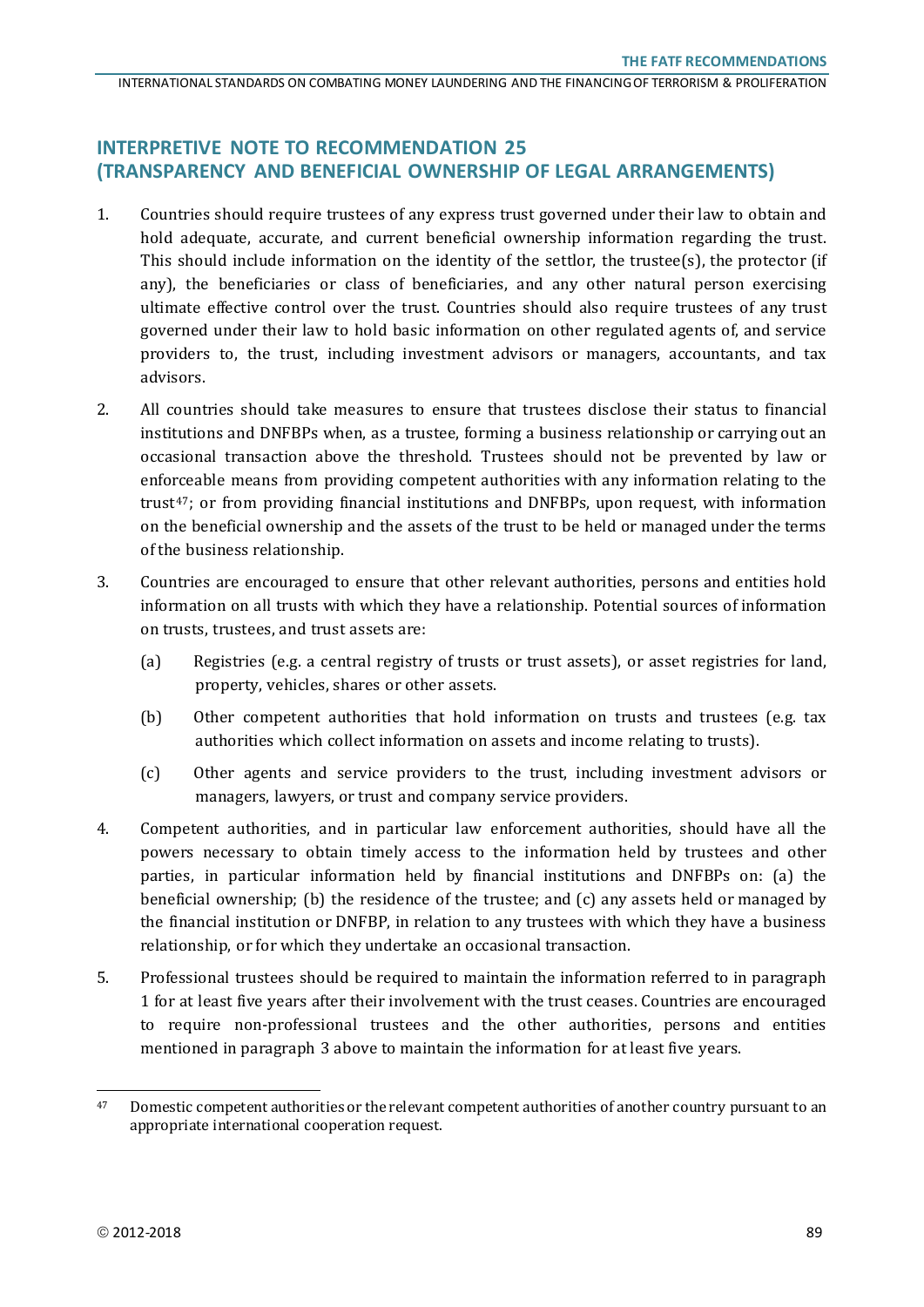- 6. Countries should require that any information held pursuant to paragraph 1 above should be kept accurate and be as current and up-to-date as possible, and the information should be updated within a reasonable period following any change.
- 7. Countries should consider measures to facilitate access to any information on trusts that is held by the other authorities, persons and entities referred to in paragraph 3, by financial institutions and DNFBPs undertaking the requirements set out in Recommendations 10 and 22.
- 8. In the context of this Recommendation, countries are not required to give legal recognition to trusts. Countries need not include the requirements of paragraphs 1, 2 and 6 in legislation, provided that appropriate obligations to such effect exist for trustees (e.g. through common law or case law).

## **Other Legal Arrangements**

9. As regards other types of legal arrangement with a similar structure or function, countries should take similar measures to those required for trusts, with a view to achieving similar levels of transparency. At a minimum, countries should ensure that information similar to that specified above in respect of trusts should be recorded and kept accurate and current, and that such information is accessible in a timely way by competent authorities.

## **International Cooperation**

10. Countries should rapidly, constructively and effectively provide international cooperation in relation to information, including beneficial ownership information, on trusts and other legal arrangements on the basis set out in Recommendations 37 and 40. This should include (a) facilitating access by foreign competent authorities to any information held by registries or other domestic authorities; (b) exchanging domestically available information on the trusts or other legal arrangement; and (c) using their competent authorities' powers, in accordance with domestic law, in order to obtain beneficial ownership information on behalf of foreign counterparts.

## **Liability and Sanctions**

11. Countries should ensure that there are clear responsibilities to comply with the requirements in this Interpretive Note; and that trustees are either legally liable for any failure to perform the duties relevant to meeting the obligations in paragraphs 1, 2, 6 and (where applicable) 5; or that there are effective, proportionate and dissuasive sanctions, whether criminal, civil or administrative, for failing to comply.[48](#page-90-0) Countries should ensure that there are effective, proportionate and dissuasive sanctions, whether criminal, civil or administrative, for failing to

 $\ddot{ }$ 

<span id="page-90-0"></span><sup>48</sup> This does not affect the requirements for effective, proportionate, and dissuasive sanctions for failure to comply with requirements elsewhere in the Recommendations.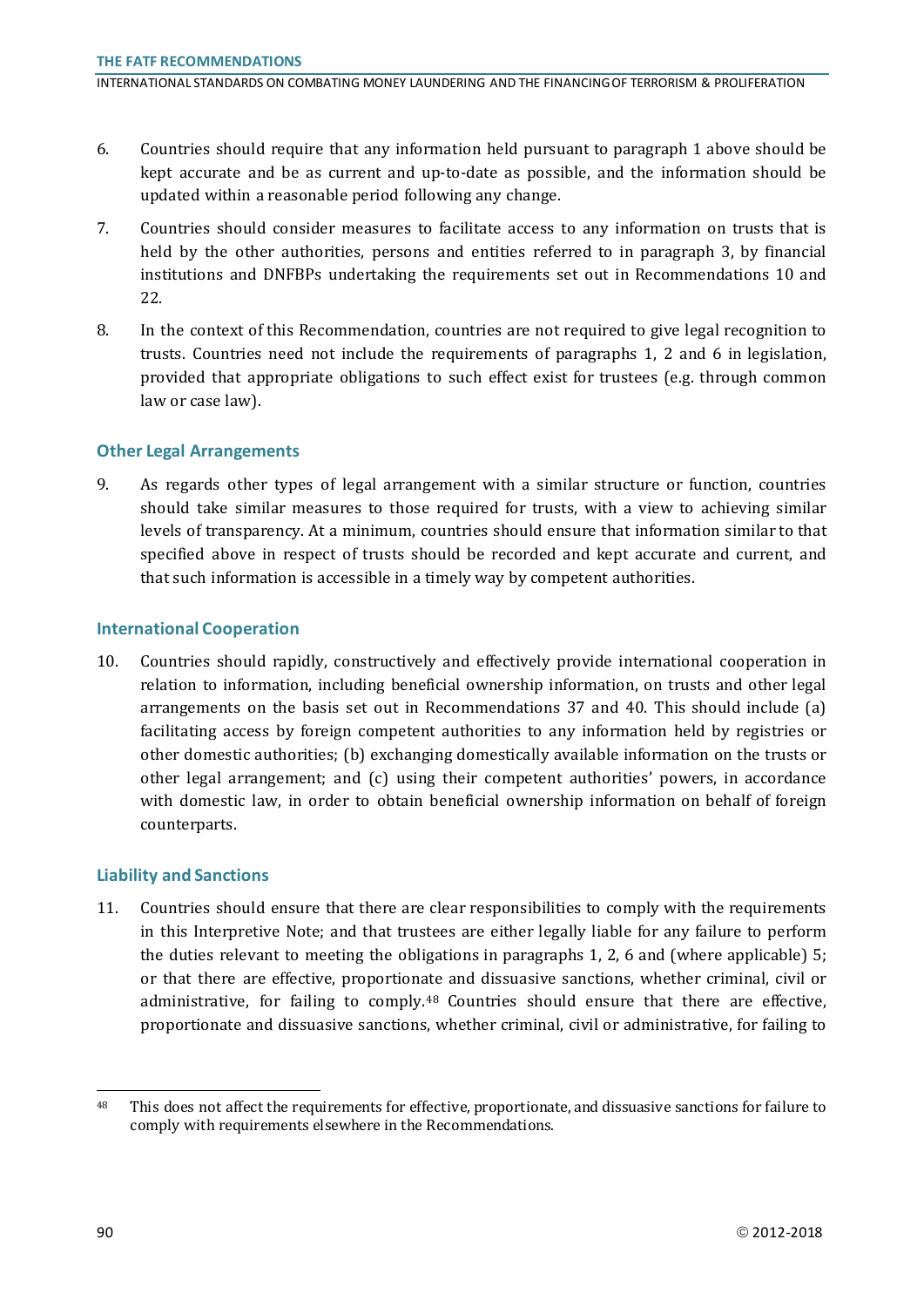grant to competent authorities timely access to information regarding the trust referred to in paragraphs 1 and 5.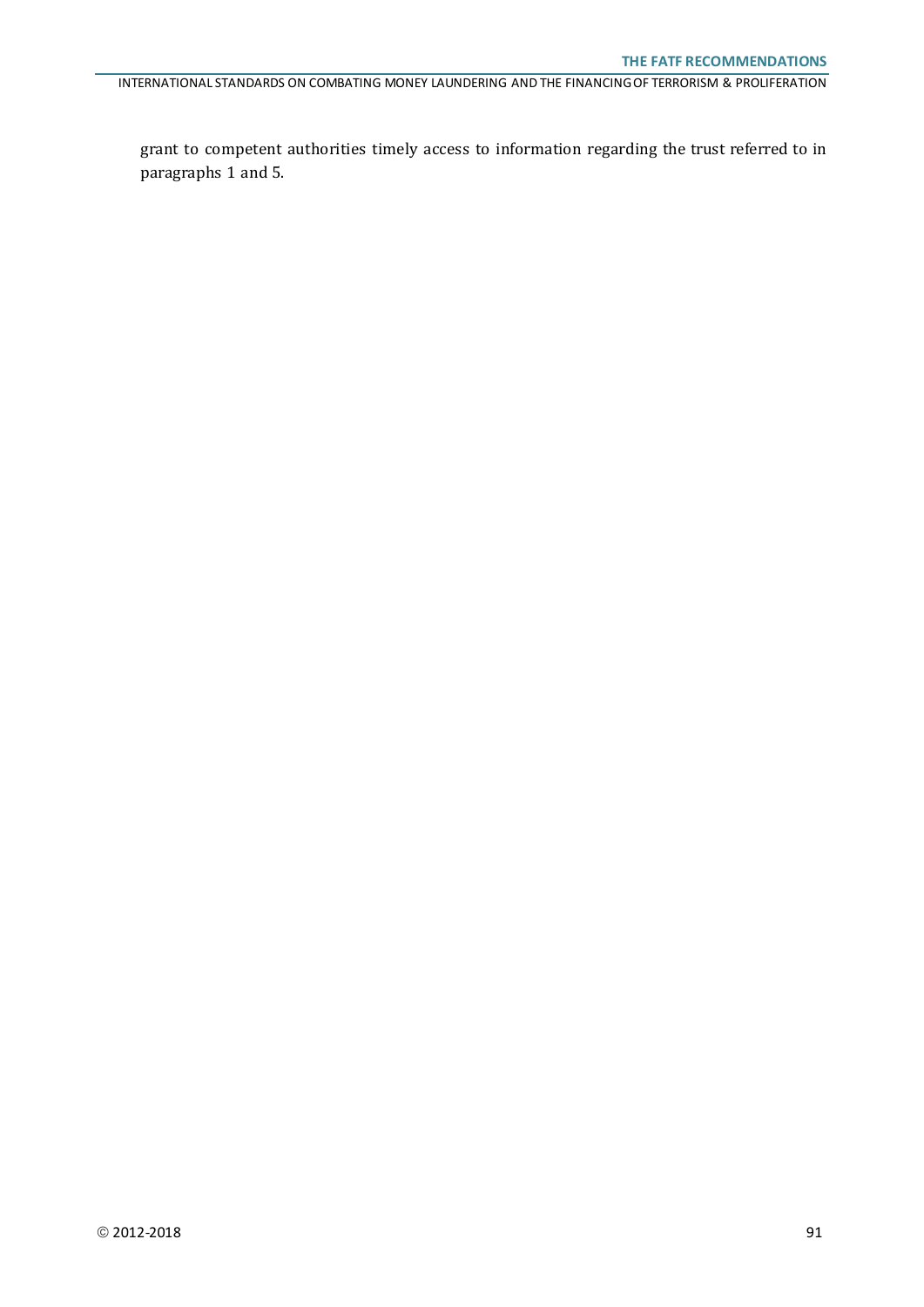# **INTERPRETIVE NOTE TO RECOMMENDATION 26 (REGULATION AND SUPERVISION OF FINANCIAL INSTITUTIONS)**

## **Risk-based approach to Supervision**

- 1. Risk-based approach to supervision refers to: (a) the general process by which a supervisor, according to its understanding of risks, allocates its resources to AML/CFT supervision; and (b) the specific process of supervising institutions that apply an AML/CFT risk-based approach.
- 2. Adopting a risk-based approach to supervising financial institutions' AML/CFT systems and controls allows supervisory authorities to shift resources to those areas that are perceived to present higher risk. As a result, supervisory authorities can use their resources more effectively. This means that supervisors: (a) should have a clear understanding of the money laundering and terrorist financing risks present in a country; and (b) should have on-site and off-site access to all relevant information on the specific domestic and international risks associated with customers, products and services of the supervised institutions, including the quality of the compliance function of the financial institution or group (or groups, when applicable for Core Principles institutions). The frequency and intensity of on-site and off-site AML/CFT supervision of financial institutions/groups should be based on the money laundering and terrorist financing risks, and the policies, internal controls and procedures associated with the institution/group, as identified by the supervisor's assessment of the institution/group's risk profile, and on the money laundering and terrorist financing risks present in the country.
- 3. The assessment of the money laundering and terrorist financing risk profile of a financial institution/group, including the risks of non-compliance, should be reviewed both periodically and when there are major events or developments in the management and operations of the financial institution/group, in accordance with the country's established practices for ongoing supervision. This assessment should not be static: it will change depending on how circumstances develop and how threats evolve.
- 4. AML/CFT supervision of financial institutions/groups that apply a risk-based approach should take into account the degree of discretion allowed under the RBA to the financial institution/group, and encompass, in an appropriate manner, a review of the risk assessments underlying this discretion, and of the adequacy and implementation of its policies, internal controls and procedures.
- 5. These principles should apply to all financial institutions/groups. To ensure effective AML/CFT supervision, supervisors should take into consideration the characteristics of the financial institutions/groups, in particular the diversity and number of financial institutions, and the degree of discretion allowed to them under the RBA.

## **Resources of supervisors**

6. Countries should ensure that financial supervisors have adequate financial, human and technical resources. These supervisors should have sufficient operational independence and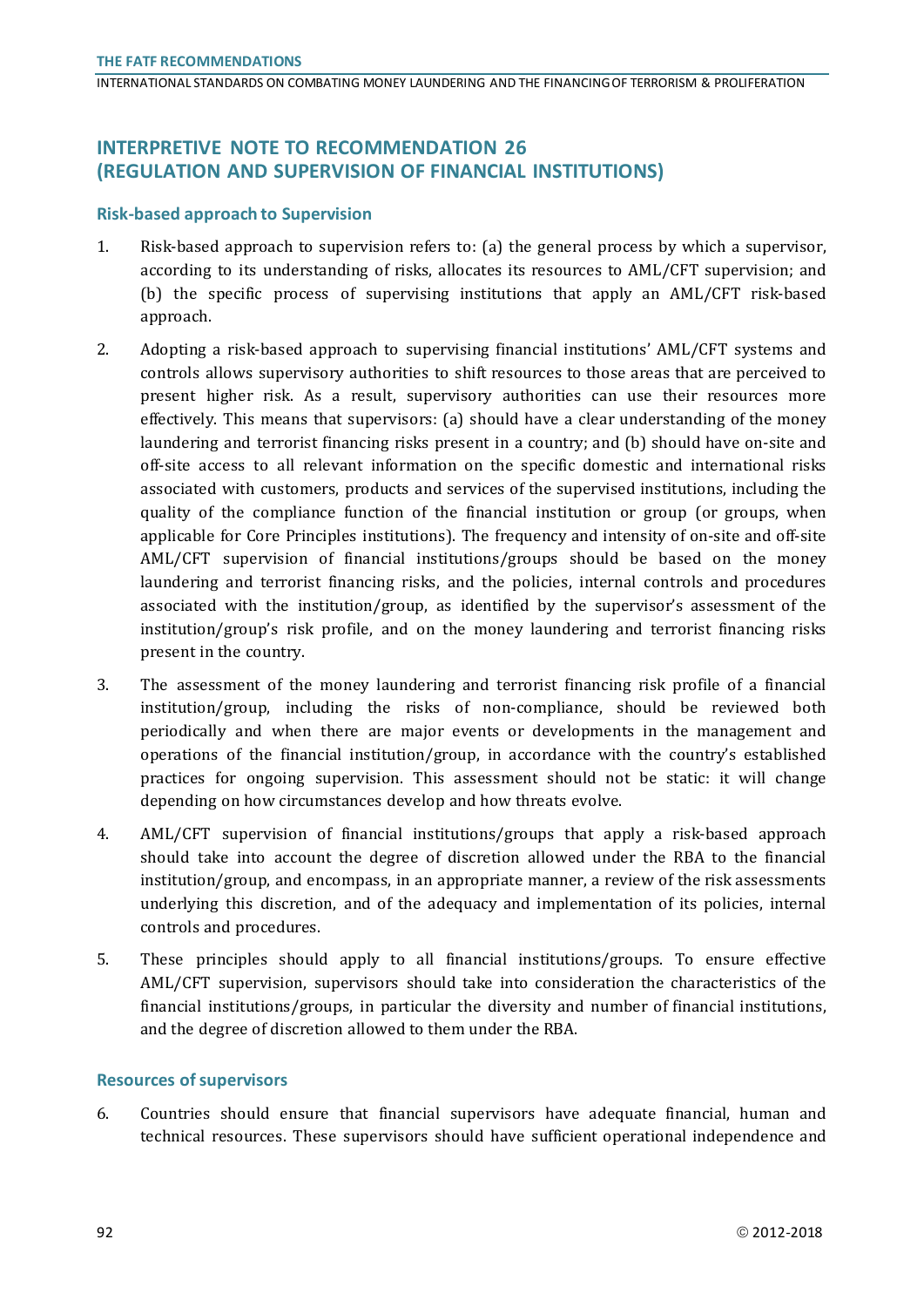autonomy to ensure freedom from undue influence or interference. Countries should have in place processes to ensure that the staff of these authorities maintain high professional standards, including standards concerning confidentiality, and should be of high integrity and be appropriately skilled.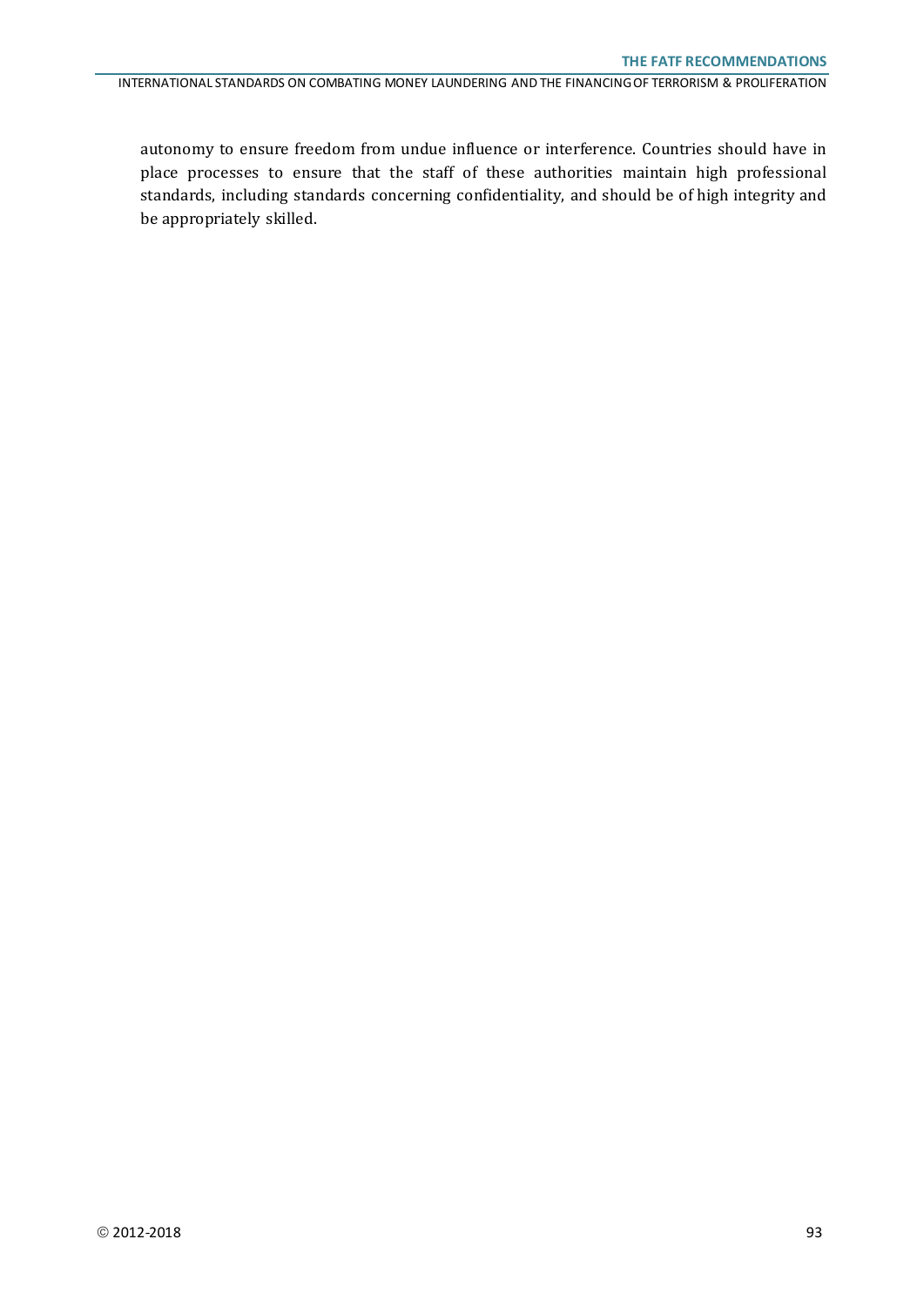# **INTERPRETIVE NOTE TO RECOMMENDATION 28 (REGULATION AND SUPERVISION OF DNFBPS)**

- 1. Risk-based approach to supervision refers to: (a) the general process by which a supervisor or SRB, according to its understanding of risks, allocates its resources to AML/CFT supervision; and (b) the specific process of supervising or monitoring DNFBPs that apply an AML/CFT risk-based approach.
- 2. Supervisors or SRBs should determine the frequency and intensity of their supervisory or monitoring actions on DNFBPs on the basis of their understanding of the money laundering and terrorist financing risks, and taking into consideration the characteristics of the DNFBPs, in particular their diversity and number, in order to ensure effective AML/CFT supervision or monitoring. This means having a clear understanding of the money laundering and terrorist financing risks: (a) present in the country; and (b) associated with the type of DNFBP and their customers, products and services.
- 3. Supervisors or SRBs assessing the adequacy of the AML/CFT internal controls, policies and procedures of DNFBPs should properly take into account the money laundering and terrorist financing risk profile of those DNFBPs, and the degree of discretion allowed to them under the RBA.
- 4. Supervisors or SRBs should have adequate powers to perform their functions (including powers to monitor and sanction), and adequate financial, human and technical resources. Countries should have in place processes to ensure that the staff of those authorities maintain high professional standards, including standards concerning confidentiality, and should be of high integrity and be appropriately skilled.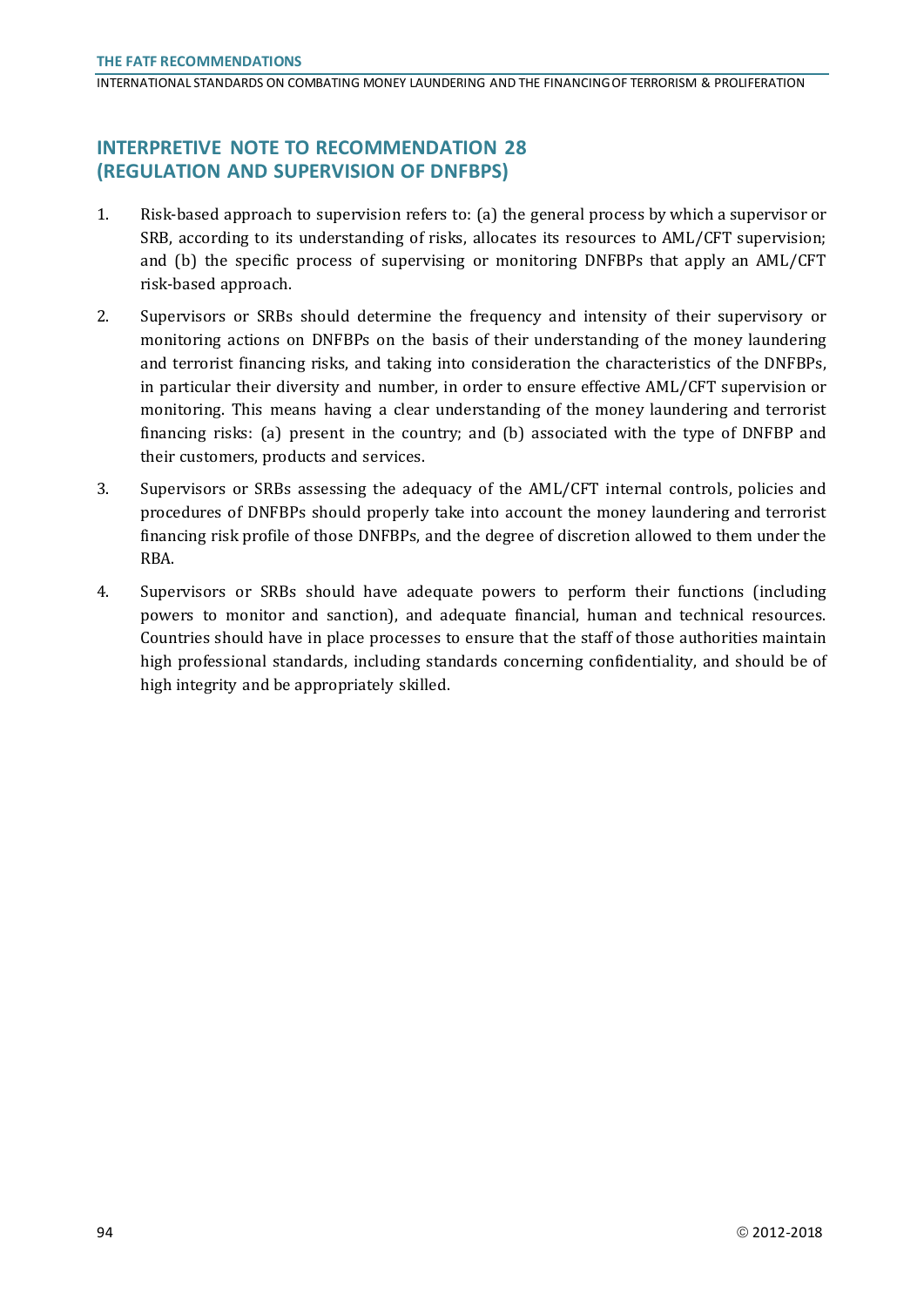# **INTERPRETIVE NOTE TO RECOMMENDATION 29 (FINANCIAL INTELLIGENCE UNITS)**

## **A. GENERAL**

1. This note explains the core mandate and functions of a financial intelligence unit (FIU) and provides further clarity on the obligations contained in the standard. The FIU is part of, and plays a central role in, a country's AML/CFT operational network, and provides support to the work of other competent authorities. Considering that there are different FIU models, Recommendation 29 does not prejudge a country's choice for a particular model, and applies equally to all of them.

### **B. FUNCTIONS**

#### **(a) Receipt**

2. The FIU serves as the central agency for the receipt of disclosures filed by reporting entities. At a minimum, this information should include suspicious transaction reports, as required by Recommendation 20 and 23, and it should include other information as required by national legislation (such as cash transaction reports, wire transfers reports and other threshold-based declarations/disclosures).

## **(b) Analysis**

- 3. FIU analysis should add value to the information received and held by the FIU. While all the information should be considered, the analysis may focus either on each single disclosure received or on appropriate selected information, depending on the type and volume of the disclosures received, and on the expected use after dissemination. FIUs should be encouraged to use analytical software to process information more efficiently and assist in establishing relevant links. However, such tools cannot fully replace the human judgement element of analysis. FIUs should conduct the following types of analysis:
	- Operational analysis uses available and obtainable information to identify specific targets (e.g. persons, assets, criminal networks and associations), to follow the trail of particular activities or transactions, and to determine links between those targets and possible proceeds of crime, money laundering, predicate offences or terrorist financing.
	- Strategic analysis uses available and obtainable information, including data that may be provided by other competent authorities, to identify money laundering and terrorist financing related trends and patterns. This information is then also used by the FIU or other state entities in order to determine money laundering and terrorist financing related threats and vulnerabilities. Strategic analysis may also help establish policies and goals for the FIU, or more broadly for other entities within the AML/CFT regime.

### **(c) Dissemination**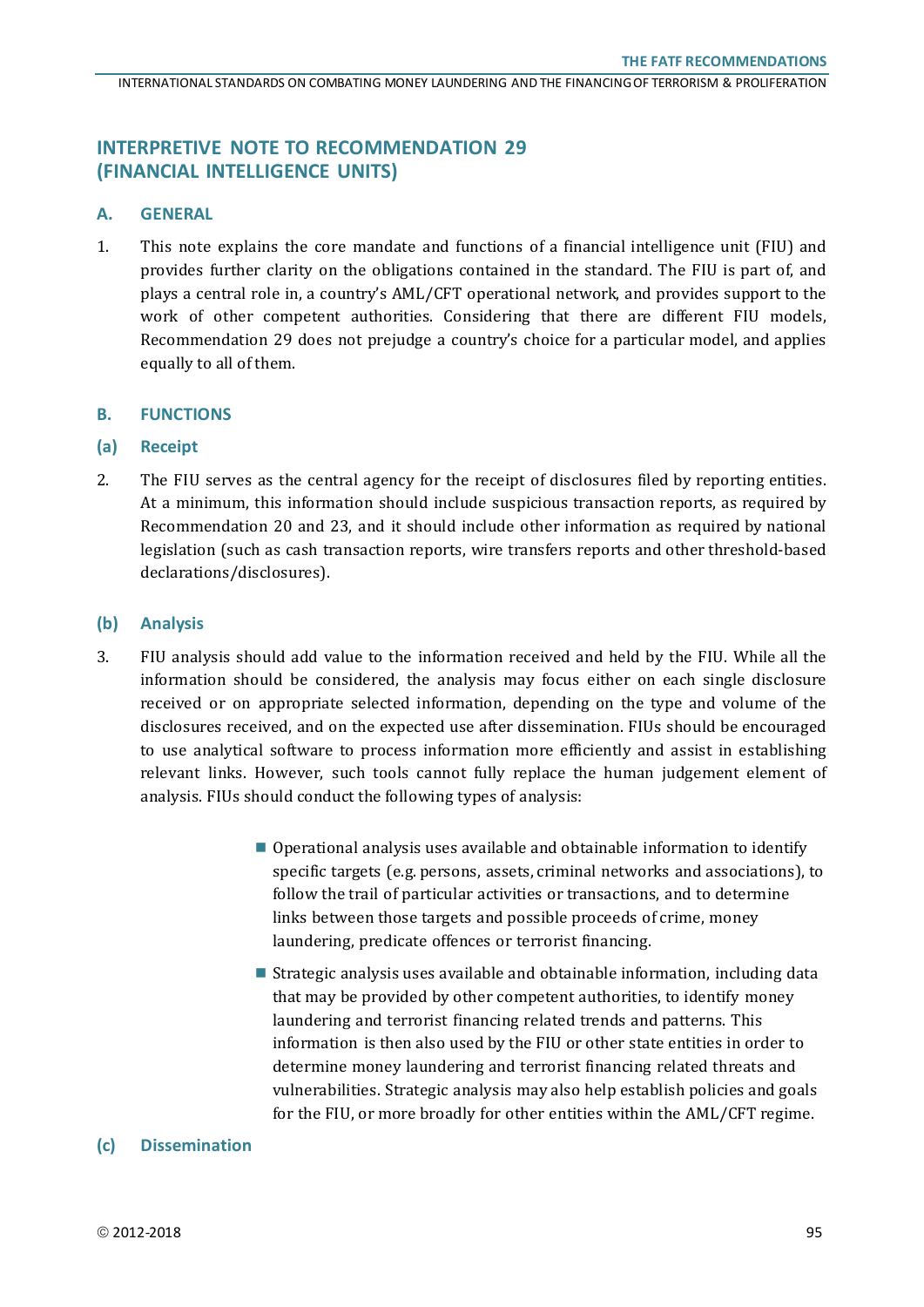- 4. The FIU should be able to disseminate, spontaneously and upon request, information and the results of its analysis to relevant competent authorities. Dedicated, secure and protected channels should be used for the dissemination.
	- **Spontaneous dissemination**: The FIU should be able to disseminate information and the results of its analysis to competent authorities when there are grounds to suspect money laundering, predicate offences or terrorist financing. Based on the FIU's analysis, the dissemination of information should be selective and allow the recipient authorities to focus on relevant cases/information.
	- **Dissemination upon request:** The FIU should be able to respond to information requests from competent authorities pursuant to Recommendation 31. When the FIU receives such a request from a competent authority, the decision on conducting analysis and/or dissemination of information to the requesting authority should remain with the FIU.

### **C. ACCESS TO INFORMATION**

### **(a) Obtaining Additional Information from Reporting Entities**

5. In addition to the information that entities report to the FIU (under the receipt function), the FIU should be able to obtain and use additional information from reporting entities as needed to perform its analysis properly. The information that the FIU should be permitted to obtain could include information that reporting entities are required to maintain pursuant to the relevant FATF Recommendations (Recommendations 10, 11 and 22).

#### **(b) Access to Information from other sources**

6. In order to conduct proper analysis, the FIU should have access to the widest possible range of financial, administrative and law enforcement information. This should include information from open or public sources, as well as relevant information collected and/or maintained by, or on behalf of, other authorities and, where appropriate, commercially held data.

## **D. INFORMATION SECURITY AND CONFIDENTIALITY**

7. Information received, processed, held or disseminated by the FIU must be securely protected, exchanged and used only in accordance with agreed procedures, policies and applicable laws and regulations. An FIU must, therefore, have rules in place governing the security and confidentiality of such information, including procedures for handling, storage, dissemination, and protection of, as well as access to such information. The FIU should ensure that its staff members have the necessary security clearance levels and understanding of their responsibilities in handling and disseminating sensitive and confidential information. The FIU should ensure that there is limited access to its facilities and information, including information technology systems.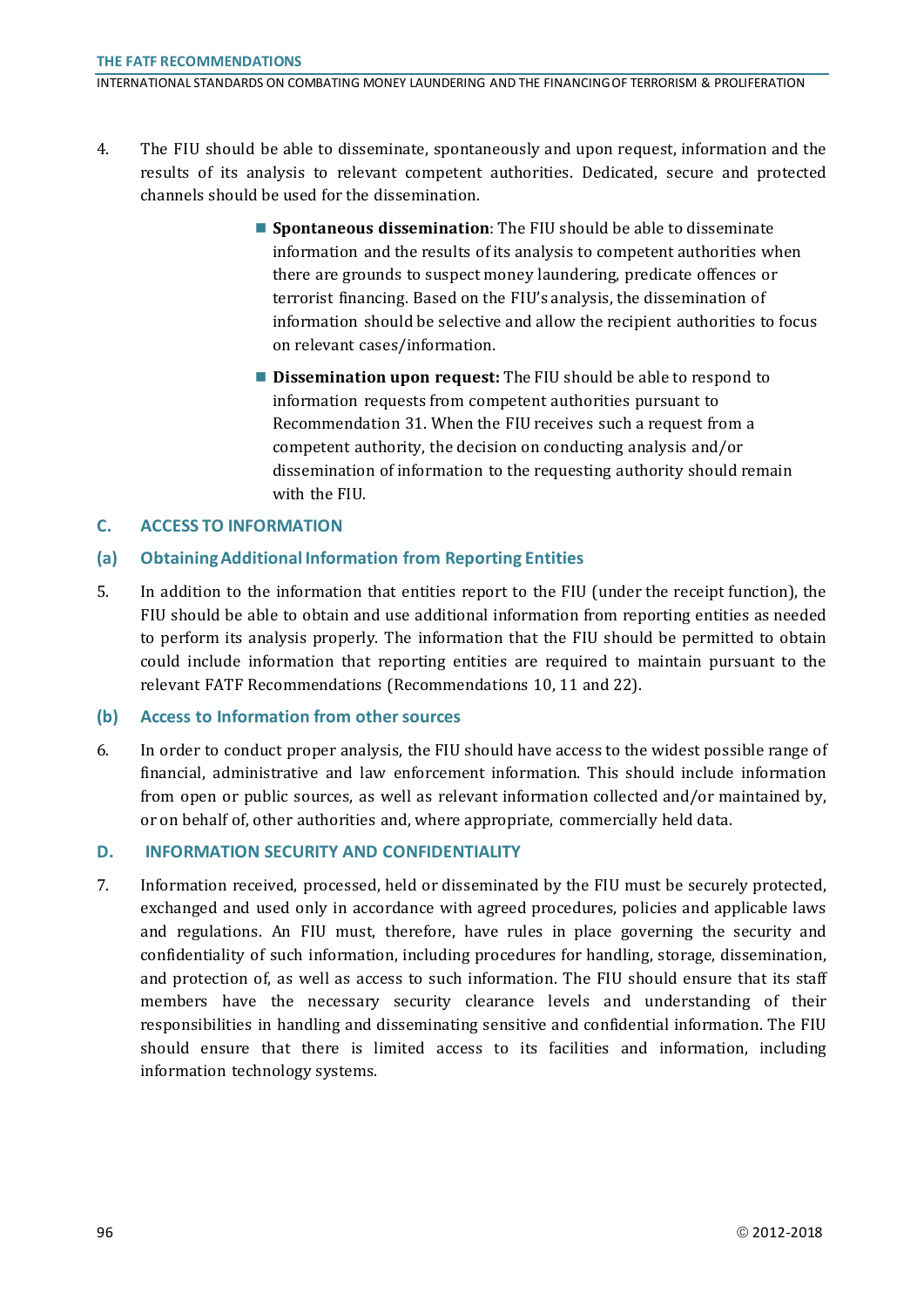## **E. OPERATIONAL INDEPENDENCE**

- 8. The FIU should be operationally independent and autonomous, meaning that the FIU should have the authority and capacity to carry out its functions freely, including the autonomous decision to analyse, request and/or disseminate specific information. In all cases, this means that the FIU has the independent right to forward or disseminate information to competent authorities.
- 9. An FIU may be established as part of an existing authority. When a FIU is located within the existing structure of another authority, the FIU's core functions should be distinct from those of the other authority.
- 10. The FIU should be provided with adequate financial, human and technical resources, in a manner that secures its autonomy and independence and allows it to conduct its mandate effectively. Countries should have in place processes to ensure that the staff of the FIU maintain high professional standards, including standards concerning confidentiality, and should be of high integrity and be appropriately skilled.
- 11. The FIU should also be able to make arrangements or engage independently with other domestic competent authorities or foreign counterparts on the exchange of information.

#### **F. UNDUE INFLUENCE OR INTERFERENCE**

12. The FIU should be able to obtain and deploy the resources needed to carry out its functions, on an individual or routine basis, free from any undue political, government or industry influence or interference, which might compromise its operational independence.

#### **G. EGMONT GROUP**

13. Countries should ensure that the FIU has regard to the Egmont Group Statement of Purpose and its Principles for Information Exchange Between Financial Intelligence Units for Money Laundering and Terrorism Financing Cases (these documents set out important guidance concerning the role and functions of FIUs, and the mechanisms for exchanging information between FIUs). The FIU should apply for membership in the Egmont Group.

### **H. LARGE CASH TRANSACTION REPORTING**

14. Countries should consider the feasibility and utility of a system where financial institutions and DNFBPs would report all domestic and international currency transactions above a fixed amount.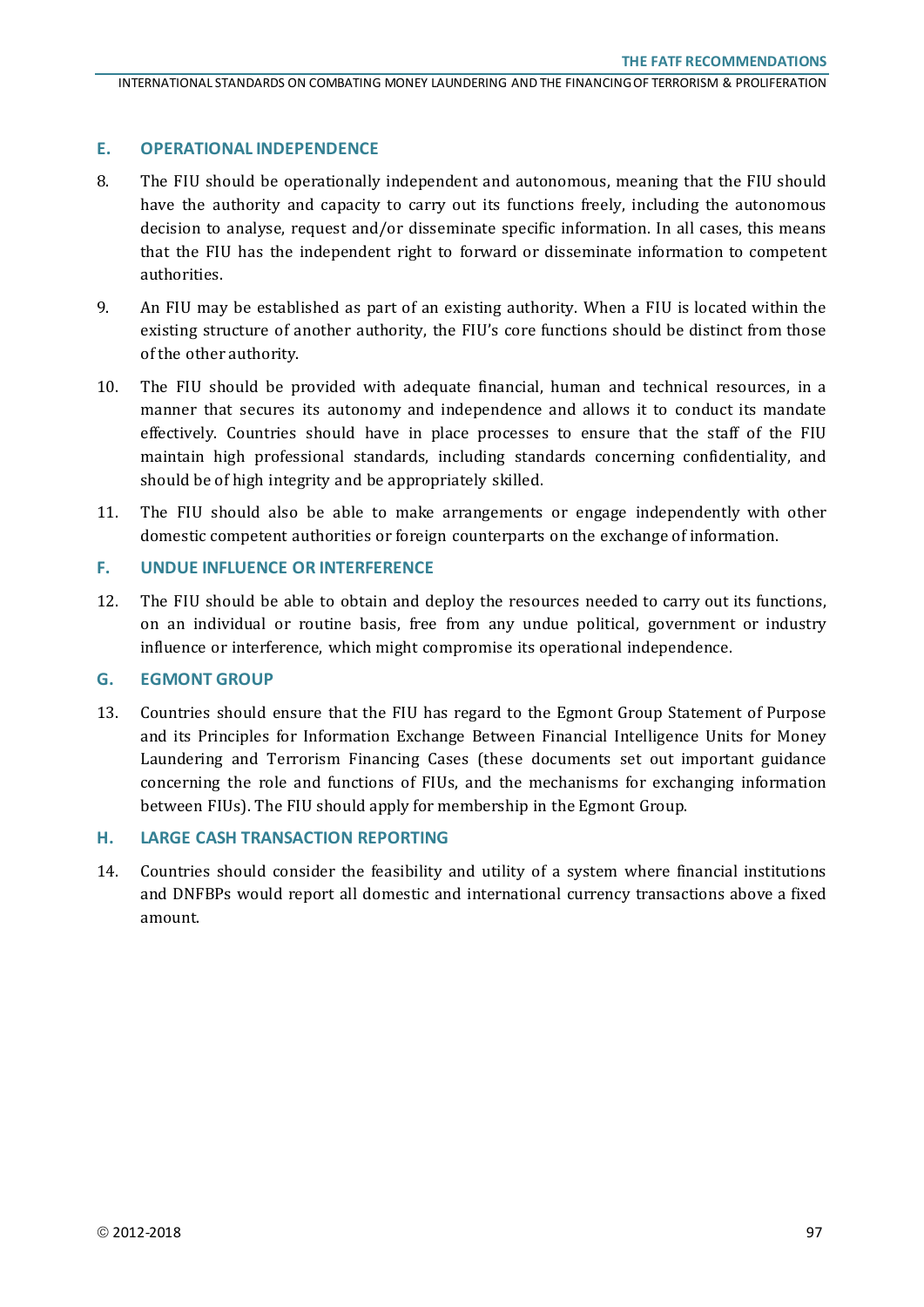# **INTERPRETIVE NOTE TO RECOMMENDATION 30 (RESPONSIBILITIES OF LAW ENFORCEMENT AND INVESTIGATIVE AUTHORITIES)**

- 1. There should be designated law enforcement authorities that have responsibility for ensuring that money laundering, predicate offences and terrorist financing are properly investigated through the conduct of a financial investigation. Countries should also designate one or more competent authorities to identify, trace, and initiate freezing and seizing of property that is, or may become, subject to confiscation.
- 2. A 'financial investigation' means an enquiry into the financial affairs related to a criminal activity, with a view to:
	- $\blacksquare$  identifying the extent of criminal networks and/or the scale of criminality;
	- $\blacksquare$  identifying and tracing the proceeds of crime, terrorist funds or any other assets that are, or may become, subject to confiscation; and
	- developing evidence which can be used in criminal proceedings.
- 3. A 'parallel financial investigation' refers to conducting a financial investigation alongside, or in the context of, a (traditional) criminal investigation into money laundering, terrorist financing and/or predicate offence(s). Law enforcement investigators of predicate offences should either be authorised to pursue the investigation of any related money laundering and terrorist financing offences during a parallel investigation, or be able to refer the case to another agency to follow up with such investigations.
- 4. Countries should consider taking measures, including legislative ones, at the national level, to allow their competent authorities investigating money laundering and terrorist financing cases to postpone or waive the arrest of suspected persons and/or the seizure of the money, for the purpose of identifying persons involved in such activities or for evidence gathering. Without such measures the use of procedures such as controlled deliveries and undercover operations are precluded.
- 5. Recommendation 30 also applies to those competent authorities, which are not law enforcement authorities, *per se*, but which have the responsibility for pursuing financial investigations of predicate offences, to the extent that these competent authorities are exercising functions covered under Recommendation 30.
- 6. Anti-corruption enforcement authorities with enforcement powers may be designated to investigate money laundering and terrorist financing offences arising from, or related to, corruption offences under Recommendation 30, and these authorities should also have sufficient powers to identify, trace, and initiate freezing and seizing of assets.
- 7. The range of law enforcement agencies and other competent authorities mentioned above should be taken into account when countries make use of multi-disciplinary groups in financial investigations.
- 8. Law enforcement authorities and prosecutorial authorities should have adequate financial, human and technical resources. Countries should have in place processes to ensure that the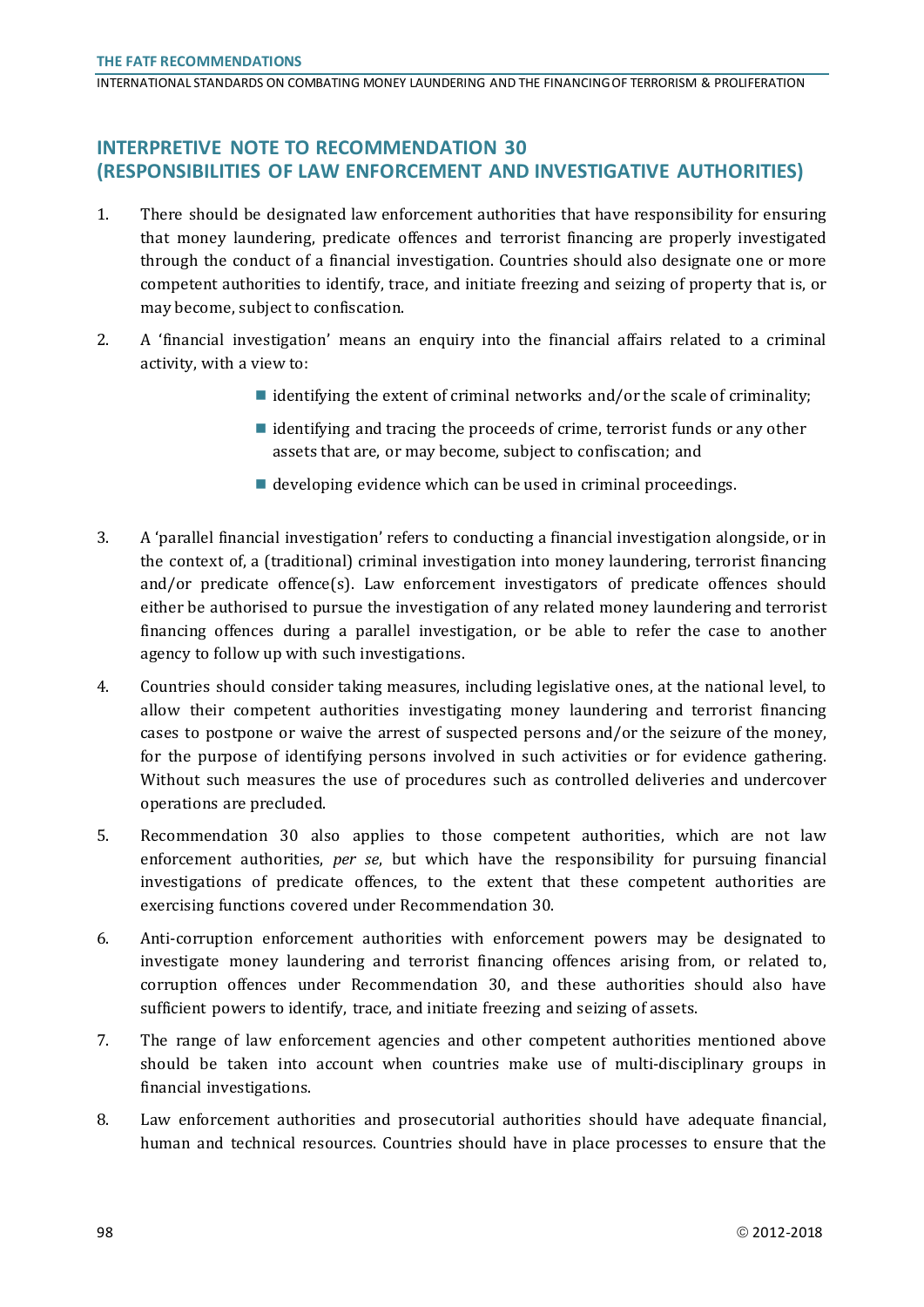staff of these authorities maintain high professional standards, including standards concerning confidentiality, and should be of high integrity and be appropriately skilled.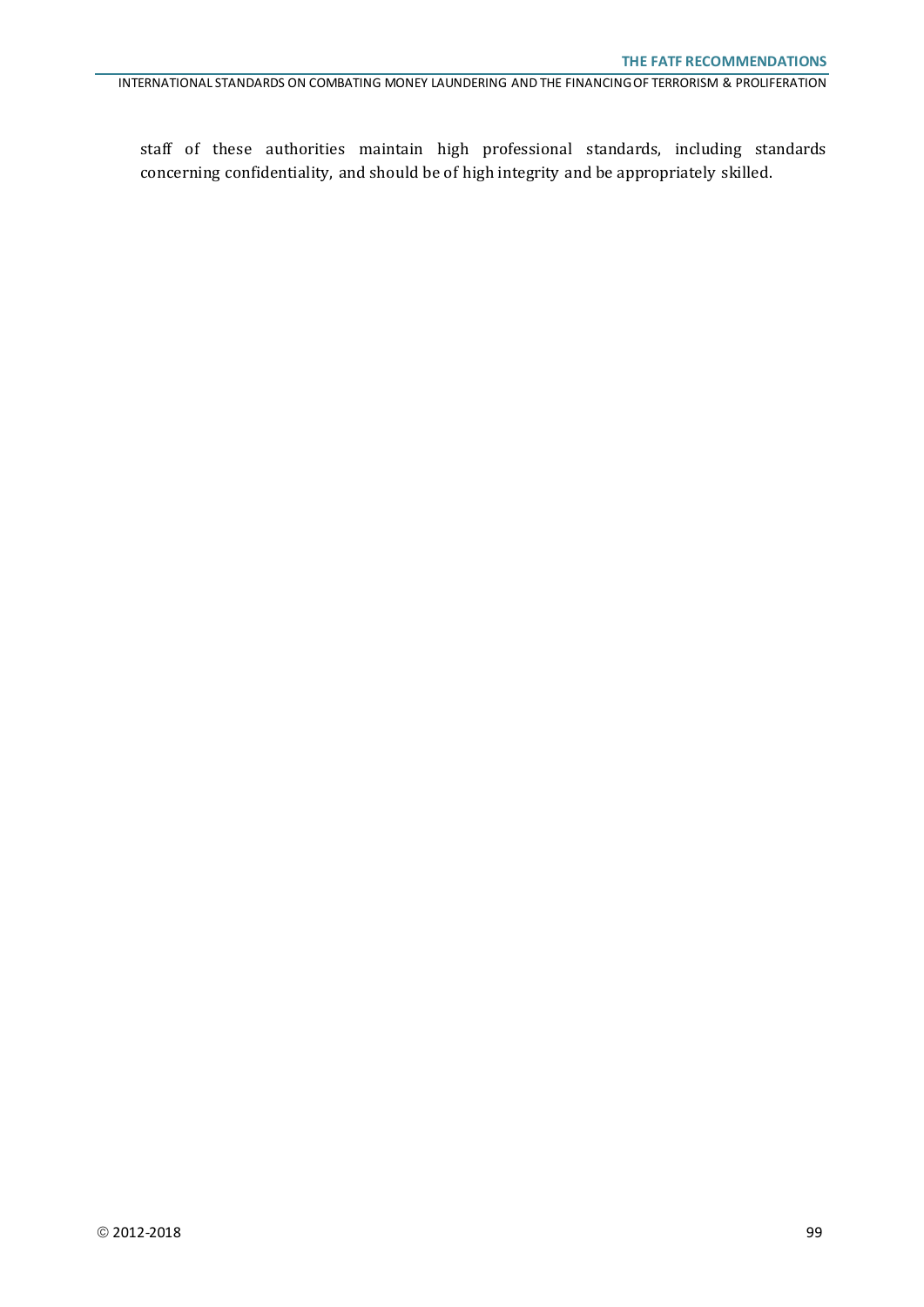# **INTERPRETIVE NOTE TO RECOMMENDATION 32 (CASH COURIERS)**

## **A. OBJECTIVES**

1. Recommendation 32 was developed with the objective of ensuring that terrorists and other criminals cannot finance their activities or launder the proceeds of their crimes through the physical cross-border transportation of currency and bearer negotiable instruments. Specifically, it aims to ensure that countries have measures to: (a) detect the physical crossborder transportation of currency and bearer negotiable instruments; (b) stop or restrain currency and bearer negotiable instruments that are suspected to be related to terrorist financing or money laundering; (c) stop or restrain currency or bearer negotiable instruments that are falsely declared or disclosed; (d) apply appropriate sanctions for making a false declaration or disclosure; and (e) enable confiscation of currency or bearer negotiable instruments that are related to terrorist financing or money laundering.

## **B. THE TYPES OF SYSTEMS THAT MAY BE IMPLEMENTED TO ADDRESS THE ISSUE OF CASH COURIERS**

2. Countries may meet their obligations under Recommendation 32 and this Interpretive Note by implementing one of the following types of systems. However, countries do not have to use the same type of system for incoming and outgoing cross-border transportation of currency or bearer negotiable instruments:

## **Declaration system**

- 3. All persons making a physical cross-border transportation of currency or bearer negotiable instruments (BNIs), which are of a value exceeding a pre-set, maximum threshold of USD/EUR 15,000, are required to submit a truthful declaration to the designated competent authorities. Countries may opt from among the following three different types of declaration system: (i) a written declaration system for all travellers; (ii) a written declaration system for those travellers carrying an amount of currency or BNIs above a threshold; and (iii) an oral declaration system. These three systems are described below in their pure form. However, it is not uncommon for countries to opt for a mixed system.
	- (a) *Written declaration system for all travellers*: In this system, all travellers are required to complete a written declaration before entering the country. This would include questions contained on common or customs declaration forms. In practice, travellers have to make a declaration whether or not they are carrying currency or BNIs (e.g. ticking a "yes" or "no" box).
	- (b) *Written declaration system for travellers carrying amounts above a threshold:* In this system, all travellers carrying an amount of currency or BNIs above a pre-set designated threshold are required to complete a written declaration form. In practice, the traveller is not required to fill out any forms if they are not carrying currency or BNIs over the designated threshold.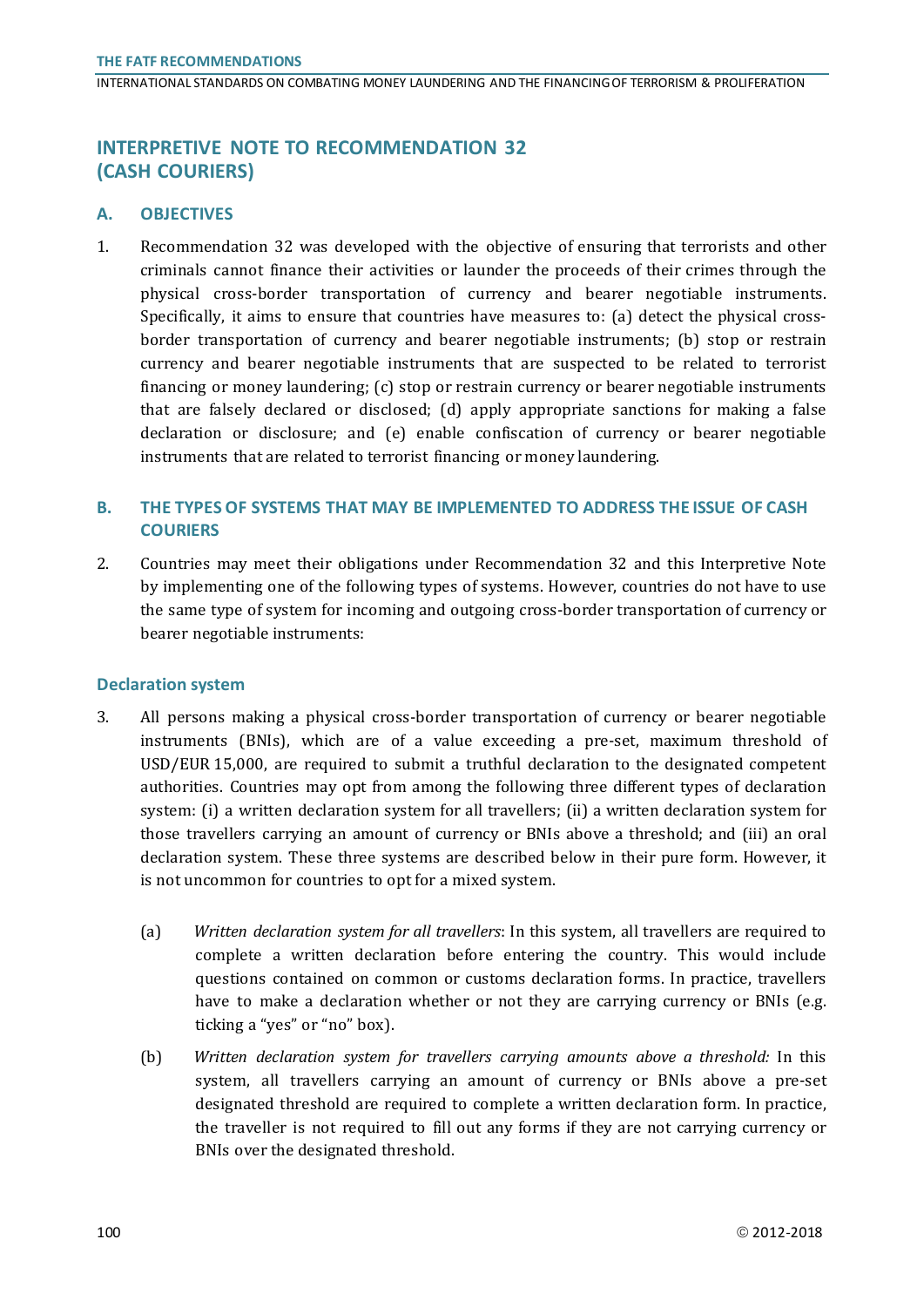(c) *Oral declaration system for all travellers:* In this system, all travellers are required to orally declare if they carry an amount of currency or BNIs above a prescribed threshold. Usually, this is done at customs entry points by requiring travellers to choose between the "red channel" (goods to declare) and the "green channel" (nothing to declare). The choice of channel that the traveller makes is considered to be the oral declaration. In practice, travellers do not declare in writing, but are required to actively report to a customs official.

#### **Disclosure system**

4. Countries may opt for a system whereby travellers are required to provide the authorities with appropriate information upon request. In such systems, there is no requirement for travellers to make an upfront written or oral declaration. In practice, travellers need to be required to give a truthful answer to competent authorities upon request.

#### **C. ADDITIONAL ELEMENTS APPLICABLE TO BOTH SYSTEMS**

- 5. Whichever system is implemented, countries should ensure that their system incorporates the following elements:
	- (a) The declaration/disclosure system should apply to both incoming and outgoing transportation of currency and BNIs.
	- (b) Upon discovery of a false declaration/disclosure of currency or bearer negotiable instruments or a failure to declare/disclose them, designated competent authorities should have the authority to request and obtain further information from the carrier with regard to the origin of the currency or BNIs and their intended use.
	- (c) Information obtained through the declaration/disclosure process should be available to the FIU, either through a system whereby the FIU is notified about suspicious crossborder transportation incidents, or by making the declaration/disclosure information directly available to the FIU in some other way.
	- (d) At the domestic level, countries should ensure that there is adequate coordination among customs, immigration and other related authorities on issues related to the implementation of Recommendation 32.
	- (e) In the following two cases, competent authorities should be able to stop or restrain cash or BNIs for a reasonable time, in order to ascertain whether evidence of money laundering or terrorist financing may be found: (i) where there is a suspicion of money laundering or terrorist financing; or (ii) where there is a false declaration or false disclosure.
	- (f) The declaration/disclosure system should allow for the greatest possible measure of international cooperation and assistance in accordance with Recommendations 36 to 40. To facilitate such cooperation, in instances when: (i) a declaration or disclosure which exceeds the maximum threshold of USD/EUR 15,000 is made; or (ii) where there is a false declaration or false disclosure; or (iii) where there is a suspicion of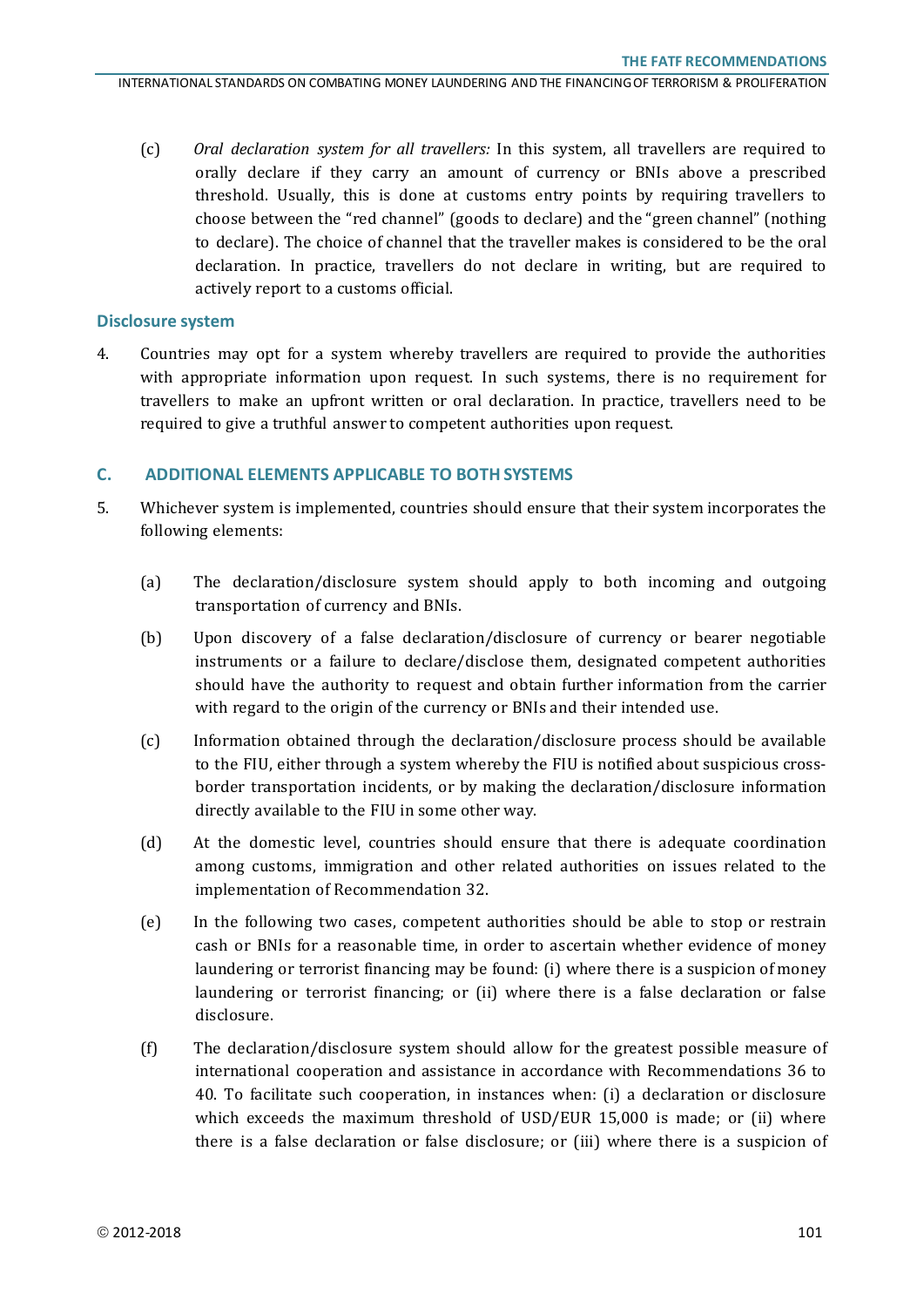money laundering or terrorist financing, this information shall be retained for use by competent authorities. At a minimum, this information will cover: (i) the amount of currency or BNIs declared, disclosed or otherwise detected; and (ii) the identification data of the bearer(s).

(g) Countries should implement Recommendation 32 subject to strict safeguards to ensure proper use of information and without restricting either: (i) trade payments between countries for goods and services; or (ii) the freedom of capital movements, in any way.

## **D. SANCTIONS**

- 6. Persons who make a false declaration or disclosure should be subject to effective, proportionate and dissuasive sanctions, whether criminal civil or administrative. Persons who are carrying out a physical cross-border transportation of currency or BNIs that is related to terrorist financing, money laundering or predicate offences should also be subject to effective, proportionate and dissuasive sanctions, whether criminal, civil or administrative, and should be subject to measures, consistent with Recommendation 4, which would enable the confiscation of such currency or BNIs.
- 7. Authorities responsible for implementation of Recommendation 32 should have adequate financial, human and technical resources. Countries should have in place processes to ensure that the staff of these authorities maintain high professional standards, including standards concerning confidentiality, and should be of high integrity and be appropriately skilled.

## **E. GOLD, PRECIOUS METALS AND PRECIOUS STONES**

8. For the purposes of Recommendation 32, gold, precious metals and precious stones are not included, despite their high liquidity and use in certain situations as a means of exchange or transmitting value. These items may be otherwise covered under customs laws and regulations. If a country discovers an unusual cross-border movement of gold, precious metals or precious stones, it should consider notifying, as appropriate, the Customs Service or other competent authorities of the countries from which these items originated and/or to which they are destined, and should cooperate with a view toward establishing the source, destination, and purpose of the movement of such items, and toward the taking of appropriate action.

| <b>False declaration</b> | refers to a misrepresentation of the value of currency or BNIs being<br>transported, or a misrepresentation of other relevant data which is<br>required for submission in the declaration or otherwise requested by<br>the authorities. This includes failing to make a declaration as required. |
|--------------------------|--------------------------------------------------------------------------------------------------------------------------------------------------------------------------------------------------------------------------------------------------------------------------------------------------|
| <b>False disclosure</b>  | refers to a misrepresentation of the value of currency or BNIs being<br>transported, or a misrepresentation of other relevant data which is                                                                                                                                                      |

Glossary of specific terms used in this Recommendation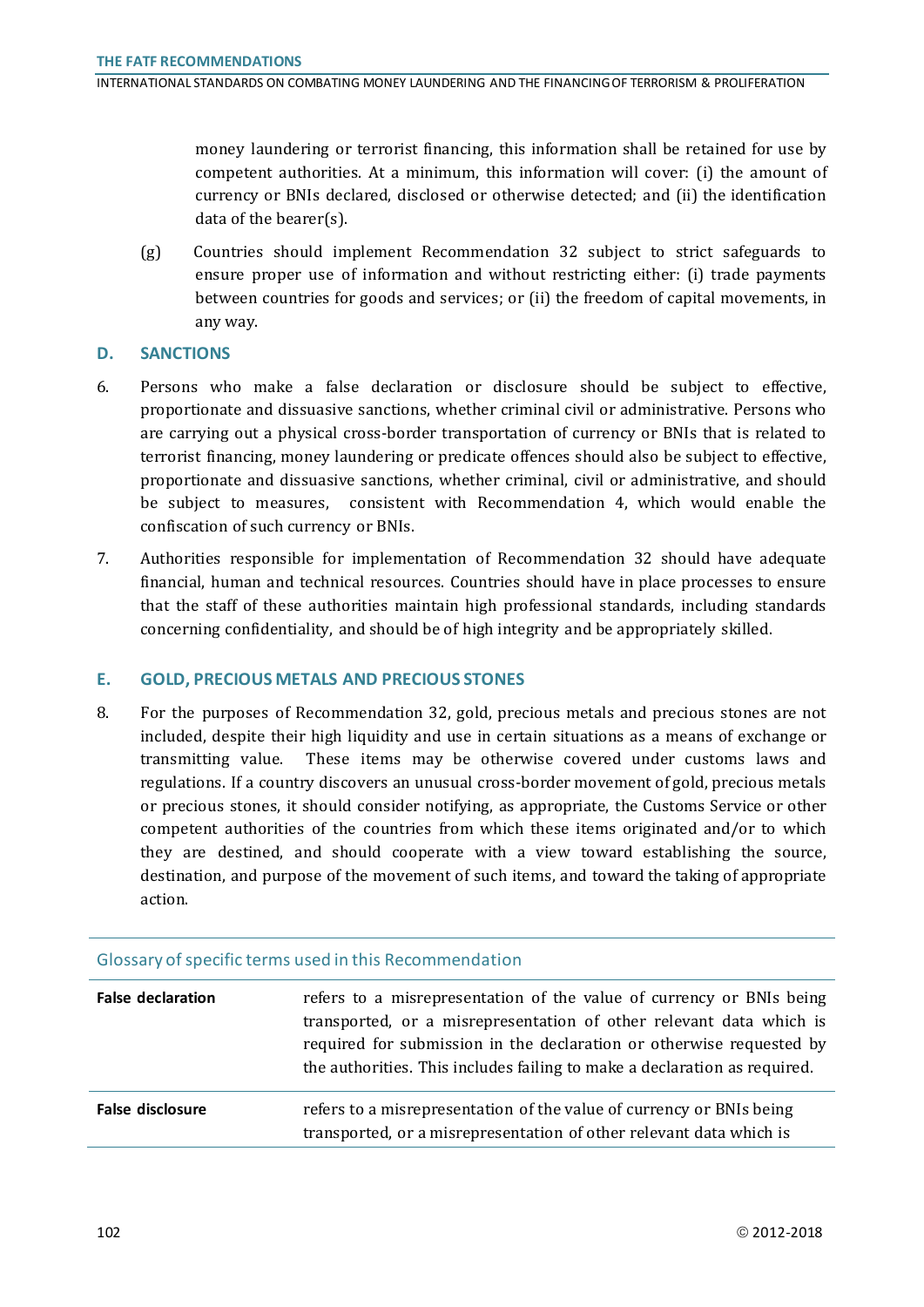Glossary of specific terms used in this Recommendation

|                                                                 | asked for upon request in the disclosure or otherwise requested by the<br>authorities. This includes failing to make a disclosure as required.                                                                                                                                                                                                                                                                                          |
|-----------------------------------------------------------------|-----------------------------------------------------------------------------------------------------------------------------------------------------------------------------------------------------------------------------------------------------------------------------------------------------------------------------------------------------------------------------------------------------------------------------------------|
| <b>Physical cross-border</b><br>transportation                  | refers to any in-bound or out-bound physical transportation of<br>currency or BNIs from one country to another country. The term<br>includes the following modes of transportation: (1) physical<br>transportation by a natural person, or in that person's accompanying<br>luggage or vehicle; (2) shipment of currency or BNIs through<br>containerised cargo or (3) the mailing of currency or BNIs by a natural<br>or legal person. |
| <b>Related to terrorist</b><br>financing or money<br>laundering | when used to describe currency or BNIs, refers to currency or BNIs that<br>are: (i) the proceeds of, or used in, or intended or allocated for use in,<br>the financing of terrorism, terrorist acts or terrorist organisations; or<br>(ii) laundered, proceeds from money laundering or predicate offences,<br>or instrumentalities used in or intended for use in the commission of<br>these offences.                                 |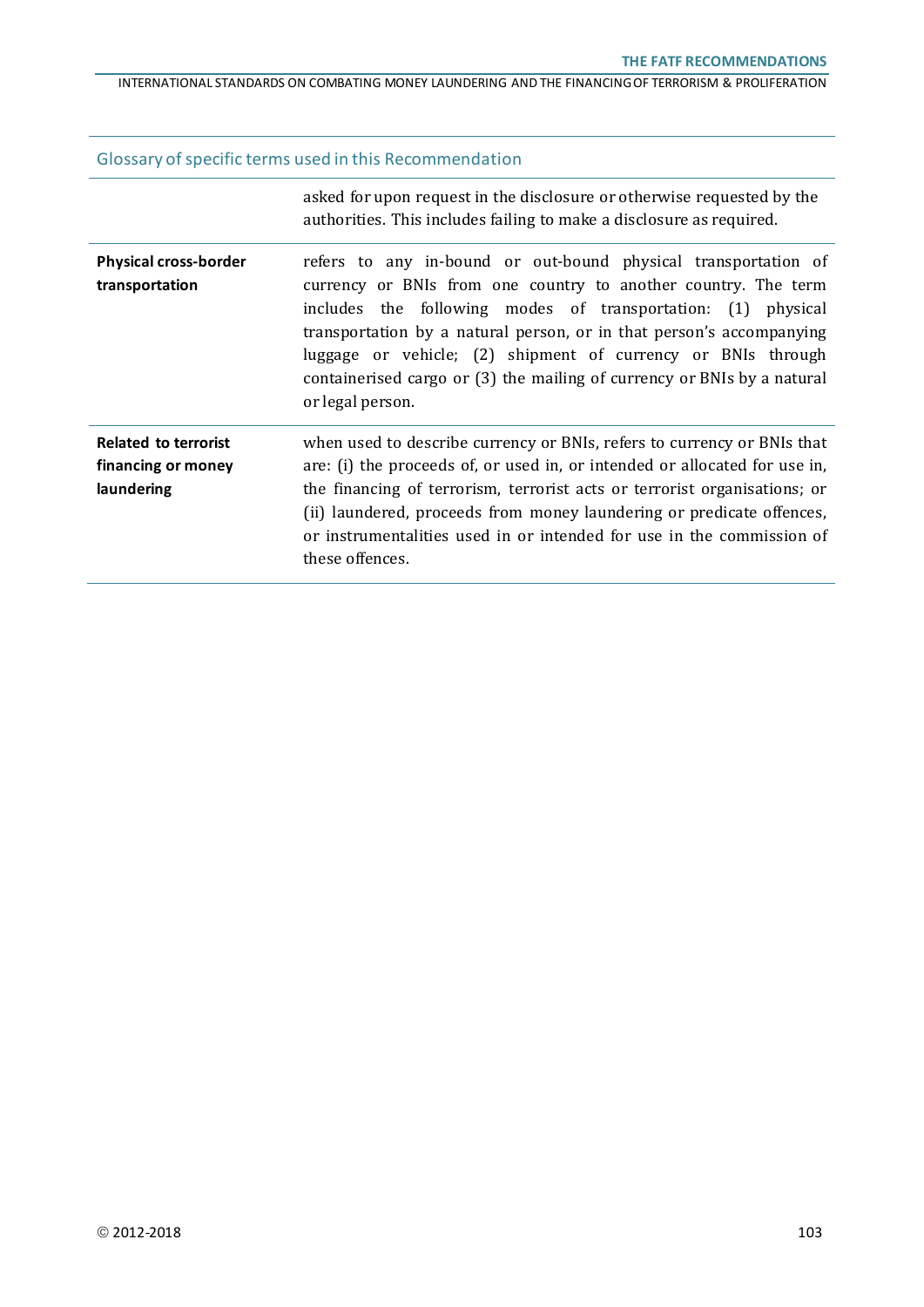# **INTERPRETIVE NOTE TO RECOMMENDATION 38 (MUTUAL LEGAL ASSISTANCE: FREEZING AND CONFISCATION)**

- 1. Countries should consider establishing an asset forfeiture fund into which all, or a portion of, confiscated property will be deposited for law enforcement, health, education, or other appropriate purposes. Countries should take such measures as may be necessary to enable them to share among or between other countries confiscated property, in particular, when confiscation is directly or indirectly a result of coordinated law enforcement actions.
- 2. With regard to requests for cooperation made on the basis of non-conviction based confiscation proceedings, countries need not have the authority to act on the basis of all such requests, but should be able to do so, at a minimum in circumstances when a perpetrator is unavailable by reason of death, flight, absence, or the perpetrator is unknown.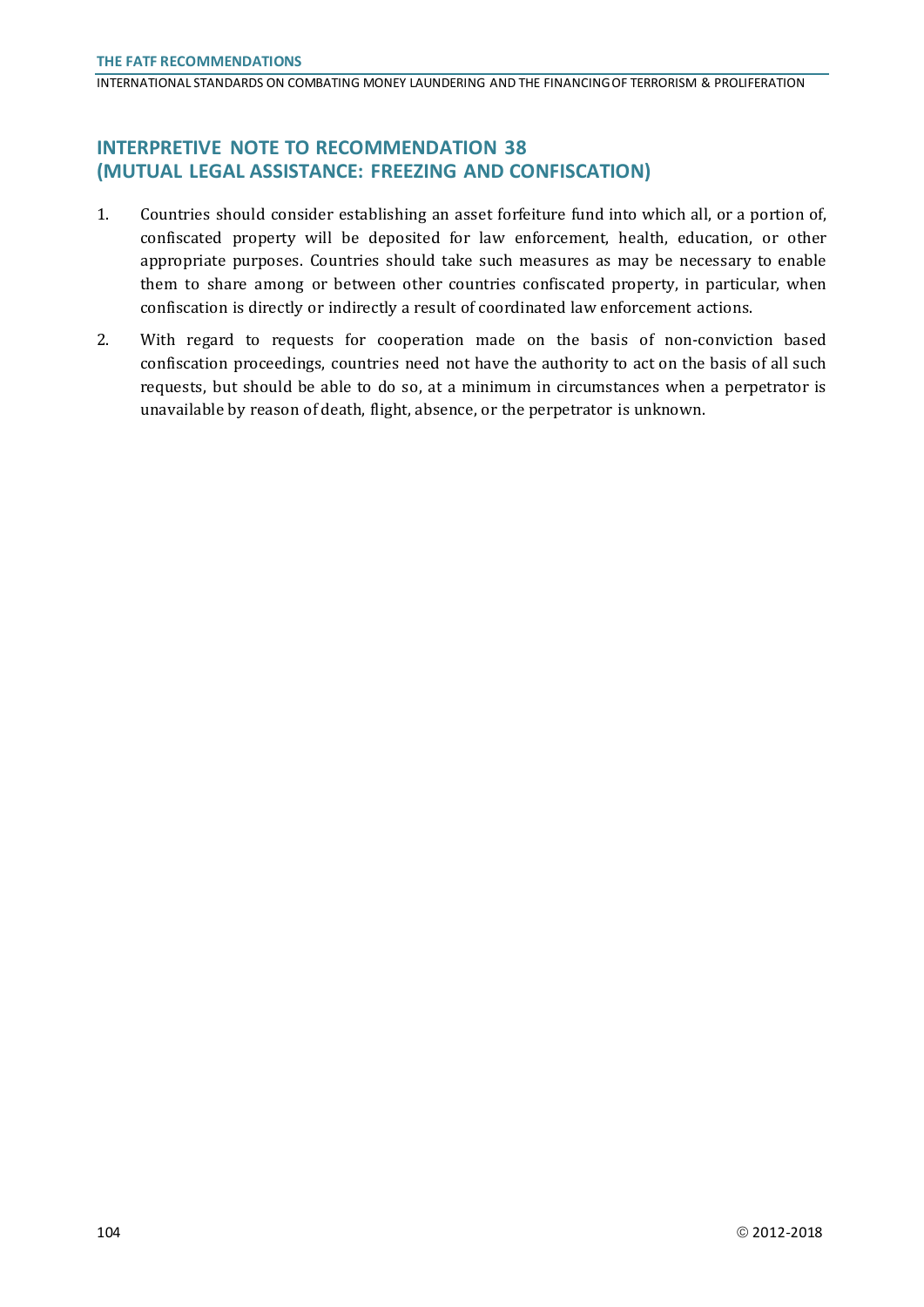# **INTERPRETIVE NOTE TO RECOMMENDATION 40 (OTHER FORMS OF INTERNATIONAL COOPERATION)**

### **A. PRINCIPLES APPLICABLE TO ALL FORMS OF INTERNATIONAL COOPERATION**

### **Obligations on requesting authorities**

1. When making requests for cooperation, competent authorities should make their best efforts to provide complete factual and, as appropriate, legal information, including indicating any need for urgency, to enable a timely and efficient execution of the request, as well as the foreseen use of the information requested. Upon request, requesting competent authorities should provide feedback to the requested competent authority on the use and usefulness of the information obtained.

#### **Unduly restrictive measures**

- 2. Countries should not prohibit or place unreasonable or unduly restrictive conditions on the provision of exchange of information or assistance. In particular competent authorities should not refuse a request for assistance on the grounds that:
	- (a) the request is also considered to involve fiscal matters; and/or
	- (b) laws require financial institutions or DNFBPs (except where the relevant information that is sought is held in circumstances where legal privilege or legal professional secrecy applies) to maintain secrecy or confidentiality; and/or
	- (c) there is an inquiry, investigation or proceeding underway in the requested country, unless the assistance would impede that inquiry, investigation or proceeding; and/or
	- (d) the nature or status (civil, administrative, law enforcement, etc.) of the requesting counterpart authority is different from that of its foreign counterpart.

### **Safeguards on information exchanged**

- 3. Exchanged information should be used only for the purpose for which the information was sought or provided. Any dissemination of the information to other authorities or third parties, or any use of this information for administrative, investigative, prosecutorial or judicial purposes, beyond those originally approved, should be subject to prior authorisation by the requested competent authority.
- 4. Competent authorities should maintain appropriate confidentiality for any request for cooperation and the information exchanged, in order to protect the integrity of the investigation or inquiry[49,](#page-105-0) consistent with both parties' obligations concerning privacy and data protection. At a minimum, competent authorities should protect exchanged information in the same manner as they would protect similar information received from domestic sources. Countries should establish controls and safeguards to ensure that information exchanged by competent authorities is used only in the manner authorised. Exchange of

 $\ddot{ }$ 

<span id="page-105-0"></span><sup>&</sup>lt;sup>49</sup> Information may be disclosed if such disclosure is required to carry out the request for cooperation.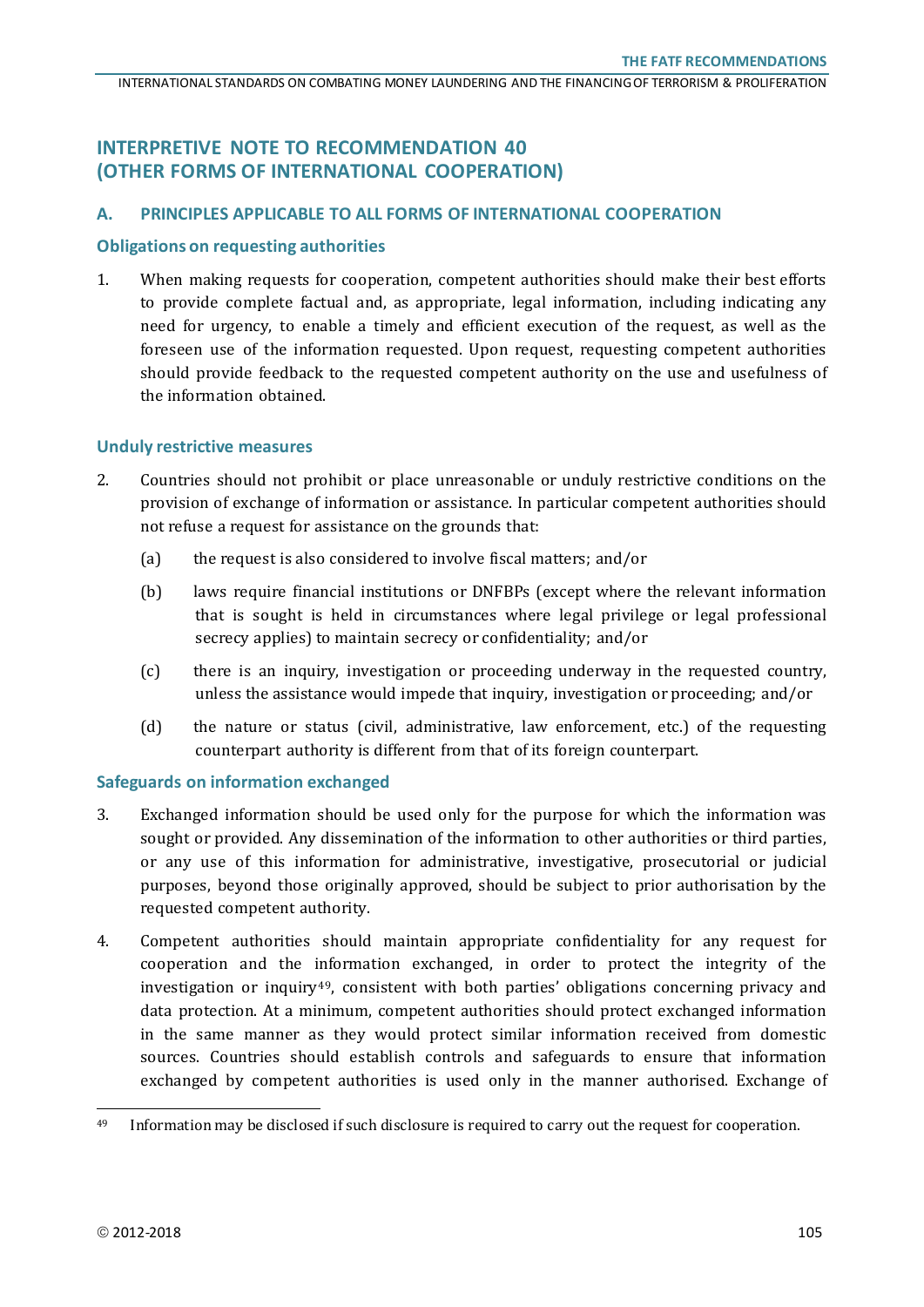information should take place in a secure way, and through reliable channels or mechanisms. Requested competent authorities may, as appropriate, refuse to provide information if the requesting competent authority cannot protect the information effectively.

### **Power to search for information**

5. Competent authorities should be able to conduct inquiries on behalf of a foreign counterpart, and exchange with their foreign counterparts all information that would be obtainable by them if such inquiries were being carried out domestically.

## **B. PRINCIPLES APPLICABLE TO SPECIFIC FORMS OF INTERNATIONAL COOPERATION**

6. The general principles above should apply to all forms of exchange of information between counterparts or non-counterparts, subject to the paragraphs set out below.

## **Exchange of information between FIUs**

- 7. FIUs should exchange information with foreign FIUs, regardless of their respective status; be it of an administrative, law enforcement, judicial or other nature. To this end, FIUs should have an adequate legal basis for providing cooperation on money laundering, associated predicate offences and terrorist financing.
- 8. When making a request for cooperation, FIUs should make their best efforts to provide complete factual, and, as appropriate, legal information, including the description of the case being analysed and the potential link to the requested country. Upon request and whenever possible, FIUs should provide feedback to their foreign counterparts on the use of the information provided, as well as on the outcome of the analysis conducted, based on the information provided.
- 9. FIUs should have the power to exchange:
	- (a) all information required to be accessible or obtainable directly or indirectly by the FIU under the FATF Recommendations, in particular under Recommendation 29; and
	- (b) any other information which they have the power to obtain or access, directly or indirectly, at the domestic level, subject to the principle of reciprocity.

## **Exchange of information between financial supervisors[50](#page-106-0)**

10. Financial supervisors should cooperate with their foreign counterparts, regardless of their respective nature or status. Efficient cooperation between financial supervisors aims at facilitating effective AML/CFT supervision of financial institutions. To this end, financial supervisors should have an adequate legal basis for providing cooperation, consistent with the applicable international standards for supervision, in particular with respect to the exchange of supervisory information related to or relevant for AML/CFT purposes.

<span id="page-106-0"></span> $\ddot{ }$ <sup>50</sup> This refers to financial supervisors which are competent authorities.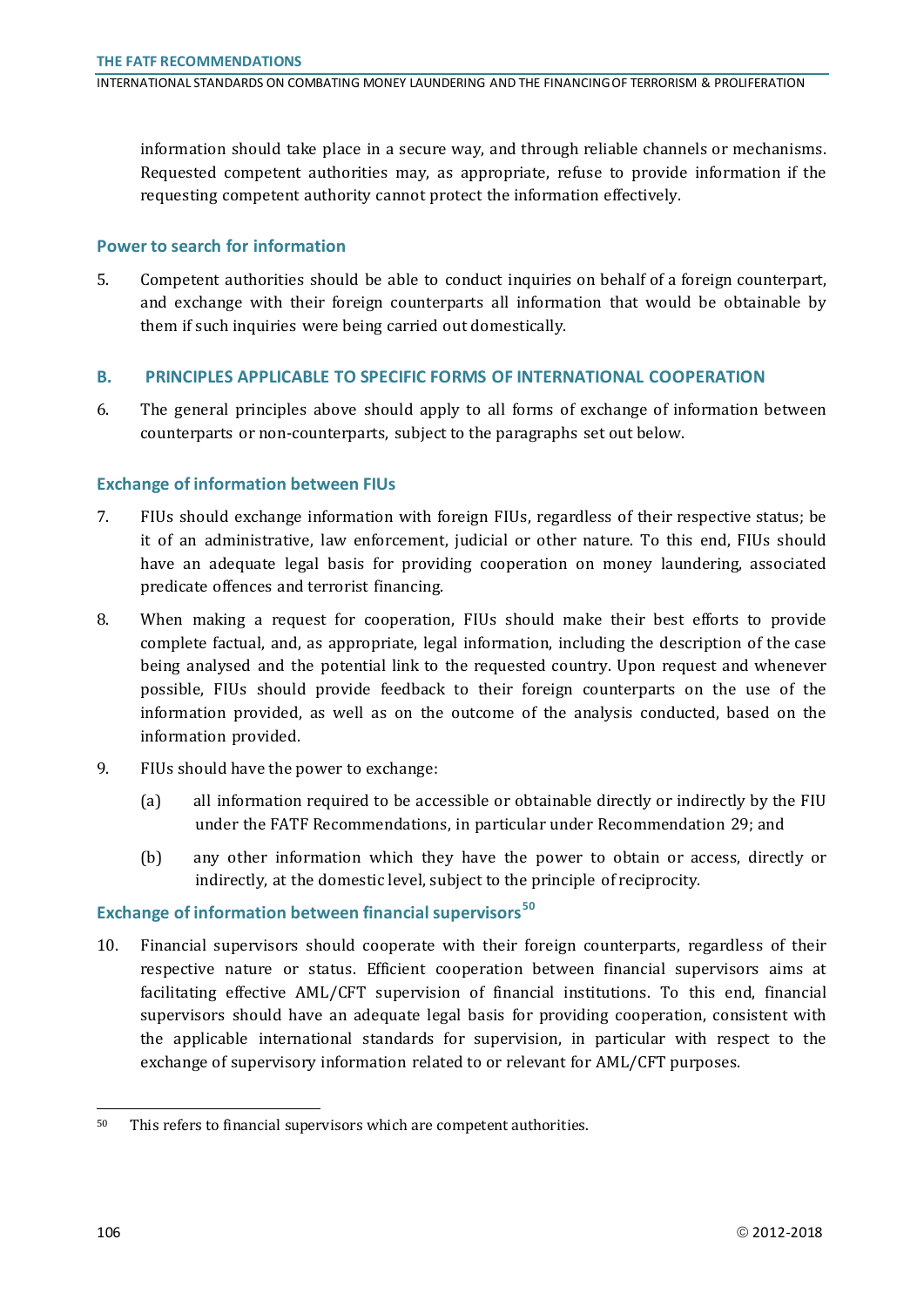- 11. Financial supervisors should be able to exchange with foreign counterparts information domestically available to them, including information held by financial institutions, and in a manner proportionate to their respective needs. Financial supervisors should be able to exchange the following types of information when relevant for AML/CFT purposes, in particular with other relevant supervisors that have a shared responsibility for financial institutions operating in the same group:
	- (a) Regulatory information, such as information on the domestic regulatory system, and general information on the financial sectors.
	- (b) Prudential information, in particular for Core Principle Supervisors, such as information on the financial institution's business activities, beneficial ownership, management, and fit and properness.
	- (c) AML/CFT information, such as internal AML/CFT procedures and policies of financial institutions, customer due diligence information, customer files, samples of accounts and transaction information.
- 12. Financial supervisors should be able to conduct inquiries on behalf of foreign counterparts, and, as appropriate, to authorise or facilitate the ability of foreign counterparts to conduct inquiries themselves in the country, in order to facilitate effective group supervision.
- 13. Any dissemination of information exchanged or use of that information for supervisory and non- supervisory purposes, should be subject to prior authorisation by the requested financial supervisor, unless the requesting financial supervisor is under a legal obligation to disclose or report the information. In such cases, at a minimum, the requesting financial supervisor should promptly inform the requested authority of this obligation. The prior authorisation includes any deemed prior authorisation under a Memorandum of Understanding or the Multi-lateral Memorandum of Understanding issued by a core principles standard-setter applied to information exchanged under a Memorandum of Understanding or the Multi-lateral Memorandum of Understanding.

### **Exchange of information between law enforcement authorities**

- 14. Law enforcement authorities should be able to exchange domestically available information with foreign counterparts for intelligence or investigative purposes relating to money laundering, associated predicate offences or terrorist financing, including the identification and tracing of the proceeds and instrumentalities of crime.
- 15. Law enforcement authorities should also be able to use their powers, including any investigative techniques available in accordance with their domestic law, to conduct inquiries and obtain information on behalf of foreign counterparts. The regimes or practices in place governing such law enforcement cooperation, such as the agreements between Interpol, Europol or Eurojust and individual countries, should govern any restrictions on use imposed by the requested law enforcement authority.
- 16. Law enforcement authorities should be able to form joint investigative teams to conduct cooperative investigations, and, when necessary, countries should establish bilateral or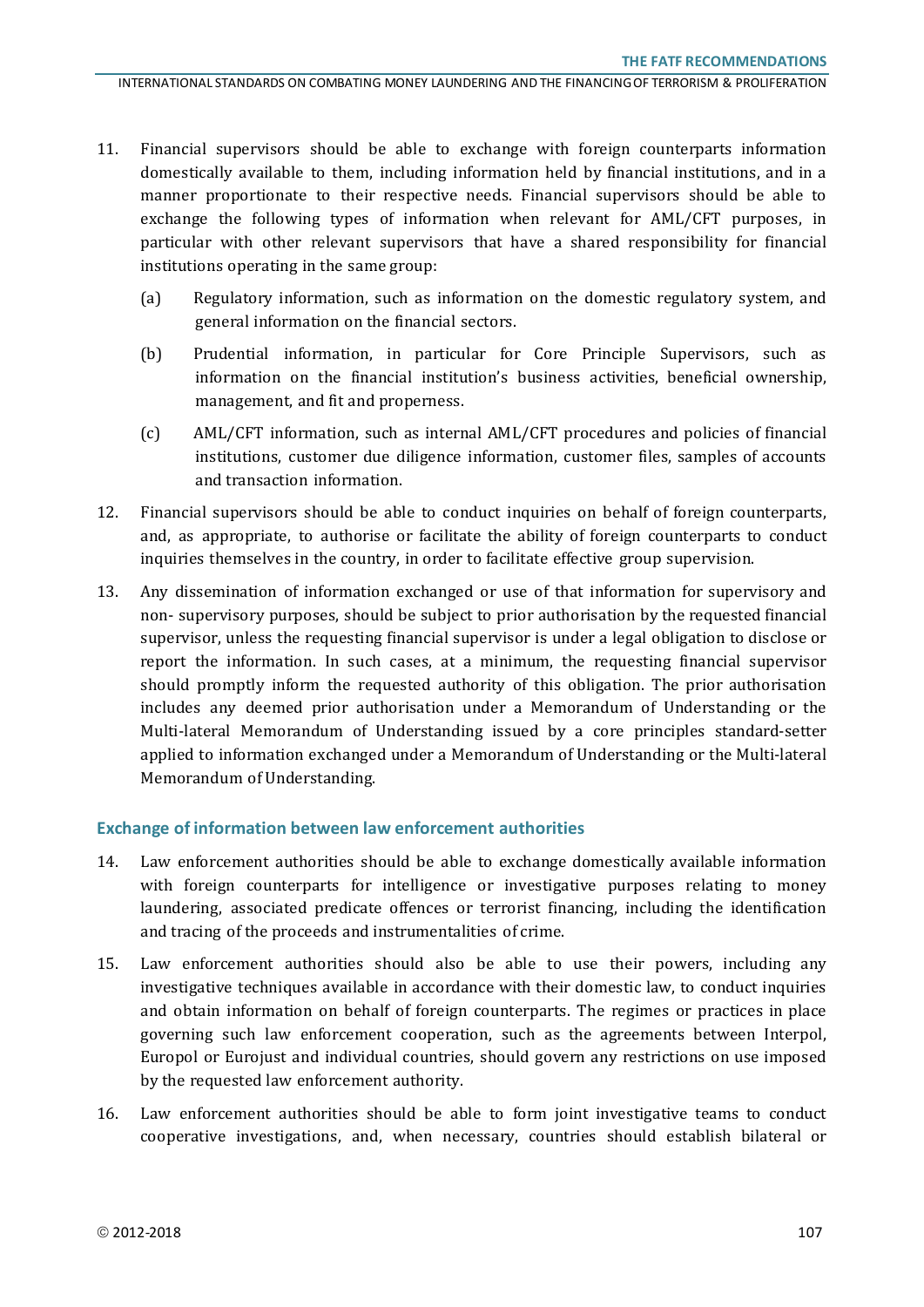multilateral arrangements to enable such joint investigations. Countries are encouraged to join and support existing AML/CFT law enforcement networks, and develop bi-lateral contacts with foreign law enforcement agencies, including placing liaison officers abroad, in order to facilitate timely and effective cooperation.

#### **Exchange of information between non-counterparts**

- 17. Countries should permit their competent authorities to exchange information indirectly with non-counterparts, applying the relevant principles above. Indirect exchange of information refers to the requested information passing from the requested authority through one or more domestic or foreign authorities before being received by the requesting authority. Such an exchange of information and its use may be subject to the authorisation of one or more competent authorities of the requested country. The competent authority that requests the information should always make it clear for what purpose and on whose behalf the request is made.
- 18. Countries are also encouraged to permit a prompt and constructive exchange of information directly with non-counterparts.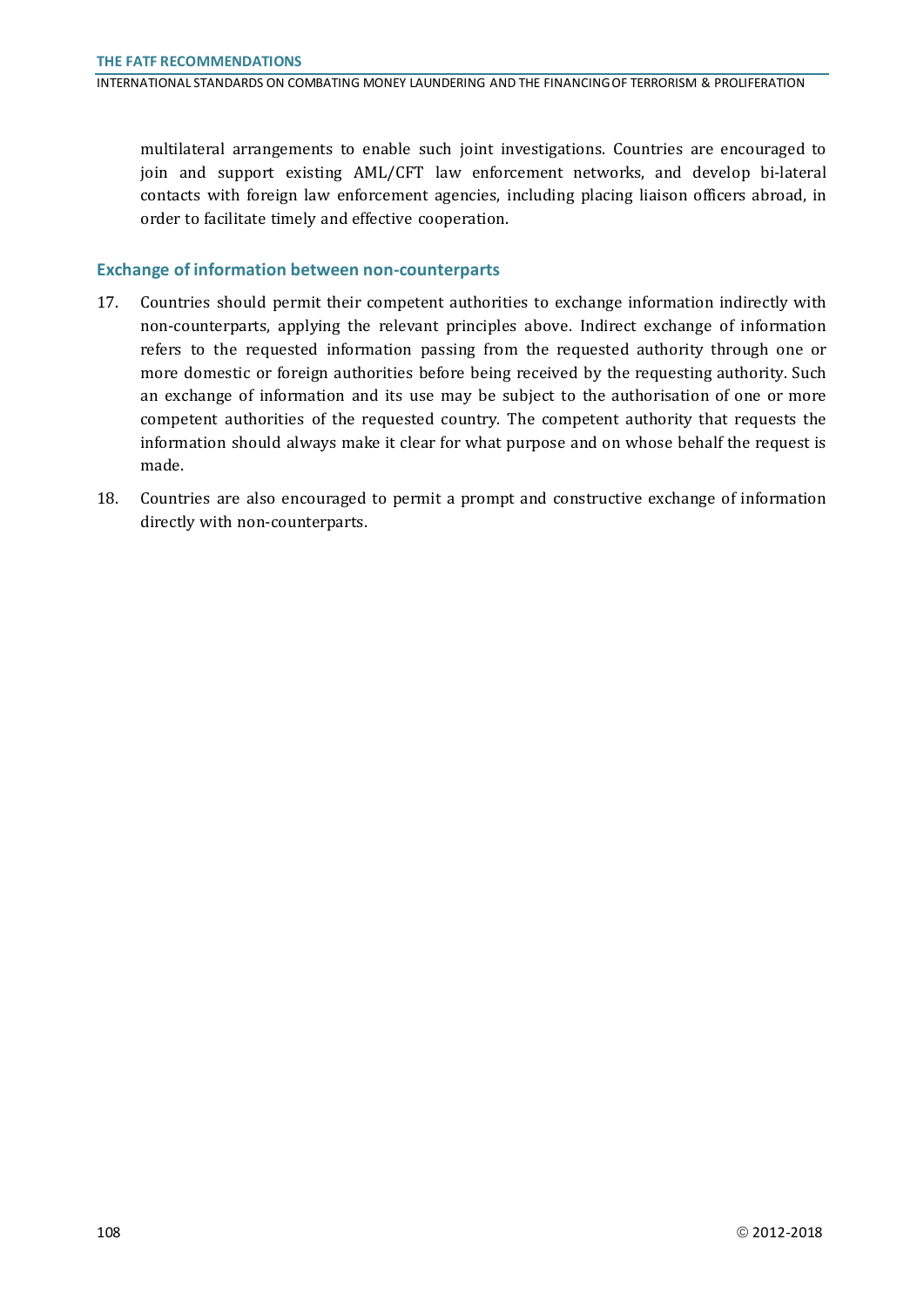### **LEGAL BASIS OF REQUIREMENTS ON FINANCIAL INSTITUTIONS AND DNFBPS**

- 1. All requirements for financial institutions or DNFBPs should be introduced either (a) in law (see the specific requirements in Recommendations 10, 11 and 20 in this regard), or (b) for all other cases, in law or enforceable means (the country has discretion).
- 2. In Recommendations 10, 11 and 20, the term "*law*" refers to any legislation issued or approved through a Parliamentary process or other equivalent means provided for under the country's constitutional framework, which imposes mandatory requirements with sanctions for non-compliance. The sanctions for non-compliance should be effective, proportionate and dissuasive (see Recommendation 35). The notion of law also encompasses judicial decisions that impose relevant requirements, and which are binding and authoritative in all parts of the country.
- 3. The term "*Enforceable means*" refers to regulations, guidelines, instructions or other documents or mechanisms that set out enforceable AML/CFT requirements in mandatory language with sanctions for non-compliance, and which are issued or approved by a competent authority. The sanctions for non-compliance should be effective, proportionate and dissuasive (see Recommendation 35).
- 4. In considering whether a document or mechanism has requirements that amount to *enforceable means*, the following factors should be taken into account:
	- (a) There must be a document or mechanism that sets out or underpins requirements addressing the issues in the FATF Recommendations, and providing clearly stated requirements which are understood as such. For example:
		- (i) if particular measures use the word *shall* or *must*, this should be considered mandatory;
		- (ii) if they use *should*, this could be mandatory if both the regulator and the regulated institutions demonstrate that the actions are directly or indirectly required and are being implemented; language such as measures *are encouraged*, *are recommended* or institutions *should consider* is less likely to be regarded as mandatory. In any case where weaker language is used, there is a presumption that the language is not mandatory (unless the country can demonstrate otherwise).
	- (b) The document/mechanism must be issued or approved by a competent authority.
	- (c) There must be sanctions for non-compliance (sanctions need not be in the same document that imposes or underpins the requirement, and can be in another document, provided that there are clear links between the requirement and the available sanctions), which should be effective, proportionate and dissuasive. This involves consideration of the following issues:
		- (i) there should be an adequate range of effective, proportionate and dissuasive sanctions available if persons fail to comply with their obligations;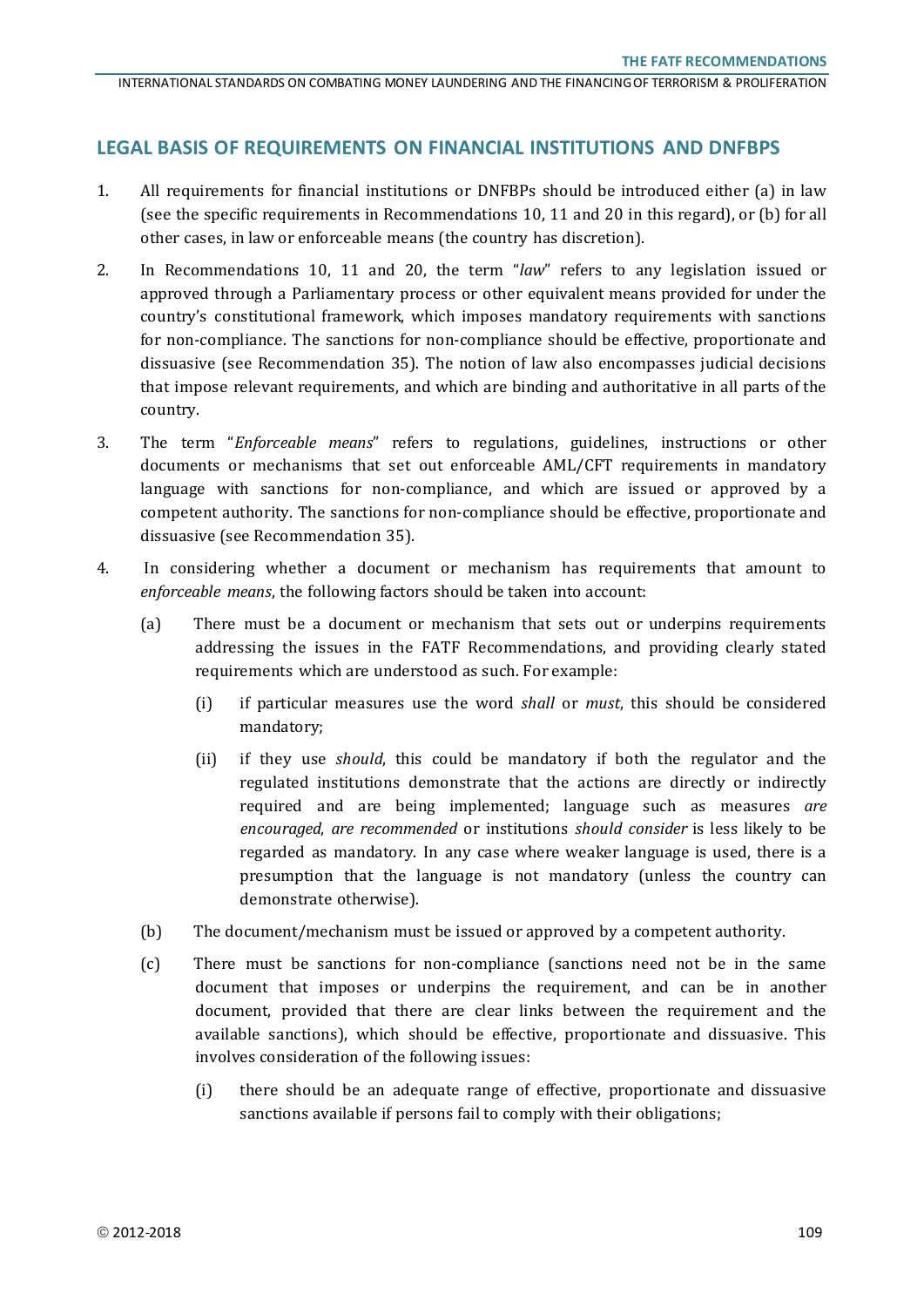- (ii) the sanctions should be directly or indirectly applicable for a failure to comply with an AML/CFT requirement. If non-compliance with an AML/CFT requirement does not have a sanction directly attached to it, then the use of sanctions for violation of broader requirements, such as not having proper systems and controls or not operating in a safe and sound manner, is satisfactory provided that, at a minimum, a failure to meet one or more AML/CFT requirements could be (and has been as appropriate) adequately sanctioned without a need to prove additional prudential failures unrelated to AML/CFT; and
- (iii) whether there is satisfactory evidence that effective, proportionate and dissuasive sanctions have been applied in practice.
- 5. In all cases it should be apparent that financial institutions and DNFBPs understand that sanctions would be applied for non-compliance and what those sanctions could be.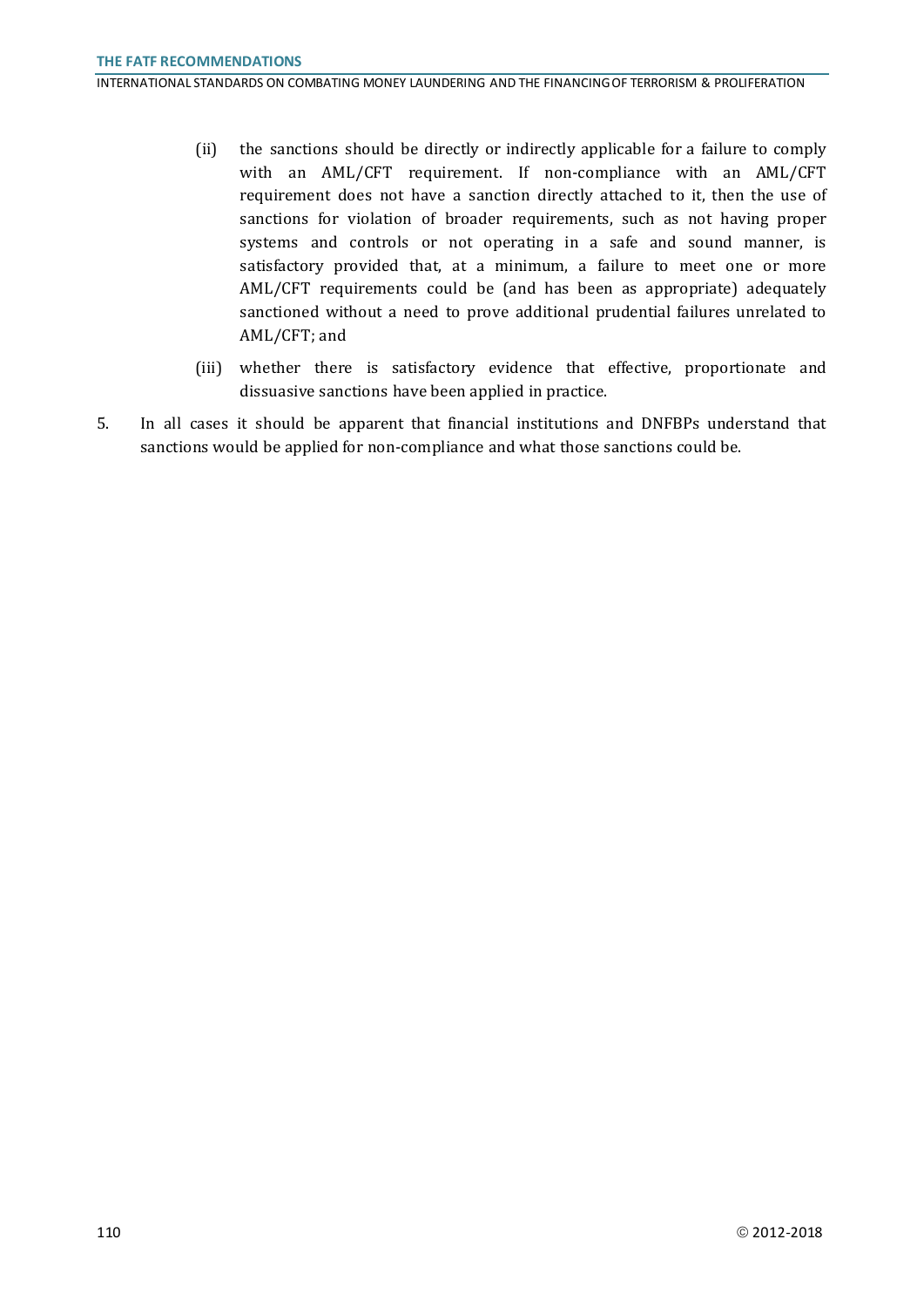### **GENERAL GLOSSARY**

| <b>Terms</b>                               | <b>Definitions</b>                                                                                                                                                                                                                                                                                                                                                                                                                                                                                        |
|--------------------------------------------|-----------------------------------------------------------------------------------------------------------------------------------------------------------------------------------------------------------------------------------------------------------------------------------------------------------------------------------------------------------------------------------------------------------------------------------------------------------------------------------------------------------|
| <b>Accounts</b>                            | References to "accounts" should be read as including other similar business<br>relationships between financial institutions and their customers.                                                                                                                                                                                                                                                                                                                                                          |
| <b>Accurate</b>                            | Please refer to the IN to Recommendation 16.                                                                                                                                                                                                                                                                                                                                                                                                                                                              |
| Agent                                      | For the purposes of Recommendations 14 and 16, <i>agent</i> means any natural or<br>legal person providing MVTS on behalf of an MVTS provider, whether by<br>contract with or under the direction of the MVTS provider.                                                                                                                                                                                                                                                                                   |
| <b>Appropriate</b><br>authorities          | Please refer to the IN to Recommendation 8.                                                                                                                                                                                                                                                                                                                                                                                                                                                               |
| <b>Associate NPOs</b>                      | Please refer to the IN to Recommendation 8.                                                                                                                                                                                                                                                                                                                                                                                                                                                               |
| <b>Batch transfer</b>                      | Please refer to the IN to Recommendation 16.                                                                                                                                                                                                                                                                                                                                                                                                                                                              |
| <b>Bearer</b><br>negotiable<br>instruments | Bearer negotiable instruments (BNIs) includes monetary instruments in bearer<br>form such as: traveller's cheques; negotiable instruments (including cheques,<br>promissory notes and money orders) that are either in bearer form, endorsed<br>without restriction, made out to a fictitious payee, or otherwise in such form<br>that title thereto passes upon delivery; incomplete instruments (including<br>cheques, promissory notes and money orders) signed, but with the payee's<br>name omitted. |
| <b>Bearer shares</b>                       | Bearer shares refers to negotiable instruments that accord ownership in a legal<br>person to the person who possesses the bearer share certificate.                                                                                                                                                                                                                                                                                                                                                       |
| <b>Beneficial owner</b>                    | Beneficial owner refers to the natural person(s) who ultimately <sup>51</sup> owns or<br>controls a customer <sup>52</sup> and/or the natural person on whose behalf a transaction<br>is being conducted. It also includes those persons who exercise ultimate<br>effective control over a legal person or arrangement.                                                                                                                                                                                   |
| <b>Beneficiaries</b>                       | Please refer to the IN to Recommendation 8.                                                                                                                                                                                                                                                                                                                                                                                                                                                               |
| <b>Beneficiary</b>                         | The meaning of the term <i>beneficiary</i> in the FATF Recommendations depends on<br>the context:<br>In trust law, a beneficiary is the person or persons who are entitled to<br>the benefit of any trust arrangement. A beneficiary can be a natural or<br>legal person or arrangement. All trusts (other than charitable or                                                                                                                                                                             |

<span id="page-111-0"></span><sup>&</sup>lt;sup>51</sup> Reference to "ultimately owns or controls" and "ultimate effective control" refer to situations in which ownership/control is exercised through a chain of ownership or by means of control other than direct control.

 $\overline{a}$ 

<span id="page-111-1"></span><sup>&</sup>lt;sup>52</sup> This definition should also apply to beneficial owner of a beneficiary under a life or other investment linked insurance policy.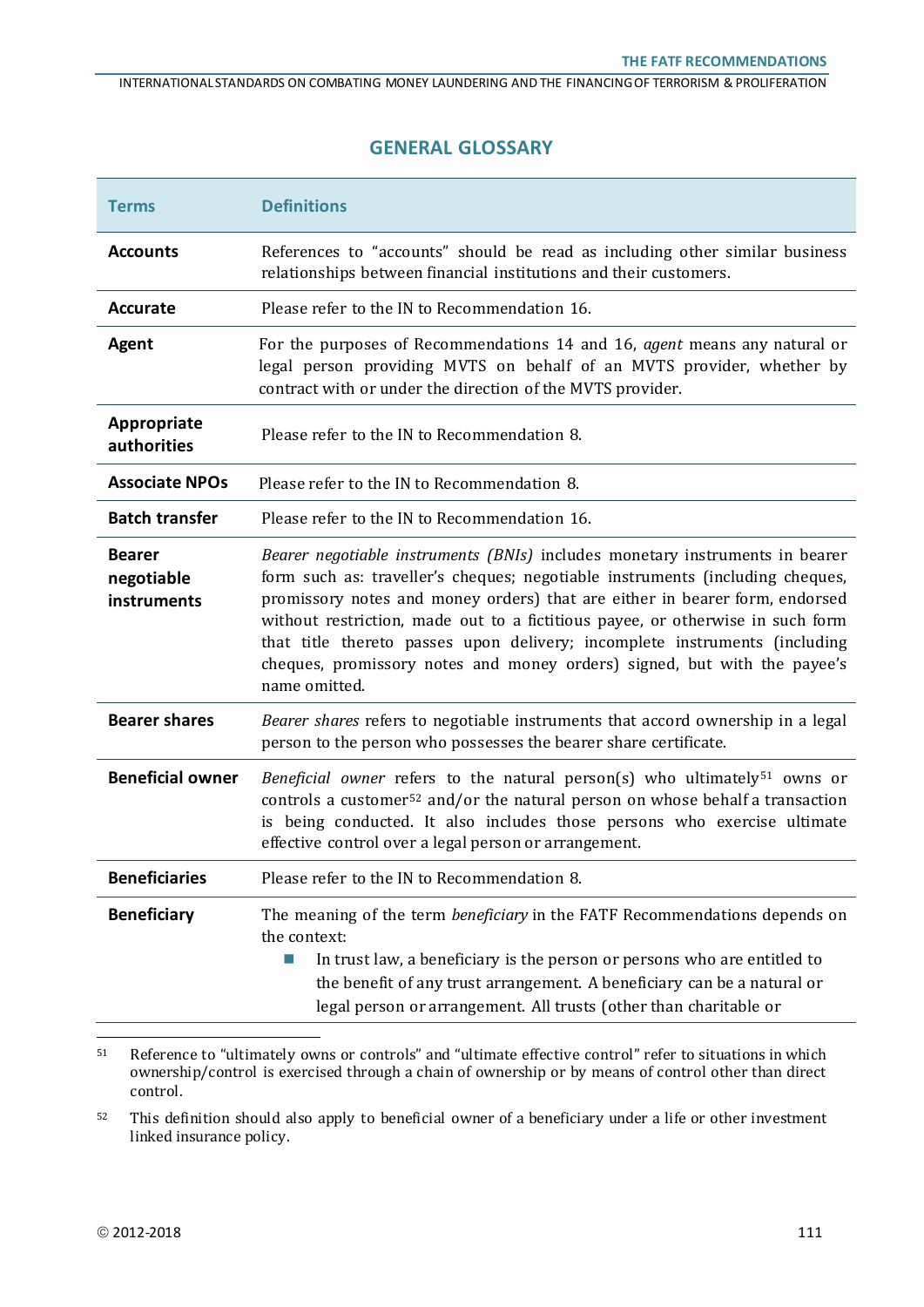| <b>Terms</b>                                                 | <b>Definitions</b>                                                                                                                                                                                                                                                                                                                                                                                                                                                                                                                                                                                                                                                                                                                                                        |
|--------------------------------------------------------------|---------------------------------------------------------------------------------------------------------------------------------------------------------------------------------------------------------------------------------------------------------------------------------------------------------------------------------------------------------------------------------------------------------------------------------------------------------------------------------------------------------------------------------------------------------------------------------------------------------------------------------------------------------------------------------------------------------------------------------------------------------------------------|
|                                                              | statutory permitted non-charitable trusts) are required to have<br>ascertainable beneficiaries. While trusts must always have some<br>ultimately ascertainable beneficiary, trusts may have no defined existing<br>beneficiaries but only objects of a power until some person becomes<br>entitled as beneficiary to income or capital on the expiry of a defined<br>period, known as the accumulation period. This period is normally co-<br>extensive with the trust perpetuity period which is usually referred to in<br>the trust deed as the trust period.                                                                                                                                                                                                           |
|                                                              | In the context of life insurance or another investment linked insurance<br>ш<br>policy, a beneficiary is the natural or legal person, or a legal<br>arrangement, or category of persons, who will be paid the policy<br>proceeds when/if an insured event occurs, which is covered by the<br>policy.                                                                                                                                                                                                                                                                                                                                                                                                                                                                      |
|                                                              | Please also refer to the Interpretive Notes to Recommendation 16.                                                                                                                                                                                                                                                                                                                                                                                                                                                                                                                                                                                                                                                                                                         |
| <b>Beneficiary</b><br><b>Financial</b><br><b>Institution</b> | Please refer to the IN to Recommendation 16.                                                                                                                                                                                                                                                                                                                                                                                                                                                                                                                                                                                                                                                                                                                              |
| Competent<br>authorities                                     | Competent authorities refers to all public authorities <sup>53</sup><br>with designated<br>responsibilities for combating money laundering and/or terrorist financing. In<br>particular, this includes the FIU; the authorities that have the function of<br>investigating and/or prosecuting money laundering, associated predicate<br>offences and terrorist financing, and seizing/freezing and confiscating criminal<br>assets; authorities receiving reports on cross-border transportation of currency<br>& BNIs; and authorities that have AML/CFT supervisory or monitoring<br>responsibilities aimed at ensuring compliance by financial institutions and<br>DNFBPs with AML/CFT requirements. SRBs are not to be regarded as a<br>competent authorities.        |
| Confiscation                                                 | The term <i>confiscation</i> , which includes forfeiture where applicable, means the<br>permanent deprivation of funds or other assets by order of a competent<br>authority or a court. Confiscation or forfeiture takes place through a judicial or<br>administrative procedure that transfers the ownership of specified funds or<br>other assets to be transferred to the State. In this case, the person(s) or<br>entity(ies) that held an interest in the specified funds or other assets at the time<br>of the confiscation or forfeiture loses all rights, in principle, to the confiscated or<br>forfeited funds or other assets. Confiscation or forfeiture orders are usually<br>linked to a criminal conviction or a court decision whereby the confiscated or |

<span id="page-112-0"></span><sup>53</sup> This includes financial supervisors established as independent non-governmental authorities with statutory powers.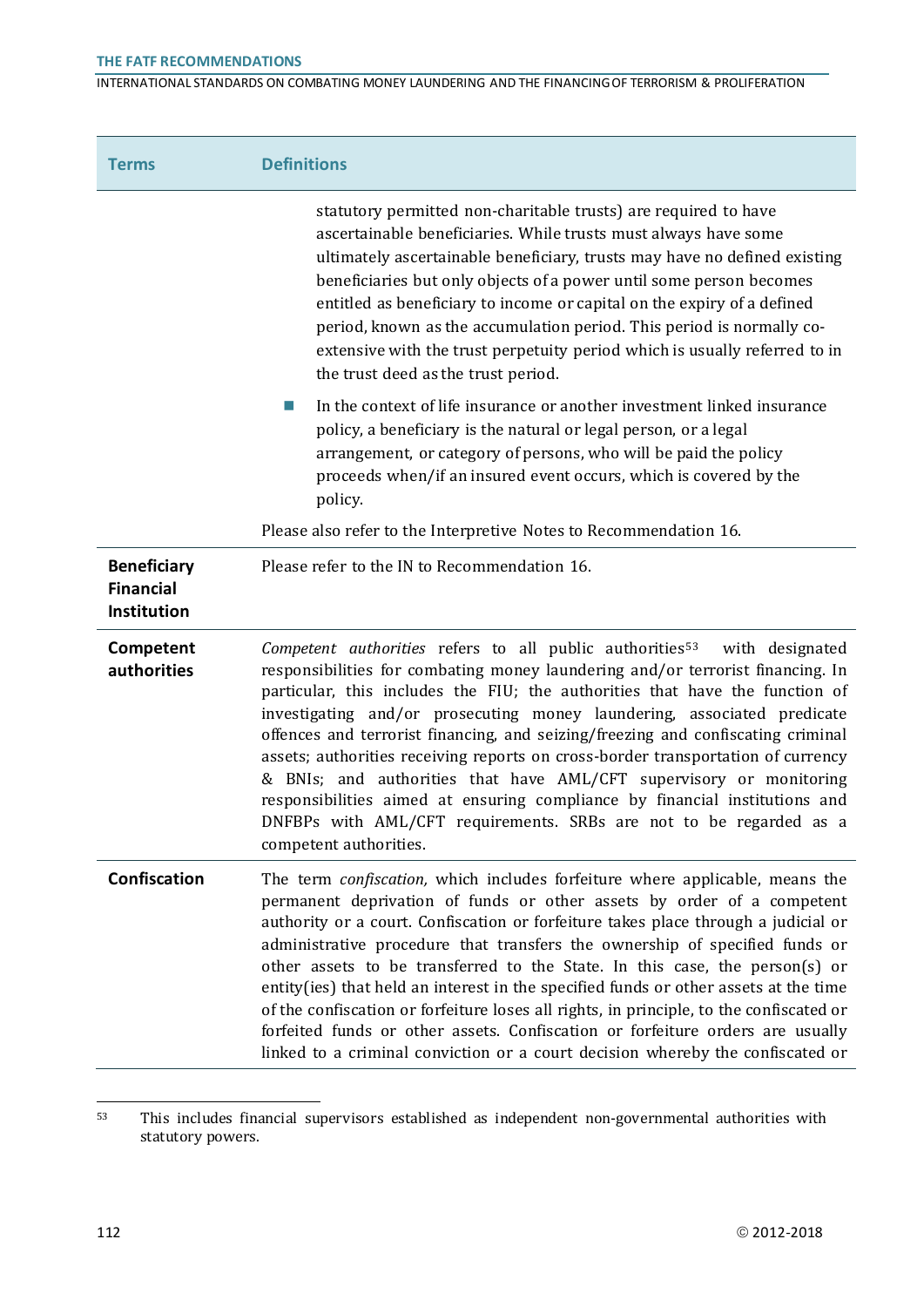| <b>Terms</b>                                   | <b>Definitions</b>                                                                                                                                                                                                                                                                                                                                                                                                                                                                                                                  |
|------------------------------------------------|-------------------------------------------------------------------------------------------------------------------------------------------------------------------------------------------------------------------------------------------------------------------------------------------------------------------------------------------------------------------------------------------------------------------------------------------------------------------------------------------------------------------------------------|
|                                                | forfeited property is determined to have been derived from or intended for use<br>in a violation of the law.                                                                                                                                                                                                                                                                                                                                                                                                                        |
| <b>Core Principles</b>                         | Core Principles refers to the Core Principles for Effective Banking Supervision<br>issued by the Basel Committee on Banking Supervision, the Objectives and<br>Principles for Securities Regulation issued by the International Organization of<br>Securities Commissions, and the Insurance Supervisory Principles issued by the<br>International Association of Insurance Supervisors.                                                                                                                                            |
| Correspondent<br>banking                       | Correspondent banking is the provision of banking services by one bank (the<br>"correspondent bank") to another bank (the "respondent bank"). Large<br>international banks typically act as correspondents for thousands of other banks<br>around the world. Respondent banks may be provided with a wide range of<br>services, including cash management (e.g. interest-bearing accounts in a variety<br>of currencies), international wire transfers, cheque clearing, payable-through<br>accounts and foreign exchange services. |
| Country                                        | All references in the FATF Recommendations to <i>country</i> or <i>countries</i> apply<br>equally to territories or jurisdictions.                                                                                                                                                                                                                                                                                                                                                                                                  |
| <b>Cover Payment</b>                           | Please refer to the IN. to Recommendation 16.                                                                                                                                                                                                                                                                                                                                                                                                                                                                                       |
| <b>Criminal activity</b>                       | Criminal activity refers to: (a) all criminal acts that would constitute a predicate<br>offence for money laundering in the country; or (b) at a minimum to those<br>constitute a predicate offence<br>offences that would<br>required<br>as<br>by<br>Recommendation 3.                                                                                                                                                                                                                                                             |
| <b>Cross-border</b><br><b>Wire Transfer</b>    | Please refer to the IN to Recommendation 16.                                                                                                                                                                                                                                                                                                                                                                                                                                                                                        |
| <b>Currency</b>                                | Currency refers to banknotes and coins that are in circulation as a medium of<br>exchange.                                                                                                                                                                                                                                                                                                                                                                                                                                          |
| <b>Designated</b><br>categories of<br>offences | Designated categories of offences means:<br>participation in an organised criminal group and racketeering;<br>terrorism, including terrorist financing;<br>trafficking in human beings and migrant smuggling;<br>sexual exploitation, including sexual exploitation of children;<br>illicit trafficking in narcotic drugs and psychotropic substances;<br>illicit arms trafficking;<br>illicit trafficking in stolen and other goods;                                                                                               |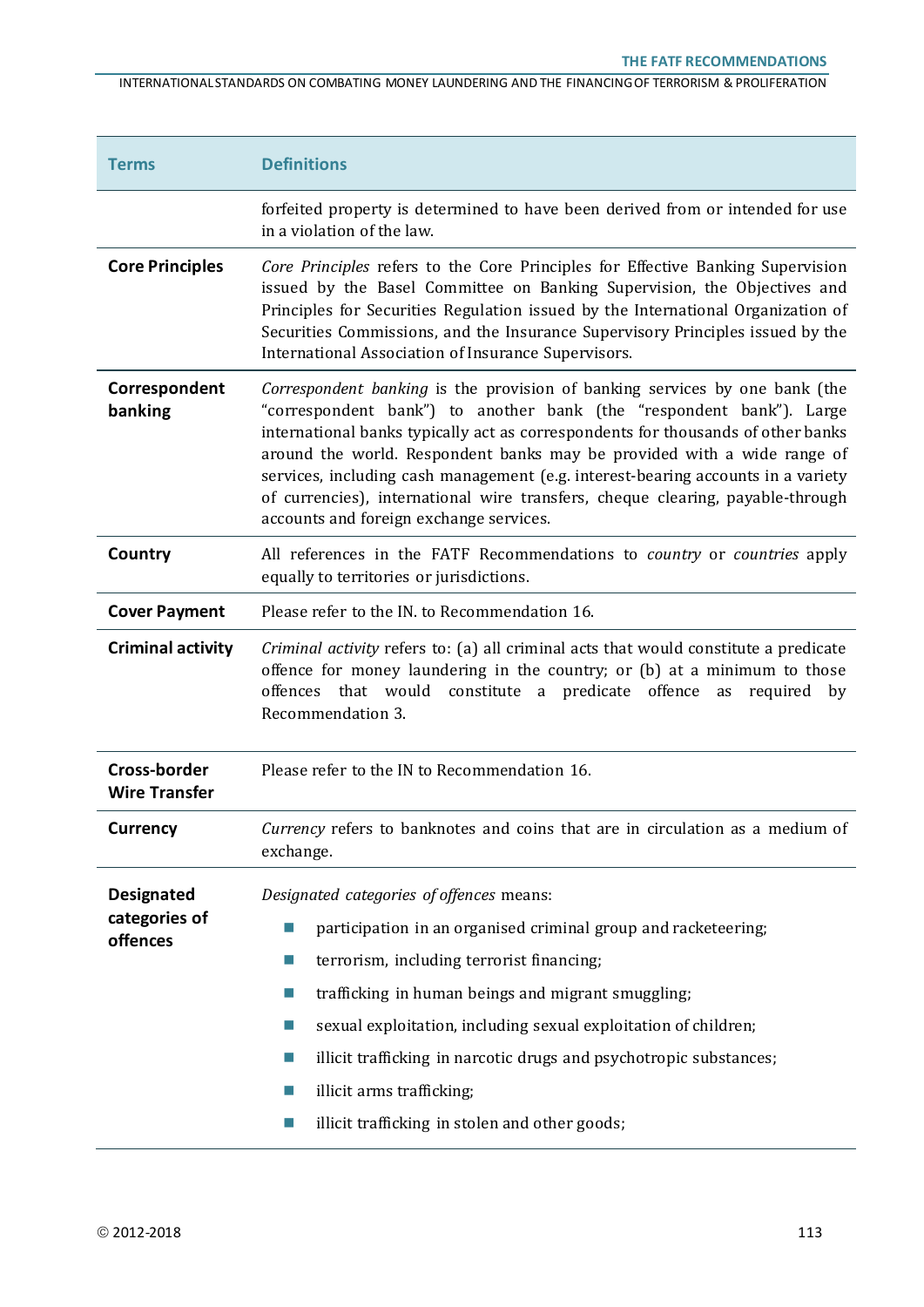| <b>Terms</b>                               | <b>Definitions</b>                                                                                                                                                                                                                                                                                                             |
|--------------------------------------------|--------------------------------------------------------------------------------------------------------------------------------------------------------------------------------------------------------------------------------------------------------------------------------------------------------------------------------|
|                                            | corruption and bribery;<br>ш                                                                                                                                                                                                                                                                                                   |
|                                            | fraud;<br>H                                                                                                                                                                                                                                                                                                                    |
|                                            | counterfeiting currency;<br>ш                                                                                                                                                                                                                                                                                                  |
|                                            | counterfeiting and piracy of products;<br>l II                                                                                                                                                                                                                                                                                 |
|                                            | environmental crime;<br>a a                                                                                                                                                                                                                                                                                                    |
|                                            | murder, grievous bodily injury;                                                                                                                                                                                                                                                                                                |
|                                            | kidnapping, illegal restraint and hostage-taking;<br>L.                                                                                                                                                                                                                                                                        |
|                                            | robbery or theft;<br>ш                                                                                                                                                                                                                                                                                                         |
|                                            | smuggling; (including in relation to customs and excise duties and<br>taxes);                                                                                                                                                                                                                                                  |
|                                            | tax crimes (related to direct taxes and indirect taxes);<br>H                                                                                                                                                                                                                                                                  |
|                                            | extortion;                                                                                                                                                                                                                                                                                                                     |
|                                            | forgery;<br>H                                                                                                                                                                                                                                                                                                                  |
|                                            | piracy; and                                                                                                                                                                                                                                                                                                                    |
|                                            | insider trading and market manipulation.                                                                                                                                                                                                                                                                                       |
|                                            | When deciding on the range of offences to be covered as predicate offences<br>under each of the categories listed above, each country may decide, in<br>accordance with its domestic law, how it will define those offences and the<br>nature of any particular elements of those offences that make them serious<br>offences. |
| Designated non-                            | Designated non-financial businesses and professions means:                                                                                                                                                                                                                                                                     |
| financial<br>businesses and<br>professions | Casinos <sup>54</sup><br>a)                                                                                                                                                                                                                                                                                                    |
|                                            | b) Real estate agents.                                                                                                                                                                                                                                                                                                         |
|                                            | Dealers in precious metals.<br>C)                                                                                                                                                                                                                                                                                              |
|                                            | Dealers in precious stones.<br>d)                                                                                                                                                                                                                                                                                              |
|                                            | other<br>independent legal professionals<br>Lawyers,<br>notaries,<br>and<br>e)<br>accountants - this refers to sole practitioners, partners or employed<br>professionals within professional firms. It is not meant to refer to<br>'internal' professionals that are employees of other types of businesses,                   |

<span id="page-114-0"></span><sup>54</sup> <sup>54</sup> References to *Casinos* throughout the FATF Standards include internet- and ship-based casinos.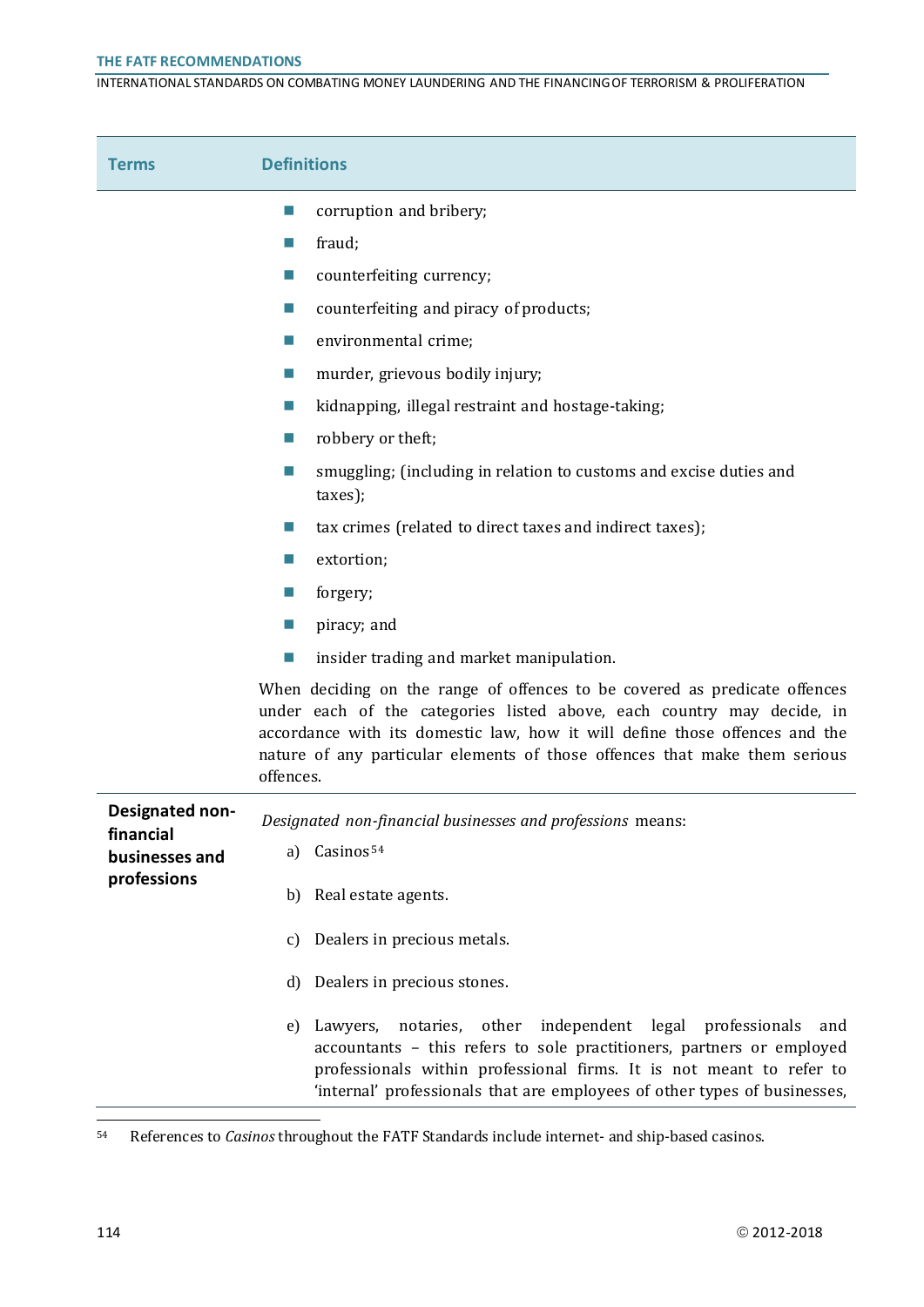| <b>Terms</b>      | <b>Definitions</b>                                                                                                                                                                                                                                                                                                                                                                                    |
|-------------------|-------------------------------------------------------------------------------------------------------------------------------------------------------------------------------------------------------------------------------------------------------------------------------------------------------------------------------------------------------------------------------------------------------|
|                   | nor to professionals working for government agencies, who may already<br>be subject to AML/CFT measures.                                                                                                                                                                                                                                                                                              |
|                   | Trust and Company Service Providers refers to all persons or businesses<br>f<br>that are not covered elsewhere under these Recommendations, and<br>which as a business, provide any of the following services to third<br>parties:                                                                                                                                                                    |
|                   | acting as a formation agent of legal persons;<br>a l                                                                                                                                                                                                                                                                                                                                                  |
|                   | acting as (or arranging for another person to act as) a director or<br>$\mathcal{L}_{\mathcal{A}}$<br>secretary of a company, a partner of a partnership, or a similar<br>position in relation to other legal persons;                                                                                                                                                                                |
|                   | providing a registered office; business address or accommodation,<br>ш<br>correspondence or administrative address for a company, a<br>partnership or any other legal person or arrangement;                                                                                                                                                                                                          |
|                   | acting as (or arranging for another person to act as) a trustee of an<br>$\mathcal{L}_{\mathcal{A}}$<br>express trust or performing the equivalent function for another<br>form of legal arrangement;                                                                                                                                                                                                 |
|                   | acting as (or arranging for another person to act as) a nominee<br>L.<br>shareholder for another person.                                                                                                                                                                                                                                                                                              |
| <b>Designated</b> | The term designated person or entity refers to:                                                                                                                                                                                                                                                                                                                                                       |
| person or entity  | individual, groups, undertakings and entities designated by the<br>(i)<br>Committee<br>Security Council established pursuant to<br>of the<br>resolution 1267 (1999) (the 1267 Committee), as being individuals<br>associated with Al-Qaida, or entities and other groups<br>and<br>undertakings associated with Al-Qaida;                                                                             |
|                   | individuals, groups, undertakings and entities designated by the<br>(ii)<br>the<br>Security Council established pursuant to<br>Committee<br>of<br>resolution 1988 (2011) (the 1988 Committee), as being associated<br>with the Taliban in constituting a threat to the peace, stability and<br>security of Afghanistan, or entities and other groups and undertakings<br>associated with the Taliban; |
|                   | any natural or legal person or entity designated by jurisdictions or a<br>(iii)<br>supra-national jurisdiction pursuant to Security Council resolution<br>1373 (2001);                                                                                                                                                                                                                                |
|                   | any individual, natural or legal person or entity designated for the<br>(iv)<br>application of targeted financial sanctions pursuant to Security Council                                                                                                                                                                                                                                              |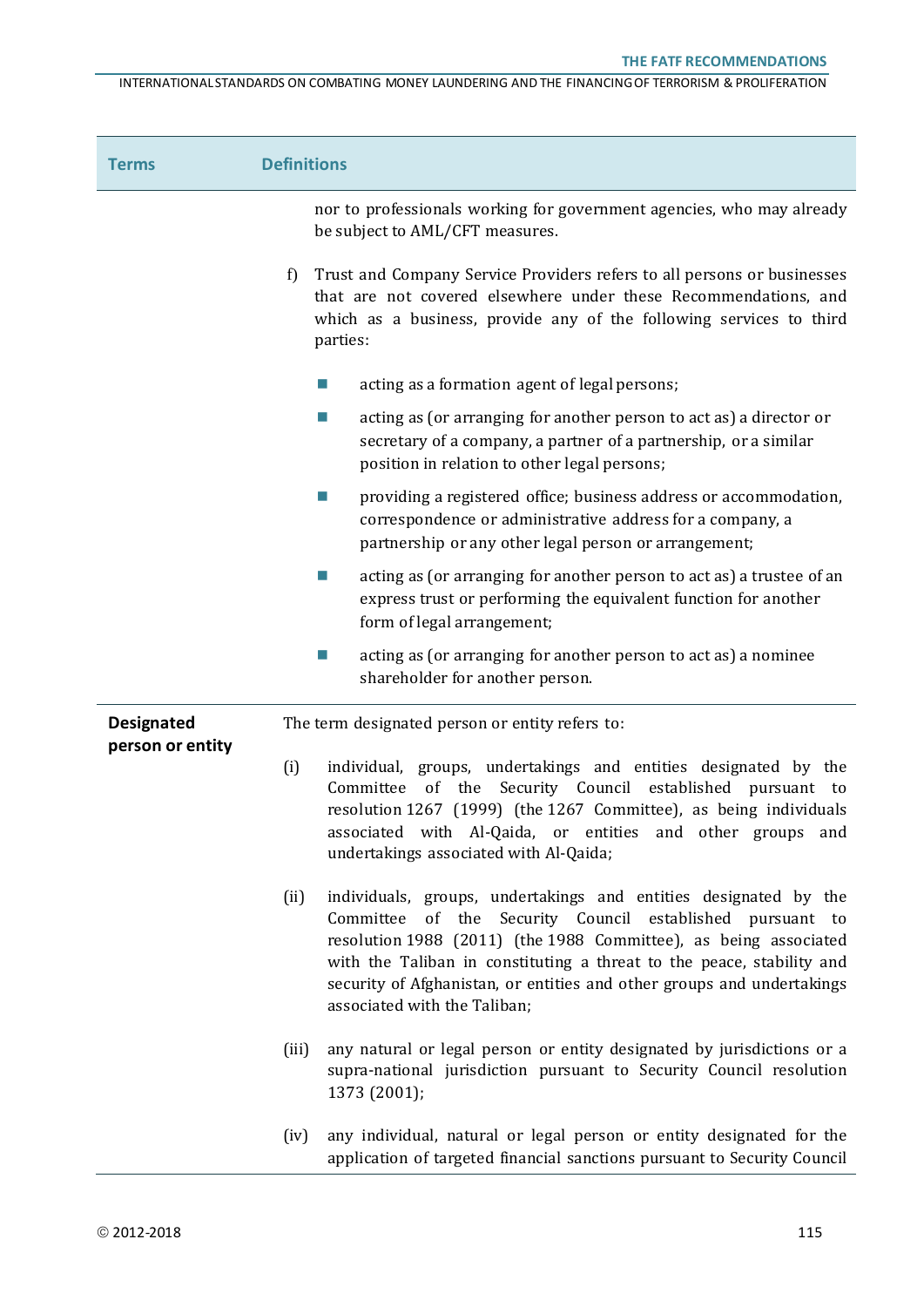INTERNATIONAL STANDARDS ON COMBATING MONEY LAUNDERING AND THE FINANCING OF TERRORISM & PROLIFERATION

| <b>Terms</b>                            | <b>Definitions</b>                                                                                                                                                                                                                                                                                                                                                                                                                                                                                                                                                                                                                                                                                                                                                                                                                                                 |
|-----------------------------------------|--------------------------------------------------------------------------------------------------------------------------------------------------------------------------------------------------------------------------------------------------------------------------------------------------------------------------------------------------------------------------------------------------------------------------------------------------------------------------------------------------------------------------------------------------------------------------------------------------------------------------------------------------------------------------------------------------------------------------------------------------------------------------------------------------------------------------------------------------------------------|
|                                         | resolution 1718 (2006) and any future successor resolutions by the<br>Security Council in annexes to the relevant resolutions, or by the<br>Security Council Committee established pursuant to resolution 1718<br>(2006) (the 1718 Sanctions Committee) pursuant to Security Council<br>resolution 1718 (2006); and                                                                                                                                                                                                                                                                                                                                                                                                                                                                                                                                                |
|                                         | any natural or legal person or entity designated for the application of<br>(v)<br>targeted financial sanctions pursuant to Security Council resolution<br>2231 (2015) and any future successor resolutions by the Security<br>Council.                                                                                                                                                                                                                                                                                                                                                                                                                                                                                                                                                                                                                             |
| <b>Designation</b>                      | The term <i>designation</i> refers to the identification of a person <sup>55</sup> , individual or<br>entity that is subject to targeted financial sanctions pursuant to:                                                                                                                                                                                                                                                                                                                                                                                                                                                                                                                                                                                                                                                                                          |
|                                         | United Nations Security Council resolution 1267 (1999) and its<br>$\mathcal{L}_{\mathcal{A}}$<br>successor resolutions;<br>Security Council resolution 1373 (2001), including the<br>determination that the relevant sanctions will be applied to the<br>person or entity and the public communication of that<br>determination;<br>Security Council resolution 1718 (2006) and any future<br>successor resolutions;<br>Security Council resolution 2231 (2015) and any future<br>ш<br>successor resolutions; and<br>any future Security Council resolutions which impose targeted<br>financial sanctions in the context of the financing of proliferation<br>of weapons of mass destruction.<br>As far as Security Council resolution 2231 (2015) and any future successor<br>resolutions are concerned, references to "designations" apply equally to "listing". |
| <b>Domestic Wire</b><br><b>Transfer</b> | Please refer to the IN to Recommendation 16.                                                                                                                                                                                                                                                                                                                                                                                                                                                                                                                                                                                                                                                                                                                                                                                                                       |
| <b>Enforceable</b><br>means             | Please refer to the Note on the Legal Basis of requirements on Financial<br>Institutions and DNFBPs.                                                                                                                                                                                                                                                                                                                                                                                                                                                                                                                                                                                                                                                                                                                                                               |
| <b>Ex Parte</b>                         | The term ex parte means proceeding without prior notification and participation<br>of the affected party.                                                                                                                                                                                                                                                                                                                                                                                                                                                                                                                                                                                                                                                                                                                                                          |
| <b>Express trust</b>                    | <i>Express trust</i> refers to a trust clearly created by the settlor, usually in the form of<br>a document e.g. a written deed of trust. They are to be contrasted with trusts                                                                                                                                                                                                                                                                                                                                                                                                                                                                                                                                                                                                                                                                                    |
|                                         |                                                                                                                                                                                                                                                                                                                                                                                                                                                                                                                                                                                                                                                                                                                                                                                                                                                                    |

<span id="page-116-0"></span><sup>55</sup> Natural or legal.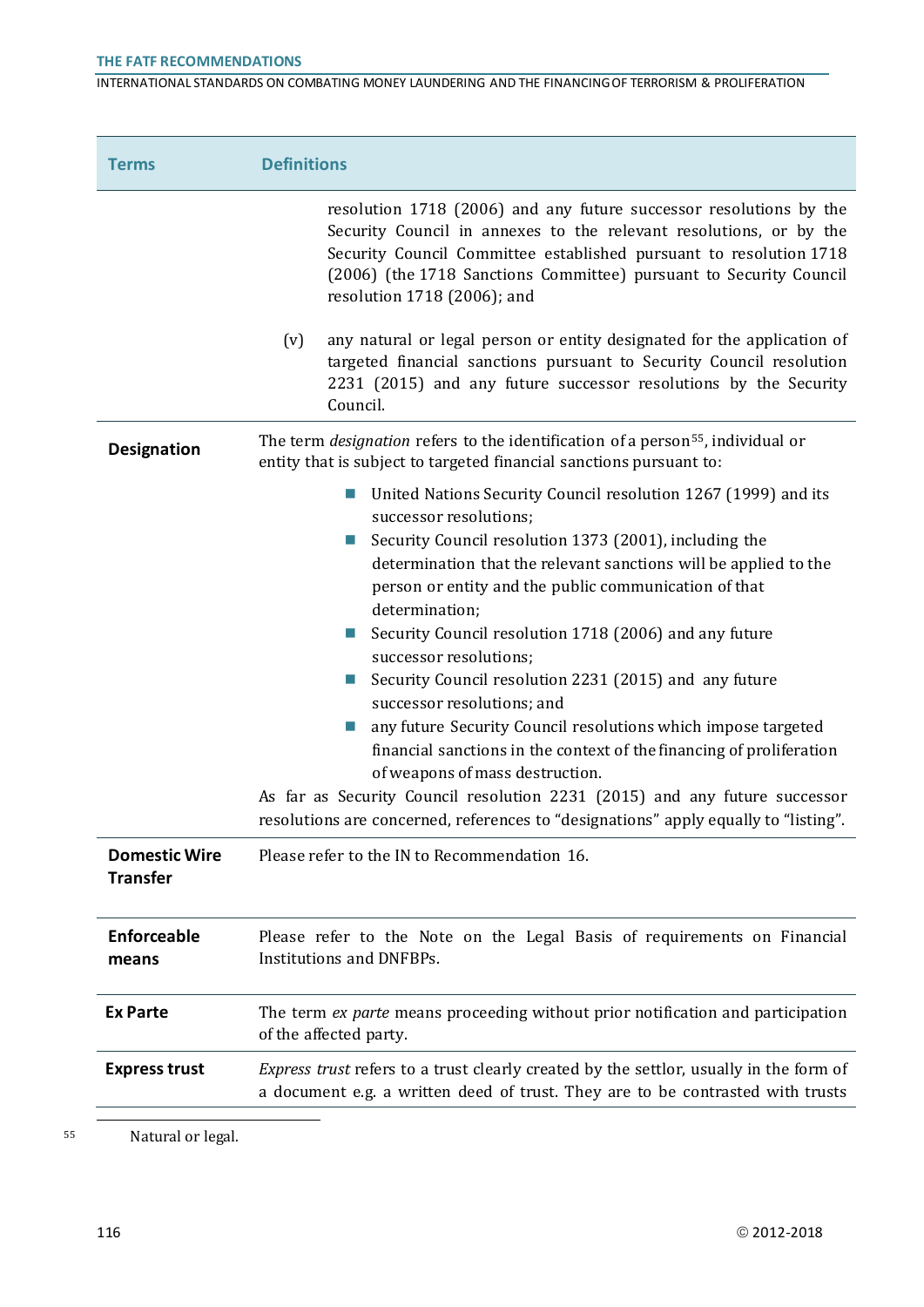| <b>Terms</b>                     | <b>Definitions</b>                                                                                                                                                                                                                                                                                                                                                                                                                                                                                                                                                                                                                                                                |
|----------------------------------|-----------------------------------------------------------------------------------------------------------------------------------------------------------------------------------------------------------------------------------------------------------------------------------------------------------------------------------------------------------------------------------------------------------------------------------------------------------------------------------------------------------------------------------------------------------------------------------------------------------------------------------------------------------------------------------|
|                                  | which come into being through the operation of the law and which do not result<br>from the clear intent or decision of a settlor to create a trust or similar legal<br>arrangements (e.g. constructive trust).                                                                                                                                                                                                                                                                                                                                                                                                                                                                    |
| <b>False declaration</b>         | Please refer to the IN to Recommendation 32.                                                                                                                                                                                                                                                                                                                                                                                                                                                                                                                                                                                                                                      |
| <b>False disclosure</b>          | Please refer to the IN to Recommendation 32.                                                                                                                                                                                                                                                                                                                                                                                                                                                                                                                                                                                                                                      |
| <b>Financial group</b>           | Financial group means a group that consists of a parent company or of any other<br>type of legal person exercising control and coordinating functions over the rest<br>of the group for the application of group supervision under the Core Principles,<br>together with branches and/or subsidiaries that are subject to AML/CFT policies<br>and procedures at the group level.                                                                                                                                                                                                                                                                                                  |
| <b>Financial</b><br>institutions | <i>Financial institutions</i> means any natural or legal person who conducts as a business one or more of the following activities or operations for or on behalf of<br>a customer:                                                                                                                                                                                                                                                                                                                                                                                                                                                                                               |
|                                  | 1.<br>Acceptance of deposits and other repayable funds from the public. <sup>56</sup><br>2.<br>Lending. <sup>57</sup><br>Financial leasing. <sup>58</sup><br>3.<br>Money or value transfer services. <sup>59</sup><br>4.<br>5.<br>Issuing and managing means of payment (e.g. credit and debit cards,<br>cheques, traveller's cheques, money orders and bankers' drafts, electronic<br>money).<br>6.<br>Financial guarantees and commitments.<br>7.<br>Trading in:<br>(a) money market instruments (cheques, bills, certificates of deposit,<br>derivatives etc.);<br>(b) foreign exchange;<br>(c) exchange, interest rate and index instruments;<br>(d) transferable securities; |
|                                  | (e) commodity futures trading.                                                                                                                                                                                                                                                                                                                                                                                                                                                                                                                                                                                                                                                    |

<span id="page-117-0"></span>56 This also captures private banking.

<span id="page-117-1"></span><sup>57</sup> This includes *inter alia*: consumer credit; mortgage credit; factoring, with or without recourse; and finance of commercial transactions (including forfeiting).

<span id="page-117-2"></span><sup>58</sup> This does not extend to financial leasing arrangements in relation to consumer products.

<span id="page-117-3"></span><sup>&</sup>lt;sup>59</sup> It does not apply to any natural or legal person that provides financial institutions solely with message or other support systems for transmitting funds. See the Interpretive Note to Recommendation 16.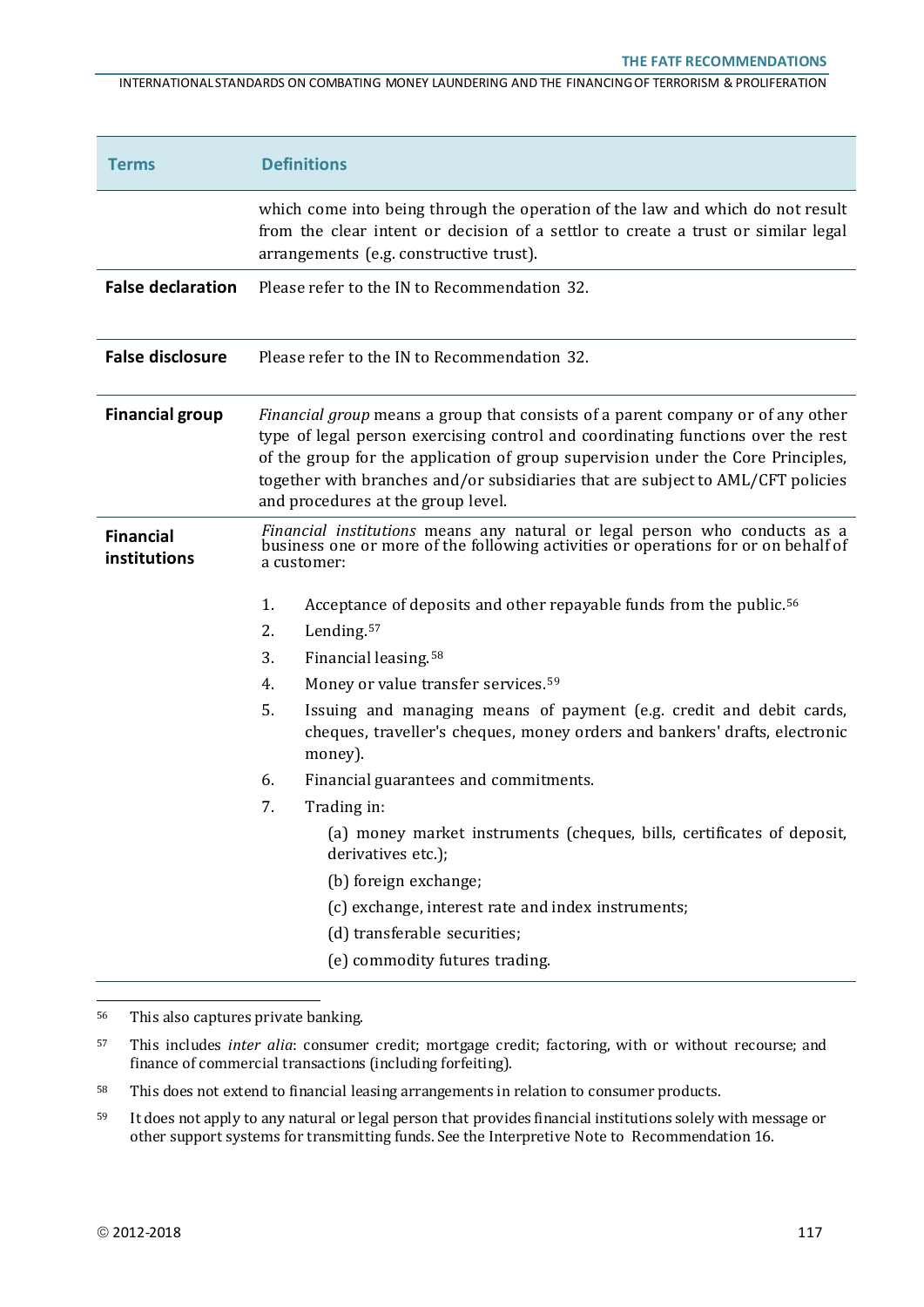| <b>Terms</b>            | <b>Definitions</b>                                                                                                                                                                                                                                                                                                                                                                                                                                                                                                                                                                                                                                                             |
|-------------------------|--------------------------------------------------------------------------------------------------------------------------------------------------------------------------------------------------------------------------------------------------------------------------------------------------------------------------------------------------------------------------------------------------------------------------------------------------------------------------------------------------------------------------------------------------------------------------------------------------------------------------------------------------------------------------------|
|                         | 8.<br>Participation in securities issues and the provision of financial services<br>related to such issues.                                                                                                                                                                                                                                                                                                                                                                                                                                                                                                                                                                    |
|                         | Individual and collective portfolio management.<br>9.                                                                                                                                                                                                                                                                                                                                                                                                                                                                                                                                                                                                                          |
|                         | Safekeeping and administration of cash or liquid securities on behalf of<br>10.<br>other persons.                                                                                                                                                                                                                                                                                                                                                                                                                                                                                                                                                                              |
|                         | 11.<br>Otherwise investing, administering or managing funds or money on behalf<br>of other persons.                                                                                                                                                                                                                                                                                                                                                                                                                                                                                                                                                                            |
|                         | Underwriting and placement of life insurance and other investment<br>12.<br>related insurance <sup>60</sup> .                                                                                                                                                                                                                                                                                                                                                                                                                                                                                                                                                                  |
|                         | 13.<br>Money and currency changing.                                                                                                                                                                                                                                                                                                                                                                                                                                                                                                                                                                                                                                            |
| Foreign<br>counterparts | Foreign counterparts refers to foreign competent authorities that exercise<br>similar responsibilities and functions in relation to the cooperation which is<br>sought, even where such foreign competent authorities have a different nature<br>or status (e.g. depending on the country, AML/CFT supervision of certain<br>financial sectors may be performed by a supervisor that also has prudential<br>supervisory responsibilities or by a supervisory unit of the FIU).                                                                                                                                                                                                 |
| <b>Freeze</b>           | In the context of confiscation and provisional measures (e.g., Recommendations<br>4, 32 and 38), the term freeze means to prohibit the transfer, conversion,<br>disposition or movement of any property, equipment or other instrumentalities<br>on the basis of, and for the duration of the validity of, an action initiated by a<br>competent authority or a court under a freezing mechanism, or until a forfeiture<br>or confiscation determination is made by a competent authority.                                                                                                                                                                                     |
|                         | For the purposes of Recommendations 6 and 7 on the implementation of<br>targeted financial sanctions, the term freeze means to prohibit the transfer,<br>conversion, disposition or movement of any funds or other assets that are<br>owned or controlled by designated persons or entities on the basis of, and for<br>the duration of the validity of, an action initiated by the United Nations Security<br>Council or in accordance with applicable Security Council resolutions by a<br>competent authority or a court.                                                                                                                                                   |
|                         | In all cases, the frozen property, equipment, instrumentalities, funds or other<br>assets remain the property of the natural or legal person(s) that held an interest<br>in them at the time of the freezing and may continue to be administered by third<br>parties, or through other arrangements established by such natural or legal<br>person(s) prior to the initiation of an action under a freezing mechanism, or in<br>accordance with other national provisions. As part of the implementation of a<br>freeze, countries may decide to take control of the property, equipment,<br>instrumentalities, or funds or other assets as a means to protect against flight. |

<span id="page-118-0"></span><sup>60</sup> This applies both to insurance undertakings and to insurance intermediaries (agents and brokers).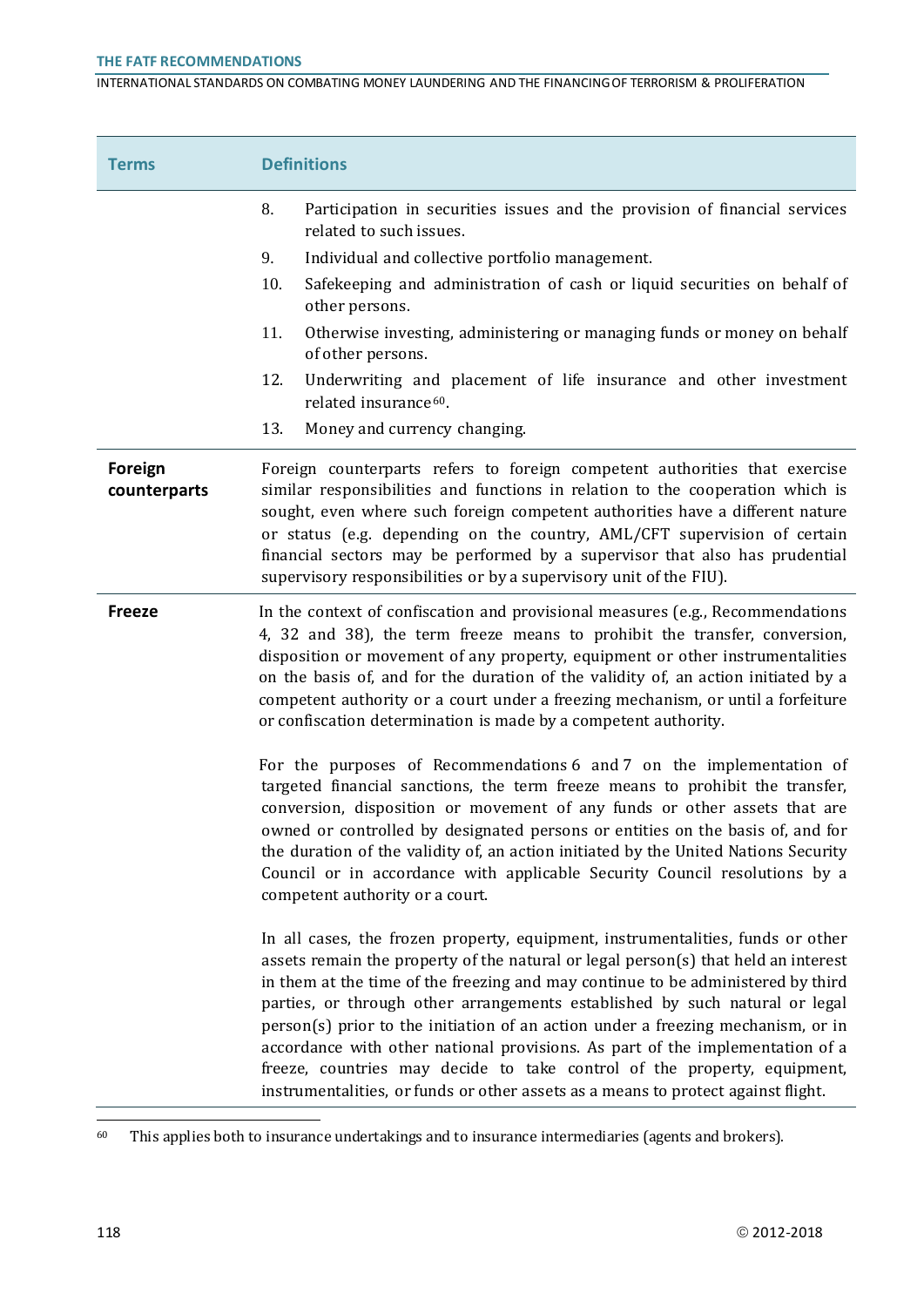| <b>Terms</b>                                        | <b>Definitions</b>                                                                                                                                                                                                                                                                                                                                                                                                                                                                                                                                                                                                                                                                                                                                                                                                                                                                                                                                          |
|-----------------------------------------------------|-------------------------------------------------------------------------------------------------------------------------------------------------------------------------------------------------------------------------------------------------------------------------------------------------------------------------------------------------------------------------------------------------------------------------------------------------------------------------------------------------------------------------------------------------------------------------------------------------------------------------------------------------------------------------------------------------------------------------------------------------------------------------------------------------------------------------------------------------------------------------------------------------------------------------------------------------------------|
| <b>Fundamental</b><br>principles of<br>domestic law | This refers to the basic legal principles upon which national legal systems are<br>based and which provide a framework within which national laws are made and<br>powers are exercised. These fundamental principles are normally contained or<br>expressed within a national Constitution or similar document, or through<br>decisions of the highest level of court having the power to make binding<br>interpretations or determinations of national law. Although it will vary from<br>country to country, some examples of such fundamental principles include rights<br>of due process, the presumption of innocence, and a person's right to effective<br>protection by the courts.                                                                                                                                                                                                                                                                  |
| <b>Funds</b>                                        | The term <i>funds</i> refers to assets of every kind, whether corporeal or incorporeal,<br>tangible or intangible, movable or immovable, however acquired, and legal<br>documents or instruments in any form, including electronic or digital,<br>evidencing title to, or interest in, such assets.                                                                                                                                                                                                                                                                                                                                                                                                                                                                                                                                                                                                                                                         |
| <b>Funds or other</b><br>assets                     | The term <i>funds or other assets</i> means any assets, including, but not limited to,<br>financial assets, economic resources (including oil and other natural resources),<br>property of every kind, whether tangible or intangible, movable or immovable,<br>however acquired, and legal documents or instruments in any form, including<br>electronic or digital, evidencing title to, or interest in, such funds or other assets,<br>including, but not limited to, bank credits, travellers cheques, bank cheques,<br>money orders, shares, securities, bonds, drafts, or letters of credit, and any<br>interest, dividends or other income on or value accruing from or generated by<br>such funds or other assets, and any other assets which potentially may be used<br>to obtain funds, goods or services.                                                                                                                                        |
| Identification<br>data                              | The term <i>identification data</i> refers to reliable, independent source documents,<br>data or information.                                                                                                                                                                                                                                                                                                                                                                                                                                                                                                                                                                                                                                                                                                                                                                                                                                               |
| <b>Intermediary</b><br>financial<br>institution     | Please refer to the IN to Recommendation 16.                                                                                                                                                                                                                                                                                                                                                                                                                                                                                                                                                                                                                                                                                                                                                                                                                                                                                                                |
| <b>International</b><br>organisations               | organisations are entities established by formal political<br>International<br>agreements between their member States that have the status of international<br>treaties; their existence is recognised by law in their member countries; and<br>they are not treated as resident institutional units of the countries in which they<br>are located. Examples of international organisations include the United Nations<br>and affiliated international organisations such as the International Maritime<br>Organisation; regional international organisations such as the Council of Europe,<br>institutions of the European Union, the Organization for Security and Co-<br>operation in Europe and the Organization of American States; military<br>international organisations such as the North Atlantic Treaty Organization, and<br>economic organisations such as the World Trade Organisation or the<br>Association of Southeast Asian Nations, etc. |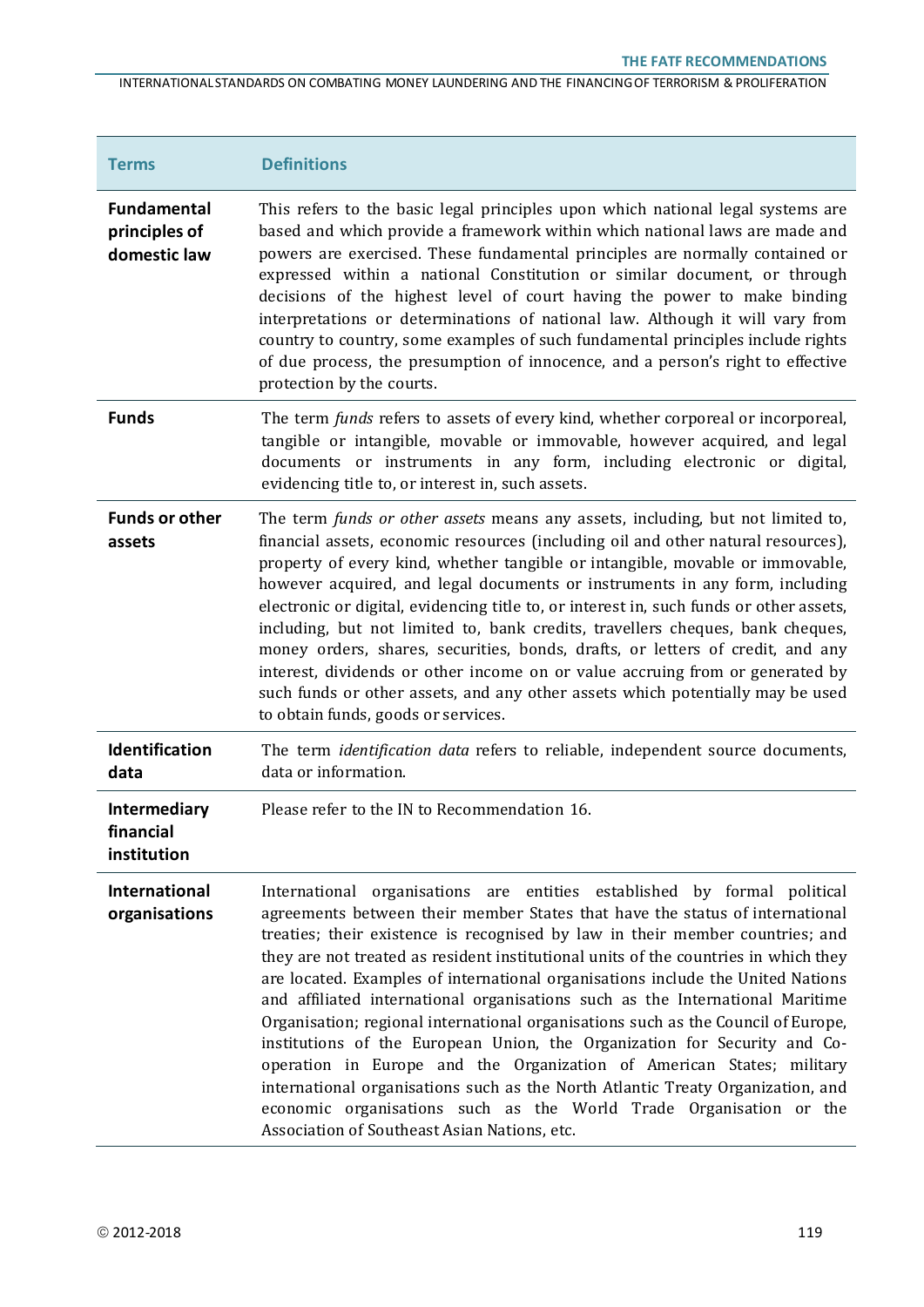Π

| <b>Terms</b>                                       | <b>Definitions</b>                                                                                                                                                                                                                                                                                                                                                                                                                                                                                                                                                                                                                                                                                                           |
|----------------------------------------------------|------------------------------------------------------------------------------------------------------------------------------------------------------------------------------------------------------------------------------------------------------------------------------------------------------------------------------------------------------------------------------------------------------------------------------------------------------------------------------------------------------------------------------------------------------------------------------------------------------------------------------------------------------------------------------------------------------------------------------|
| Law                                                | Please refer to the Note on the Legal Basis of requirements on Financial<br>Institutions and DNFBPs.                                                                                                                                                                                                                                                                                                                                                                                                                                                                                                                                                                                                                         |
| Legal<br>arrangements                              | Legal arrangements refers to express trusts or other similar legal arrangements.<br>Examples of other similar arrangements (for AML/CFT purposes) include<br>fiducie, treuhand and fideicomiso.                                                                                                                                                                                                                                                                                                                                                                                                                                                                                                                              |
| Legal persons                                      | Legal persons refers to any entities other than natural persons that can establish<br>a permanent customer relationship with a financial institution or otherwise own<br>property. This can include companies, bodies corporate, foundations, anstalt,<br>partnerships, or associations and other relevantly similar entities.                                                                                                                                                                                                                                                                                                                                                                                               |
| <b>Money</b><br>laundering<br>offence              | References (except in Recommendation 3) to a money laundering offence refer<br>not only to the primary offence or offences, but also to ancillary offences.                                                                                                                                                                                                                                                                                                                                                                                                                                                                                                                                                                  |
| Money or value<br>transfer service                 | Money or value transfer services (MVTS) refers to financial services that involve<br>the acceptance of cash, cheques, other monetary instruments or other stores of<br>value and the payment of a corresponding sum in cash or other form to a<br>beneficiary by means of a communication, message, transfer, or through a<br>clearing network to which the MVTS provider belongs. Transactions performed<br>by such services can involve one or more intermediaries and a final payment to<br>a third party, and may include any new payment methods. Sometimes these<br>services have ties to particular geographic regions and are described using a<br>variety of specific terms, including hawala, hundi, and fei-chen. |
| <b>Non-conviction</b><br>based<br>confiscation     | based confiscation<br>Non-conviction<br>means confiscation through<br>judicial<br>procedures related to a criminal offence for which a criminal conviction is not<br>required.                                                                                                                                                                                                                                                                                                                                                                                                                                                                                                                                               |
| Non-profit<br>organisations                        | Please refer to the IN to Recommendation 8.                                                                                                                                                                                                                                                                                                                                                                                                                                                                                                                                                                                                                                                                                  |
| Originator                                         | Please refer to the IN to Recommendation 16.                                                                                                                                                                                                                                                                                                                                                                                                                                                                                                                                                                                                                                                                                 |
| Ordering<br>financial<br>institution               | Please refer to the IN to Recommendation 16.                                                                                                                                                                                                                                                                                                                                                                                                                                                                                                                                                                                                                                                                                 |
| Payable-through<br>accounts                        | Please refer to the IN to Recommendation 13.                                                                                                                                                                                                                                                                                                                                                                                                                                                                                                                                                                                                                                                                                 |
| <b>Physical cross-</b><br>border<br>transportation | Please refer to the IN. to Recommendation 32.                                                                                                                                                                                                                                                                                                                                                                                                                                                                                                                                                                                                                                                                                |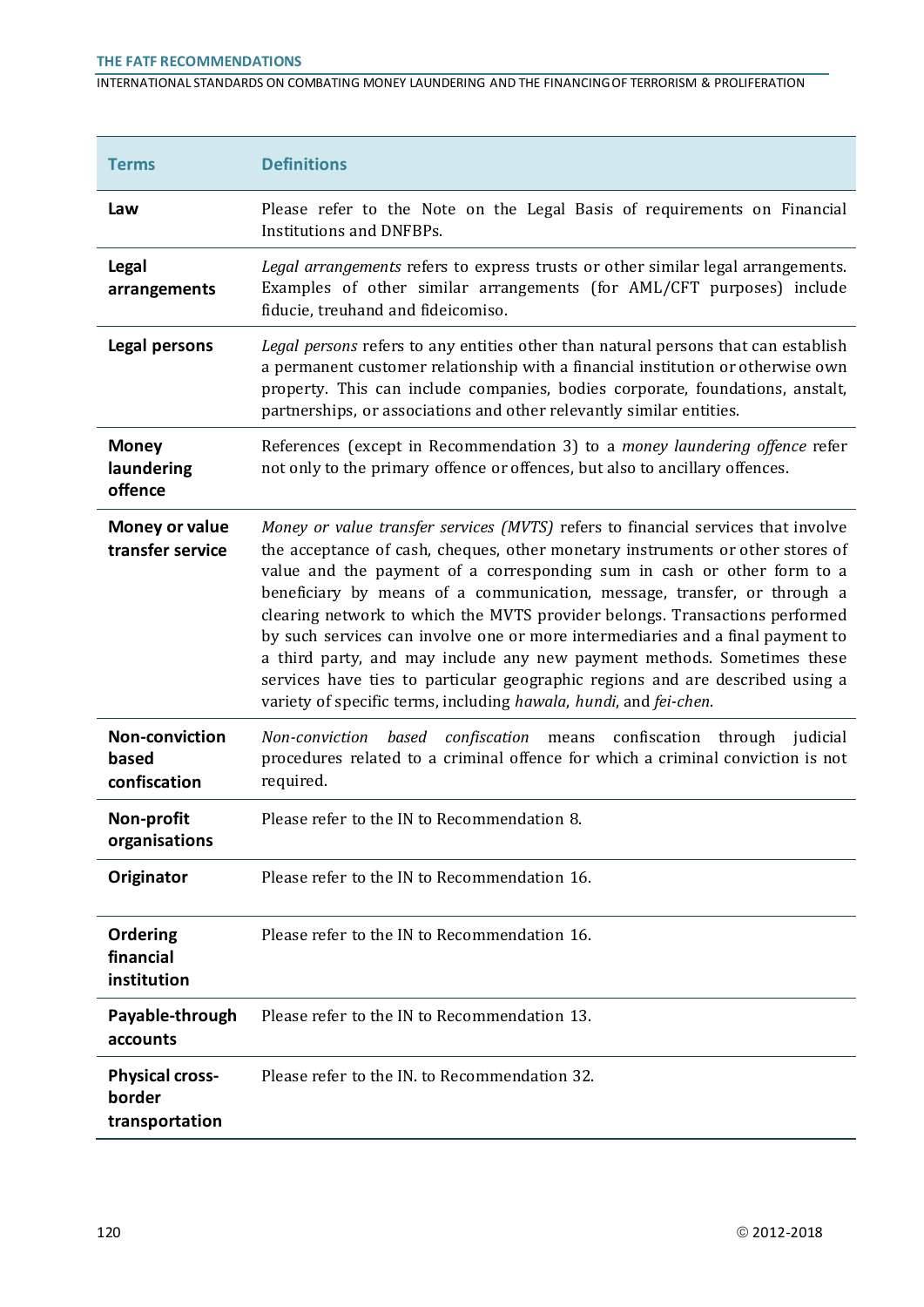| <b>Terms</b>                                                          | <b>Definitions</b>                                                                                                                                                                                                                                                                                                                 |
|-----------------------------------------------------------------------|------------------------------------------------------------------------------------------------------------------------------------------------------------------------------------------------------------------------------------------------------------------------------------------------------------------------------------|
| <b>Politically</b><br><b>Exposed Persons</b><br>(PEPs)                | Foreign PEPs are individuals who are or have been entrusted with prominent<br>public functions by a foreign country, for example Heads of State or of<br>government, senior politicians, senior government, judicial or military officials,<br>senior executives of state owned corporations, important political party officials. |
|                                                                       | Domestic PEPs are individuals who are or have been entrusted domestically with<br>prominent public functions, for example Heads of State or of government, senior<br>politicians, senior government, judicial or military officials, senior executives of<br>state owned corporations, important political party officials.        |
|                                                                       | Persons who are or have been entrusted with a prominent function by an<br>refers to members of senior management, i.e.<br>international organisation<br>directors, deputy directors and members of the board or equivalent functions.                                                                                              |
|                                                                       | The definition of PEPs is not intended to cover middle ranking or more junior<br>individuals in the foregoing categories.                                                                                                                                                                                                          |
| <b>Proceeds</b>                                                       | Proceeds refers to any property derived from or obtained, directly or indirectly,<br>through the commission of an offence.                                                                                                                                                                                                         |
| <b>Property</b>                                                       | Property means assets of every kind, whether corporeal or incorporeal,<br>moveable or immoveable, tangible or intangible, and legal documents or<br>instruments evidencing title to, or interest in such assets.                                                                                                                   |
| <b>Qualifying wire</b><br>transfers                                   | Please refer to the IN to Recommendation 16.                                                                                                                                                                                                                                                                                       |
| Reasonable<br>measures                                                | The term Reasonable Measures means: appropriate measures which are<br>commensurate with the money laundering or terrorist financing risks.                                                                                                                                                                                         |
| <b>Related to</b><br>terrorist<br>financing or<br>money<br>laundering | Please refer to the IN. to Recommendation 32.                                                                                                                                                                                                                                                                                      |
| Required                                                              | Please refer to the IN to Recommendation 16.                                                                                                                                                                                                                                                                                       |
| <b>Risk</b>                                                           | All references to risk refer to the risk of money laundering and/or terrorist<br>financing. This term should be read in conjunction with the Interpretive Note to<br>Recommendation 1.                                                                                                                                             |
| <b>Satisfied</b>                                                      | Where reference is made to a financial institution being satisfied as to a matter,<br>that institution must be able to justify its assessment to competent authorities.                                                                                                                                                            |
| <b>Seize</b>                                                          | The term seize means to prohibit the transfer, conversion, disposition or<br>movement of property on the basis of an action initiated by a competent                                                                                                                                                                               |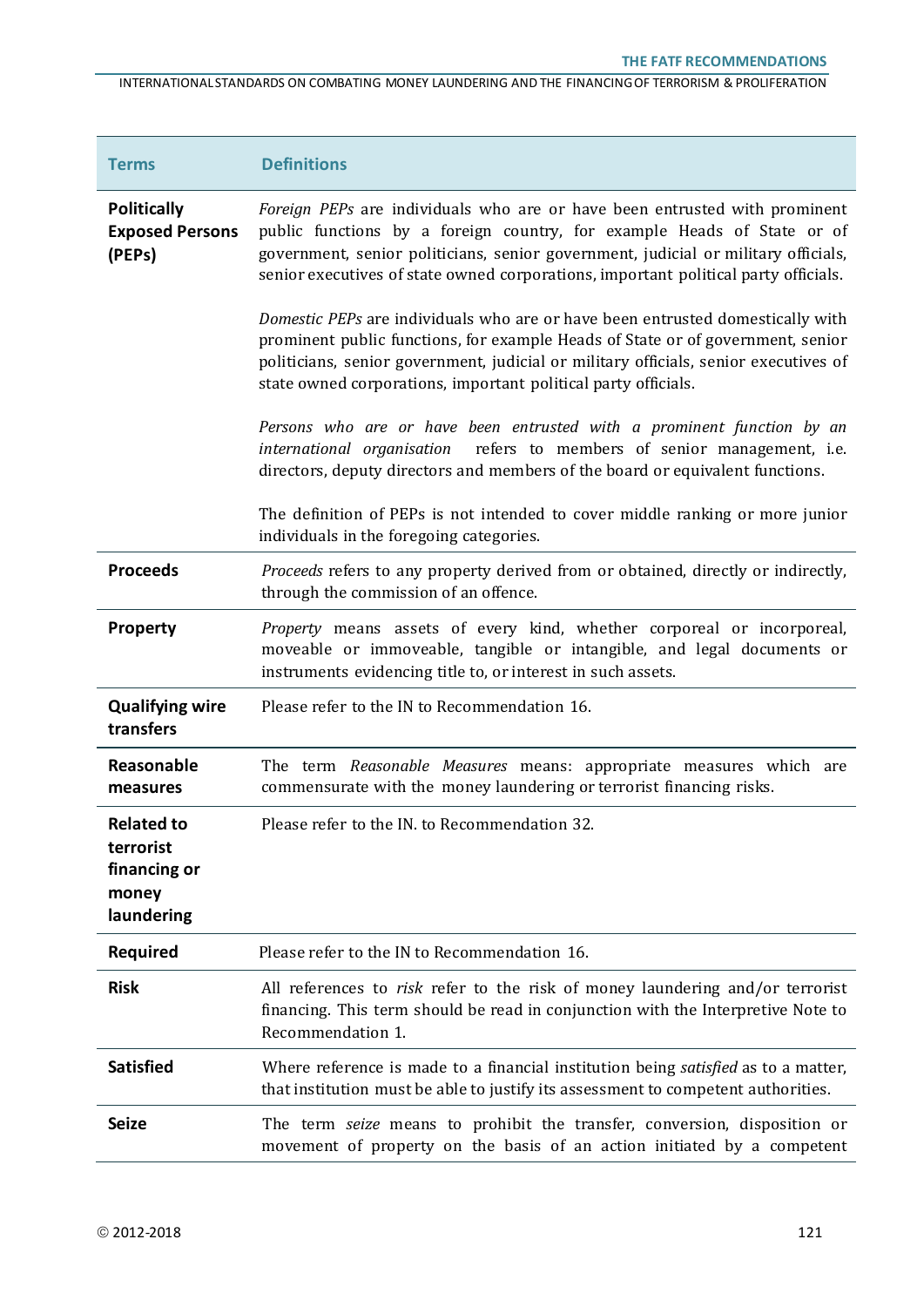INTERNATIONAL STANDARDS ON COMBATING MONEY LAUNDERING AND THE FINANCING OF TERRORISM & PROLIFERATION

| <b>Terms</b>                   | <b>Definitions</b>                                                                                                                                                                                                                                                                                                                                                                                                                                                                                                                                                                                                                                                                   |
|--------------------------------|--------------------------------------------------------------------------------------------------------------------------------------------------------------------------------------------------------------------------------------------------------------------------------------------------------------------------------------------------------------------------------------------------------------------------------------------------------------------------------------------------------------------------------------------------------------------------------------------------------------------------------------------------------------------------------------|
|                                | authority or a court under a freezing mechanism. However, unlike a freezing<br>action, a seizure is effected by a mechanism that allows the competent authority<br>or court to take control of specified property. The seized property remains the<br>property of the natural or legal person(s) that holds an interest in the specified<br>property at the time of the seizure, although the competent authority or court<br>will often take over possession, administration or management of the seized<br>property.                                                                                                                                                               |
| Self-regulatory<br>body (SRB)  | A SRB is a body that represents a profession (e.g. lawyers, notaries, other<br>independent legal professionals or accountants), and which is made up of<br>members from the profession, has a role in regulating the persons that are<br>qualified to enter and who practise in the profession, and also performs certain<br>supervisory or monitoring type functions. Such bodies should enforce rules to<br>ensure that high ethical and moral standards are maintained by those practising<br>the profession.                                                                                                                                                                     |
| <b>Serial Payment</b>          | Please refer to the IN. to Recommendation 16.                                                                                                                                                                                                                                                                                                                                                                                                                                                                                                                                                                                                                                        |
| <b>Settlor</b>                 | Settlors are natural or legal persons who transfer ownership of their assets to<br>trustees by means of a trust deed or similar arrangement.                                                                                                                                                                                                                                                                                                                                                                                                                                                                                                                                         |
| <b>Shell bank</b>              | Shell bank means a bank that has no physical presence in the country in which it<br>is incorporated and licensed, and which is unaffiliated with a regulated financial<br>group that is subject to effective consolidated supervision.<br>Physical presence means meaningful mind and management located within a<br>country. The existence simply of a local agent or low level staff does not<br>constitute physical presence.                                                                                                                                                                                                                                                     |
| Should                         | For the purposes of assessing compliance with the FATF Recommendations, the<br>word should has the same meaning as must.                                                                                                                                                                                                                                                                                                                                                                                                                                                                                                                                                             |
| Straight-through<br>processing | Please refer to the IN. to Recommendation 16.                                                                                                                                                                                                                                                                                                                                                                                                                                                                                                                                                                                                                                        |
| <b>Supervisors</b>             | Supervisors refers to the designated competent authorities or non-public bodies<br>with responsibilities aimed at ensuring compliance by financial institutions<br>("financial supervisors" <sup>61</sup> ) and/or DNFBPs with requirements to combat money<br>laundering and terrorist financing. Non-public bodies (which could include<br>certain types of SRBs) should have the power to supervise and sanction financial<br>institutions or DNFBPs in relation to the AML/CFT requirements. These non-<br>public bodies should also be empowered by law to exercise the functions they<br>perform, and be supervised by a competent authority in relation to such<br>functions. |

<span id="page-122-0"></span> $61$ Including Core Principles supervisors who carry out supervisory functions that are related to the implementation of the FATF Recommendations.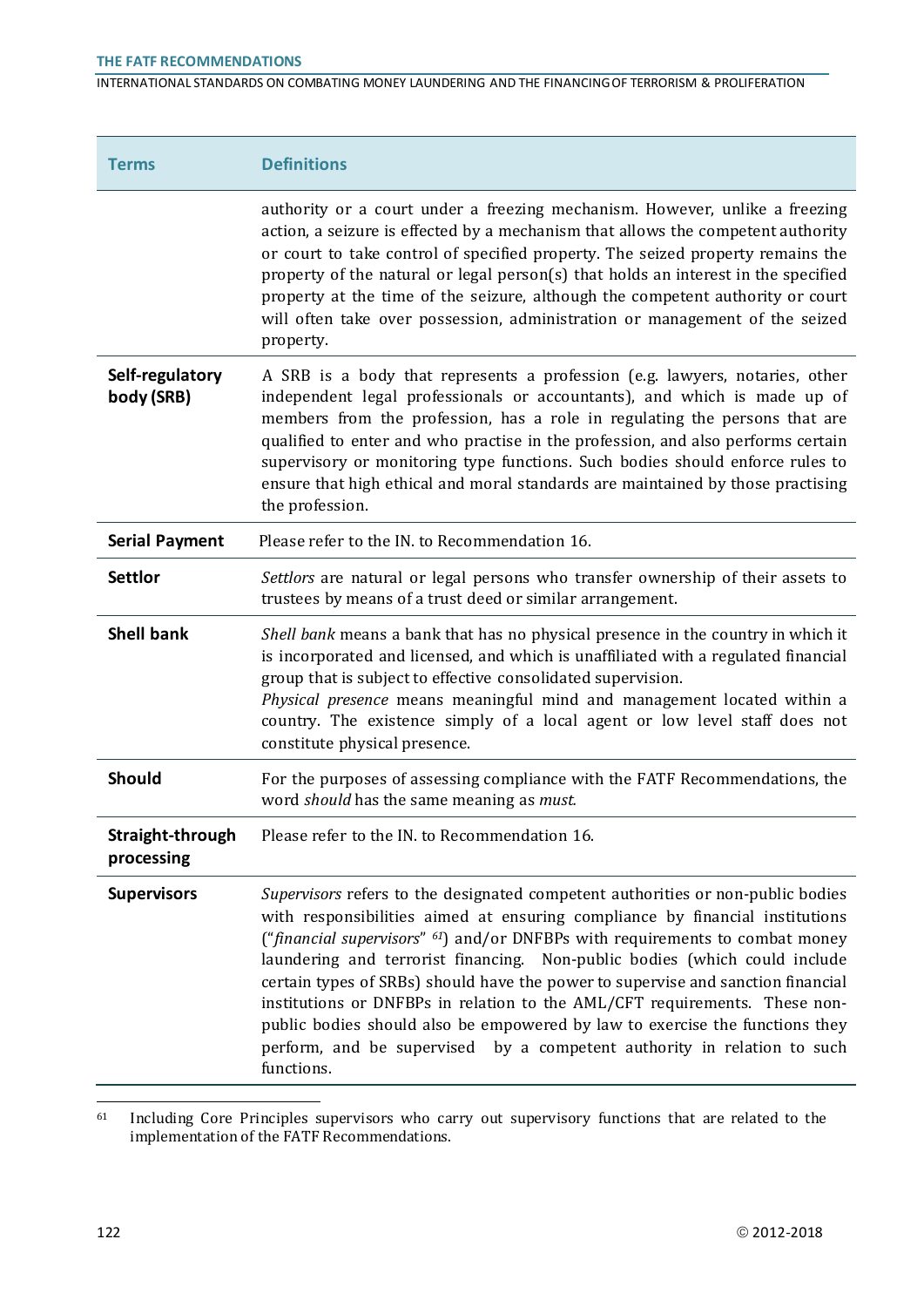| <b>Terms</b>                              | <b>Definitions</b>                                                                                                                                                                                                                                                                                                                                                                                                                                                                                                                                                                                                                                                                                                                                                                                                                                                                                                                                                                                                                                                                                                                                                                                                                                                                         |  |
|-------------------------------------------|--------------------------------------------------------------------------------------------------------------------------------------------------------------------------------------------------------------------------------------------------------------------------------------------------------------------------------------------------------------------------------------------------------------------------------------------------------------------------------------------------------------------------------------------------------------------------------------------------------------------------------------------------------------------------------------------------------------------------------------------------------------------------------------------------------------------------------------------------------------------------------------------------------------------------------------------------------------------------------------------------------------------------------------------------------------------------------------------------------------------------------------------------------------------------------------------------------------------------------------------------------------------------------------------|--|
| <b>Targeted</b><br>financial<br>sanctions | The term targeted financial sanctions means both asset freezing and prohibitions<br>to prevent funds or other assets from being made available, directly or<br>indirectly, for the benefit of designated persons and entities.                                                                                                                                                                                                                                                                                                                                                                                                                                                                                                                                                                                                                                                                                                                                                                                                                                                                                                                                                                                                                                                             |  |
| <b>Terrorist</b>                          | The term <i>terrorist</i> refers to any natural person who: (i) commits, or attempts to<br>commit, terrorist acts by any means, directly or indirectly, unlawfully and<br>wilfully; (ii) participates as an accomplice in terrorist acts; (iii) organises or<br>directs others to commit terrorist acts ; or (iv) contributes to the commission of<br>terrorist acts by a group of persons acting with a common purpose where the<br>contribution is made intentionally and with the aim of furthering the terrorist<br>act or with the knowledge of the intention of the group to commit a terrorist act.                                                                                                                                                                                                                                                                                                                                                                                                                                                                                                                                                                                                                                                                                 |  |
| <b>Terrorist act</b>                      | A terrorist act includes:                                                                                                                                                                                                                                                                                                                                                                                                                                                                                                                                                                                                                                                                                                                                                                                                                                                                                                                                                                                                                                                                                                                                                                                                                                                                  |  |
|                                           | (a) an act which constitutes an offence within the scope of, and as defined in<br>one of the following treaties: (i) Convention for the Suppression of Unlawful<br>Seizure of Aircraft (1970); (ii) Convention for the Suppression of Unlawful<br>Acts against the Safety of Civil Aviation (1971); (iii) Convention on the<br>Prevention and Punishment of Crimes against Internationally Protected<br>Persons, including Diplomatic Agents (1973); (iv) International Convention<br>against the Taking of Hostages (1979); (v) Convention on the Physical<br>Protection of Nuclear Material (1980); (vi) Protocol for the Suppression of<br>Unlawful Acts of Violence at Airports Serving International Civil Aviation,<br>supplementary to the Convention for the Suppression of Unlawful Acts<br>against the Safety of Civil Aviation (1988); (vii) Convention for the<br>Suppression of Unlawful Acts against the Safety of Maritime Navigation<br>(2005); (viii) Protocol for the Suppression of Unlawful Acts against the<br>Safety of Fixed Platforms located on the Continental Shelf (2005);<br>(ix) International Convention for the Suppression of Terrorist Bombings<br>(1997); and (x) International Convention for the Suppression of the<br>Financing of Terrorism (1999). |  |
|                                           | any other act intended to cause death or serious bodily injury to a civilian,<br>(b)<br>or to any other person not taking an active part in the hostilities in a<br>situation of armed conflict, when the purpose of such act, by its nature or<br>context, is to intimidate a population, or to compel a Government or an<br>international organisation to do or to abstain from doing any act.                                                                                                                                                                                                                                                                                                                                                                                                                                                                                                                                                                                                                                                                                                                                                                                                                                                                                           |  |
| <b>Terrorist</b><br>financing             | Terrorist financing is the financing of terrorist acts, and of terrorists and<br>terrorist organisations.                                                                                                                                                                                                                                                                                                                                                                                                                                                                                                                                                                                                                                                                                                                                                                                                                                                                                                                                                                                                                                                                                                                                                                                  |  |
| <b>Terrorist</b><br>financing abuse       | Please refer to the IN to Recommendation 8.                                                                                                                                                                                                                                                                                                                                                                                                                                                                                                                                                                                                                                                                                                                                                                                                                                                                                                                                                                                                                                                                                                                                                                                                                                                |  |
| <b>Terrorist</b><br>financing offence     | References (except in Recommendation 4) to a <i>terrorist financing offence</i> refer<br>not only to the primary offence or offences, but also to ancillary offences.                                                                                                                                                                                                                                                                                                                                                                                                                                                                                                                                                                                                                                                                                                                                                                                                                                                                                                                                                                                                                                                                                                                      |  |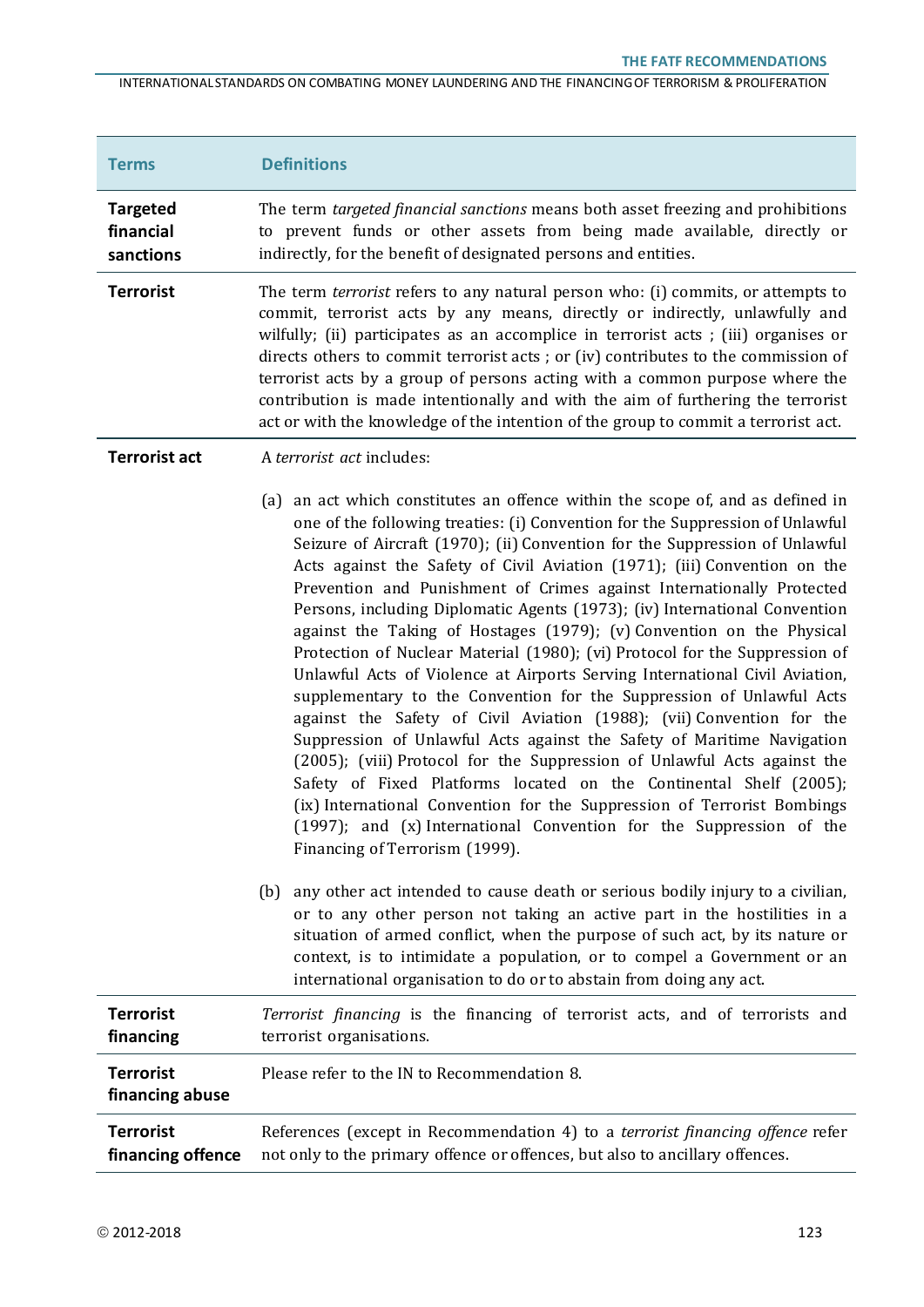| <b>Terms</b>                                        | <b>Definitions</b>                                                                                                                                                                                                                                                                                                                                                                                                                                                                                                                                                                                                              |  |
|-----------------------------------------------------|---------------------------------------------------------------------------------------------------------------------------------------------------------------------------------------------------------------------------------------------------------------------------------------------------------------------------------------------------------------------------------------------------------------------------------------------------------------------------------------------------------------------------------------------------------------------------------------------------------------------------------|--|
| <b>Terrorist</b><br>organisation                    | The term <i>terrorist organisation</i> refers to any group of terrorists that: (i)<br>commits, or attempts to commit, terrorist acts by any means, directly or<br>indirectly, unlawfully and wilfully; (ii) participates as an accomplice in terrorist<br>acts; (iii) organises or directs others to commit terrorist acts; or (iv) contributes<br>to the commission of terrorist acts by a group of persons acting with a common<br>purpose where the contribution is made intentionally and with the aim of<br>furthering the terrorist act or with the knowledge of the intention of the group<br>to commit a terrorist act. |  |
| <b>Third parties</b>                                | For the purposes of Recommendations 6 and 7, the term third parties includes,<br>but is not limited to, financial institutions and DNFBPs.<br>Please also refer to the IN to Recommendation 17.                                                                                                                                                                                                                                                                                                                                                                                                                                 |  |
| <b>Trustee</b>                                      | The terms <i>trust</i> and <i>trustee</i> should be understood as described in and consistent<br>with Article 2 of the Hague Convention on the law applicable to trusts and their<br>recognition $62$ .<br>Trustees may be professional (e.g. depending on the jurisdiction, a lawyer or<br>trust company) if they are paid to act as a trustee in the course of their business,<br>or non-professional (e.g. a person acting without reward on behalf of family).                                                                                                                                                              |  |
| <b>Unique</b><br>transaction<br>reference<br>number | Please refer to the IN. to Recommendation 16.                                                                                                                                                                                                                                                                                                                                                                                                                                                                                                                                                                                   |  |
| <b>Without delay</b>                                | The phrase without delay means, ideally, within a matter of hours of a<br>designation by the United Nations Security Council or its relevant Sanctions<br>Committee (e.g. the 1267 Committee, the 1988 Committee, the 1718 Sanctions<br>Committee). For the purposes of S/RES/1373(2001), the phrase without delay                                                                                                                                                                                                                                                                                                              |  |

<span id="page-124-0"></span> $\ddot{ }$ <sup>62</sup> Article 2 of the Hague Convention reads as follows:

*For the purposes of this Convention, the term "trust" refers to the legal relationships created – inter-vivos or on death - by a person, the settlor, when assets have been placed under the control of a trustee for the benefit of a beneficiary or for a specified purpose.* 

*A trust has the following characteristics -*

- *a) the assets constitute a separate fund and are not a part of the trustee's own estate;*
- *b*) title to the trust assets stands in the name of the trustee or in the name of another person on behalf of the *trustee;*
- *c) the trustee has the power and the duty, in respect of which he is accountable, to manage, employ or dispose of the assets in accordance with the terms of the trust and the special duties imposed upon him by law.*

*The reservation by the settlor of certain rights and powers, and the fact that the trustee may himself have rights as a beneficiary, are not necessarily inconsistent with the existence of a trust.*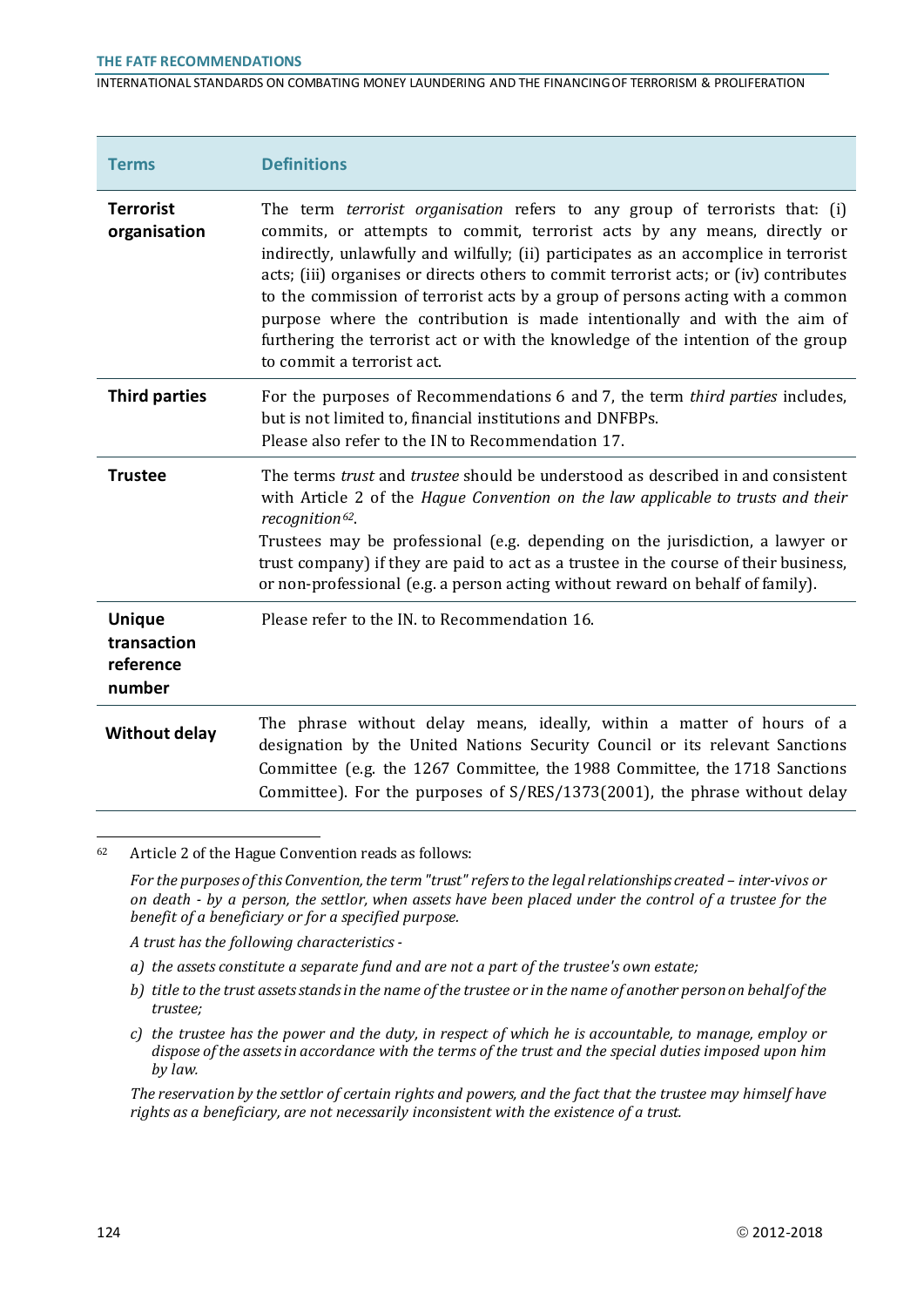| <b>Terms</b> | <b>Definitions</b>                                                                                                                                                                                                                                                                                                                                                                                                                                                                                                                                                                                                |
|--------------|-------------------------------------------------------------------------------------------------------------------------------------------------------------------------------------------------------------------------------------------------------------------------------------------------------------------------------------------------------------------------------------------------------------------------------------------------------------------------------------------------------------------------------------------------------------------------------------------------------------------|
|              | means upon having reasonable grounds, or a reasonable basis, to suspect or<br>believe that a person or entity is a terrorist, one who finances terrorism or a<br>terrorist organisation. In both cases, the phrase without delay should be<br>interpreted in the context of the need to prevent the flight or dissipation of funds<br>or other assets which are linked to terrorists, terrorist organisations, those who<br>finance terrorism, and to the financing of proliferation of weapons of mass<br>destruction, and the need for global, concerted action to interdict and disrupt<br>their flow swiftly. |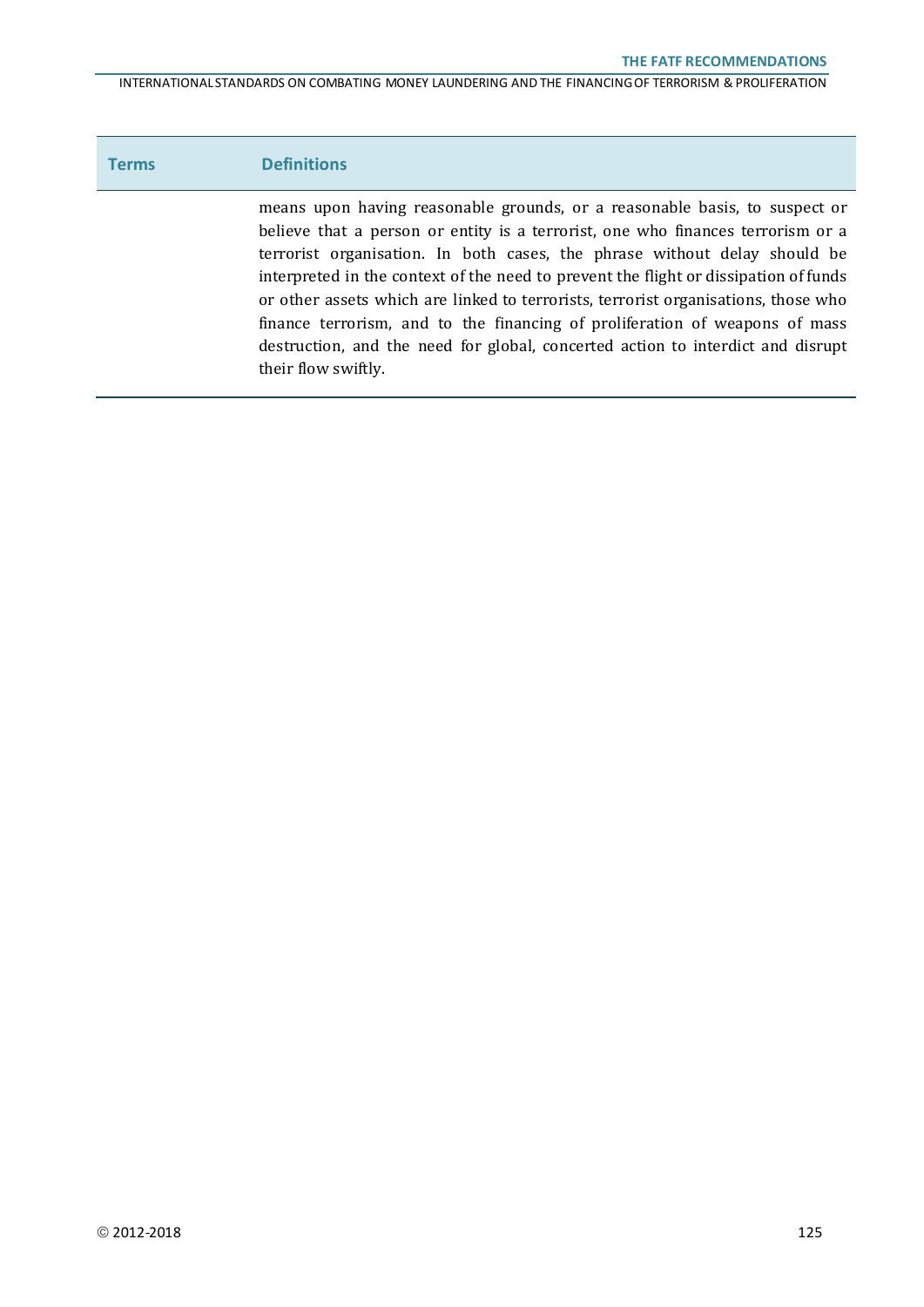## **TABLE OF ACRONYMS**

| <b>AML/CFT</b>                                                                                                                          | Anti-Money Laundering / Countering the Financing of Terrorism<br>(also used for Combating the financing of terrorism) |  |
|-----------------------------------------------------------------------------------------------------------------------------------------|-----------------------------------------------------------------------------------------------------------------------|--|
| <b>BNI</b>                                                                                                                              | Bearer-Negotiable Instrument                                                                                          |  |
| <b>CDD</b>                                                                                                                              | <b>Customer Due Diligence</b>                                                                                         |  |
| <b>DNFBP</b>                                                                                                                            | Designated Non-Financial Business or Profession                                                                       |  |
| <b>FATF</b>                                                                                                                             | <b>Financial Action Task Force</b>                                                                                    |  |
| <b>FIU</b>                                                                                                                              | Financial Intelligence Unit                                                                                           |  |
| IN                                                                                                                                      | Interpretive Note                                                                                                     |  |
| ML                                                                                                                                      | Money Laundering                                                                                                      |  |
| <b>MVTS</b>                                                                                                                             | Money or Value Transfer Service(s)                                                                                    |  |
| <b>NPO</b>                                                                                                                              | Non-Profit Organisation                                                                                               |  |
| <b>Palermo Convention</b>                                                                                                               | The United Nations Convention<br>against Transnational Organized Crime 2000                                           |  |
| <b>PEP</b>                                                                                                                              | Politically Exposed Person                                                                                            |  |
| R.                                                                                                                                      | Recommendation                                                                                                        |  |
| <b>RBA</b>                                                                                                                              | Risk-Based Approach                                                                                                   |  |
| SR.                                                                                                                                     | Special Recommendation                                                                                                |  |
| <b>SRB</b>                                                                                                                              | Self-Regulatory Bodies                                                                                                |  |
| <b>STR</b>                                                                                                                              | <b>Suspicious Transaction Report</b>                                                                                  |  |
| <b>TCSP</b>                                                                                                                             | Trust and Company Service Provider                                                                                    |  |
| <b>Terrorist Financing</b><br>Convention                                                                                                | The International Convention for the Suppression of the Financing<br>of Terrorism 1999                                |  |
| UN                                                                                                                                      | <b>United Nations</b>                                                                                                 |  |
| The United Nations Convention against Illicit Traffic in Narcotic Drugs<br><b>Vienna Convention</b><br>and Psychotropic Substances 1988 |                                                                                                                       |  |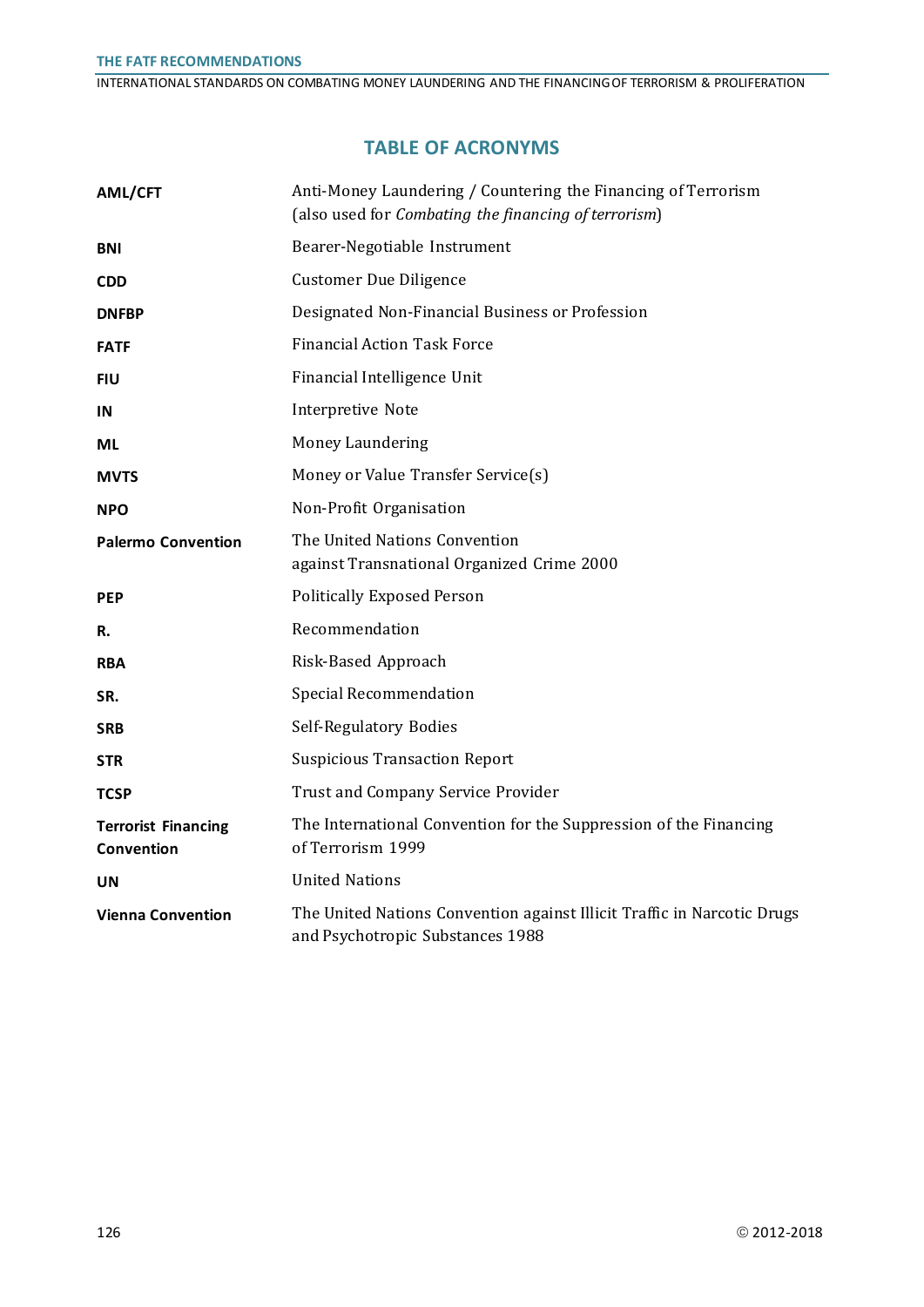# **ANNEX I: FATF GUIDANCE DOCUMENTS**

The FATF has published a large body of Guidance and Best Practices papers which can be found at: [www.fatf-gafi.org/documents/guidance/.](http://oecdshare.oecd.org/fatfportal/communications/FATF%20Website%20publications/FATF%20Recommendations/FATF%20Recommendations%20%5bJune%202017%5d/www.fatf-gafi.org/documents/guidance)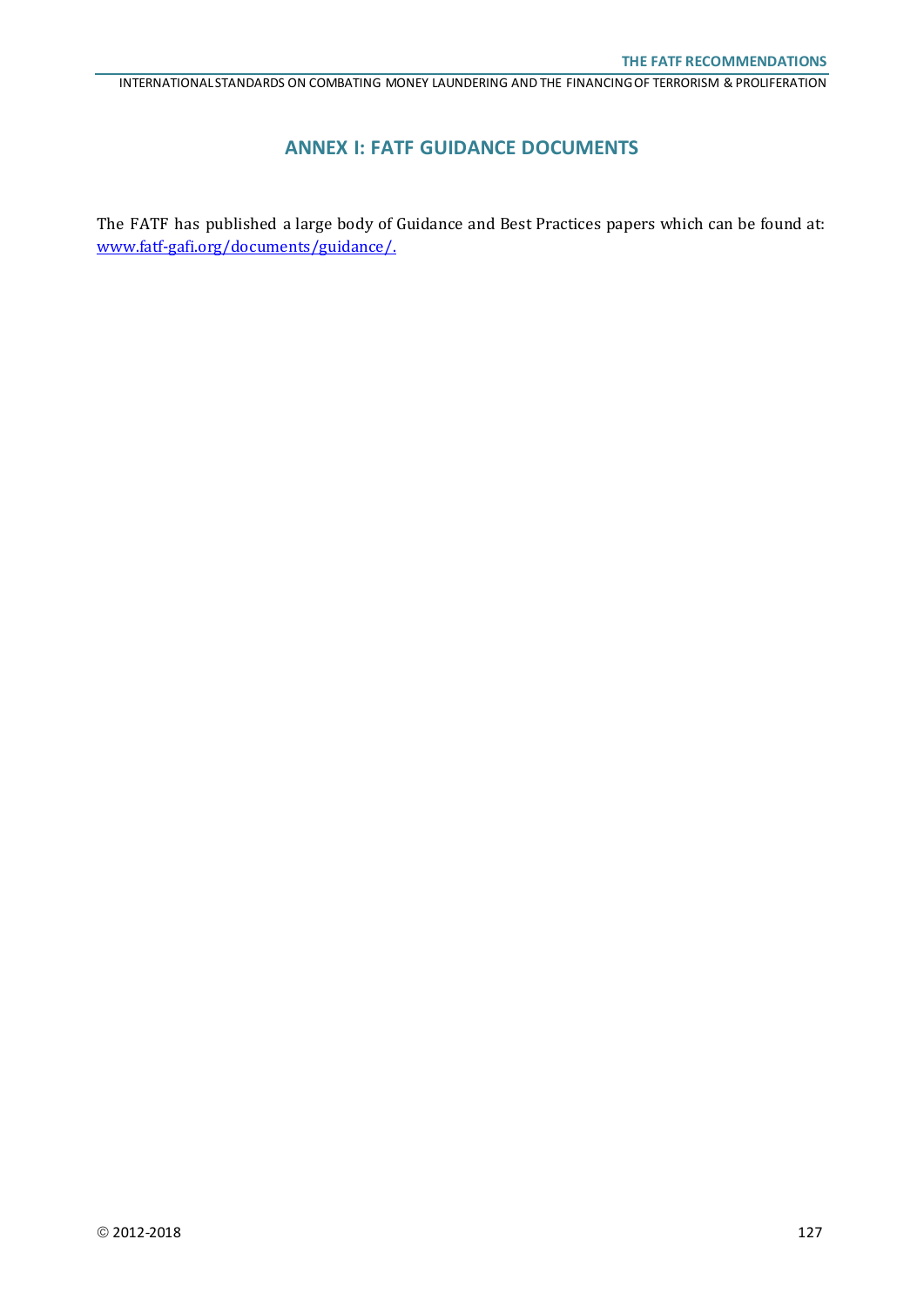## **ANNEX II: INFORMATION ON UPDATES MADE TO THE FATF RECOMMENDATIONS**

The following amendments have been made to the FATF Recommendations since the text was adopted in February 2012.

| <b>Date</b> | <b>Type of amendments</b>                                                                           | Sections subject to amendments                                                                                                                                                                                                                                                                                                                                                                                                                                                                                                                                                  |
|-------------|-----------------------------------------------------------------------------------------------------|---------------------------------------------------------------------------------------------------------------------------------------------------------------------------------------------------------------------------------------------------------------------------------------------------------------------------------------------------------------------------------------------------------------------------------------------------------------------------------------------------------------------------------------------------------------------------------|
| Feb 2013    | Alignment of the Standards<br>between R.37 and R.40                                                 | R.37(d) – page 27<br>Insertion of the reference that DNFBP secrecy or<br>confidentiality laws should not affect the provision<br>of mutual legal assistance, except where the<br>relevant information that is sought is held in<br>circumstances where legal professional privilege or<br>legal professional secrecy applies.                                                                                                                                                                                                                                                   |
| Oct 2015    | Revision of the Interpretive<br>Note to R. 5 to address the<br>foreign terrorist fighters<br>threat | <b>INR.5</b> (B.3) – page 37<br>Insertion of B.3 to incorporate the relevant element<br>of UNSCR 2178 which addresses the threat posed<br>by foreign terrorist fighters. This clarifies that<br>Recommendation 5 requires countries to<br>criminalise financing the travel of individuals who<br>travel to a State other than their States of residence<br>or nationality for the purpose of the perpetration,<br>planning, or preparation of, or participation in,<br>terrorist acts or the providing or receiving of<br>terrorist training.<br>Existing B.3-11 became B.4-12. |
| Jun 2016    | Revision of R. 8 and the<br>Interpretive Note to R. 8                                               | R.8 and INR.8 - pages 13 and $54-59$<br>Revision of the standard on non-profit organisation<br>(NPO) to clarify the subset of NPOs which should be<br>made subject to supervision and monitoring. This<br>brings INR.8 into line with the FATF Typologies<br>Report on Risk of Terrorist Abuse of NPOs<br>(June 2014) and the FATF Best Practices on<br>Combatting the Abuse of NPOs (June 2015) which<br>clarify that not all NPOs are high risk and intended<br>to be addressed by R.8, and better align the<br>implementation of R.8/INR.8 with the risk-based<br>approach.  |